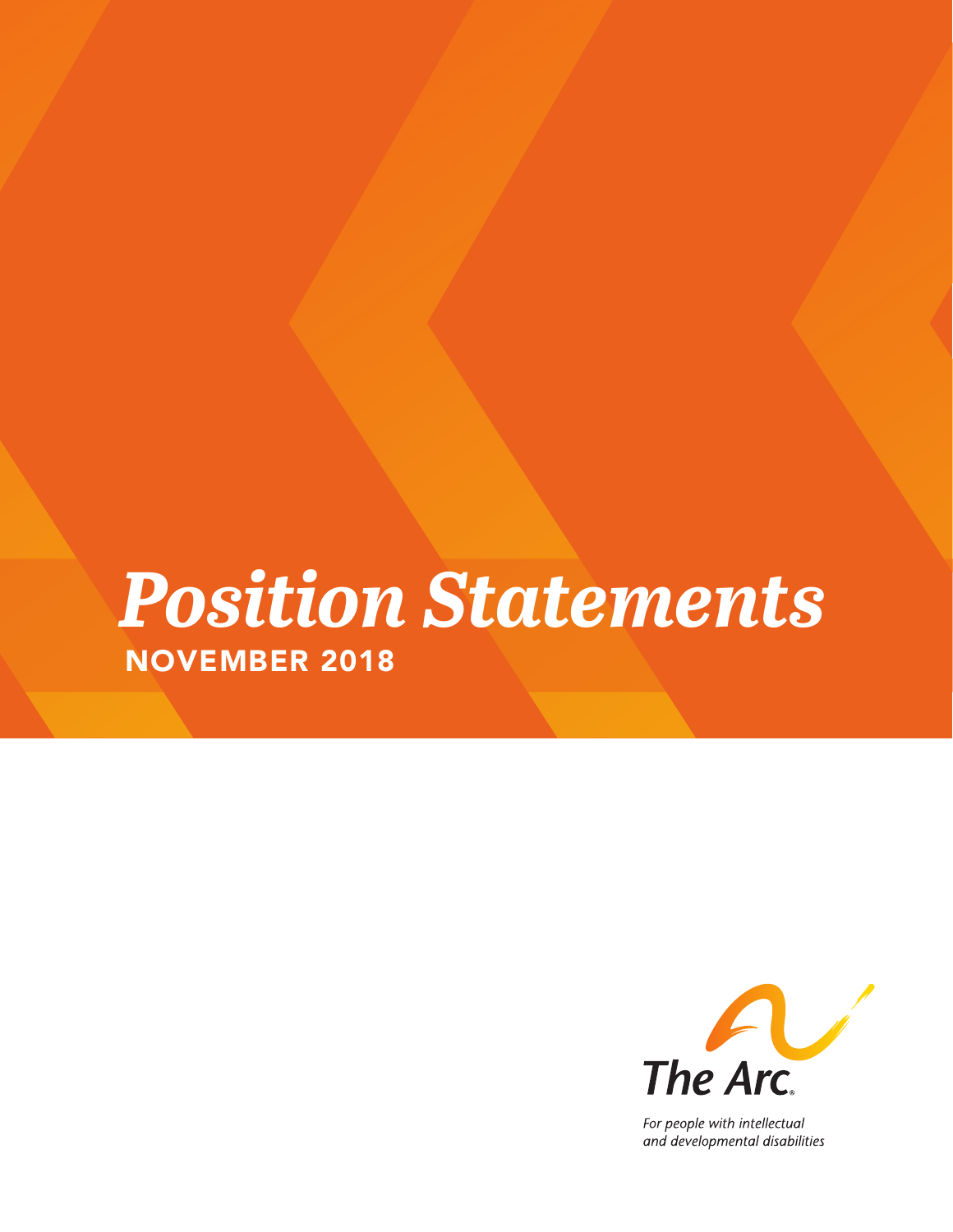## TABLE OF CONTENTS

| Autonomy, Decision-Making Supports, 15<br>and Guardianship                                             |
|--------------------------------------------------------------------------------------------------------|
|                                                                                                        |
|                                                                                                        |
|                                                                                                        |
| Physician-Assisted Suicide  28                                                                         |
| Protection from Mistreatment  30                                                                       |
| $Self-Advocacy \ldots \ldots \ldots \ldots \ldots \ldots \ldots \ldots \ldots \ldots \ldots \ldots 32$ |
|                                                                                                        |
|                                                                                                        |
|                                                                                                        |
|                                                                                                        |
|                                                                                                        |
|                                                                                                        |
|                                                                                                        |
|                                                                                                        |
|                                                                                                        |
|                                                                                                        |
|                                                                                                        |
| Opportunities for Financial Asset Building  70                                                         |
| <b>Developmental Disabilities</b>                                                                      |
|                                                                                                        |
|                                                                                                        |
|                                                                                                        |
|                                                                                                        |
| Addressing the Causes and Effects of Intellectual  84<br>and Developmental Disabilities                |
|                                                                                                        |
|                                                                                                        |
|                                                                                                        |

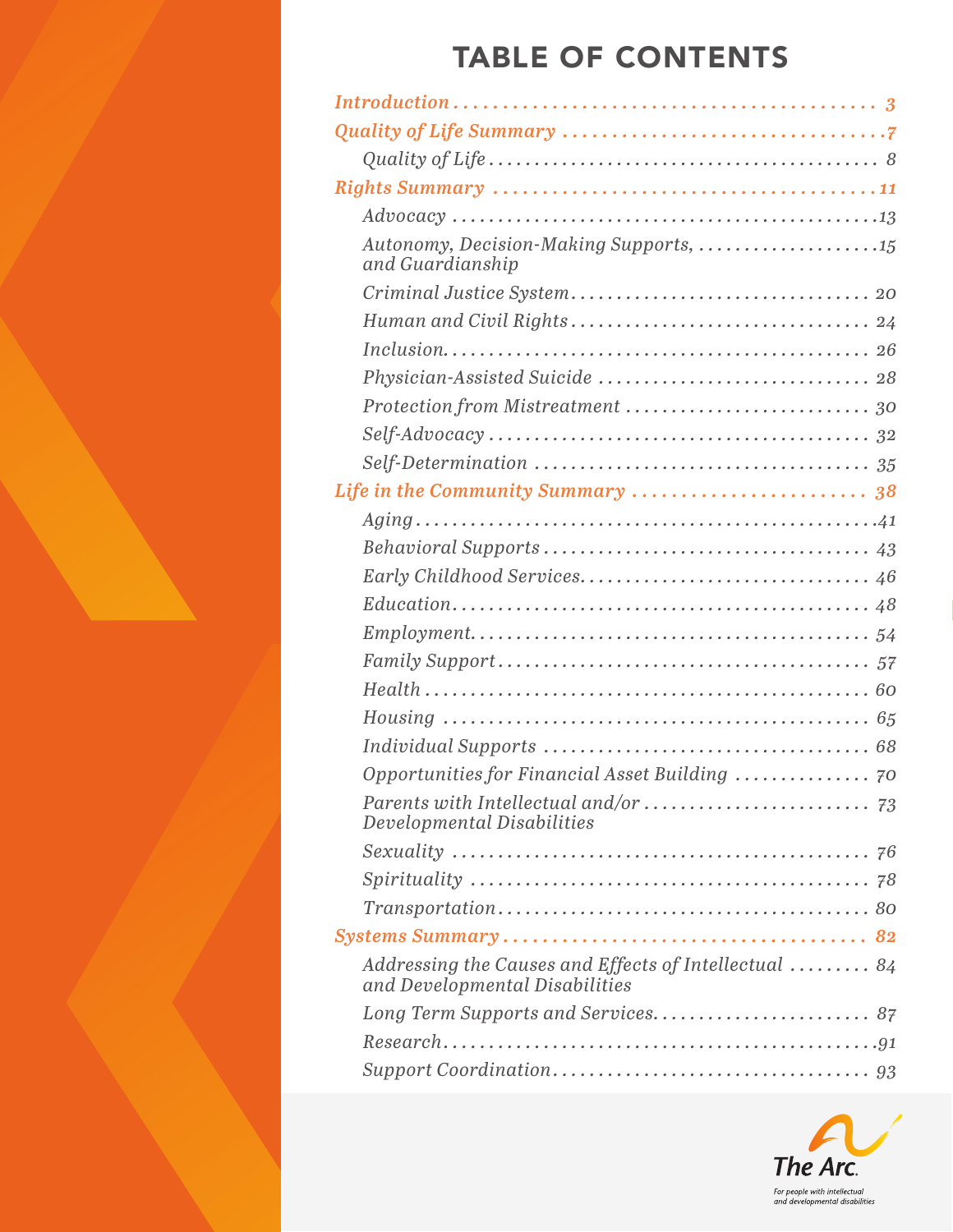

## *The Arc*

The Arc is the largest national community-based organization advocating for and serving people with intellectual and developmental disabilities (I/DD) and their families. We encompass all ages and more than 100 different diagnoses including autism, Down syndrome, Fragile X syndrome, and various other developmental disabilities.

#### *Strong National Presence*

With state and local chapters nationwide, The Arc is on the front lines to ensure that people with intellectual and developmental disabilities and their families have the support and services they need to be fully engaged in their communities. The Arc's federation of state and local chapters creates an impressive network of human service agencies working to ensure promotion and protection of civil rights at all levels. Our nationwide network of chapters provides a wide range of human services and other supports to people with I/DD and their family members, including individual and public policy advocacy and residential, educational, and vocational services that support people with I/DD to participate and be included in their communities. In addition, many of our chapters provide person-centered and financial planning, recreational activities, and other supports that meet the unique needs of people with I/DD and their families.

The Arc has a rich history spanning over 65 years and marked by many accomplishments. We continue to carry out our work on behalf of people with intellectual and developmental disabilities, as well as their parents and siblings, guided by our Mission Statement, Core Values and Guiding Principles, and Position Statements.

### *Mission Statement*

The Arc promotes and protects the human rights of people with intellectual and developmental disabilities and actively supports their full inclusion and participation in the community throughout their lifetimes.

### *Core Values*

#### *People First*

The Arc believes that all people with intellectual and developmental disabilities are defined by their own strengths, abilities and inherent value, not by their disability.

#### *Equity*

The Arc believes that people with intellectual and developmental disabilities are entitled to the respect, dignity, equality, safety, and security accorded to other members of society, and are equal before the law.



*3*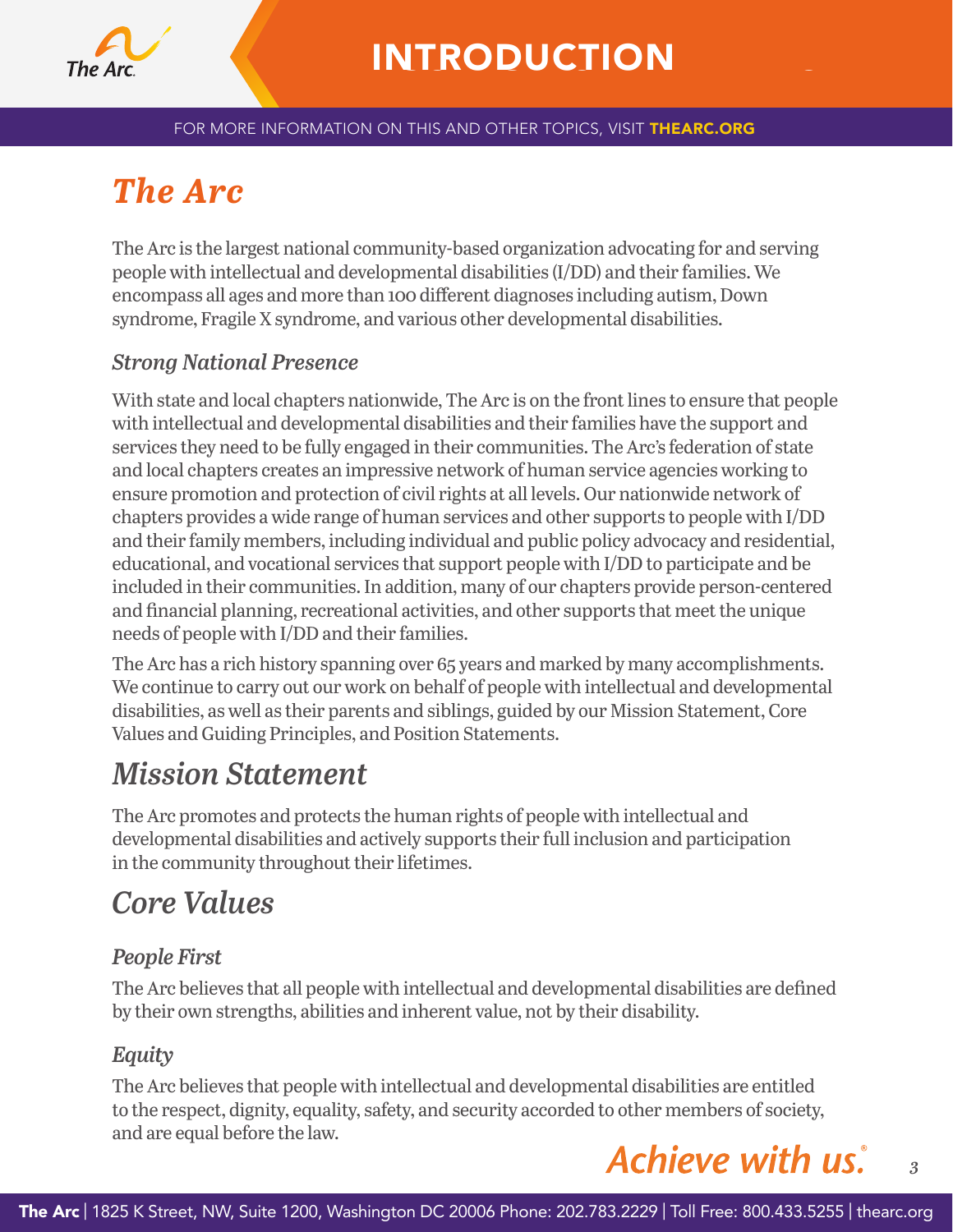#### *Community*

The Arc believes that people with intellectual and developmental disabilities belong in the community and have fundamental moral, civil and constitutional rights to be fully included and actively participate in all aspects of society.

#### *Self-determination*

The Arc believes in self-determination and self-advocacy. People with intellectual and developmental disabilities, with appropriate resources and supports, can make decisions about their own lives and must be heard on issues that affect their well-being.

#### *Diversity*

The Arc believes that society in general and The Arc in particular benefit from the contributions of people with diverse personal characteristics (including but not limited to race, ethnicity, religion, age, geographic location, sexual orientation, gender and type of disability).

## *Guiding Principles*

#### *Participatory Democracy*

The Arc acts to ensure that people with intellectual and developmental disabilities, their parents, siblings, family members and other concerned members of the public have meaningful opportunities to inform and guide the direction of the organization's advocacy, including determining policy and positions on important issues. The Arc strives for diversity in its leadership, as well as in all facets of the work of the organization.

#### *Visionary Leadership*

The Arc leads by articulating a positive vision for the future of people with intellectual and developmental disabilities and catalyzes public and private support in realization of that vision through carefully planned and well-executed goals, strategies and actions.

#### *Public Interest*

The Arc represents the public interest, supporting and acting with and on behalf of all people with intellectual and developmental disabilities and their families regardless of the type of disability or membership in The Arc.

#### *Collaboration*

The Arc works with individuals, organizations and coalitions in a collaborative fashion. The Arc values and promotes effective partnerships between volunteer and staff leadership at all levels of the organization.

#### *Transparency, Integrity and Excellence*

The Arc conducts its business with integrity, accountability, and open, honest and timely communication. The Arc is committed to quality and excellence in all it does.

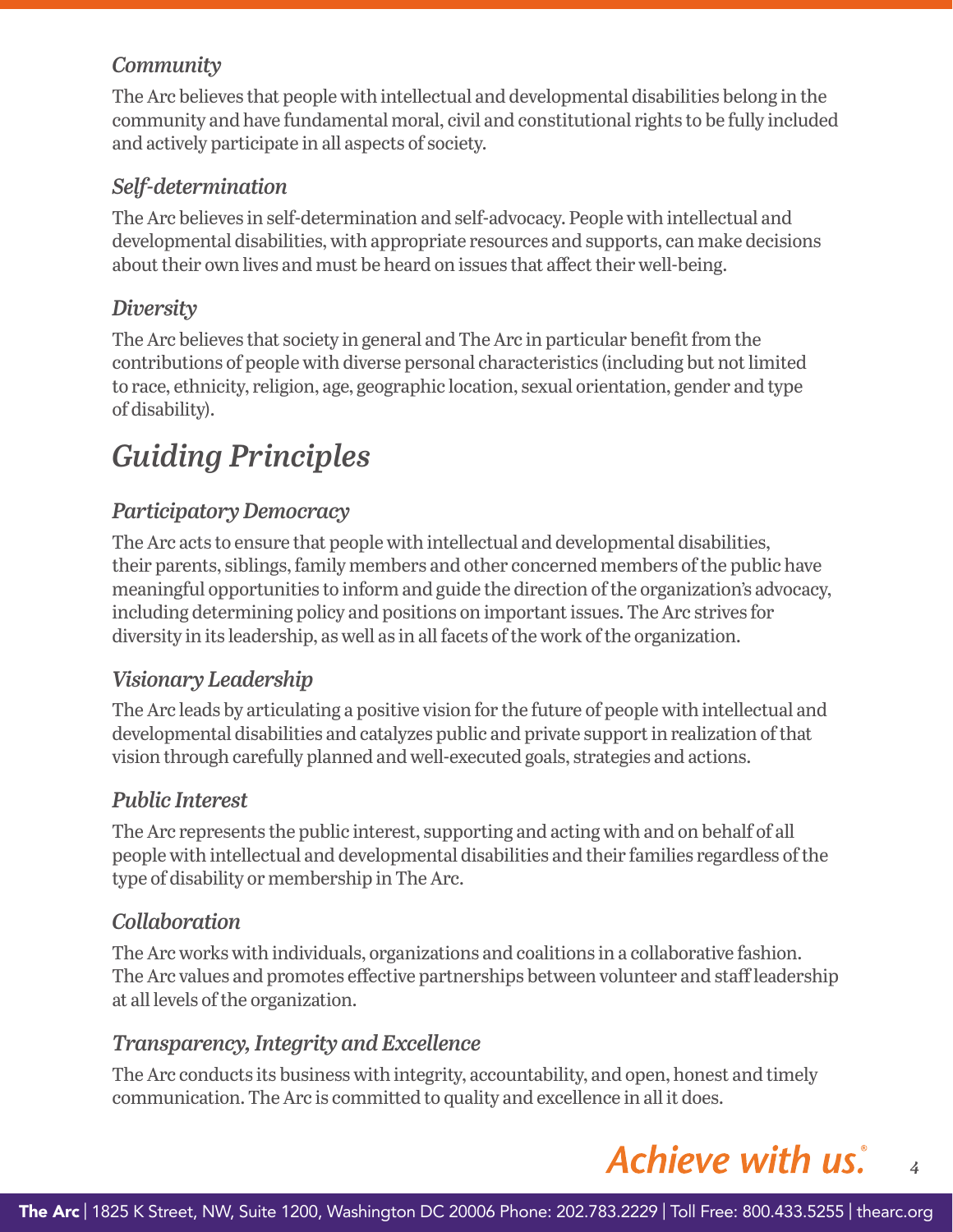### *Position Statements*

The Arc's position statements address critical issues related to human and civil rights, health care and treatment, and services and programs for children and adults with intellectual and developmental disabilities and their families.

Position statements are used to advance The Arc's public policy goals, as well as provide a platform for our state and local chapters to gain a national perspective for what The Arc stands for. They also serve to inform our constituency, stakeholders and the general public on the prevailing organizational view on key issues.

#### *Creation of Position Statements*

The President of The Arc appoints the Policy and Positions Committee which considers development of new position statements and revision of existing position statements and which collaborates with the American Association on Intellectual and Developmental Disabilities (AAIDD).

New position statements and revisions of existing statements are developed through a process that provides substantial opportunity for input and participation by chapters of The Arc. Chapter comments are taken into consideration as the final drafts are developed for consideration by the Board of Directors of The Arc. After approval by the Board, final drafts are presented to the Chapters for adoption at The Arc's Annual Meeting. Once adopted, position statements remain in force until they are replaced or withdrawn. The Arc's bylaws require that the position statements be reviewed at least every six years.

Position statements are used to inform The Arc's public policy agenda, as well as to provide the national platform of positions of The Arc for use by chapters at all levels of The Arc in its work – national, state, and local. The statements also serve to inform our constituency, stakeholders, media, and the general public on the prevailing organizational view on key issues.

#### *Of Note*

The Arc has many position statements which are written jointly with AAIDD; for each of those joint position statements, a notice is included on the statement in this document. In addition, each statement includes a last reviewed/revised date at the end of the statement (for example, Rev'd 2018).

The statements are organized in the following sections: *Quality of Life, Rights, Life in the Community, and Systems.*

2018

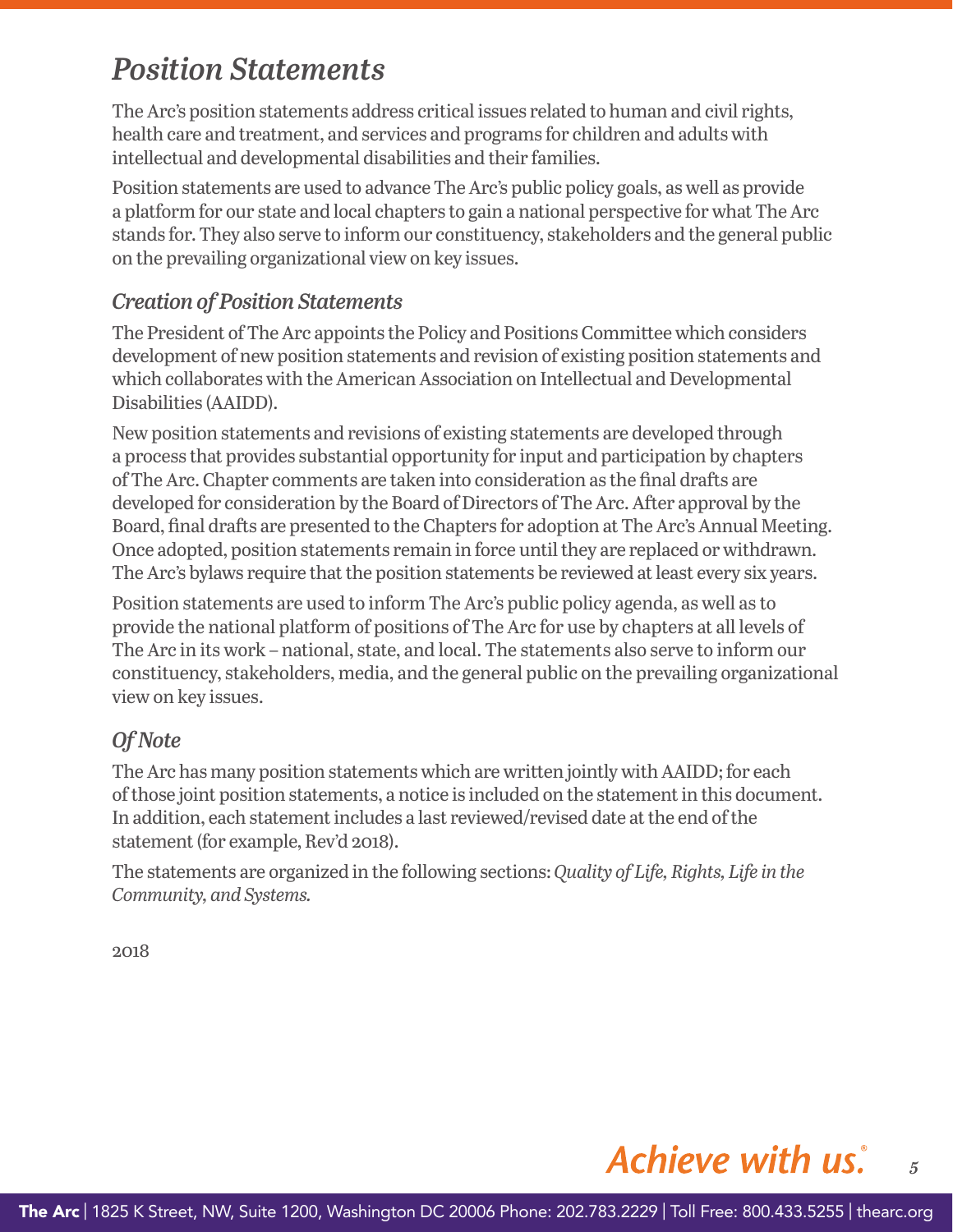#### POSITION STATEMENTS: THE ARC OF THE UNITED STATES

*Policies Related to Quality of Life*



*thearc.org*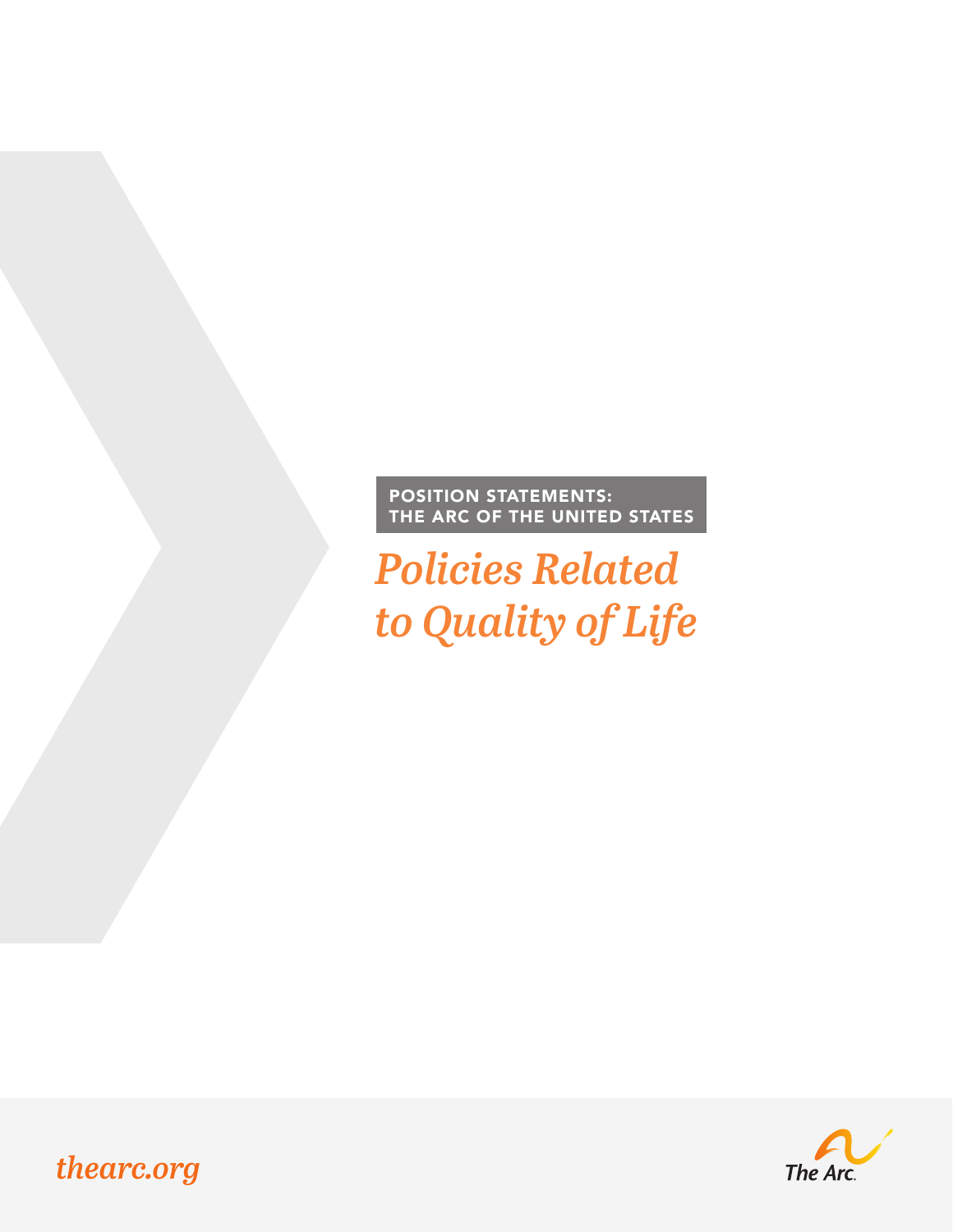

## *Quality of Life Summary*

\_\_\_\_\_\_\_\_\_\_\_\_\_\_\_\_\_\_\_\_\_\_\_\_\_\_\_\_\_\_\_\_\_\_\_\_\_\_\_\_

**The primary goal for all persons with intellectual and/or developmental disabilities**<sup>1</sup> **is to enjoy and maintain a good quality of life.**

## *Quality of Life*

People with intellectual and/or developmental disabilities must be able to lead the life they choose so that they can have a quality of life that is meaningful to them.



*7*

<sup>1</sup> "People with intellectual disability (ID)" refers to those with "significant limitations both in intellectual functioning and in adaptive behavior as expressed in conceptual, social, and practical adaptive skills. This disability originates before age 18", as defined by the American Association on Intellectual and Developmental Disabilities (AAIDD) in its manual, *Intellectual Disability: Definition, Classification, and Systems of Supports* (Schalock et al., 2010), and the *Diagnostic and Statistical Manual of Mental Disorders, 5th Edition (DSM-5)*, published by the American Psychiatric Association (APA, 2013). "People with developmental disabilities (DD)" refers to those with "a severe, chronic disability of an individual that- (i) is attributable to a mental or physical impairment or combination of mental and physical impairments; (ii) is manifested before the individual attains age 22; (iii) is likely to continue indefinitely; (iv) results in substantial functional limitations in 3 or more of the following areas of major life activity: (I) Self-care, (II) Receptive and expressive language, (III) Learning, (IV) Mobility, (V) Self-direction, (VI) Capacity for independent living, (VII) Economic self-sufficiency; and (v) reflects the individual's need for a combination and sequence of special, interdisciplinary, or generic services, individualized supports, or other forms of assistance that are of lifelong or extended duration and are individually planned and coordinated," as defined by the *Developmental Disabilities Assistance and Bill of Rights Act 2000*. In everyday language people with ID and/or DD are frequently referred to as people with cognitive, intellectual and/or developmental disabilities.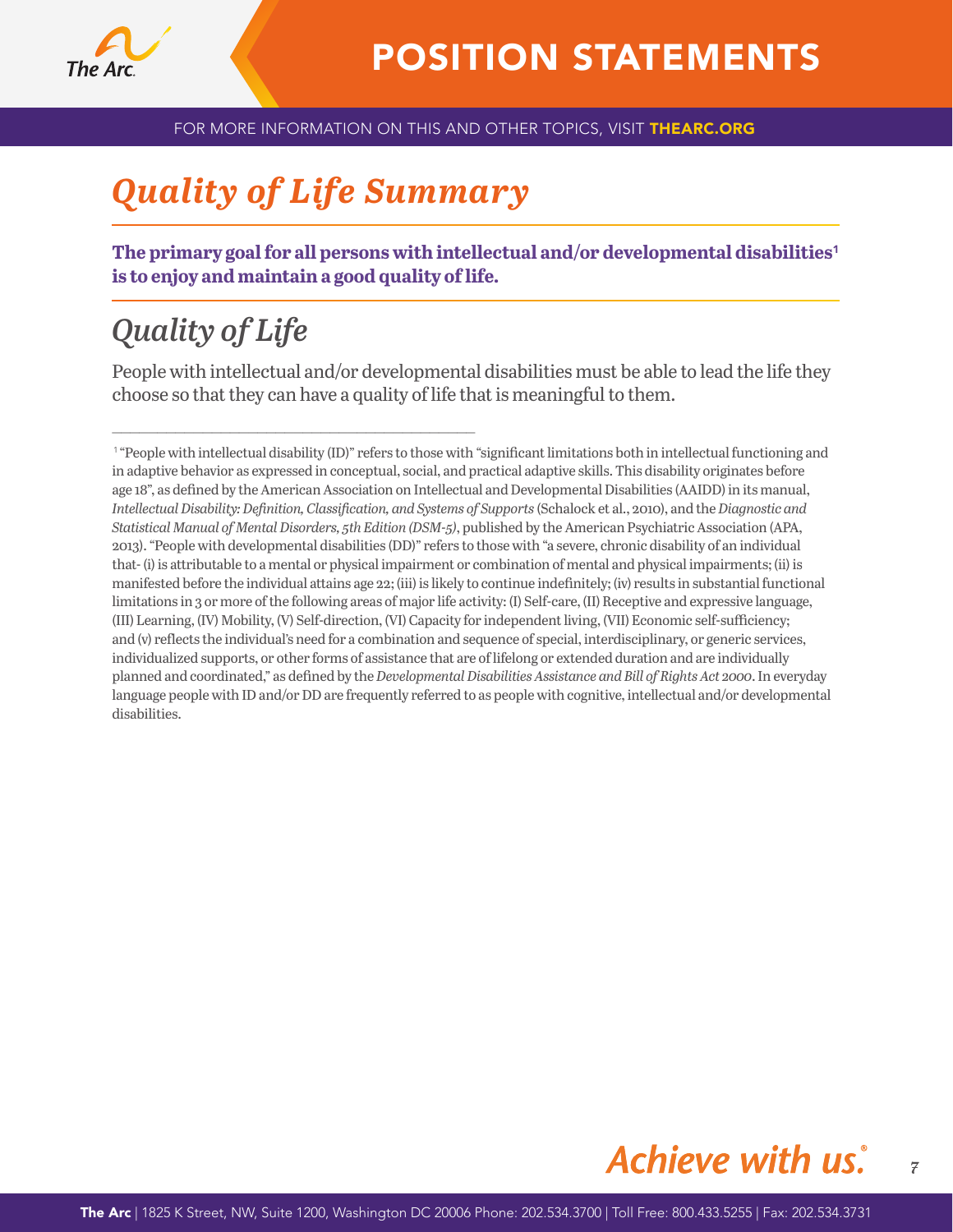

# *Quality of Life*

**People with intellectual and/or developmental disabilities**1 **must be able to lead the life they choose so that they can have a quality of life that is meaningful to them.**

### *Issue*

People with intellectual and/or developmental disabilities often do not have the services, supports, and personal relationships they want and need to lead a full life in the community. They may encounter attitudinal, public policy, service system, and other barriers that keep them from choosing where they live and work. Moreover, they often lack opportunities to participate in and contribute to their communities.

### *Position*

People with intellectual and/or developmental disabilities must have the opportunity to lead lives that offer them a meaningful quality of life. A meaningful quality of life exists for them when they:

- Receive, at all stages of their lives, the support, encouragement, opportunity, and resources to explore and define how they want to live and who is in their lives;
- Choose the services and supports they need and receive them anywhere in the country without waiting for an uncertain and extended length of time;
- Direct the services and supports they receive;
- Lead a life enriched by friends and family and have opportunities for intimate relationships based on informed consent and responsibilities;
- Experience life-long learning and develop decision making skills;
- Work in a job that is meaningful to them;
- Enjoy the same rights and respect for their dignity and privacy, as do people without disabilities;
- Are fully informed about options, understand the risks associated with the options, and are allowed to take risks inherent in the options they choose; and
- Receive support to live in a healthy and safe environment.

Policies, regulations and funding must promote these desired outcomes. In addition, public agencies, private organizations, and individuals providing services and supports must:

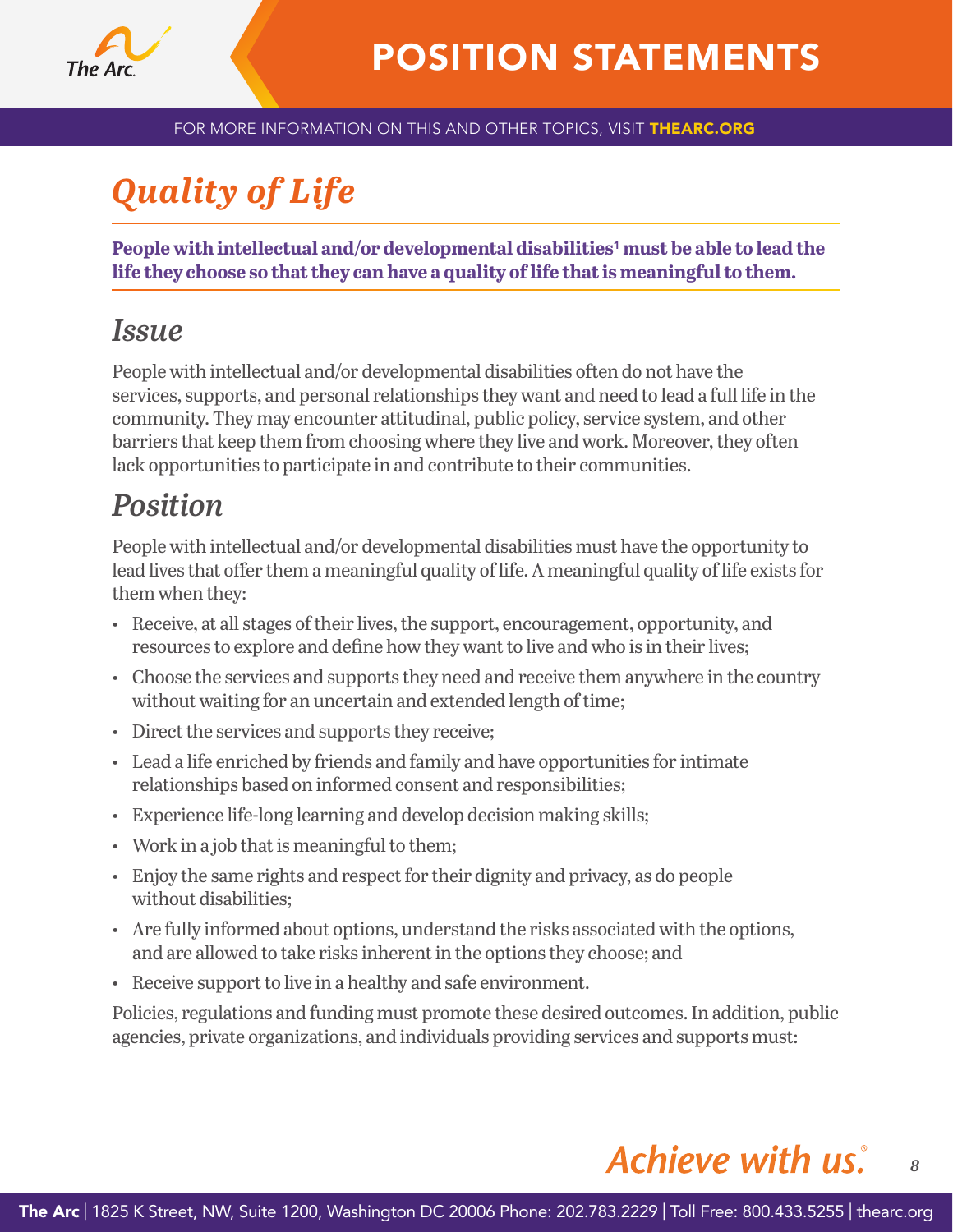- Be accountable and responsible to individuals and their families;
- Continuously improve their efforts to support individuals;

 $\overline{\phantom{a}}$  , and the set of the set of the set of the set of the set of the set of the set of the set of the set of the set of the set of the set of the set of the set of the set of the set of the set of the set of the s

- Be recognized when they make major contributions to the quality of life of individuals;
- Be replaced when they fail to defend or protect the people they serve or fail to enhance the quality of their lives;
- Participate in ongoing monitoring that is independent of the service provider; and
- Ensure training that will lead to desired outcomes and the satisfaction of the people served and their families.

#### Rev'd 2015

<sup>1</sup>"People with intellectual disability and/or developmental disabilities" refers to those defined by the AAIDD classification and *DSM IV*. In everyday language they are frequently referred to as people with cognitive, intellectual and/or developmental disabilities although the professional and legal definitions of those terms both include others and exclude some defined by *DSM IV*.



Joint Statement with the American Association on Intellectual and Developmental Disabilities (AAIDD).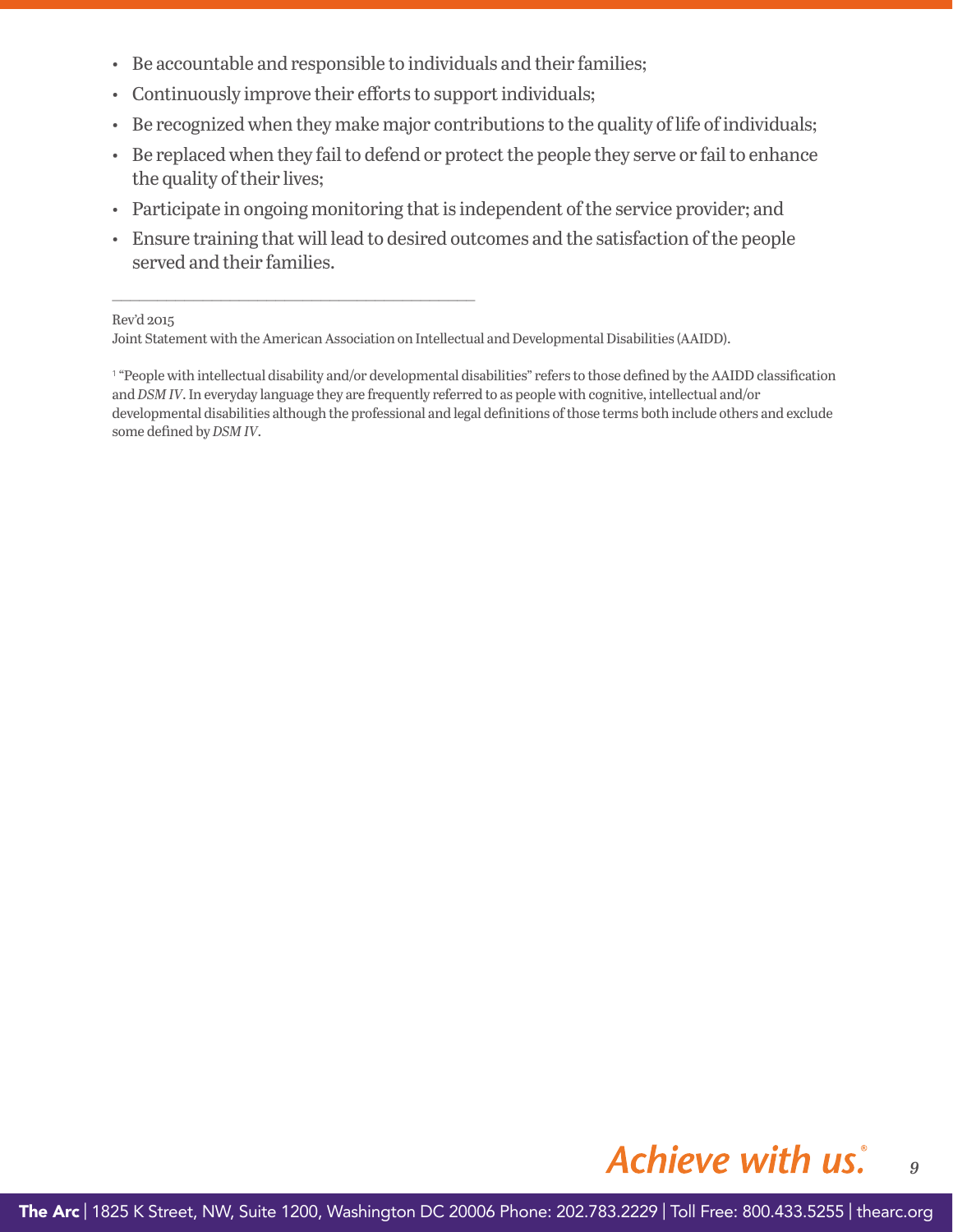#### POSITION STATEMENTS: THE ARC OF THE UNITED STATES

# *Policies Related to Rights*



*thearc.org*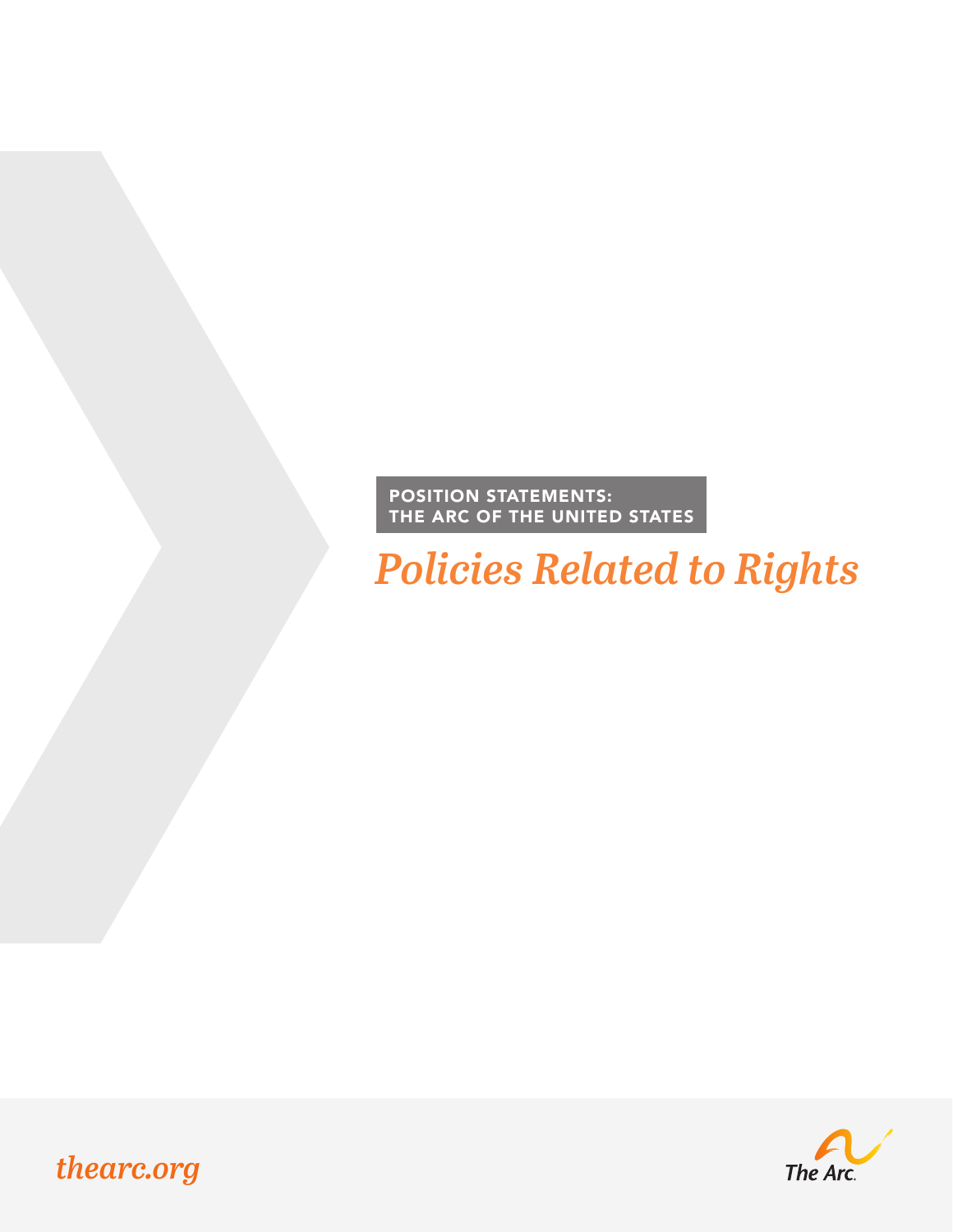

## *Rights Summary*

**People with intellectual and/or developmental disabilities**1 **have the same basic legal, civil, and human rights as other citizens. They may need accommodation, protection, and support to enable them to exercise these rights. Their rights should never be limited or restricted without due process.**

### *Advocacy*

Advocacy on the individual or systems level is acting with or on behalf of an individual or group to resolve an issue, obtain a needed support or service or promote a change in the practices, policies and/or behaviors of third parties. Advocacy is essential for promoting and protecting the civil and human rights of people with intellectual and/or developmental disabilities and for establishing, maintaining or improving their quality of life.

## *Autonomy, Decision-Making Supports, and Guardianship*

All individuals with intellectual and/or developmental disabilities (I/DD) have the right to recognition as persons before the law and to enjoy legal capacity on an equal basis with individuals who do not have disabilities in all aspects of life (United Nations Convention on the Rights of Persons with Disabilities (UN CRPD), 2006). The personal autonomy, liberty, freedom, and dignity of each individual with I/DD must be respected and supported. Legally, each individual adult or emancipated minor is presumed competent to make decisions for himself or herself, and each individual with I/DD should receive the preparation, opportunities, and decision-making supports to develop as a decision-maker over the course of his or her lifetime.

## *Criminal Justice System*

People with intellectual and/or developmental disabilities (I/DD) have the right to justice and fair treatment in all areas of the criminal justice system, and must be afforded the supports and accommodations required to make justice and fair treatment a reality.

## *Human and Civil Rights*

The human and civil rights of all people with intellectual and/or developmental disabilities must be honored, protected, communicated, enforced and thus be central to all advocacy on their behalf.

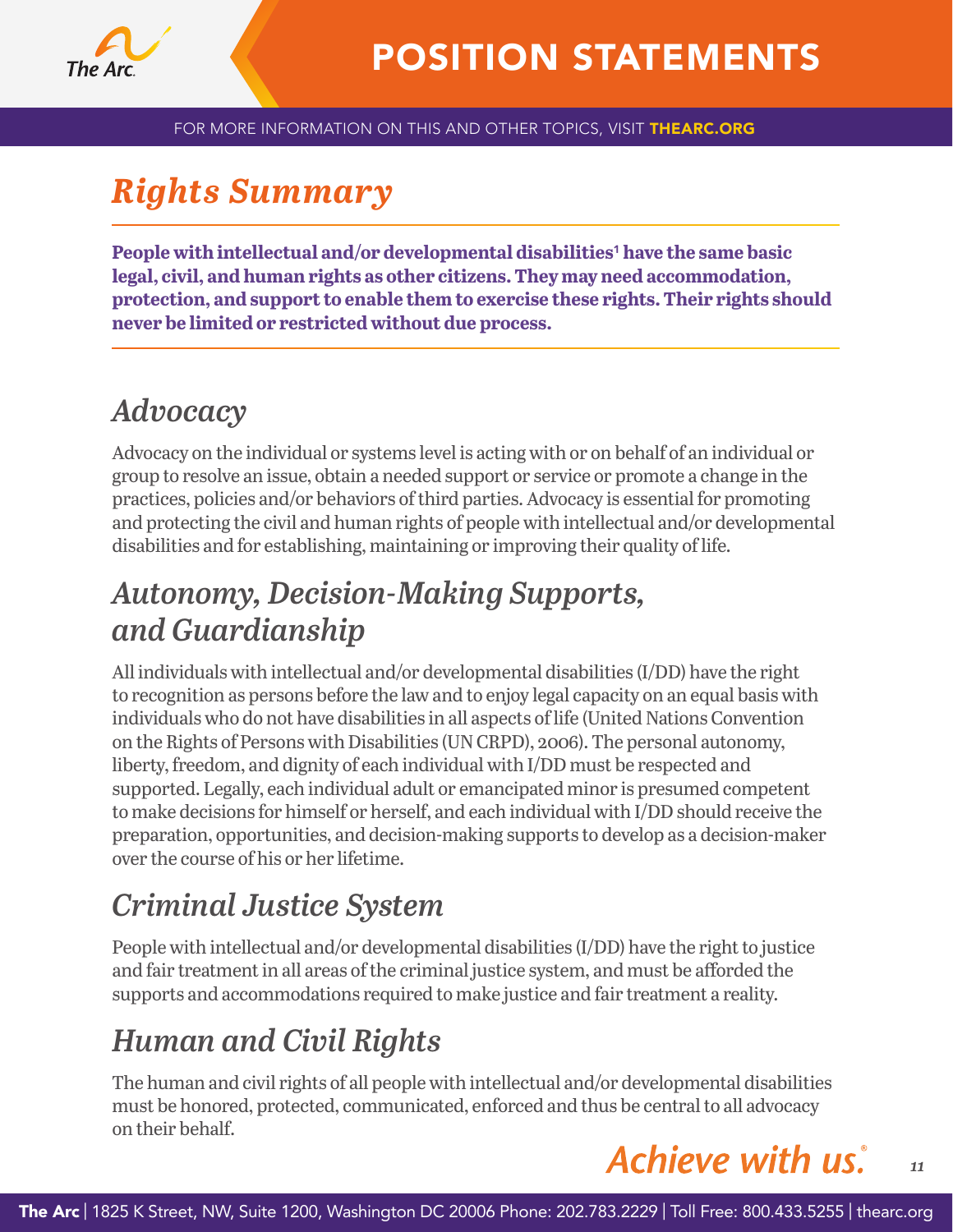## *Inclusion*

All people with intellectual and/or developmental disabilities benefit when fully included in community life.

## *Physician-Assisted Suicide*

Physician-assisted suicide must be prohibited for people with intellectual disability (ID) due to the inherent risk of undue influence.

## *Protection from Mistreatment*

People with intellectual and/or developmental disabilities must be free from abuse, neglect, or any kind of mistreatment.

## *Self-Advocacy*

People with intellectual and/or developmental disabilities (I/DD) must have the right to and be supported to act as self-advocates. Self-advocates exercise their rights as citizens by communicating for and representing themselves, with supports in doing so, as necessary. This means they have a say in decision-making in all areas of their daily lives and in public policy decisions that affect them.

## *Self-Determination*

 $\overline{\phantom{a}}$  , and the set of the set of the set of the set of the set of the set of the set of the set of the set of the set of the set of the set of the set of the set of the set of the set of the set of the set of the s

People with intellectual and/or developmental disabilities(I/DD) have the same right to, and responsibilities that accompany, self-determination as everyone else. They are entitled to opportunities, respectful support, and the authority to exert control in their lives, to direct their services, and to act on their own behalf.



<sup>1</sup> "People with intellectual disability (ID)" refers to those with "significant limitations both in intellectual functioning and in adaptive behavior as expressed in conceptual, social, and practical adaptive skills. This disability originates before age 18", as defined by the American Association on Intellectual and Developmental Disabilities (AAIDD) in its manual, *Intellectual Disability: Definition, Classification, and Systems of Supports* (Schalock et al., 2010), and the *Diagnostic and Statistical Manual of Mental Disorders, 5th Edition (DSM-5)*, published by the American Psychiatric Association (APA, 2013). "People with developmental disabilities (DD)" refers to those with "a severe, chronic disability of an individual that- (i) is attributable to a mental or physical impairment or combination of mental and physical impairments; (ii) is manifested before the individual attains age 22; (iii) is likely to continue indefinitely; (iv) results in substantial functional limitations in 3 or more of the following areas of major life activity: (I) Self-care, (II) Receptive and expressive language, (III) Learning, (IV) Mobility, (V) Self-direction, (VI) Capacity for independent living, (VII) Economic self-sufficiency; and (v) reflects the individual's need for a combination and sequence of special, interdisciplinary, or generic services, individualized supports, or other forms of assistance that are of lifelong or extended duration and are individually planned and coordinated," as defined by the *Developmental Disabilities Assistance and Bill of Rights Act 2000*. In everyday language people with ID and/or DD are frequently referred to as people with cognitive, intellectual and/or developmental disabilities.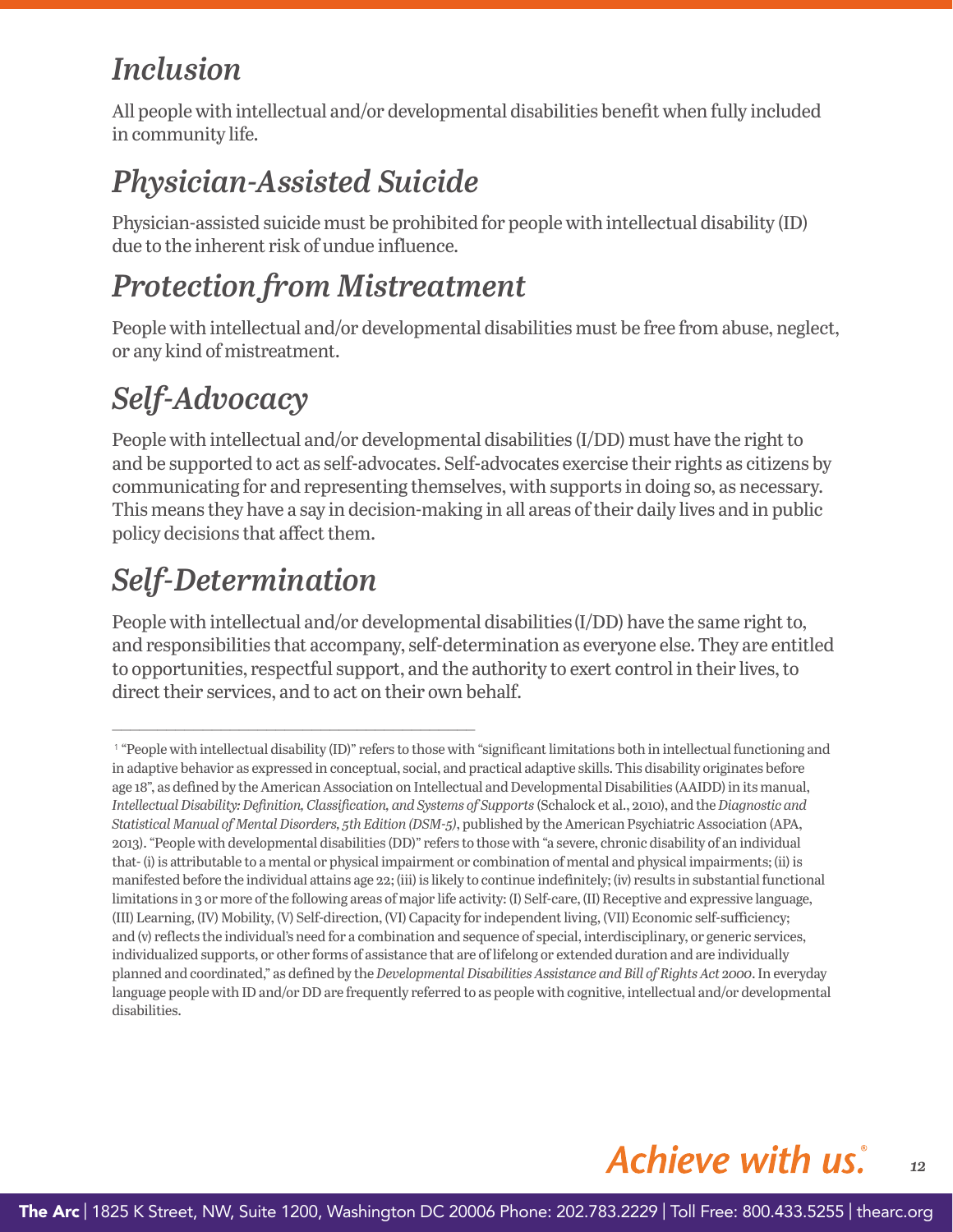

## *Advocacy*

**Advocacy on the individual or systems level is acting with or on behalf of an individual or group to resolve an issue, obtain a needed support or service or promote a change in the practices, policies and/or behaviors of third parties. Advocacy is essential for promoting and protecting the civil and human rights of people with intellectual and/or developmental disabilities**1 **and for establishing, maintaining or improving their quality of life.**

### *Issue*

Without strong advocacy at all levels, people with intellectual and/or developmental disabilities may not have access to needed supports as well as opportunities to exercise inherent civil and human rights. Additionally, strong advocacy may be required to prevent and/or address abuse, neglect and exploitation that people with intellectual and/or developmental disabilities may experience. Persons with intellectual and/or developmental disabilities may need the support of advocates to become effective self-advocates.

### *Position*

Advocacy is vital in improving and sustaining quality of life for persons with intellectual and/or developmental disabilities. To be effective, advocacy must take place at both the individual and system levels. Advocacy can be aimed at public officials, support systems and the general public.

#### *Individuals*

Advocates, including self-advocates, should be trained and knowledgeable about the rights and dignity of children and adults as set forth in the position statements of The Arc.

Advocates must communicate effectively with individuals they assist, encouraging them to express and act on their thoughts, choices and feelings about issues and proposed solutions to problems. The advocate and the individual must be able to understand each other. The advocate should exercise great care to ensure that the person with intellectual and/or developmental disabilities fully understands the benefits and risks of any decision. When making decisions, individuals should be encouraged to consult with the important people in their lives.

Advocates have an ethical obligation to represent the desires and needs of the person they represent, regardless of their own personal opinions on matters under consideration.

Self-advocates should:

• Know about, understand and assert their rights;

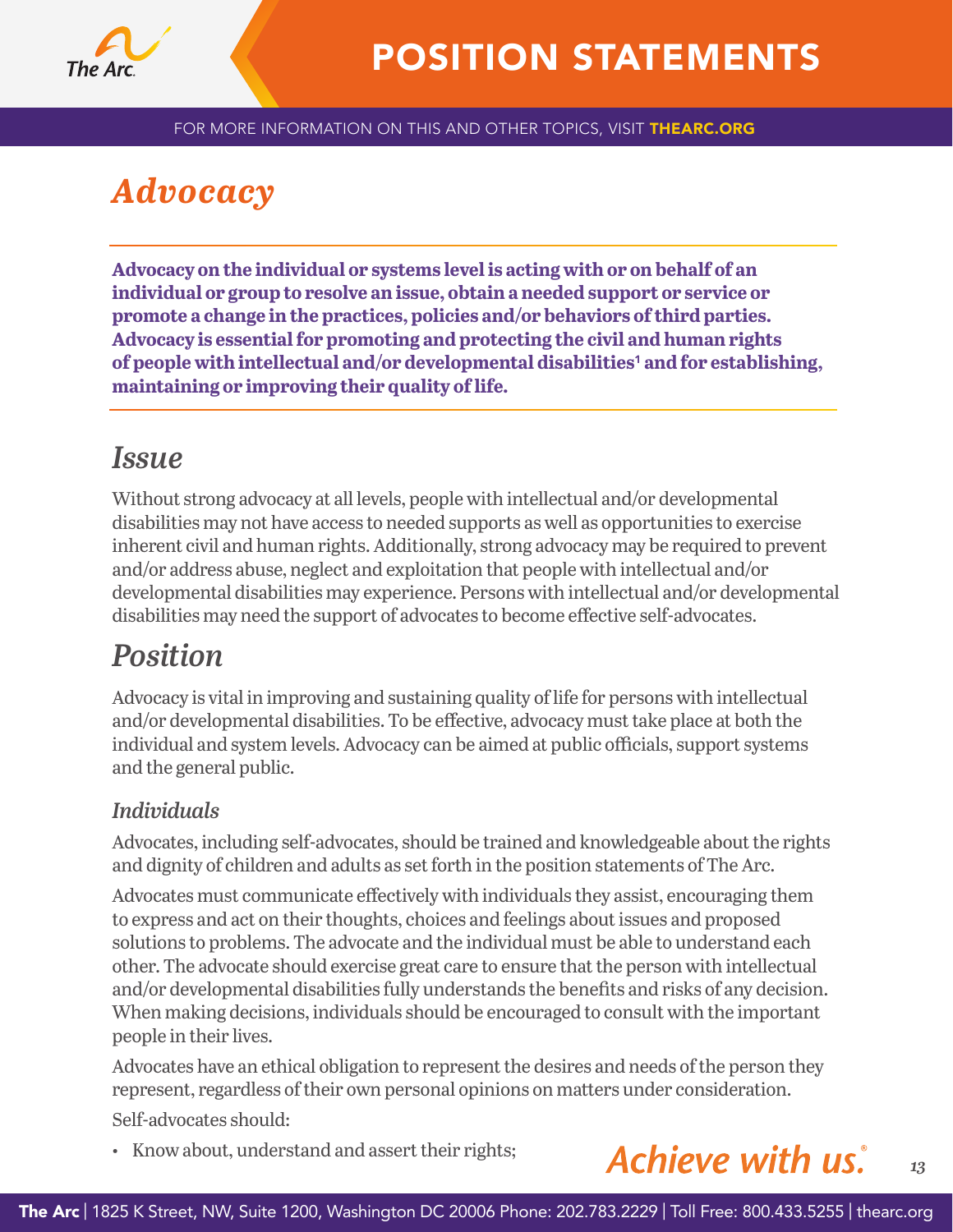- Obtain support to be effective self-advocates;
- Practice self-determination and advocacy;
- Learn and develop the skills necessary to advocate for one's self;
- Practice self-protection;
- Obtain needed services; and
- Fully participate in their community.

In certain circumstances, parents, other legal representatives or other supporters may need to be involved in making decisions with and on behalf of the individual. At such times, advocates must represent the interests of the individual. Advocates must be careful to recognize and set aside their own personal desires or points of view that may conflict with those of the individual for whom they are advocating. If there is a conflict of interest, the advocate should withdraw from the decision-making.

#### *Systems*

Systems change advocacy can provide tremendous benefit for people with intellectual and/or developmental disabilities.

The goal of systems advocacy is to enhance public awareness of the rights, strengths, needs, and interests of people with intellectual and/or developmental disabilities and influence law and policy to improve public and private systems of support and services. Family members and self-advocates should play a meaningful role in systems change. Agencies providing supports to individuals should also advocate for system change that will improve the quality of life for all individuals, whether supported by the agency or not.

Individuals should have access to Protection and Advocacy systems and other entities mandated by state and federal laws that:

- Have the flexibility to respond to issues raised at any time during an individual's life;
- Are independent of conflicts of interest, undue influence and government control;
- Are adequately funded and staffed;
- Provide advocacy on their behalf even though a formal complaint has not been filed;
- Have appropriate government or other oversight of quality, cost effectiveness, efficiency, and high standards to ensure the health, safety and well-being of individuals being served;
- Use multiple advocacy strategies, such as information and referral, mediation, legal action, and legislative and regulatory solutions; and
- Provide means for appealing unfavorable decisions.

 $\overline{\phantom{a}}$  , and the set of the set of the set of the set of the set of the set of the set of the set of the set of the set of the set of the set of the set of the set of the set of the set of the set of the set of the s

#### Rev'd 2015

<sup>1</sup> "People with intellectual disability and/or developmental disabilities" refers to those defined by the AAIDD classification and *DSM IV*. In everyday language they are frequently referred to as people with cognitive, intellectual and/or developmental disabilities although the professional and legal definitions of those terms both include others and exclude some defined by *DSM IV*.



Joint Statement with the American Association on Intellectual and Developmental Disabilities (AAIDD).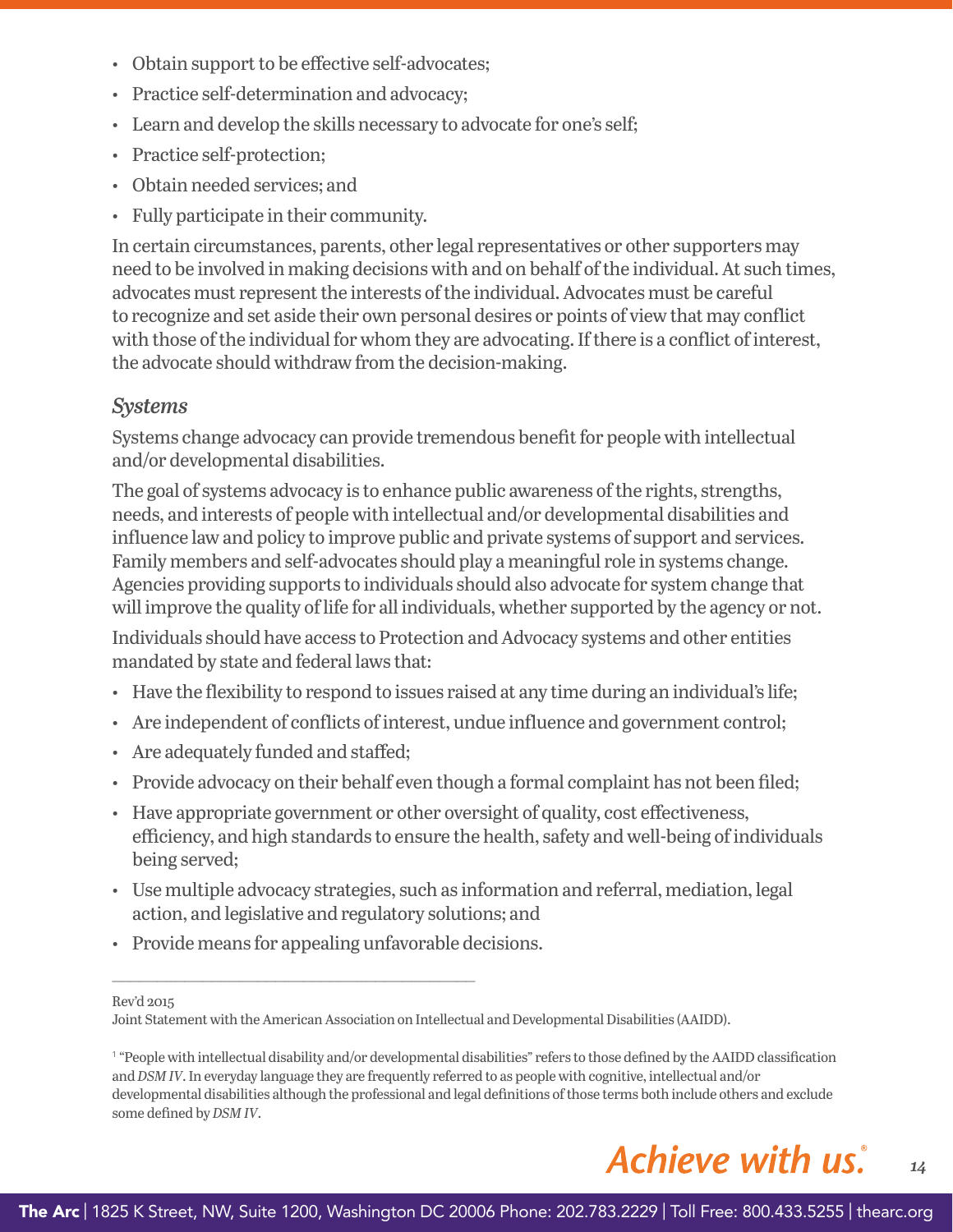

## *Autonomy, Decision-Making Supports, and Guardianship*

**All individuals with intellectual and/or developmental disabilities**1 **(I/DD) have the right to recognition as persons before the law and to enjoy legal capacity on an equal basis with individuals who do not have disabilities in all aspects of life (United Nations Convention on the Rights of Persons with Disabilities (UN CRPD), 2006). The personal autonomy, liberty, freedom, and dignity of each individual with I/DD must be respected and supported. Legally, each individual adult or emancipated minor is presumed competent to make decisions for himself or herself, and each individual with I/DD should receive the preparation, opportunities, and decision-making supports to develop as a decision-maker over the course of his or her lifetime.**

#### *Issue*

- Current trends presume the decision-making capacity of individuals with I/DD and the preservation of legal capacity as a priority for all people needing assistance with decision-making.
- Like their peers without disabilities, individuals with I/DD must be presumed competent; they must also be assisted to develop as decision-makers through education, supports, and life experience. Communication challenges should not be misinterpreted as lack of competency to make decisions.
- Individuals with I/DD should have access to supports and experiences to learn decisionmaking skills from an early age and throughout their lifetimes in educational and adult life service systems.
- Families should have access to information about all options for assisting their family member to make decisions over the life course.
- All people, with and without disabilities, have a variety of formal and informal processes available to enact their decisions and preferences, including healthcare proxies and advance directives.
- Less restrictive means of decision-making supports (*e.g.,* health-care proxies, advance directives, supported decision-making, powers of attorney, notarized statements, representation agreements, etc.) should be tried and found to be ineffective in ensuring the individual's decision-making capacity before use of guardianship<sup>2</sup> as an option is considered.

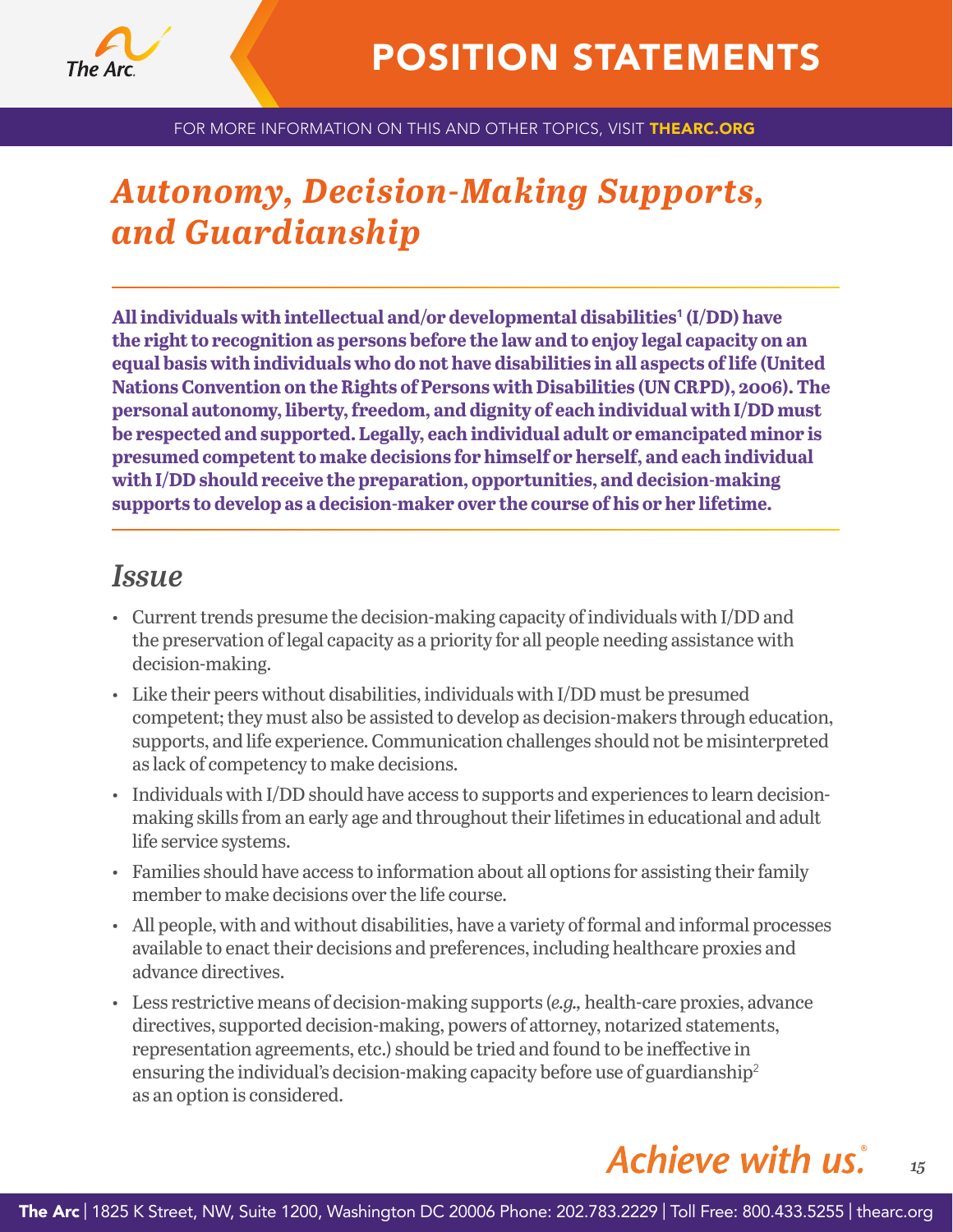- Where judges and lawyers lack knowledge about people with I/DD and their human rights, poor advocacy and tragic legal outcomes often result. Financial incentives frequently benefit professionals and guardianship corporations, often to the detriment of individuals with I/DD and their families.
- Serving in the dual roles of guardian and paid service provider or paid advocate creates a conflict of interest or the appearance of a conflict of interest. Such conflicts must be mitigated or avoided.
- Some statutory privacy measures have made it more difficult for those assisting other individuals to have access to their records, make decisions, or both. Thus, to obtain or modify needed medical care, services, and supports, an individual with I/DD may be adjudicated to be incompetent and subjected to guardianship. This result conflicts with the legal presumption of competence and with principles of autonomy, decision-making supports, presumption of competence, and the use of less restrictive alternatives.

The appointment of a guardian is a serious matter for three reasons:

- 1) It limits an individual's autonomy, that is, the individual's agency over how to live and from whom to receive supports to carry out that choice;
- 2) It transfers the individual's rights of autonomy to another individual or entity, a guardian; and
- 3) Many individuals with I/DD experience guardianship as stigmatizing and inconsistent with their exercise of adult roles and responsibilities.

### *Position*

The primary goals in assisting individuals with I/DD should be to assure and provide supports for their personal autonomy and ensure equality of opportunity, full participation, independent living, and economic self-sufficiency (Americans with Disabilities Act, 1990, section 12101 (a)(7); Individuals with Disabilities Education Act, 2004, section 1400 (c)(1)). Each individual adult and emancipated minor is legally presumed competent to make decisions for himself or herself and should receive the preparation, opportunities, and decision-making supports to develop as a decision-maker over the course of his or her lifetime. All people with I/DD can participate in their own affairs with supports, assistance, and guidance from others, such as family and friends. People with I/DD should be aware of and have access to decision-making supports for their preferred alternatives.

- If legal limitations on autonomy are necessary, then National Guardianship Association or equivalent standards that are consistent with the values expressed in this position statement should be followed. If any restrictions on autonomy are legally imposed, each individual has the right to the least restrictive alternative, due process protections, periodic review, ongoing training and supports to enhance autonomy and reduce reliance on approaches that restrict individual rights, and the right to ultimately seek to restore rights and terminate the restriction when possible.
- Information and training about less restrictive alternatives to guardianship should be available to people with I/DD, their family members, attorneys, judges, and other professionals.

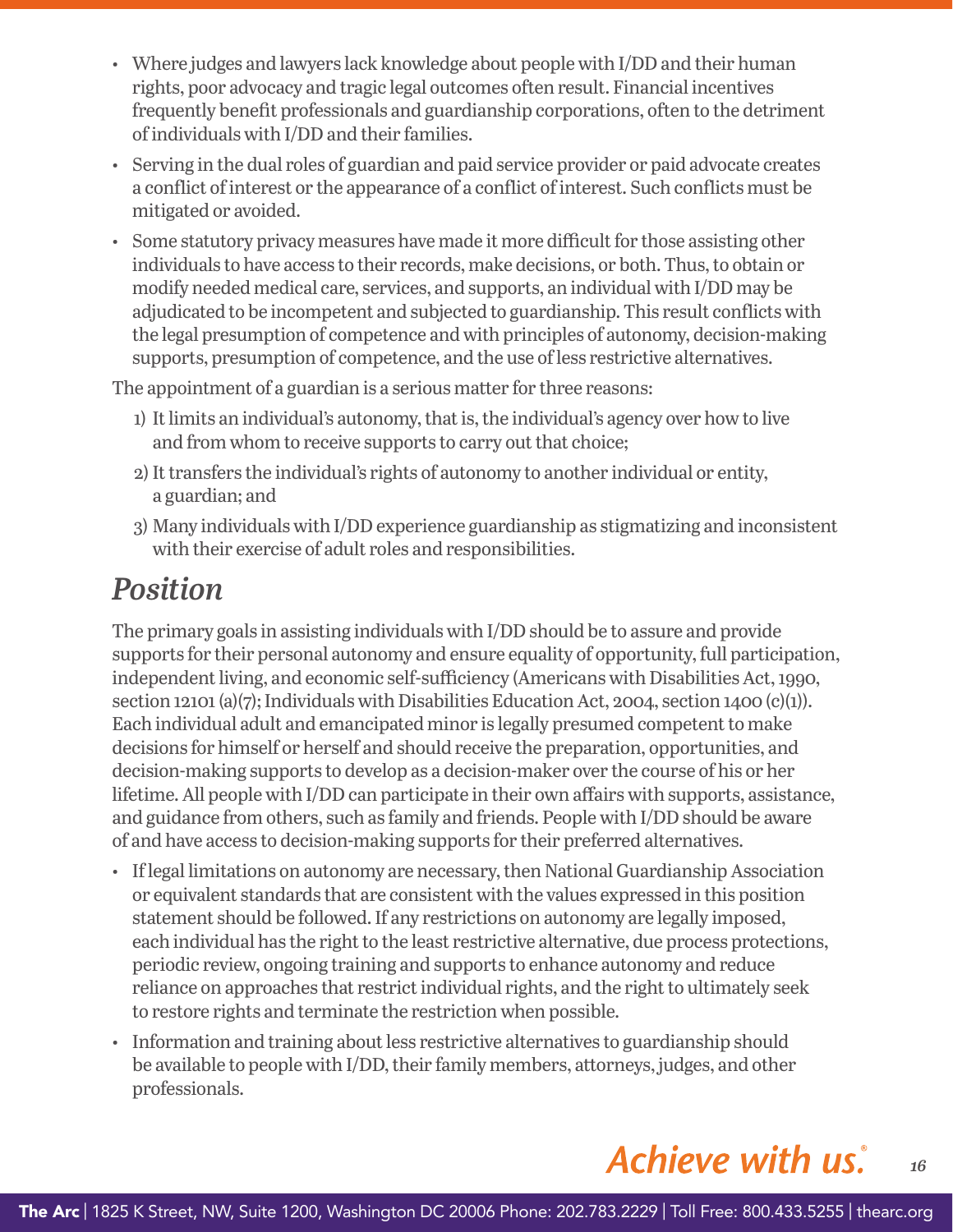- If the use of a guardianship becomes necessary, it should be limited to the fewest restrictions necessary for the shortest amount of time and tailored to the individual's specific capacities and needs.
- Strict monitoring must be in place to promote and protect the autonomy, liberty, freedom, dignity, and preferences of each individual even when placed under guardianship.
- Regardless of their guardianship status, all individuals with I/DD should be afforded opportunities to participate to the maximum extent possible in making and executing decisions about themselves. Guardians should engage individuals in the decisionmaking process, ensuring that their preferences and desires are known, considered, and achieved to the fullest extent possible.
- Regardless of their guardianship status, all individuals with I/DD retain their fundamental civil and human rights (such as the right to vote and the right to make decisions related to sexual activity, marriage and divorce, birth control, and sterilization) unless the specific right is explicitly limited by court order.

#### *Systems Issues*

- States should provide systematic access to decision-making supports for all individuals with I/DD.
- An individual (other than a family member) should not serve in dual roles as guardian and as paid advocate or paid service provider for an individual.
- An organization should avoid serving in dual roles as guardian and as paid advocate or paid service provider for an individual.
- Organizations that serve in dual roles of guardian and paid advocate or paid service provider must have written policies and organizational separations in place to mitigate conflicts of interest. These organizations should support efforts to develop independent guardianship organizations.
- Financial incentives that benefit professionals or guardianship corporations should never drive guardianship policy or result in expensive and unnecessary costs to individuals or their families.
- Appointment of a guardian of the person, the person's finances, or both, should be made only to the extent necessary for the legal protection and welfare of the individual and not for the convenience or preferences of the family, the service system, or others.
- Individuals with I/DD must have access to all the accommodations and supports, including communication supports, they need to demonstrate their competency at initial evaluations for guardianship and at all periodic reviews of any guardianship.
- State laws should be reformed to prioritize less restrictive alternatives to full and plenary guardianship, including without limitation informal supports, supported decisionmaking, limited (and revocable) powers of attorney, health care proxies, trusts, and limited guardianships that are specifically tailored to the individual's capacities and needs. These alternatives should always be considered first. Use of these alternatives can help an individual who may have limited capacity to consent to satisfy statutory privacy or other requirements and to have records released to a person or entity designated as

# **Achieve with us.**

*17*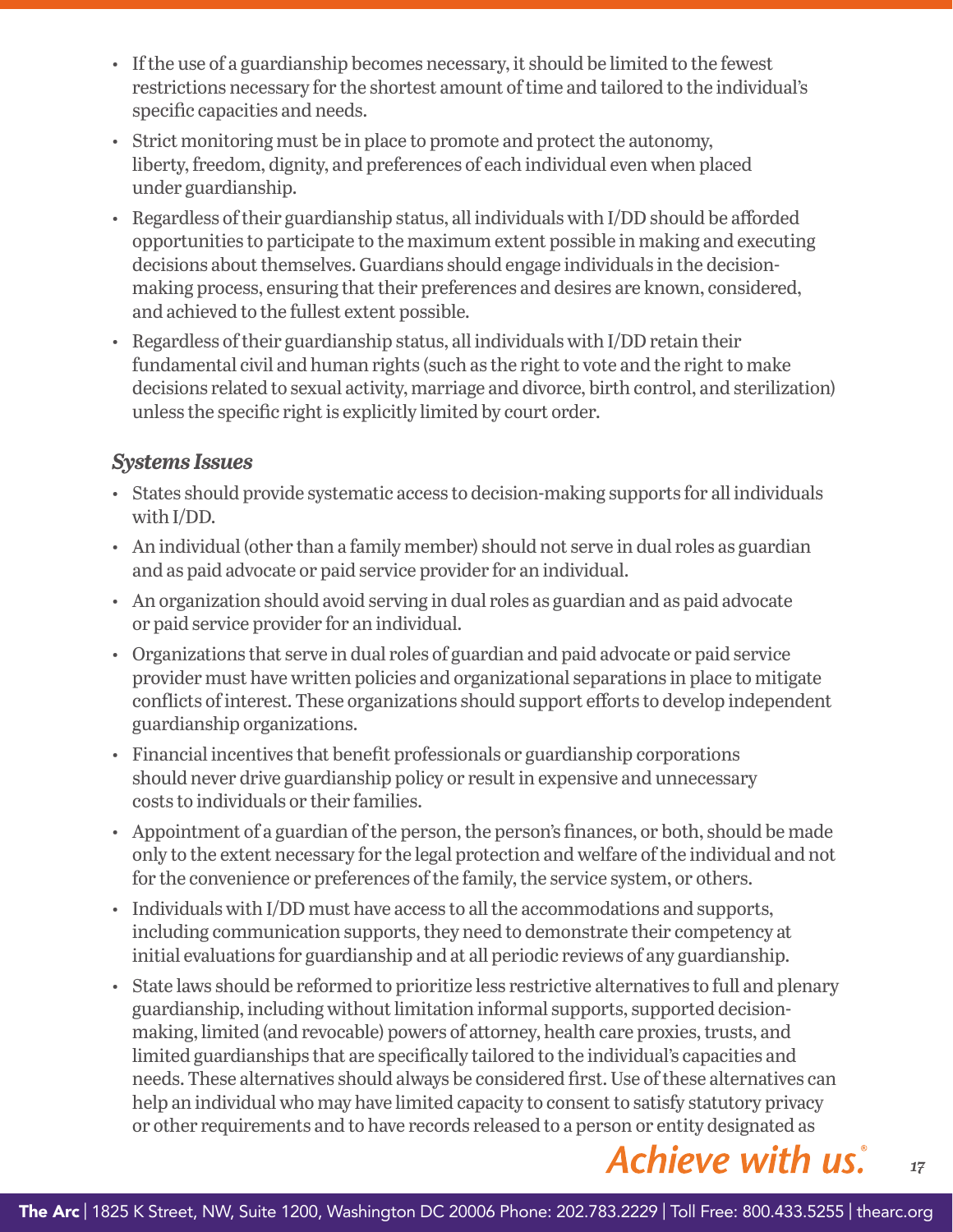the individual's agent or provider of support and services. If used at all, any restrictions on the individual's rights and decision-making powers should be confined to those areas in which the individual demonstrates a need for assistance that exceeds what can be provided through a less restrictive alternative.

- Laws should be reformed to require that less restrictive options are tried and found to be ineffective to ensure the individual's autonomy before full (plenary) guardianship is even considered. Alternatives and related procedures to change overly restrictive forms of any existing guardianship, including restoration of rights and termination of any guardianship, must be available under state law.
- Since guardianship represents a transfer of rights and the responsibility for exercising them, adequate safeguards must be in place to protect those rights. These safeguards include procedural due process (including without limitation the right to counsel representing the interests of the individual, impartial hearing, appeal, and burden and quantity of proof) must protect the individual's autonomy. The state must also ensure that the individual is informed and retains as much decision-making power as possible. The state should pay the costs of providing these due process protections and not impose the costs on families or on individuals with I/DD.
- Members of the judiciary, attorneys, and other professionals need training and education on alternatives to guardianship for individuals with I/DD, and they must zealously advocate for preserving the substantive and procedural rights of all individuals with I/DD.
- If a guardian is to be appointed, the preferences and assent of the individual with I/DD with respect to the identity and function of the proposed guardian should be considered.
- The appointment of a guardian should be appropriately time-limited in order to provide regular periodic review of the individual's current capabilities and functioning and whether a less restrictive alternative is now indicated. The reviews should include an independent professional assessment by a highly qualified examiner of the individual's functioning with necessary accommodations and communication supports. All costs of the review should be paid by the state and not imposed on individuals with I/DD or their families.
- Guardianship should include a person-centered plan of teaching and/or supports for decision making so the individual with I/DD will have opportunities to learn and practice the skills needed to be autonomous and to direct his or her own life. Understanding the nature and purpose of guardianship and understanding that most people with I/DD can manage their own affairs with assistance and guidance should be part of transition planning in schools and of any curriculum or procedures that prepare the individual's person-centered plan for adulthood. Schools should not give legal advice to students and families, and should provide students and families with information about less restrictive alternatives to guardianship.
- The ultimate goal of any such curriculum or procedures should be to ensure the individual's autonomy to the maximum extent possible, individualize decision-making supports for the individual, and ensure that the individual has maximum access to equal opportunity, independent living, full participation, and economic self-sufficiency, each with supports that take into account the individual's capacities and needs.

# **Achieve with us.**

*18*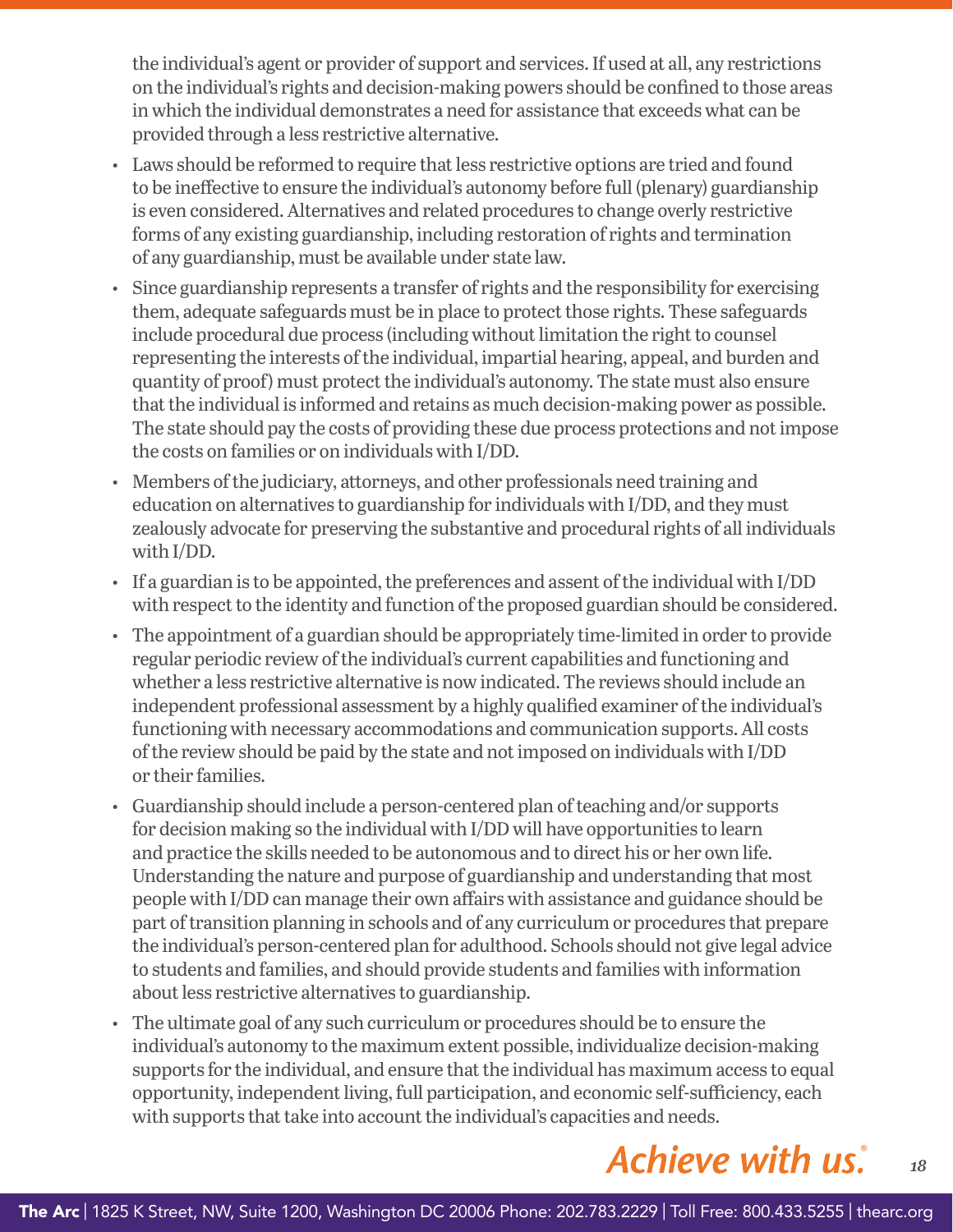#### *Guardian Responsibilities*

- Guardians should be knowledgeable about decision-making and other types of supports, services, and systems that can significantly affect the individual's autonomy, supports, and quality of life. Moreover, guardians must be committed to the individual's wellbeing and avoid any appearance or actual lack of commitment to the individual. They must know and understand the individual's needs and wishes and act in accordance with them whenever possible and whenever any action will not negatively affect the individual's health, safety, financial security, and other welfare. Family members are often preferable choices when a guardianship is ordered and the family members meet these standards of knowledge, they do not have conflicts of interest (other than also serving as a paid advocate or paid service provider), and the individual with I/DD does not object to the family member's appointment as guardian.
- Guardians shall defer to the individual's preferences when decisions do not jeopardize the individual's health, safety, financial security, and other welfare.

#### *Oversight*

- States should adopt a set of minimum standards for all guardians and require training and technical assistance for all guardians.
- Professional guardians (those who both serve two or more people who are not related to each other and also receive fees for these services) should, at a minimum, be registered, and preferably licensed or certified by the state, either directly or through delegation to an appropriate independent professional organization. They should also have the appropriate education and skills. They should be independent from and not be receiving payment for providing other services to the individual.
- Guardians shall be legally accountable for all of their decisions and other actions with respect to the individual. Their decisions and other actions must be subject to the reporting and review procedures of the appropriate state court or other agency.

Rev'd 2016

 $\overline{\phantom{a}}$  , and the set of the set of the set of the set of the set of the set of the set of the set of the set of the set of the set of the set of the set of the set of the set of the set of the set of the set of the s

<sup>2</sup> Terminology for guardianship and guardians differs by state and can include tutor, conservator, curator, or other comparable terms.



Joint Statement with the American Association on Intellectual and Developmental Disabilities (AAIDD).

<sup>1</sup> "People with intellectual disability (ID)" refers to those with "significant limitations both in intellectual functioning and in adaptive behavior as expressed in conceptual, social, and practical adaptive skills. This disability originates before age 18", as defined by the American Association on Intellectual and Developmental Disabilities (AAIDD) in its manual, *Intellectual Disability: Definition, Classification, and Systems of Supports* (Schalock et al., 2010), and the *Diagnostic and Statistical Manual of Mental Disorders, 5th Edition (DSM-5)*, published by the American Psychiatric Association (APA, 2013). "People with developmental disabilities (DD)" refers to those with "a severe, chronic disability of an individual that- (i) is attributable to a mental or physical impairment or combination of mental and physical impairments; (ii) is manifested before the individual attains age 22; (iii) is likely to continue indefinitely; (iv) results in substantial functional limitations in 3 or more of the following areas of major life activity: (I) Self-care, (II) Receptive and expressive language, (III) Learning, (IV) Mobility, (V) Self-direction, (VI) Capacity for independent living, (VII) Economic self-sufficiency; and (v) reflects the individual's need for a combination and sequence of special, interdisciplinary, or generic services, individualized supports, or other forms of assistance that are of lifelong or extended duration and are individually planned and coordinated," as defined by the *Developmental Disabilities Assistance and Bill of Rights Act 2000*. In everyday language people with ID and/or DD are frequently referred to as people with cognitive, intellectual and/or developmental disabilities.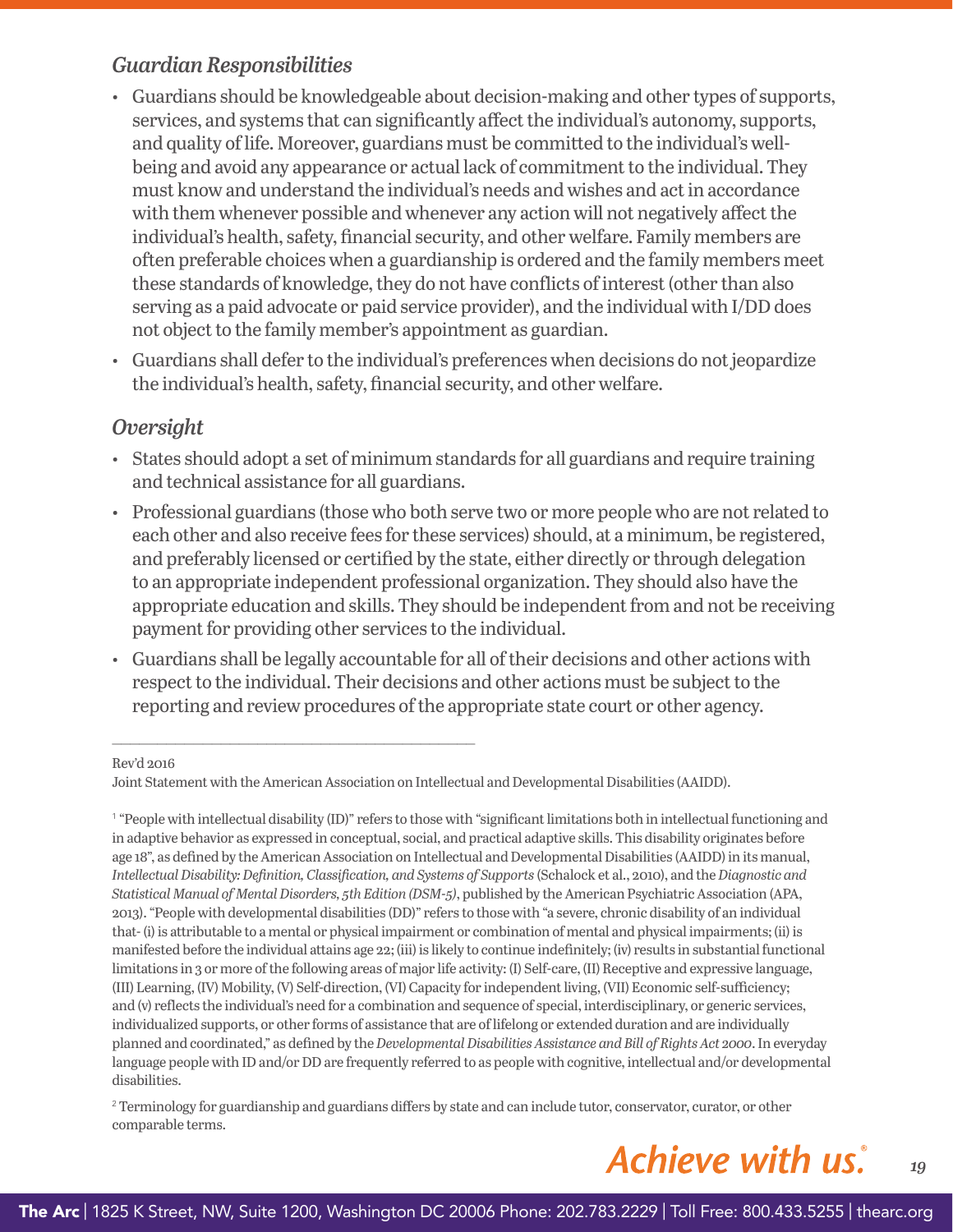

## *Criminal Justice System*

**People with intellectual and/or developmental disabilities**1 **(I/DD) have the right to justice and fair treatment in all areas of the criminal justice system, and must be afforded the supports and accommodations required to make justice and fair treatment a reality.**

### *Issue*

When individuals with intellectual and/or developmental disabilities (I/DD) become involved in the criminal justice system as victims, witnesses, suspects, defendants, or incarcerated individuals, they face fear, prejudice, and lack of understanding. Attorneys, judges, law enforcement personnel (including school-based security officers), first responders, forensic evaluators, victim advocates, court personnel, correctional personnel, criminal justice policy-makers, and jurors may lack accurate and appropriate knowledge to apply standards of due process in a manner that provides justice for individuals with I/DD. These individuals are:

- *Unrecognized as having a disability.* Individuals with I/DD are frequently undiagnosed or misdiagnosed, especially by evaluators, including law enforcement personnel, who are not trained in assessment of individuals with intellectual disability and who do not recognize common characteristics such as individuals' attempts to hide their disability. Defendants with I/DD are often denied a fair evaluation of whether they are entitled to legal protection as having I/DD on the basis of false stereotypes about what individuals with I/DD can and cannot understand or do;
- *Victimized at high rates.* Individuals with I/DD are significantly more likely to be victimized (at least two times more likely for violent crimes and four to ten times for abuse and other crimes), yet their cases are rarely investigated or prosecuted because of discrimination, devaluation, prejudice that they are not worthy of protection, and mistaken stereotypes that none can be competent witnesses. Their victimization comes in many forms including violence, oppression, financial exploitation, sexual exploitation, and human trafficking;
- *Denied redress.* Individuals with I/DD are subject to routine denial of opportunities for legal redress because of outdated and stereotyped views of their credibility, their competence to testify, or their need for advocacy, supports, and accommodations;
- *Denied due process.* Individuals with I/DD are often denied due process and effective, knowledgeable advocacy and legal representation at each stage of the proceedings; and

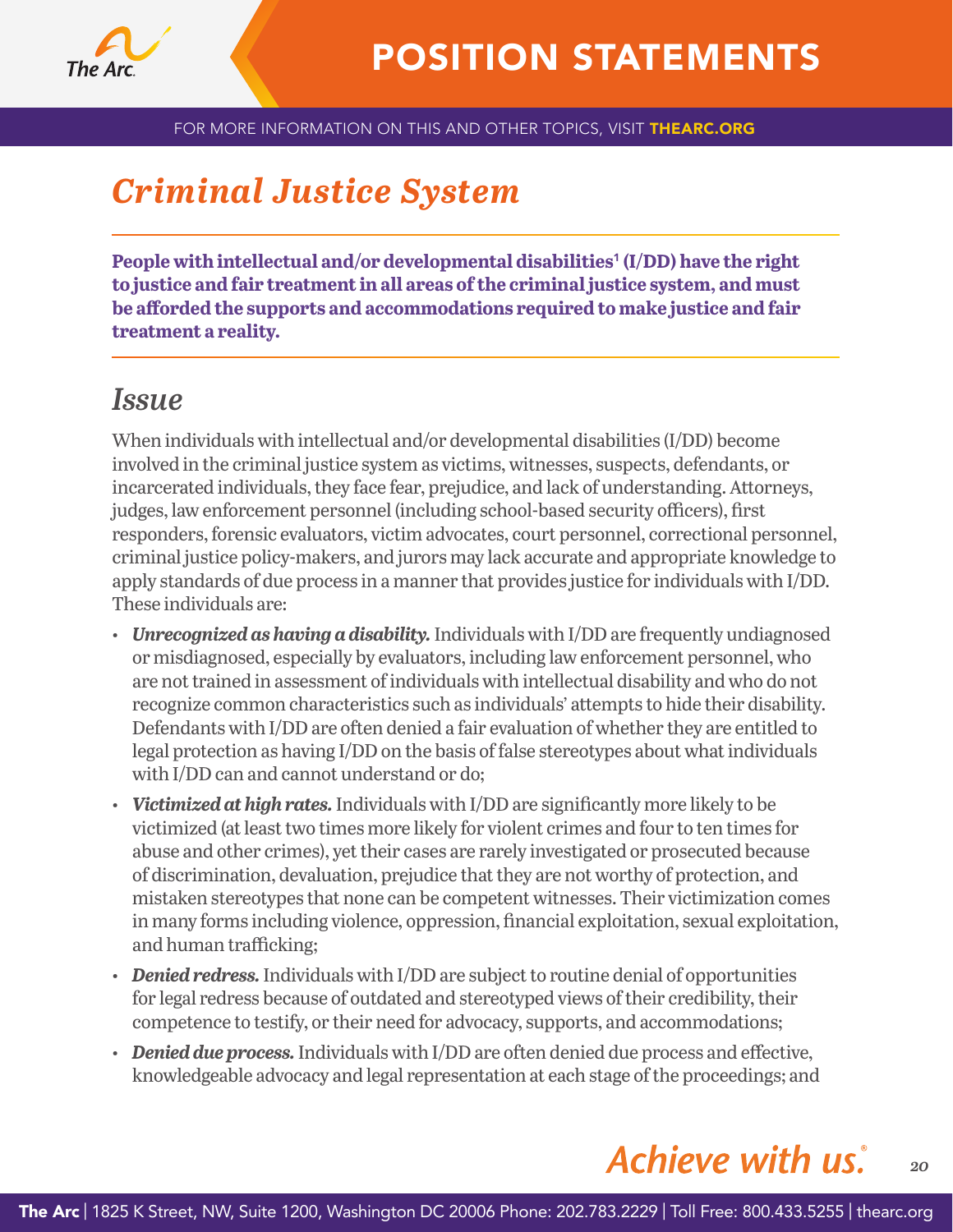• *Discriminated against in sentencing, confinement, and release.* Individuals with I/DD are subject to abuse and exploitation when incarcerated and denied either alternatives to incarceration or appropriate habilitation programs that would address their intellectual disability, and/or behavior, and help them return safely to the community. When incarcerated, individuals with I/DD often serve extended time because they do not understand or cannot meet steps to reduce time and secure an earlier release.

When individuals with I/DD or their families come into contact with the criminal justice system, they find few organized resources for information, training, technical assistance, referral, and supports. Moreover, people living with I/DD who enter the criminal justice system encounter unique problems not faced by their nondisabled peers, such as:

- Failing to have their disability correctly identified by authorities who lack the expertise to discern the presence and nature of their disability (especially when the disability is denied by the person or somewhat hidden);
- Giving incriminating statements or false "confessions" because the individual is manipulated, coerced, misled, confused by either conventional or inappropriately used investigative techniques, or desires to please the questioner;
- Experiencing inappropriate assessments for competency to stand trial even when the individual cannot understand the criminal justice proceeding or is unable to assist their lawyer in their own defense;
- Being inappropriately placed in long-term institutions and subject to inappropriate one-size-fits-all "competency training" designed for people with other disabilities or no disabilities; and
- "Waiving" rights unknowingly when warnings such as *Miranda* are given without accommodating the person's I/DD.

While the Supreme Court ruled in Atkins v. Virginia<sup>2</sup> that it is a violation of the Eighth Amendment ban on cruel and unusual punishment to execute people with intellectual disability, states continue to play a major role in applying the term and in deciding the process for consideration of a defendant's intellectual disability. Laws vary from state to state on how a defendant proves the presence of intellectual disability. States also vary widely regarding whether it is the judge or jury who decides if the defendant has intellectual disability. States sometimes inappropriately appoint people who are not knowledgeable about intellectual disability to conduct "assessments" for intellectual disability or to offer "a diagnosis" that they are not professionally trained or qualified to provide. As a result, defendants may not have their intellectual disability correctly identified because of a state's unfair and inaccurate procedures. The Supreme Court ruled again in *Hall v. Florida<sup>3</sup>* in 2014, reaffirming the Atkins decision and denying states' use of strict IQ cutoffs to diagnose intellectual disability.

### *Position*

People with intellectual and/or developmental disabilities must receive justice in the criminal justice system, whether as victims, witnesses, suspects, defendants, or incarcerated individuals.

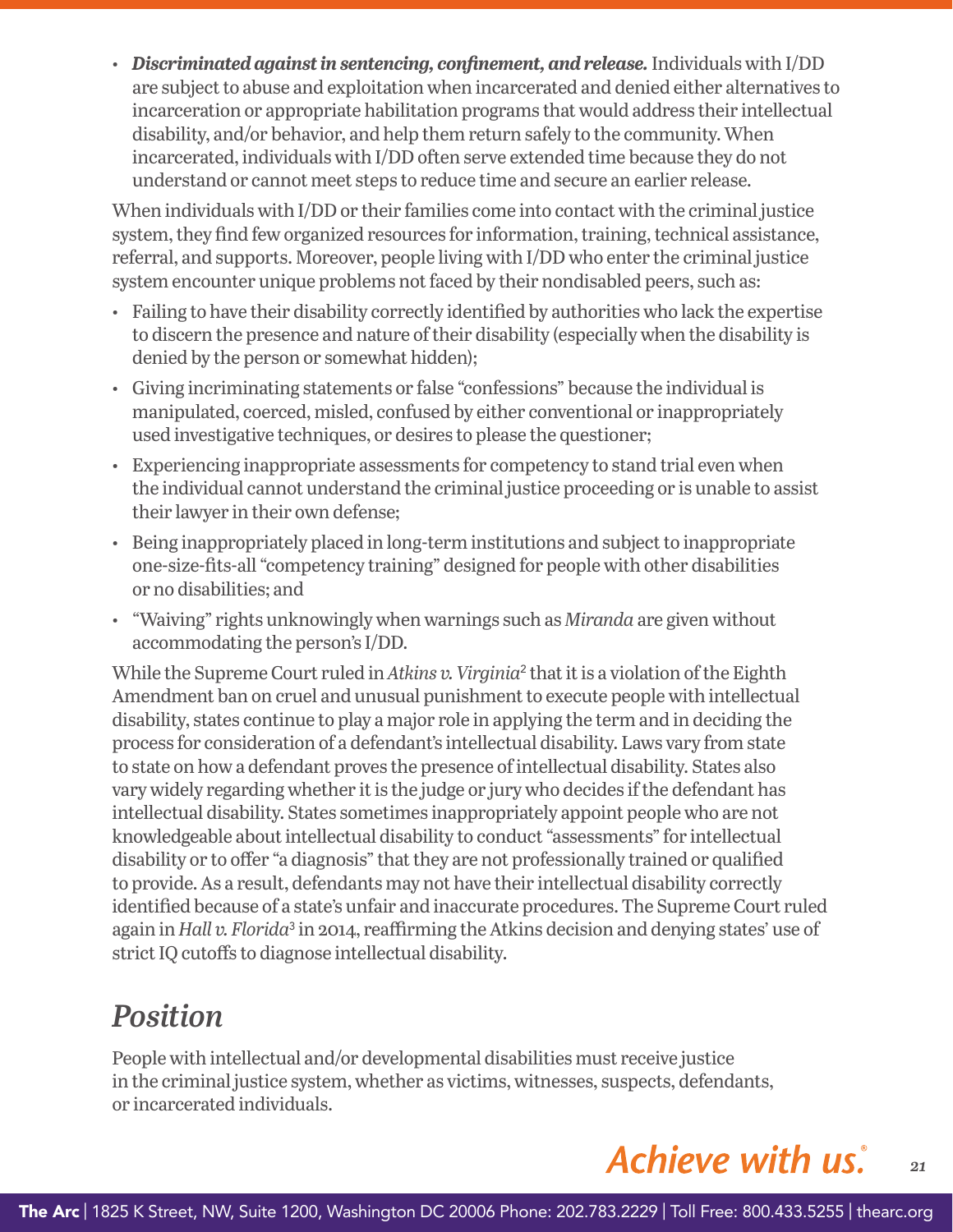As victims, witnesses, suspects, defendants, or incarcerated individuals, they must:

- Be protected by laws and policies that ensure their right to justice and fair treatment;
- Be treated fairly by personnel who are knowledgeable and trained about I/DD, including all attorneys (prosecution and defense), judges, law enforcement personnel (including school-based security officers), first responders, forensic evaluators, victim advocates, court personnel, correctional personnel, criminal justice policy-makers, and jurors;
- Be informed about and have access to appropriate sentencing alternatives to incarceration, and be provided the supports and accommodations to enter alternatives;
- Receive supports and accommodations to effectively participate in all stages of legal proceedings for which they are competent;
- Have necessary supports and accommodations available so that their testimony is heard and fairly considered when they are victims;
- Have access to victim supports and compensation as appropriate;
- Have access to, and the right to present, expert evaluations and testimony by professionals with training, experience, and expertise in their disability;
- Have an advocate, in addition to their lawyer, who has specialized, disabilityrelated expertise;
- Have their conversations with their advocate covered under, or treated similarly to, attorney-client privilege; and
- As a suspect, be protected from harm, self-incrimination, and exploitation at all stages of an investigation and prosecution, including when they are questioned, detained, and incarcerated.

When sentenced, individuals with I/DD also must:

- Have available reasonable and appropriate supports, accommodations, treatment, and education, as well as alternatives to sentencing and incarceration that include community-based corrections; and
- Have access to well-trained probation and parole officers who will treat them fairly based on their individual disability and their need for the supports and accommodations necessary to re-enter society, including those that will enable people to re-establish Medicaid Waiver services, SSI, housing, education, and job supports.

When death penalty is an issue, individuals with intellectual disability also must:

- Continue to be exempt from the death penalty because existing case-by-case determinations of competence to stand trial, criminal responsibility, and mitigating factors at sentencing have proved insufficient to protect the rights of individuals with intellectual disability;
- Have access to expert witnesses and professionals who are knowledgeable about, as well as trained and experienced in, intellectual disability and who can accurately determine the presence and effects of intellectual disability; and
- Have their intellectual disability determined by state procedures that are accurate and fair. Those state procedures must be consistent with the national standards on making an intellectual disability determination and ensure that people with intellectual disability are not executed.



*22*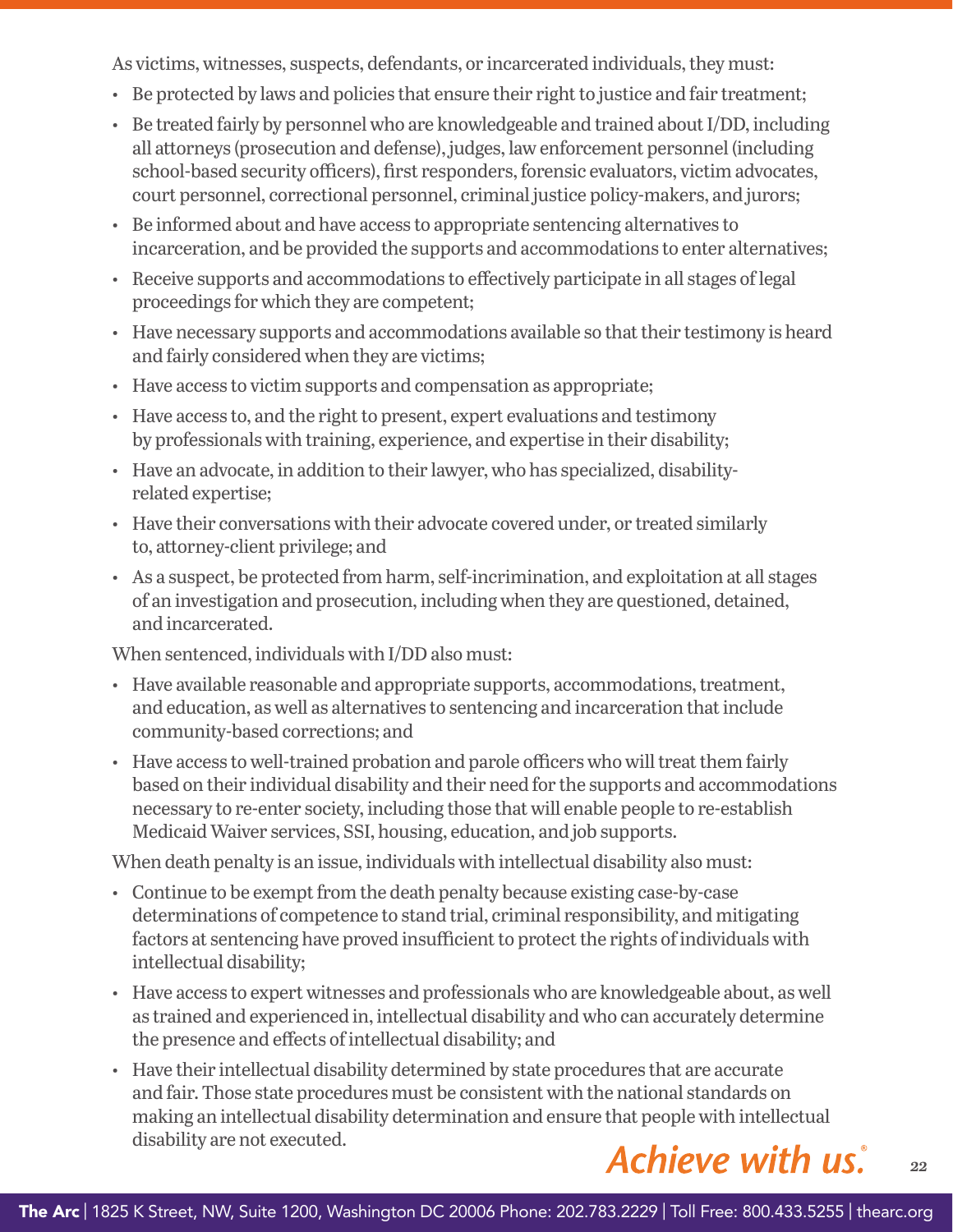#### Rev'd 2014

Joint Statement with the American Association on Intellectual and Developmental Disabilities (AAIDD).

 $\overline{\phantom{a}}$  , and the set of the set of the set of the set of the set of the set of the set of the set of the set of the set of the set of the set of the set of the set of the set of the set of the set of the set of the s

1 "People with intellectual disability (ID)" refers to those with "significant limitations both in intellectual functioning and in adaptive behavior as expressed in conceptual, social, and practical adaptive skills. This disability originates before age 18", as defined by the American Association on Intellectual and Developmental Disabilities (AAIDD) in its manual, *Intellectual Disability: Definition, Classification, and Systems of Supports* (Schalock et al., 2010), and the *Diagnostic and Statistical Manual of Mental Disorders, 5th Edition (DSM-5)*, published by the American Psychiatric Association (APA, 2013). "People with developmental disabilities (DD)" refers to those with "a severe, chronic disability of an individual that- (i) is attributable to a mental or physical impairment or combination of mental and physical impairments; (ii) is manifested before the individual attains age 22; (iii) is likely to continue indefinitely; (iv) results in substantial functional limitations in 3 or more of the following areas of major life activity: (I) Self-care, (II) Receptive and expressive language, (III) Learning, (IV) Mobility, (V) Self-direction, (VI) Capacity for independent living, (VII) Economic self-sufficiency; and (v) reflects the individual's need for a combination and sequence of special, interdisciplinary, or generic services, individualized supports, or other forms of assistance that are of lifelong or extended duration and are individually planned and coordinated," as defined by the *Developmental Disabilities Assistance and Bill of Rights Act 2000*. In everyday language people with ID and/or DD are frequently referred to as people with cognitive, intellectual and/or developmental disabilities.

<sup>2</sup> *Atkins v. Virginia,* 536 U.S. 304 (2002). The term "mental retardation" was used in the *Atkins* decision banning execution of people with intellectual disability (ID) and, though outdated, was still used in some state legal and criminal justice systems until the U.S. Supreme Court's decision in *Hall v. Florida*. The outdated term has appeared, therefore, in many legal decisions and briefs, including *amicus* ("friend of the court") briefs. The Arc and AAIDD support the modern terminology of ID and urge courts to follow the Supreme Court's lead in adopting this modern terminology.

3 *Hall v. Florida,* 134 S. Ct. 1986 (2014).

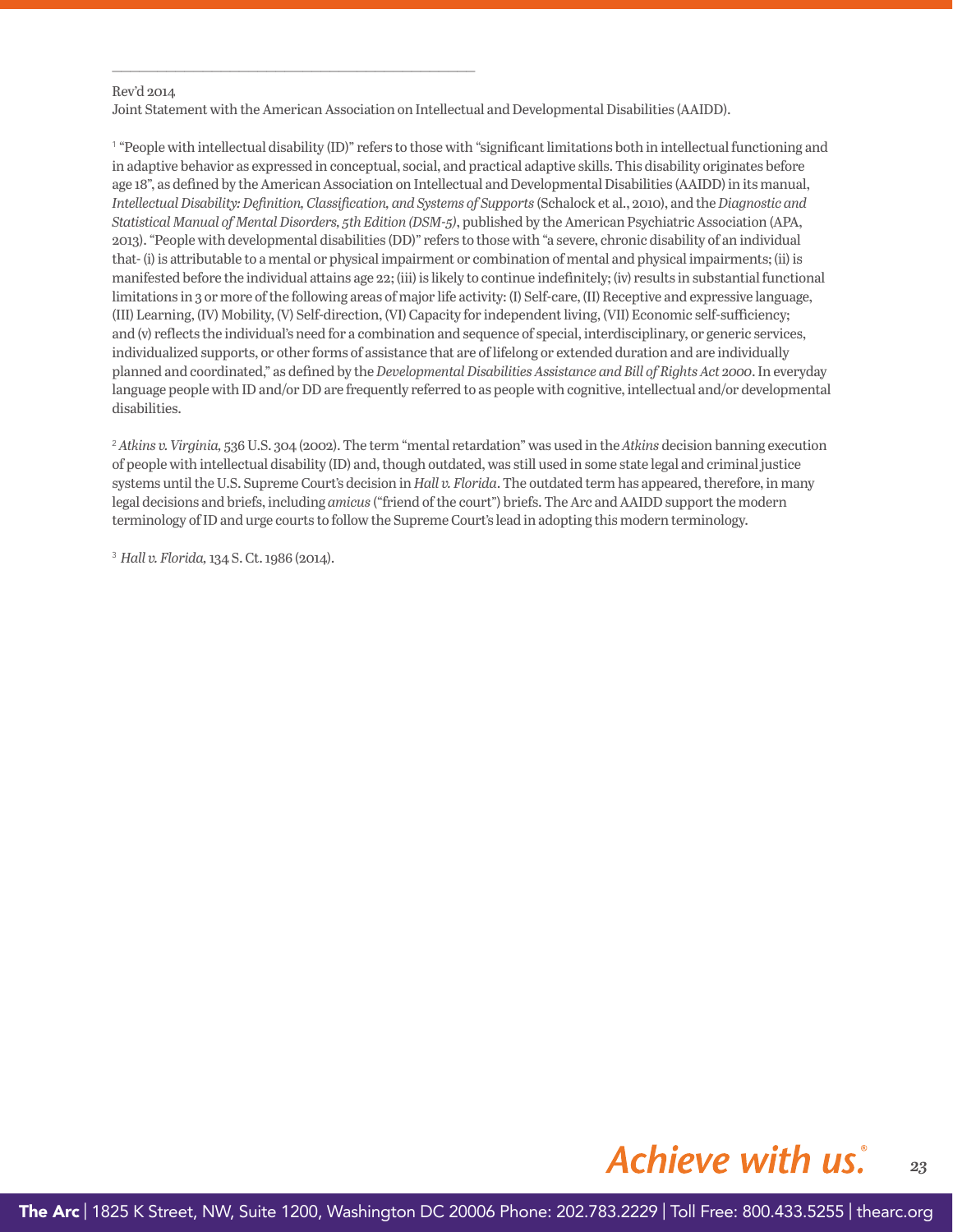

## *Human and Civil Rights*

**The human and civil rights of all people with intellectual and/or developmental disabilities**1 **must be honored, protected, communicated, enforced and thus be central to all advocacy on their behalf.**

### *Issue*

Today, as throughout history, the human and civil rights of people with intellectual and/ or developmental disabilities have been unjustifiably limited or denied based on a lack of understanding of their humanity. These rights include the right to autonomy, dignity, family, justice, life, liberty, equality, self-determination, community participation, property, health, well-being, access to voting, freedom from unwarranted and unjustifiably extensive guardianship, equality of opportunity and other rights recognized by law or international declarations, conventions, or standards.

Though freedom from discrimination is a basic human right accepted as part of the fundamental law of the land, advancing the human and civil rights of people with intellectual and/or developmental disabilities presents particular challenges.

Many individuals, businesses, federal, state, and local government agencies and other entities remain unaware of or ignore the human and civil rights of people with intellectual and/or developmental disabilities. As a result, people with intellectual and/or developmental disabilities face unique challenges, including the following:

- A history of discrimination and exclusion from meaningful choice and participation in employment, housing, voting, transportation, and other programs, activities, and services provided by the public and private sectors of society;
- Social and cultural attitudes of devaluation and fear;
- Unfounded beliefs that people with intellectual and/or developmental disabilities cannot and/or do not contribute to society;
- Societal failure to provide the supports wanted and needed for full community participation, equal opportunity, independent living, and economic self sufficiency;
- Overprotection without freedom to exercise individual rights;
- Under-payment for labor and services and denial of the means of economic self-sufficiency;
- Forced impoverishment;
- Prejudice that views people with intellectual and/or developmental disabilities as unworthy of progressive public policies and related public funding; and

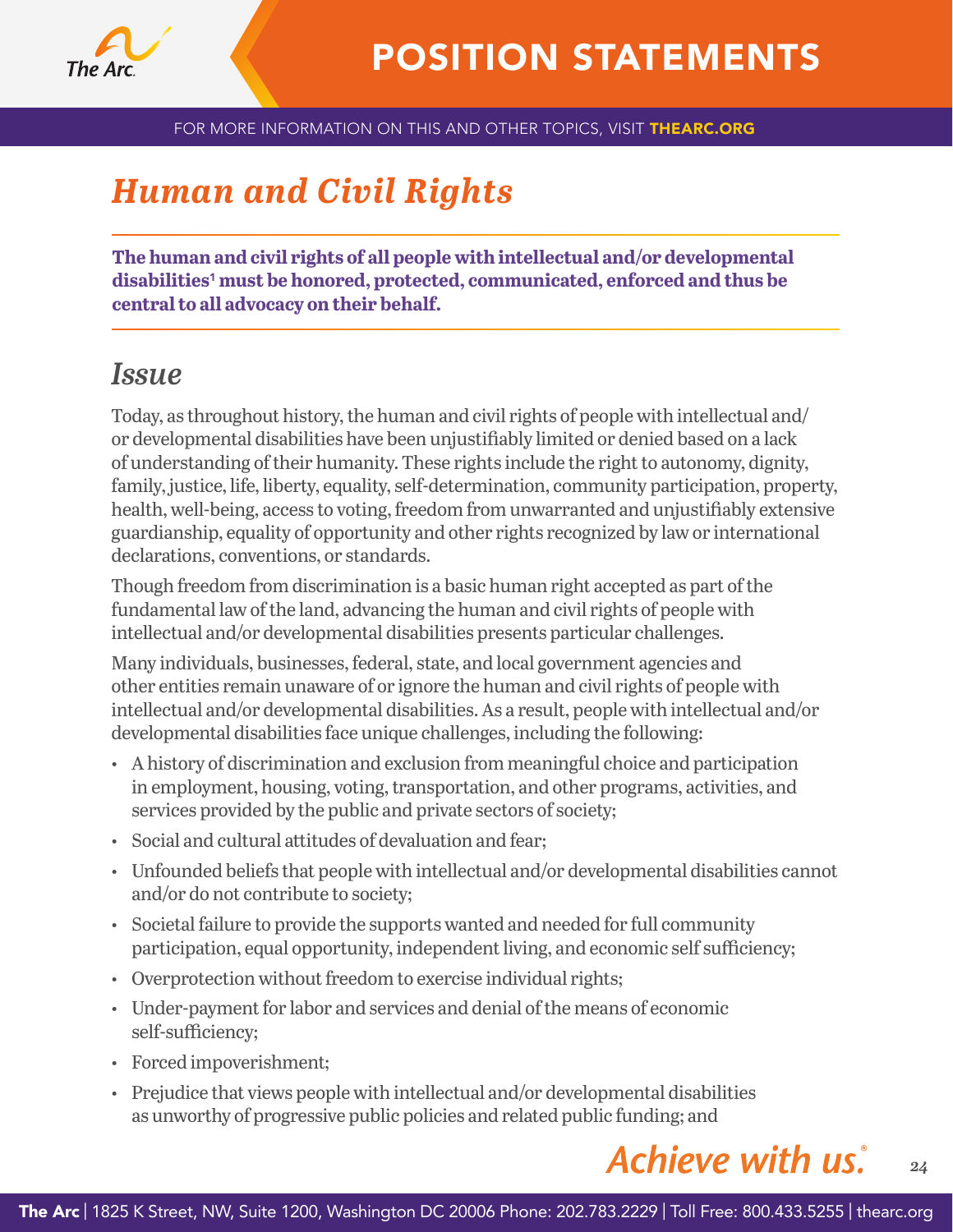• The presence of other factors that, in combination with intellectual and/or developmental disabilities, expose them to increased risk of rights violations. These factors include: age; gender; race/ethnicity; sexual orientation; cultural, linguistic, geographic, or spiritual diversity; economic status; severity of disability; intensity of needed supports; and others.

### *Position*

All people with intellectual and/or developmental disabilities are entitled to human and civil rights. Given that all people with intellectual and/or developmental disabilities are complex human beings with varying attributes and living circumstances, and many experience multiple risk factors for human and civil rights violations, we emphasize that all are entitled to human and civil rights regardless of age, gender, race/ethnicity, sexual orientation, cultural, linguistic, geographic, and spiritual diversity, economic status, severity of disability, intensity of needed supports, or other factors that expose them to increased risk of rights violations.

These rights include the rights to autonomy, dignity, family, justice, life, liberty, equality, self-determination, community participation, property, health, well-being, access to voting, and equality of opportunity and others recognized by law or international declarations, conventions, or standards. All people with intellectual and/or developmental disabilities must have the right to supports they need to exercise and ensure their human and civil rights. Local, state, federal, and international governments must strongly enforce all human and civil rights.

Rev'd 2015

 $\overline{\phantom{a}}$  , and the set of the set of the set of the set of the set of the set of the set of the set of the set of the set of the set of the set of the set of the set of the set of the set of the set of the set of the s



Joint Statement with the American Association on Intellectual and Developmental Disabilities (AAIDD).

<sup>1</sup>"People with intellectual disability and/or developmental disabilities" refers to those defined by the AAIDD classification and *DSM IV*. In everyday language they are frequently referred to as people with cognitive, intellectual and/or developmental disabilities although the professional and legal definitions of those terms both include others and exclude some defined by *DSM IV*.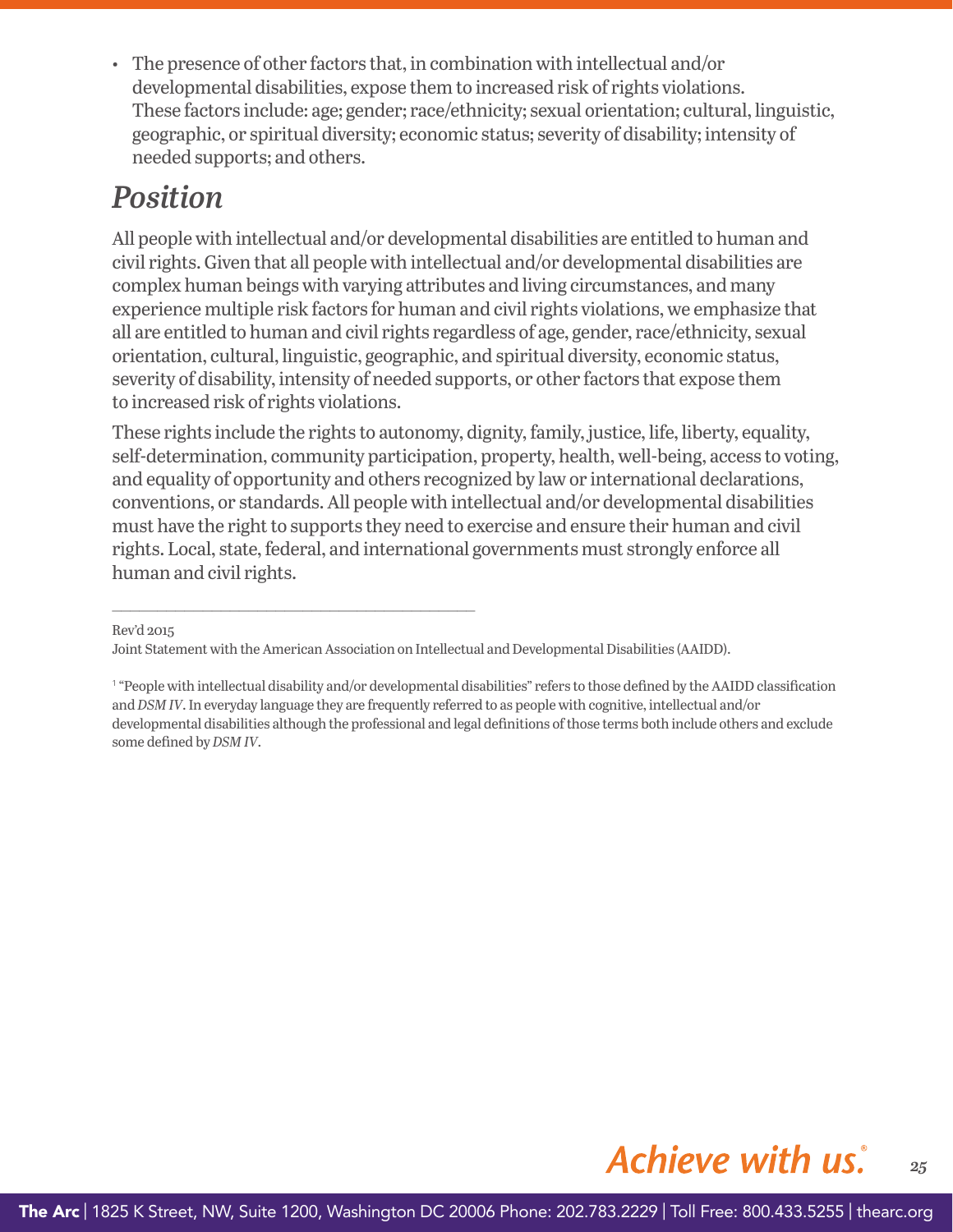

## *Inclusion*

All people with intellectual and/or developmental disabilities<sup>1</sup> benefit when fully **included in community life.**

### *Issue*

Individuals with intellectual and/or developmental disabilities often are not treated equally. They have been labeled by their disability and separated from the community. For many years they were relegated to sterile, dehumanizing institutions. Even as they have begun living in the community, they have experienced exclusion from its schools, jobs, and social life. Moreover, the services they receive frequently segregate, isolate, and focus on an individual's deficits rather than their strengths and lifestyle choices.

### *Position*

All people benefit when persons with intellectual and/or developmental disabilities are included in community life. People with disabilities should be welcomed and included in all aspects of our society. This includes public activities, programs and settings, and private establishments which are open and accessible to members of the general public. People with disabilities should receive the supports they need to participate actively in community life without having to wait.

Children should have the opportunity to:

- Live in a family home;
- Have access to the supports that they need;
- Grow up enjoying nurturing adult relationships both inside and outside a family home;
- Enjoy typical childhood relationships and friendships;
- Learn in their neighborhood school in a general education classroom that contains children of the same age without disabilities;
- Participate in the same activities as children without disabilities;
- Play and participate with all children in community recreation; and
- Participate fully in the religious observances, practices, events, and ceremonies of the family's choice.

Adults should have the opportunity to:

- Have relationships of their own choosing with individuals in the community, in addition to paid staff and/or immediate family;
- Live in a home where and with whom they choose;

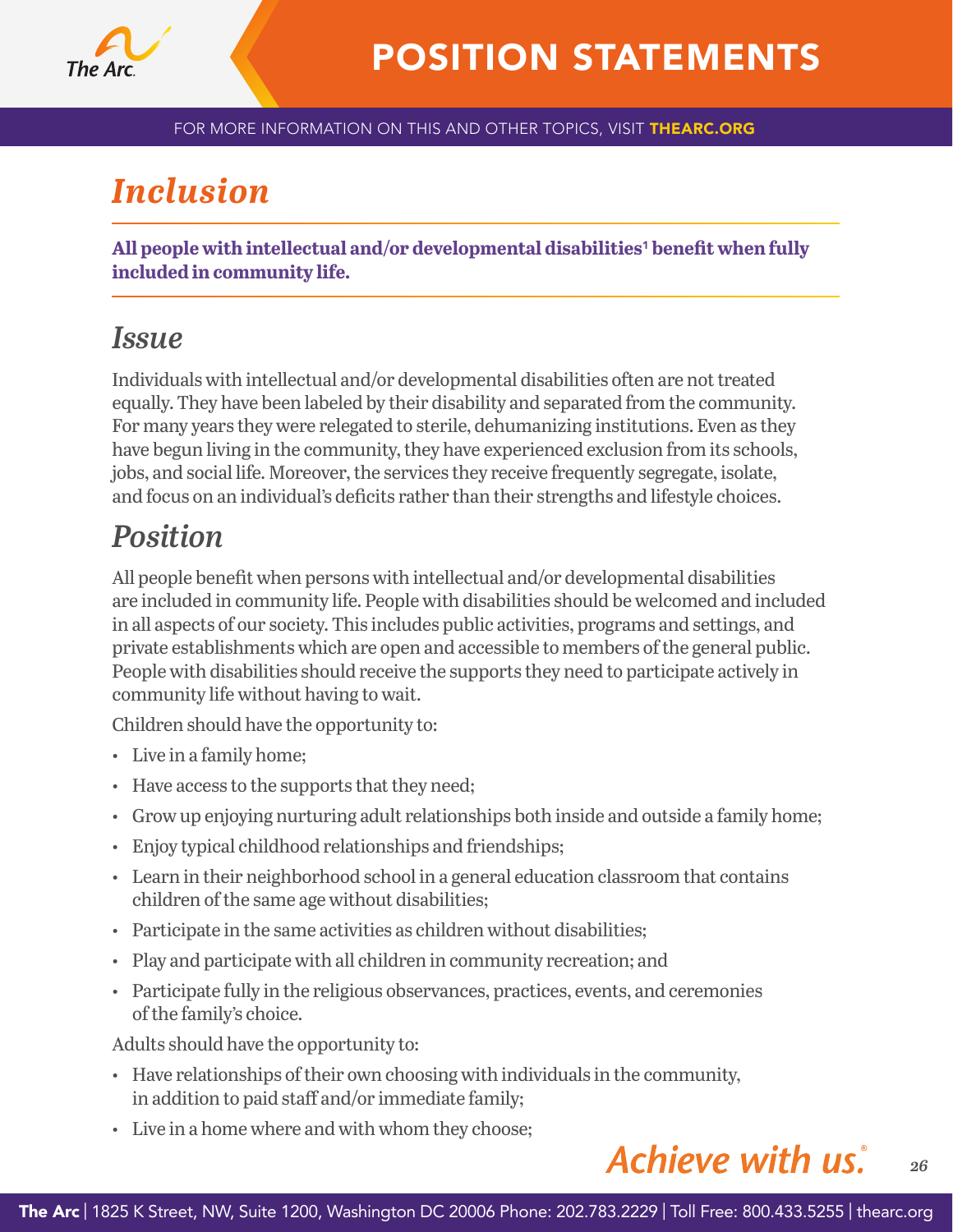• Have access to the supports that they need;

 $\overline{\phantom{a}}$  , and the set of the set of the set of the set of the set of the set of the set of the set of the set of the set of the set of the set of the set of the set of the set of the set of the set of the set of the s

- Engage in meaningful work in an inclusive setting;
- Enjoy the same recreation and other leisure activities that are available to the general public; and
- Participate fully in the religious observances, practices, events, and ceremonies of the individual's choice.

Rev'd 2015

Joint Statement with the American Association on Intellectual and Developmental Disabilities (AAIDD).

<sup>1</sup>"People with intellectual disability and/or developmental disabilities" refers to those defined by the AAIDD classification and *DSM IV*. In everyday language they are frequently referred to as people with cognitive, intellectual and/or developmental disabilities although the professional and legal definitions of those terms both include others and exclude some defined by *DSM IV*.

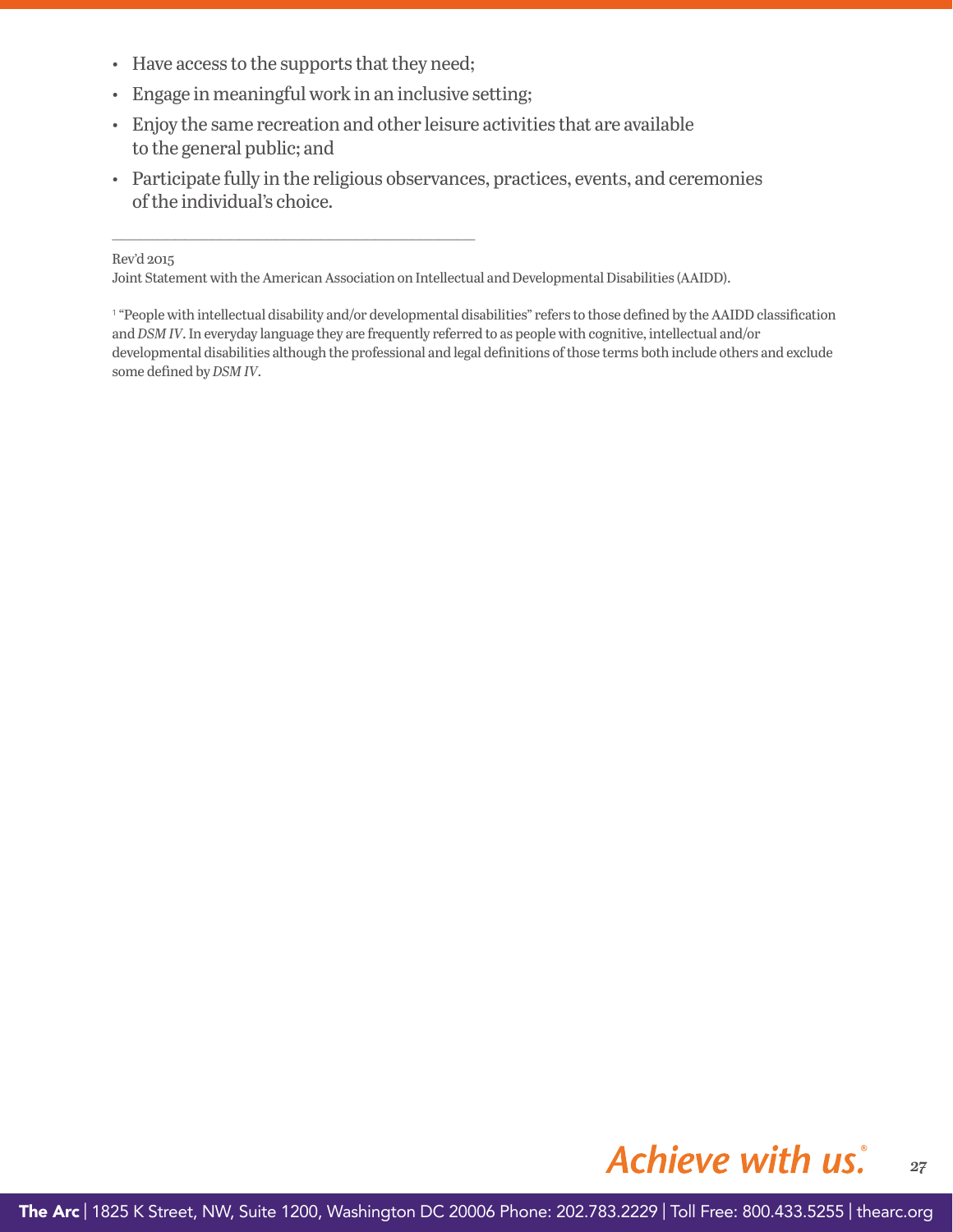

## *Physician-Assisted Suicide*

**Physician-assisted suicide must be prohibited for people with intellectual disability**<sup>1</sup> **(ID) due to the inherent risk of undue influence.**

### *Issue*

Physician-assisted suicide occurs when a physician provides a medical means for death, usually a prescription for a lethal amount of medication that the patient takes on his or her own<sup>2</sup>. As the nation, individual states, and various interest groups consider the adoption of physician-assisted suicide policies, it is essential that people with ID have their rights and interests protected. Historical ignorance, prejudice, and discrimination against people with ID continue. Education of policy makers and society at large is critical.

Major problems that exist are:

- The documented history of denial of basic rights and medical care, including nutrition and hydration, places the lives of people with ID at extraordinary risk.
- Despite well-intended laws designed to protect people with ID, our constituents can be unduly influenced by authority figures such as doctors, health care workers, social workers, family, guardian/conservators, and friends, resulting in a lack of true informed consent.
- The current system of health services, particularly managed care, provides economic incentives for rationing health care, and can lead to the encouragement of physicianassisted suicide.
- Society often incorrectly perceives that people with ID, by definition, have a poor quality of life.

Public perception on this issue is sometimes confused with specific issues related to advance directives<sup>3</sup> and death with dignity.

### *Position*

We strongly oppose physician-assisted suicide for people with ID and believe it requires strong and absolute vigilance because:

- The death of any person with ID by way of physician-assisted suicide is never acceptable and should not be allowed by law under any circumstances;
- Laws and procedures, however strict, are not sufficient to protect people with ID from being coerced into ending their lives;

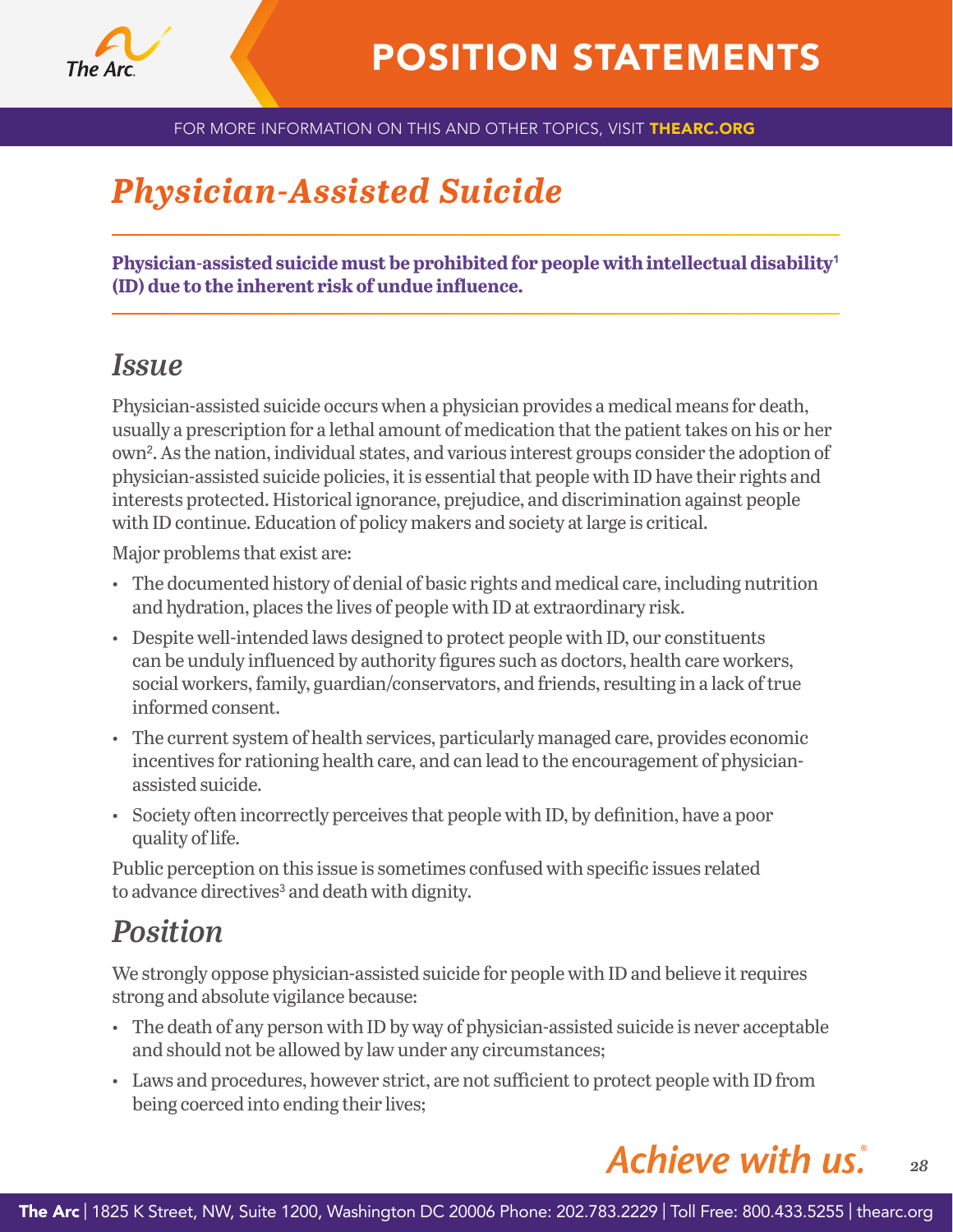• When the person is seriously ill and in pain, the use of appropriate medical or palliative care to reduce and/or eliminate pain and discomfort can and must be provided.

#### Rev'd 2017

1 "People with intellectual disability (ID)" refers to those with "significant limitations both in intellectual functioning and in adaptive behavior as expressed in conceptual, social, and practical adaptive skills. This disability originates before age 18", as defined by the American Association on Intellectual and Developmental Disabilities (AAIDD) *Manual, Intellectual Disability: Definition, Classification, and Systems of Supports,* and the *Diagnostic and Statistical Manual of Mental Disorders, 4th Edition (DSM IV)*, published by the American Psychiatric Association (APA). In everyday language people with ID are frequently referred to as people with cognitive, intellectual and/or developmental disabilities.

2 Physician-assisted suicide: Occurs when a physician provides a medical means for death, usually a prescription for a lethal amount of medication that the patient takes on his or her own. (In euthanasia, the physician directly and intentionally administers a substance to cause death.) (Ethics Manual, American College of Physicians, 2012). The American College of Physicians does not support legalization of physician-assisted suicide or euthanasia. "After much consideration, the College concluded that making physician-assisted suicide legal raised serious ethical, clinical, and social concerns and that the practice might undermine patient trust; distract from reform in end-of-life care; and be used in vulnerable patients, including those who are poor, are disabled [sic], or are unable to speak for themselves or minority groups who have experienced discrimination." The American Medical Association also opposes physician assisted suicide: "allowing physicians to participate in assisted suicide would cause more harm than good. Physician-assisted suicide is fundamentally incompatible with the physician's role as healer, would be difficult or impossible to control, and would pose serious societal risks." (Code of Ethics, American Medical Association, 1996). As of March of 2012, only two states, Oregon and Washington, specifically authorize physicians, in limited circumstances, to assist suicide. These states, however, do not allow for the practice to be used in situations where the person choosing to commit suicide lacks mental competence.

<sup>3</sup> See The Arc's health care position statement regarding advanced directives.

 $\overline{\phantom{a}}$  , and the set of the set of the set of the set of the set of the set of the set of the set of the set of the set of the set of the set of the set of the set of the set of the set of the set of the set of the s

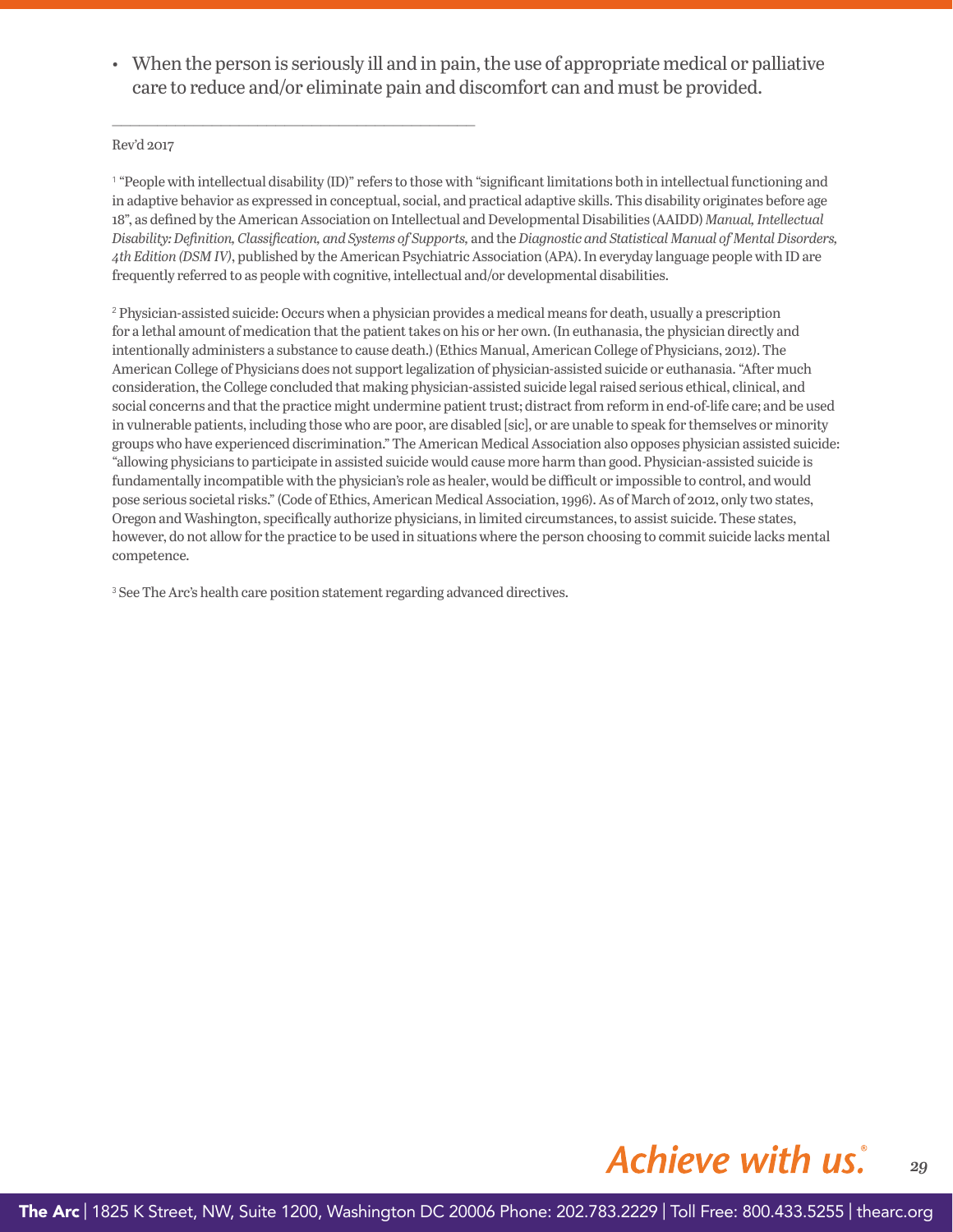

## *Protection from Mistreatment*

**People with intellectual and/or developmental disabilities**1 **must be free from abuse, neglect, or any kind of mistreatment.**

### *Issue*

Abuse, neglect, mistreatment, exploitation, and maltreatment (collectively, "mistreatment") of people with intellectual and/or developmental disabilities is all too common. Mistreatment often occurs where people are isolated.

Individuals living outside the family home, regardless of the size or location of the residence, are vulnerable to mistreatment.

Some families lack knowledge or access to appropriate professional or informal supports and services that would help them care for their family members appropriately. A few may, as a result, mistreat their family members. Many more families lack the support they need to help them protect their members from mistreatment by others. When families believe mistreatment has occurred, they often do not have the support to ensure an effective investigation or forceful prosecution after the finding of probable cause.

Federal and state laws may in fact be insufficient for this purpose. Ineffective professional practices among child and adult protective service agencies may add to the problem. Emergency responders and other professionals such as police, emergency room, and protective service workers need to be educated as to how to assist people with intellectual and/or developmental disabilities to be safe without violating their rights. Finally, individuals with intellectual and/or developmental disabilities may not have received any, much less enough, training on how to protect themselves from or report mistreatment.

### *Position*

Protection of all people with intellectual and/or developmental disabilities from mistreatment is a core concept of public policy in the United States and an ethical obligation of anyone involved in their lives. The efforts to keep people safe from mistreatment should be balanced with the dignity of risk.

All people with intellectual and/or developmental disabilities should receive training, in ways they can understand, on their rights to exercise their human and civil rights and to be free of mistreatment. They should also learn about the nature of mistreatment and its likely sources. They should know how to avoid it, report it to the appropriate authorities, and give credible proof that it has occurred.

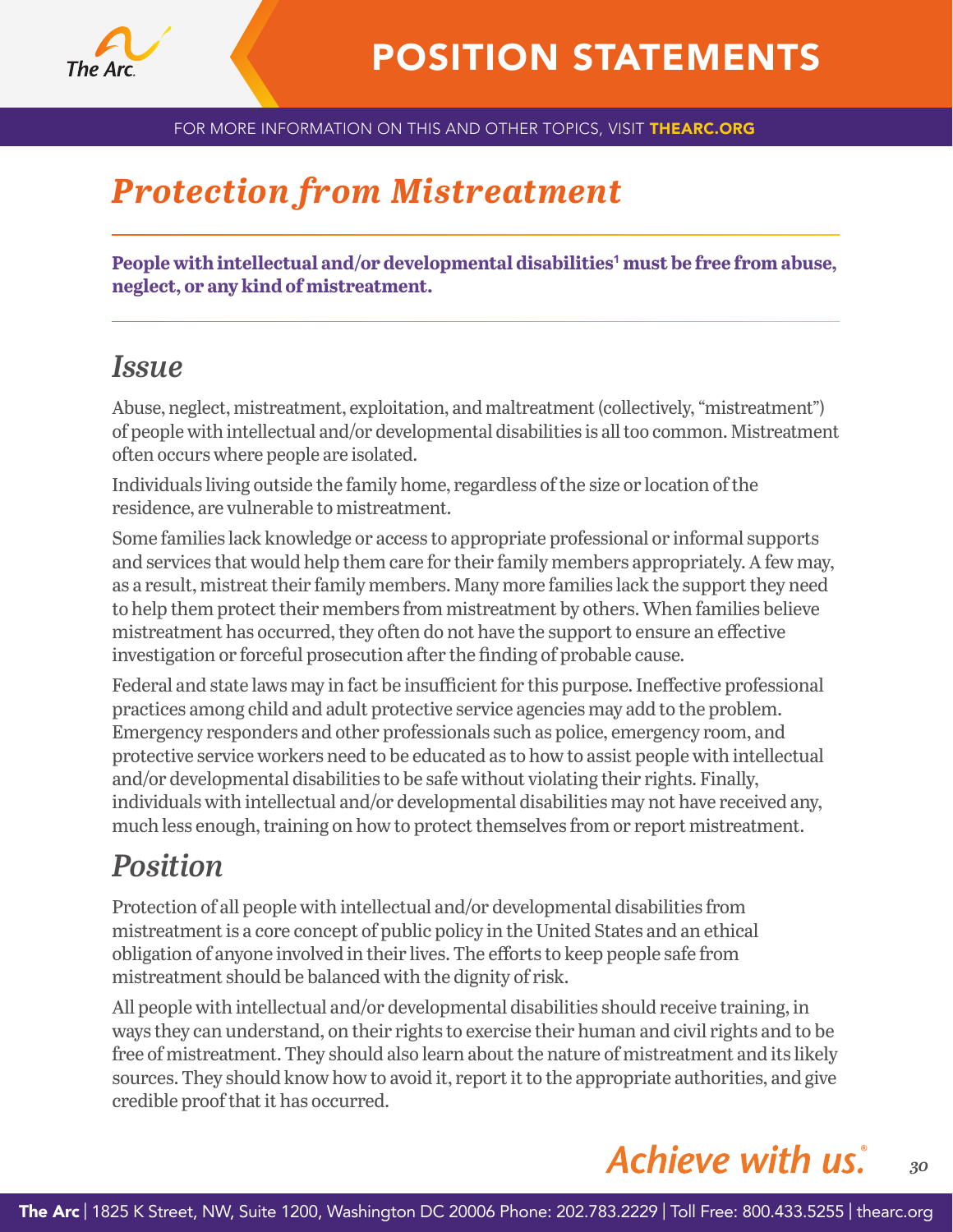Whenever children or adults with intellectual and/or developmental disabilities are removed from their families' homes to protect them from mistreatment, they should be placed in small homes, integrated into the community, and not in institutions. Putting people with intellectual and or developmental disabilities in segregated settings is not an effective way to keep them safe. One of the best protections people with intellectual and/or developmental disabilities can have is a wide, involved network of contacts and relationships and a consistent visible presence in their community.

#### *Children*

The law and culture in our country presumes that the birth, adoptive, or foster family is the best source of protection from harm for a child. To assure that families can indeed protect their children, the following should be both available and easy to access:

• Family support systems, services, and funding;

 $\overline{\phantom{a}}$  , and the set of the set of the set of the set of the set of the set of the set of the set of the set of the set of the set of the set of the set of the set of the set of the set of the set of the set of the s

- Groups that provide information, referral, and direct services to parents and other family members; and
- Advocacy, law enforcement, and judicial systems that ensure effective investigation and forceful prosecution of suspects.

If the family is unable to protect its child for any reason, then federal, state, and local child protection systems, services, and funding should be available, accessible, appropriate, affordable, and accountable to the child and, as appropriate, the family.

Whenever a federal, state, or local government agency acts to protect a child, it must do so in ways that are least intrusive into the child's and family's rights to privacy. These entities must protect children from abuse.

#### *Adults*

The best protection for an adult needing such assistance usually comes from the person's family, community, and friends. However, when necessary, adult protective agencies or advocacy groups should also provide the needed services. As with children, the full force of the law should be applied to protect the individual from mistreatment. The law, as applied, should recognize the right of all adults to make and follow through on choices that do not put their own physical, emotional, mental, and financial well-being at great risk.

#### Rev'd 2015



Joint Statement with the American Association on Intellectual and Developmental Disabilities (AAIDD).

<sup>1</sup> "People with intellectual disability and/or developmental disabilities" refers to those defined by the AAIDD classification and *DSM IV*. In everyday language they are frequently referred to as people with cognitive, intellectual and/or developmental disabilities although the professional and legal definitions of those terms both include others and exclude some defined by *DSM IV*.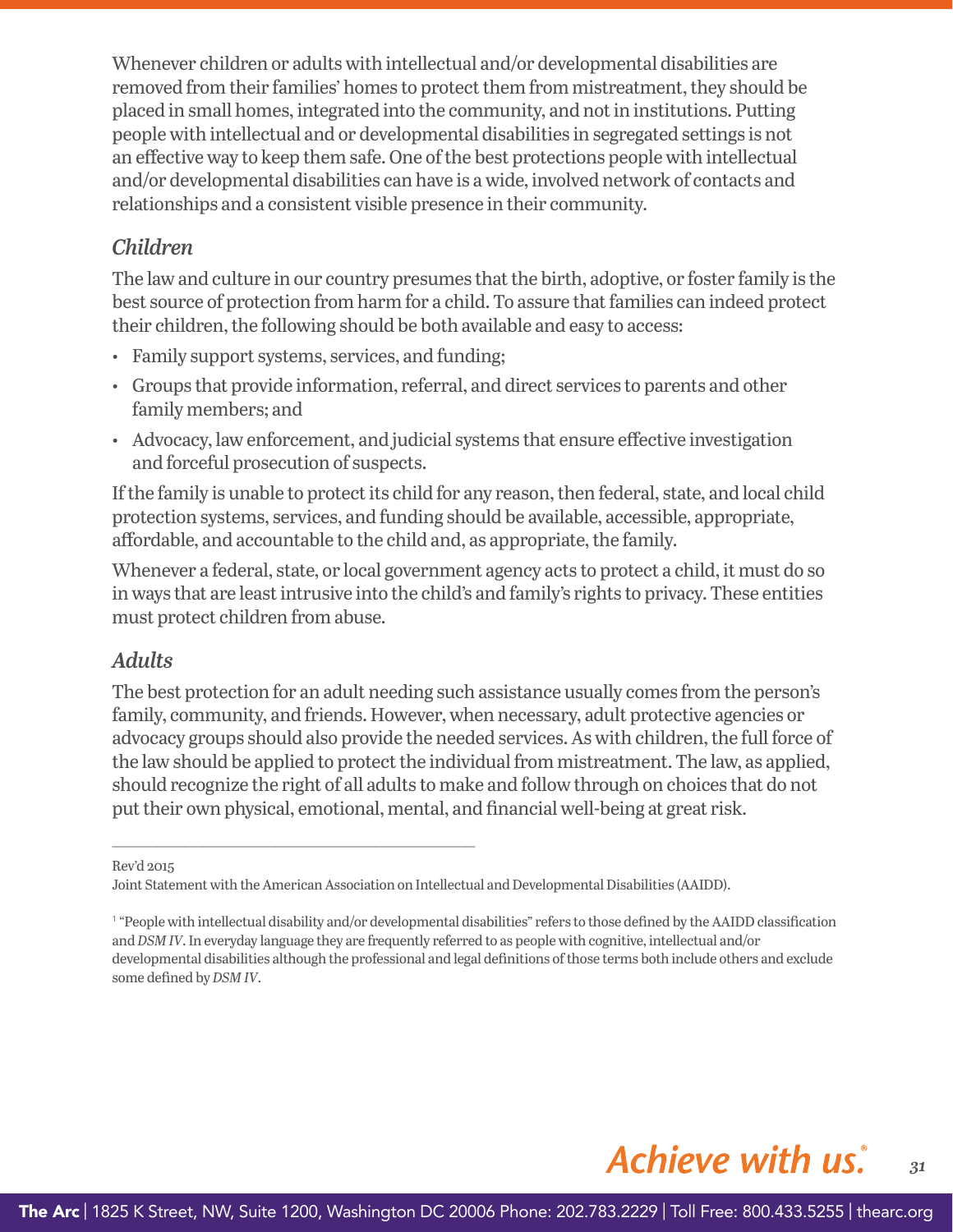

## *Self-Advocacy*

**People with intellectual and/or developmental disabilities**1 **(I/DD) must have the right to and be supported to act as self-advocates. Self-advocates exercise their rights as citizens by communicating for and representing themselves, with supports in doing so, as necessary. This means they have a say in decision-making in all areas of their daily lives and in public policy decisions that affect them.**

### *Issue*

Historically, people with I/DD have experienced powerlessness and isolation resulting in loss and denial of basic human rights, segregation, and discrimination in almost all areas of personal and community life.

Before self-advocacy groups existed, only a small number of people with I/DD received education and support from people who had experiences like their own. Without these groups they did not have a way to learn about important self-advocacy skills or topics like:

- Their rights and responsibilities as citizens, such as the right to vote;
- Development of leadership and assertiveness skills;
- Confidence in their own abilities;
- Using their expertise as people living with disabilities;
- Development of public speaking skills and problem-solving techniques, and involvement in group decision-making; and
- Involvement on boards and task forces and with policymakers at the local, state, and national level.

Without self-advocacy skills, people with I/DD have little impact on their own situations or on public policy that affects them.

### *Position*

People with intellectual and/or developmental disabilities have the right to advocate for themselves. This means they have the right to speak or act on their own behalf or on behalf of other people with disabilities, whether the issue is personal (*e.g.*, housing, work, friends) or related to public policy. Recognizing these rights in a respectful partnership between people with and without disabilities can lead to better outcomes and better lives in the community for everyone.

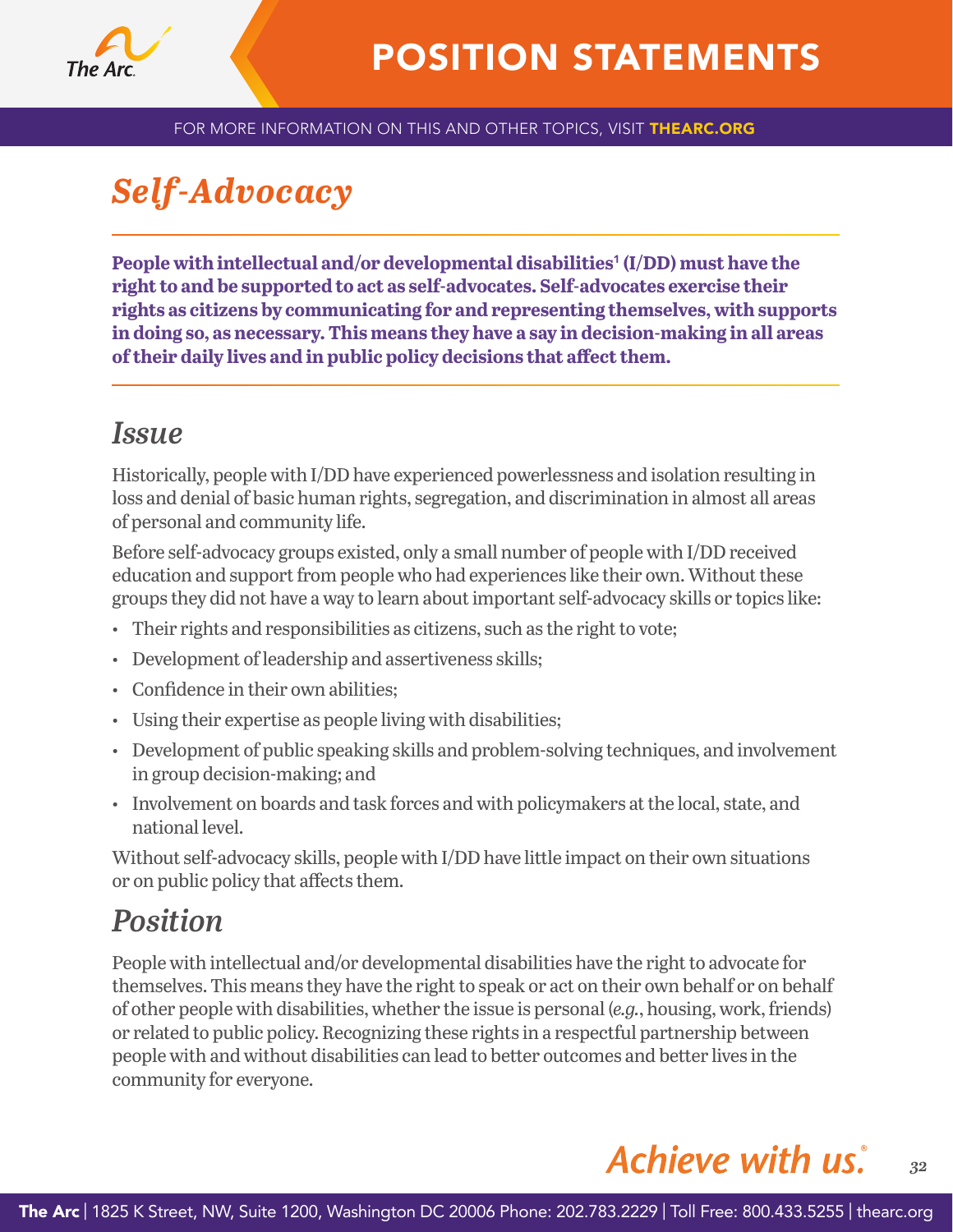Self-advocates provide important knowledge, experience, and skills that individuals, organizations, and government agencies need in order to effectively support the needs and dreams of people with I/DD. To promote this participation, it is critical to acknowledge the important role that self-advocacy groups play in developing leadership skills and increasing people's pride, influence, and opportunities. To achieve this partnership between self-advocates and their support persons or organizations, the following must occur:

- People with I/DD must have the power to make day-to-day decisions about their own lives and the services they receive free from the manipulation of others. Service providers and government agencies can offer significant supports in making sure informed decision making is in the hands of the self-advocate.
- People with I/DD should be provided accommodations or supports in order to have a visible, respected, and meaningful place in meetings, conferences, task forces, or other forums when issues and policies that are important to them are discussed ("Nothing about us without us" principle). These accommodations may include, but not be limited to:
	- Extra time planned for meetings to accommodate the unique communication and participation needs of each person;
	- Enhanced and alternative communication methods with easy-to-use formats;
	- Communication devices, sign language or other similar accommodations;
	- Supporting people to serve as "translators"; and
	- Appropriate transportation and funding.
- Respectful communication is important when talking to or about people with I/DD. This includes using people first language whenever talking directly to someone with disabilities, or describing their lives, and speaking to them in a way that takes into account their unique communication abilities.
- Policy development by any entity at a local, state, or national level must include selfadvocates in matters of governance, and periodically evaluate the effectiveness of that inclusion.
- People who provide direct support and disability advocates should work actively with people with I/DD to develop and sustain self-advocacy organizations and individual participants in their states and communities.
- Families, advocacy organizations, service providers, and government agencies must also work with self-advocates to increase public awareness of the importance of the selfadvocacy movement and the need to support it.
- Foundations and federal, state, and local funding agencies must promote self-advocacy as a key matter of policy. These entities must provide enough money and resources to make sure that (1) people with I/DD have accessible information, training, and education in self-advocacy and (2) providers have the information they need to deliver services that match the self-advocate-led trends in policy and design.

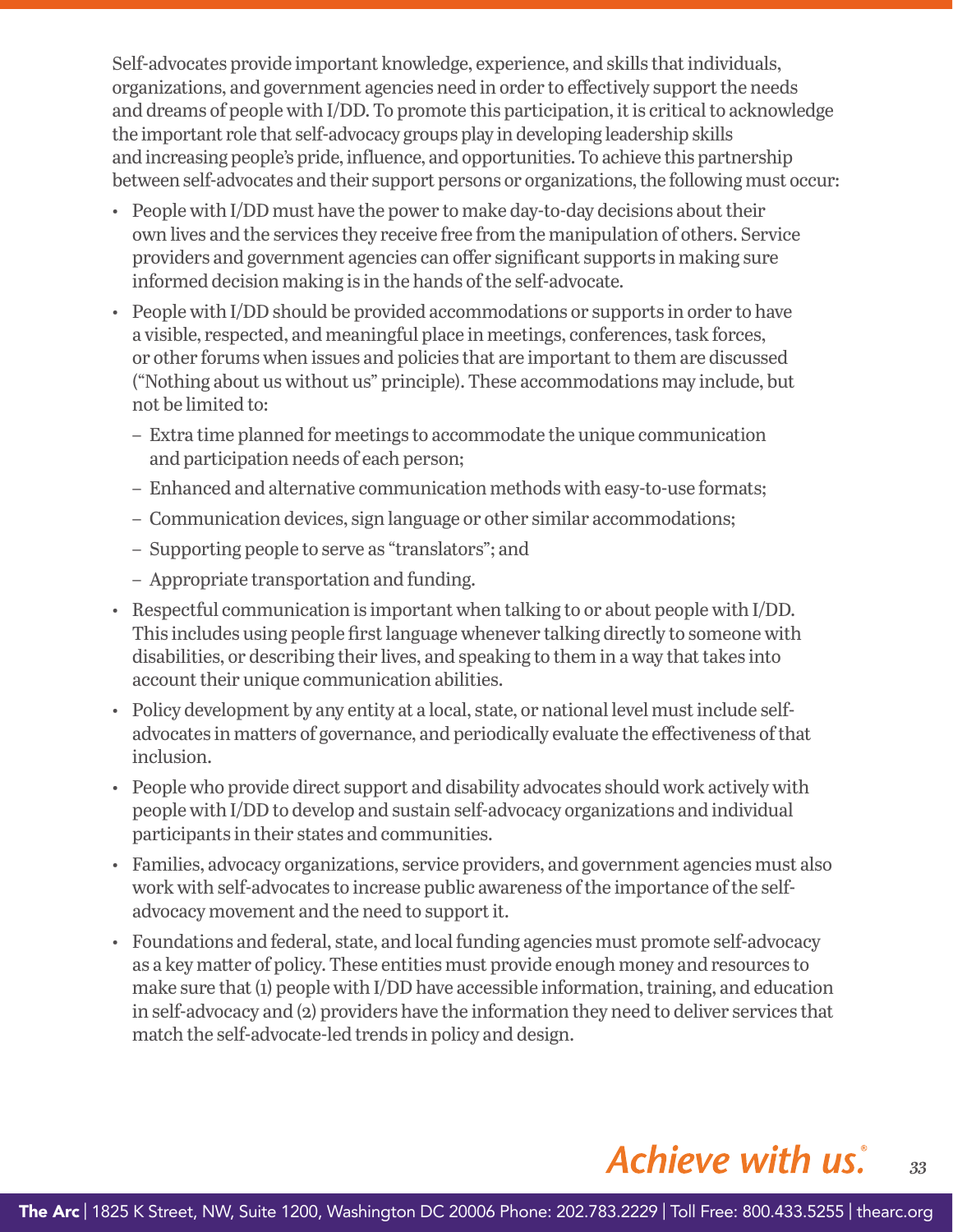- Families, schools, direct service providers, and other agencies must have the support they need to make sure that children and youth have the chance to learn self-advocacy skills and put them into practice. They should have opportunities to use those skills in educational planning (including Individualized Education Plans or IEPs and transition plans) and all decision-making.
- Self-advocates, families, direct service providers, and other agencies must have the support they need to make sure that adults with I/DD have the chance to learn selfadvocacy skills and put them into practice. They should have opportunities to use those skills in service planning and all decision-making.

Rev'd 2014

 $\overline{\phantom{a}}$  , and the set of the set of the set of the set of the set of the set of the set of the set of the set of the set of the set of the set of the set of the set of the set of the set of the set of the set of the s

1 "People with intellectual disability (ID)" refers to those with "significant limitations both in intellectual functioning and in adaptive behavior as expressed in conceptual, social, and practical adaptive skills. This disability originates before age 18", as defined by the American Association on Intellectual and Developmental Disabilities (AAIDD) in its manual, *Intellectual Disability: Definition, Classification, and Systems of Supports* (Schalock et al., 2010), and the *Diagnostic and Statistical Manual of Mental Disorders, 5th Edition (DSM-5)*, published by the American Psychiatric Association (APA, 2013). "People with developmental disabilities (DD)" refers to those with "a severe, chronic disability of an individual that- (i) is attributable to a mental or physical impairment or combination of mental and physical impairments; (ii) is manifested before the individual attains age 22; (iii) is likely to continue indefinitely; (iv) results in substantial functional limitations in 3 or more of the following areas of major life activity: (I) Self-care, (II) Receptive and expressive language, (III) Learning, (IV) Mobility, (V) Self-direction, (VI) Capacity for independent living, (VII) Economic self-sufficiency; and (v) reflects the individual's need for a combination and sequence of special, interdisciplinary, or generic services, individualized supports, or other forms of assistance that are of lifelong or extended duration and are individually planned and coordinated," as defined by the *Developmental Disabilities Assistance and Bill of Rights Act 2000*. In everyday language people with ID and/or DD are frequently referred to as people with cognitive, intellectual and/or developmental disabilities.



Joint Statement with the American Association on Intellectual and Developmental Disabilities (AAIDD).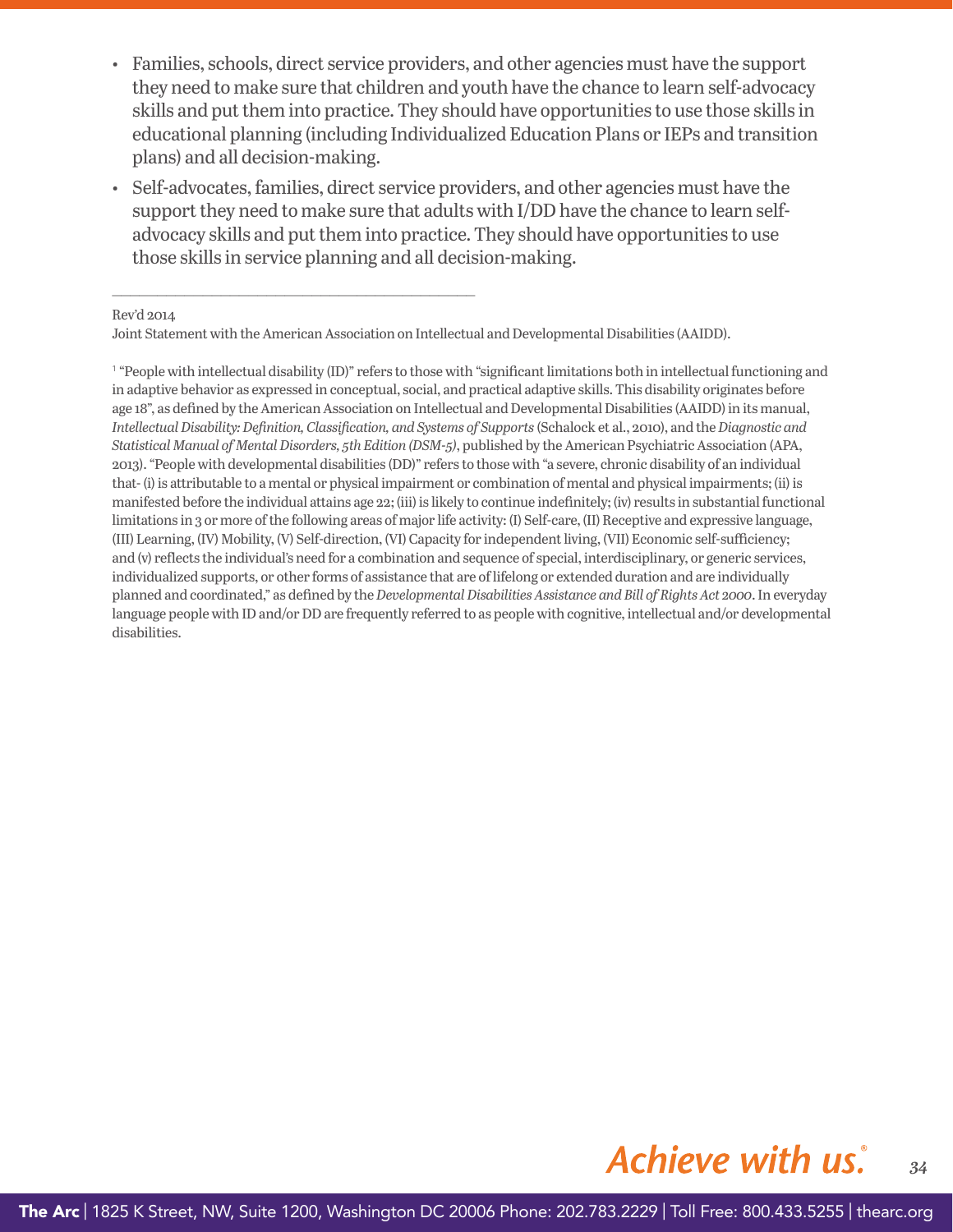

## *Self-Determination*

People with intellectual and/or developmental disabilities<sup>1</sup> (I/DD) have the same **right to, and responsibilities that accompany, self-determination as everyone else. They are entitled to opportunities, respectful support, and the authority to exert control in their lives, to direct their services, and to act on their own behalf.**

### *Issue*

Historically, many individuals with I/DD have been denied their right to self-determination. They have not had the opportunity or the supports to make choices and decisions about important aspects of their lives. Instead, they have often been overprotected and involuntarily segregated, with others making decisions about key elements of their lives. For many, the absence of the dignity of risk and opportunities to make choices has impeded people with I/DD from exercising their right of self-determination and has inhibited their ability to become contributing, valued, and respected members of their communities, living lives of their own choosing.

### *Position*

People with I/DD have the same right to self-determination as all people and are entitled to the freedom, authority, and supports to exercise control over their lives. People with I/DD must understand that they can direct and influence circumstances that are important to them. This right to self-determination exists regardless of guardianship status.

Family members, friends, and other allies play a critical role in promoting selfdetermination by providing supports and working collaboratively to achieve the individual's goals. Families, friends, and other allies should understand, recognize, and promote the rights and responsibilities of self-determination and respect the limitations on their own authority. Service providers, educators, and substitute decision-makers must recognize and respect the individual's right to self-determination and the limitations on their authority.

To this end, people with I/DD must be able:

In their personal lives to:

- lead in decision-making and problem-solving about all aspects of their lives and have the supports they want to make decisions;
- advocate for themselves with the assurance that their desires, interests, and preferences will be respected and honored;
- choose their own supporters, friends, and allies;

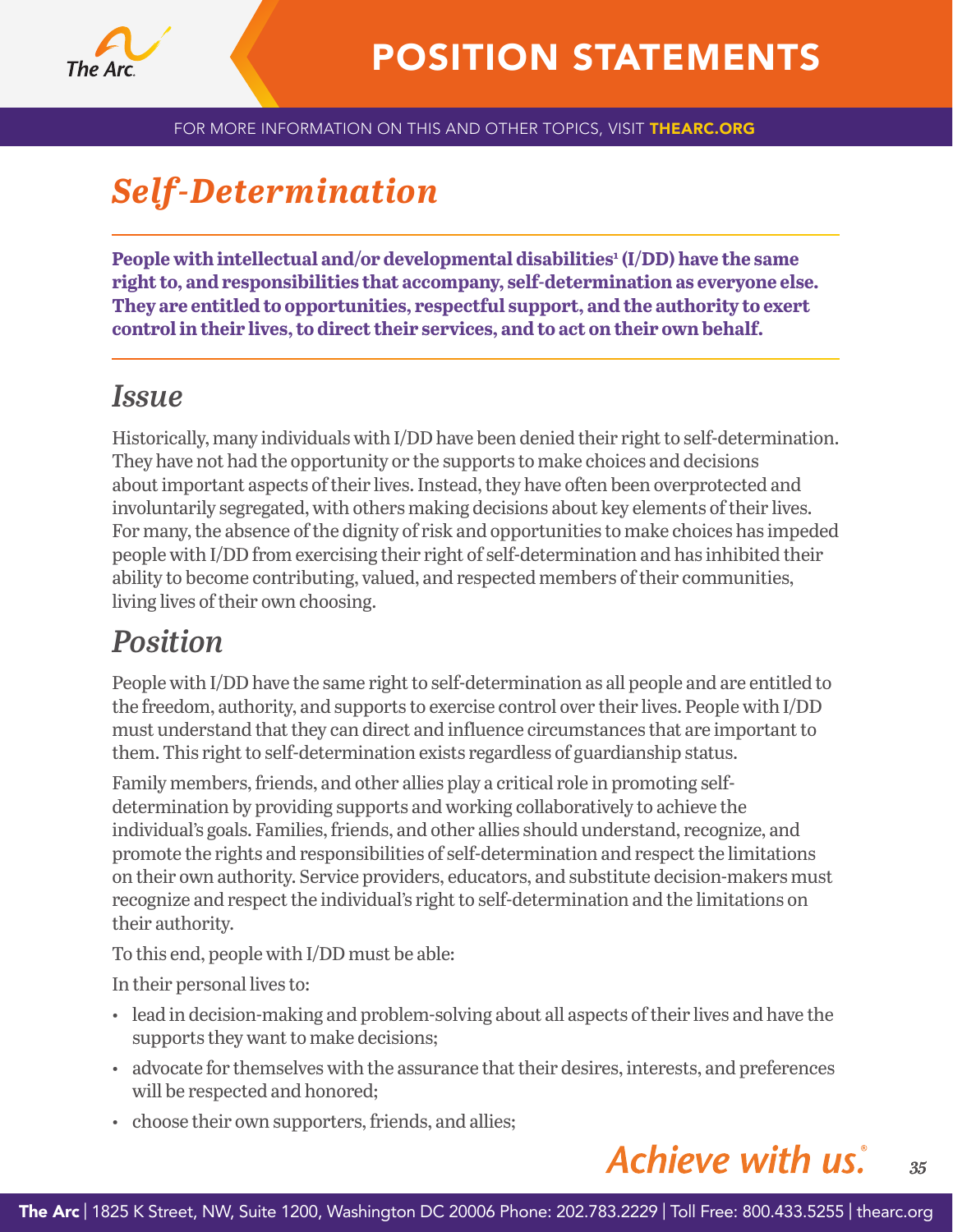- direct their own supports and services and allocate available resources;
- hire, train, manage, and fire their own staff;
- acquire additional skills to assist in determining the course of their lives;
- use adaptive communications devices and other assistive technology; and
- take risks to achieve the lives they desire.

 $\overline{\phantom{a}}$  , and the set of the set of the set of the set of the set of the set of the set of the set of the set of the set of the set of the set of the set of the set of the set of the set of the set of the set of the s

In their community lives to:

- participate fully and meaningfully in the community;
- receive the necessary supports and assistance to vote and exercise other rights as citizens.
- become valued members and leaders of the community;
- serve as active members and leaders of community boards, advisory councils, and other organizations;
- take leadership roles in setting the policy direction for the self-determination movement; and
- have representation and meaningful involvement in policy-making at the federal, state, and local levels.

Recognition of the right to self-determination must be a priority. The principles of selfdetermination and opportunities to promote self-determination must be incorporated into conferences, publications, advocacy, training, services, policies, and research in the I/DD community.

Laws, regulations, policies, procedures, and funding systems should be regularly reviewed and revised to remove barriers and to promote self-determination. People with I/DD must be involved in this process at all levels.

Rev'd 2018



Joint Statement with the American Association on Intellectual and Developmental Disabilities (AAIDD).

<sup>1</sup>"People with intellectual disability (ID)" refers to those with "significant limitations both in intellectual functioning and in adaptive behavior as expressed in conceptual, social, and practical adaptive skills. This disability originates before age 18", as defined by the American Association on Intellectual and Developmental Disabilities (AAIDD) in its manual, Intellectual Disability: Definition, Classification, and Systems of Supports (Schalock et al., 2010), and the Diagnostic and Statistical Manual of Mental Disorders, 5th Edition (DSM-5), published by the American Psychiatric Association (APA, 2013). "People with developmental disabilities (DD)" refers to those with "a severe, chronic disability of an individual that- (i) is attributable to a mental or physical impairment or combination of mental and physical impairments; (ii) is manifested before the individual attains age 22; (iii) is likely to continue indefinitely; (iv) results in substantial functional limitations in 3 or more of the following areas of major life activity: (I) Self-care, (II) Receptive and expressive language, (III) Learning, (IV) Mobility, (V) Self-direction, (VI) Capacity for independent living, (VII) Economic self-sufficiency; and (v) reflects the individual's need for a combination and sequence of special, interdisciplinary, or generic services, individualized supports, or other forms of assistance that are of lifelong or extended duration and are individually planned and coordinated," as defined by the Developmental Disabilities Assistance and Bill of Rights Act 2000. In everyday language people with ID and/or DD are frequently referred to as people with cognitive, intellectual and/or developmental disabilities.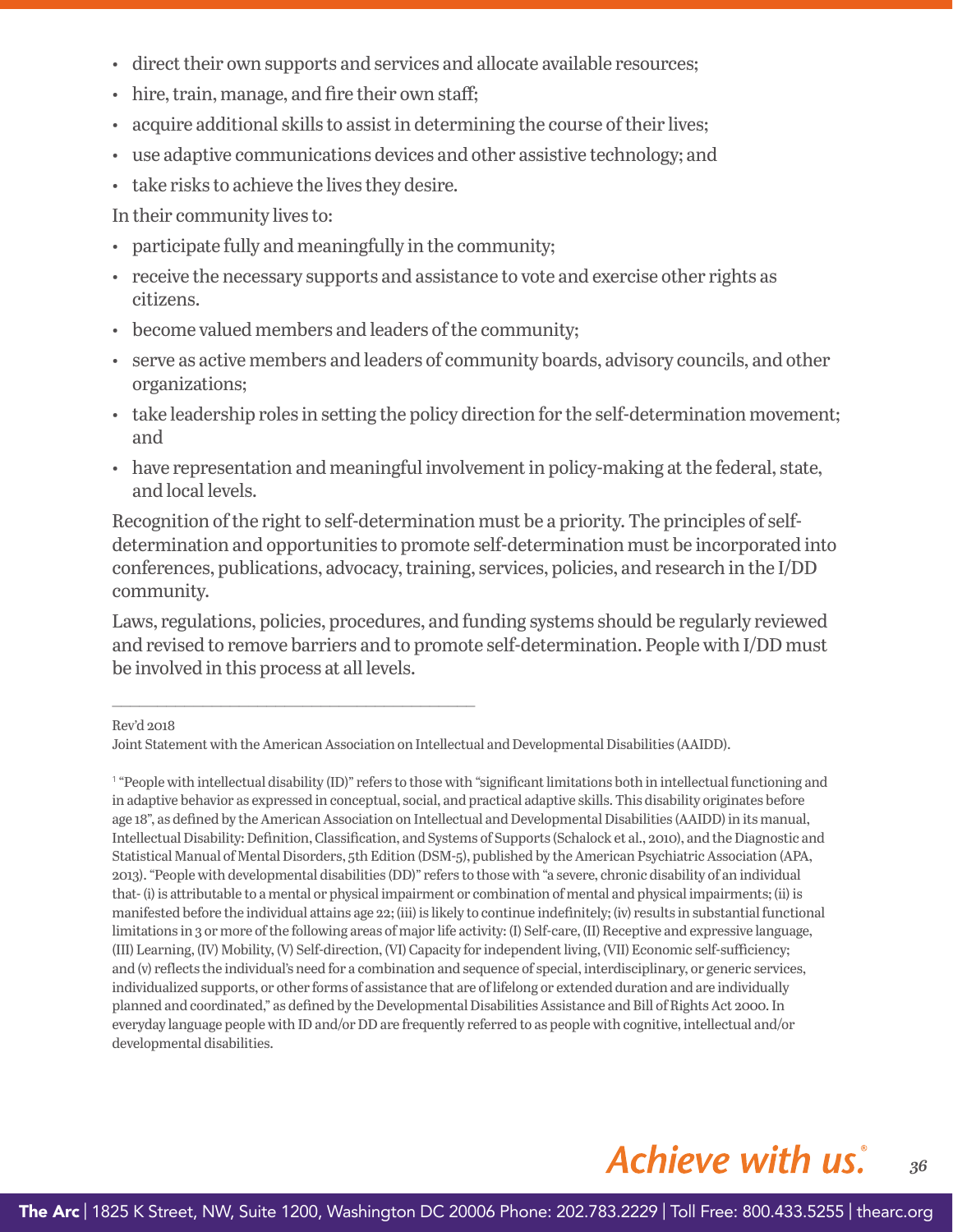POSITION STATEMENTS: THE ARC OF THE UNITED STATES

*Policies Related to Life in the Community*



*thearc.org*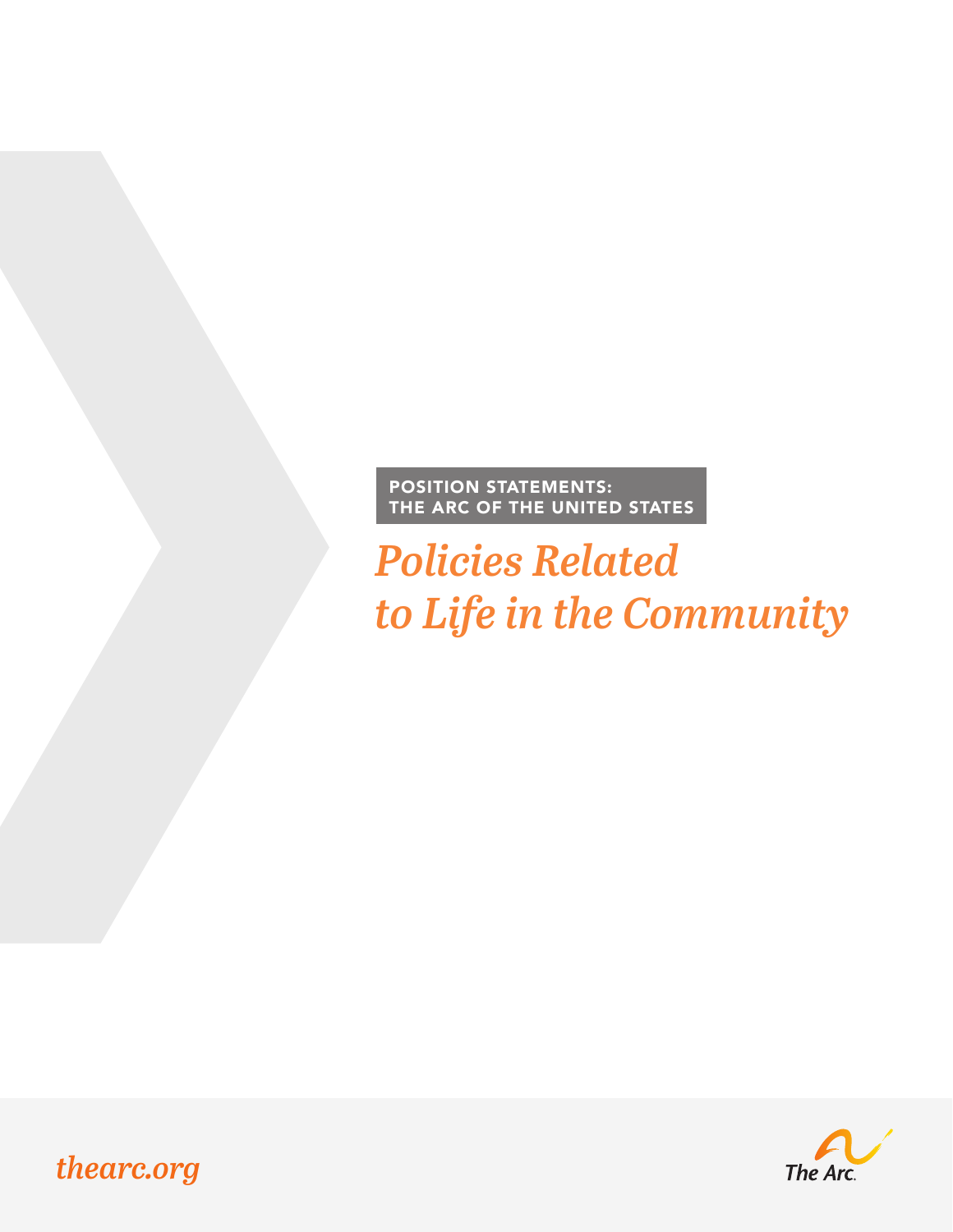

## *Life in the Community Summary*

**All people, regardless of disability, deserve the opportunity for a full life in their community where they can live, learn, work, and play alongside each other through all stages of life. People with intellectual and/or developmental disabilities**1 **need varying degrees of support to reach personal goals and establish a sense of satisfaction with their lives.**

# *Aging*

People with intellectual and/or developmental disabilities who are 55 years of age or older have a right to the same opportunities to enjoy full lives as other older people. They are entitled to full access to community supports, including support from those agencies that serve all older people.

## *Behavioral Supports*

A full and active life supported by caring relationships can reduce the occurrence of challenging behaviors in people with intellectual and/or developmental disabilities. However, if such behaviors occur, people with intellectual and/or developmental disabilities and those who support them must have access to positive behavioral supports that focus on improved quality of life as well as reductions in the behaviors.

## *Early Childhood Services*

All young children who are at-risk for or who have been identified with intellectual and/ or developmental disabilities should have access to high-quality, affordable developmental services in natural environments. These services should build on the strengths of the child and family, address their needs, be responsive to their culture and personal priorities, and be delivered through research-based practices.

## *Education*

All children and youth with intellectual and/or developmental disabilities (I/DD) must receive a free appropriate public education that includes fair evaluation, ambitious goals, challenging objectives, the right to progress, individualized supports and services, high quality instruction, and access to the general education curriculum in age-appropriate inclusive settings. These are essential for achieving the nation's four policy goals of equality of opportunity, full participation, independent living, and economic self-sufficiency (the four policy goals). Parents and families must be supported as essential partners in the education and transition to adult life of their sons and daughters.

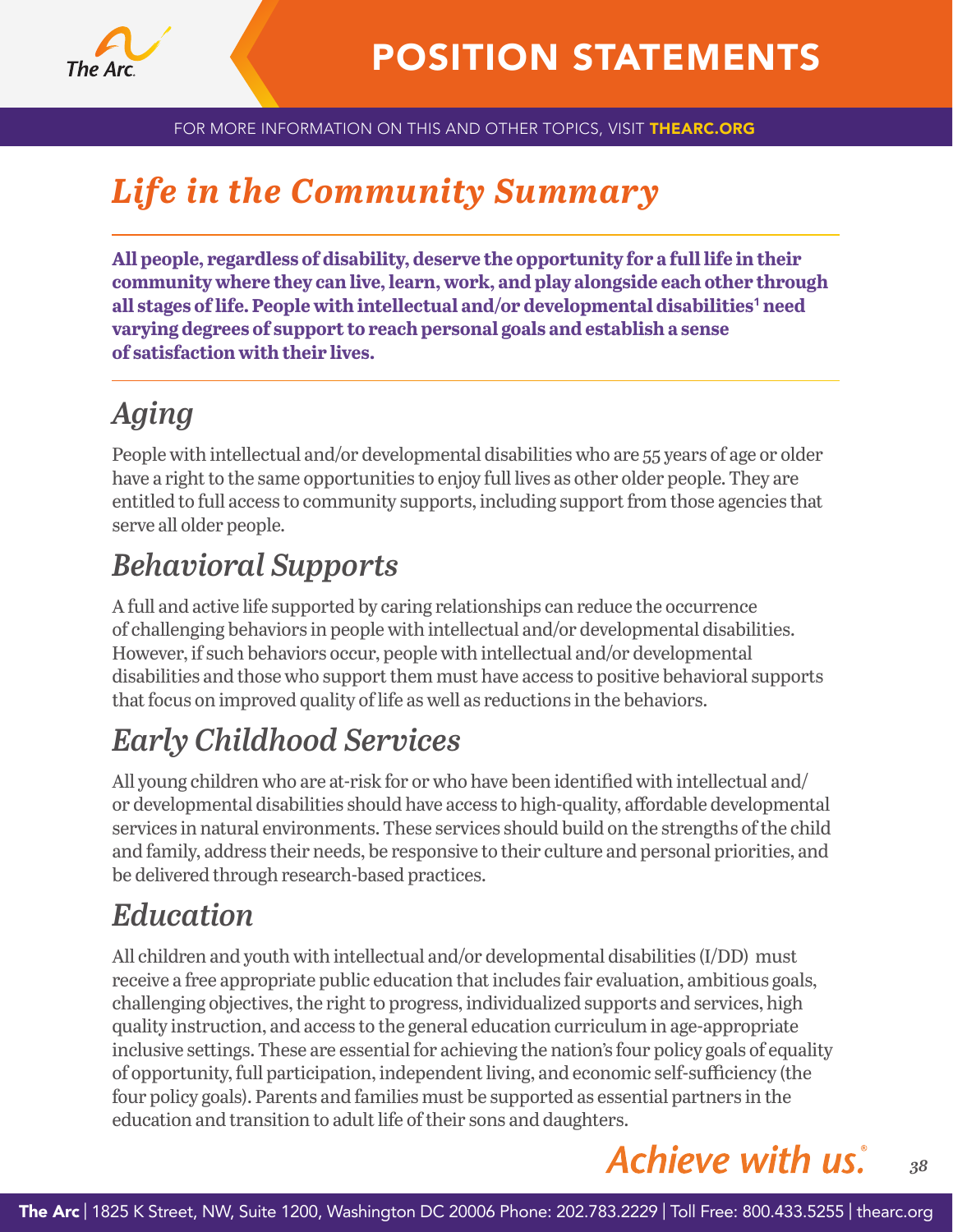## *Employment*

People with intellectual and/or developmental disabilities (I/DD) can be employed in the community alongside people without disabilities and earn competitive wages. They should be supported to make informed choices about their work and careers and have the resources to seek, obtain, and be successful in community employment.

# *Family Support*

Family support services and other means of supporting families should be available to all families to strengthen families' capacities to support family members with intellectual and/or developmental disabilities (I/DD) in achieving equal opportunity, independent living, full participation, and economic self-sufficiency.

### *Health*

All people, including people with intellectual and/or developmental disabilities (I/DD), should have timely access to high quality, comprehensive, accessible, affordable, appropriate health care that meets their individual needs, maximizes health, well-being and function, and increases independence and community participation.

The health care system must be aligned to principles of nondiscrimination, comprehensiveness, continuity, appropriateness, and equity. Both comprehensive public and private health insurance must provide for necessary health care without regard to the nature or severity of disability, pre-existing conditions, or other health status.

## *Housing*

People with intellectual and/or developmental disabilities (I/DD), like all Americans, have a right to live in their own homes, in the community. Children and youth belong with families. Adults should control where and with whom they live, including having opportunities to rent or buy their own homes, and must have the freedom to choose their daily routines and activities.

# *Individual Supports*

People with intellectual and/or developmental disabilities (I/DD) must have access to individual supports, such as assistive technology and personal assistance, to support their participation in daily life.

# *Opportunities for Financial Asset Building*

People with intellectual and/or developmental disabilities (I/DD) must have the same opportunities to advance their economic and personal freedom by earning and saving money to enhance their physical, social, emotional, and financial well-being and the right to exercise choice in investment and spending decisions as their peers who do not have disabilities.

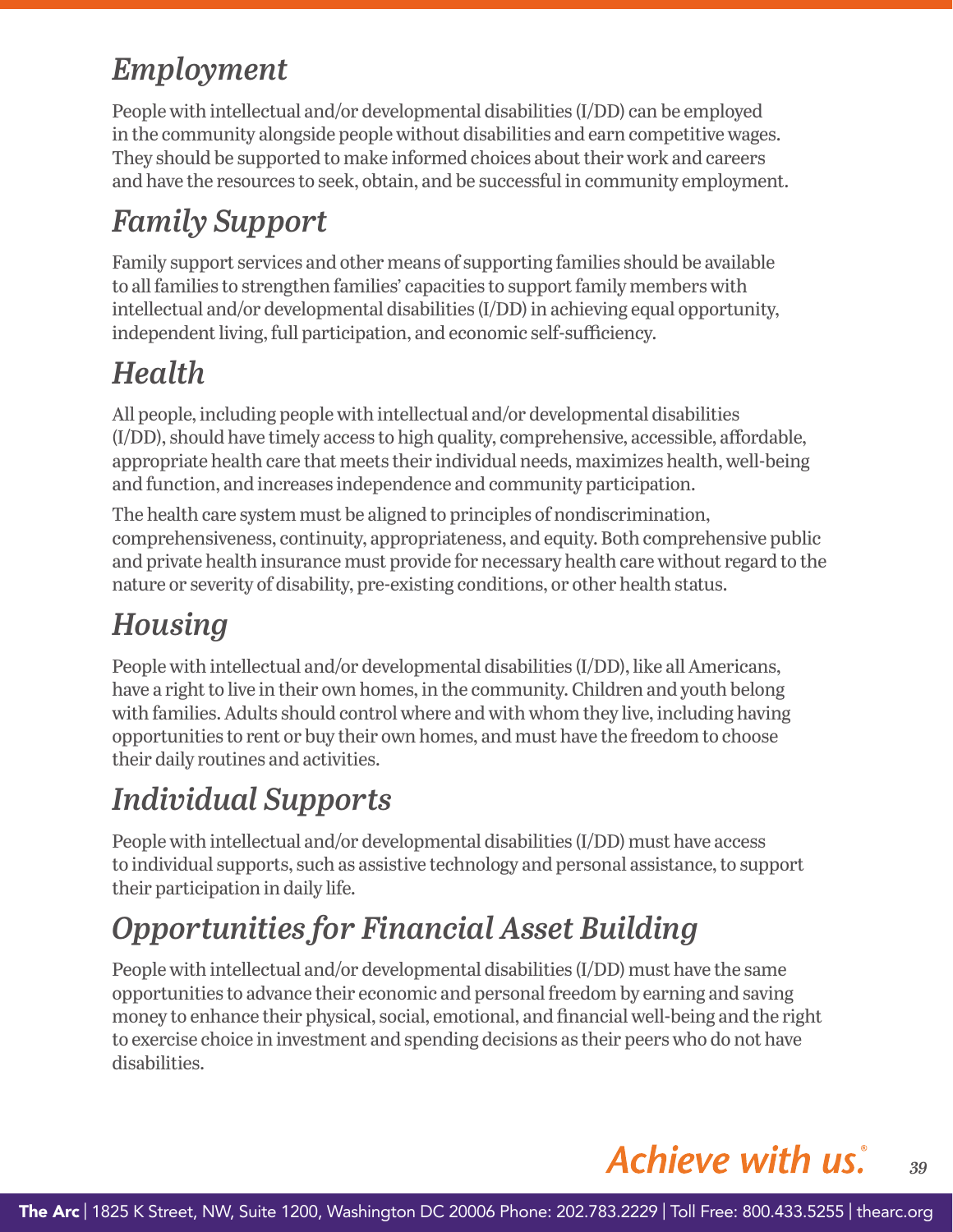### *Parents with Intellectual and/or Developmental Disabilities*

The presence of an intellectual and/or developmental disability does not in itself preclude effective parenting; therefore, the rights of parenthood must not be denied individuals solely on the basis of intellectual and/or developmental disabilities. Parents with intellectual and/or developmental disabilities should have access to support as needed to perform parental roles just as they are supported in other valued social roles and activities.

## *Sexuality*

People with intellectual disabilities and/or developmental disabilities, like all people, have inherent sexual rights. These rights and needs must be affirmed, defended, and respected.

# *Spirituality*

People with intellectual and/or developmental disabilities have the right to choose their own expressions of spirituality, to practice those beliefs and expressions and to participate in the faith community of their choice or other spiritual activities. They also have a right to choose not to participate in religious or spiritual activity.

## *Transportation*

 $\overline{\phantom{a}}$  , and the set of the set of the set of the set of the set of the set of the set of the set of the set of the set of the set of the set of the set of the set of the set of the set of the set of the set of the s

People with intellectual and/or developmental disabilities must have access to both public and private transportation to lead full, independent lives.



<sup>1</sup> "People with intellectual disability (ID)" refers to those with "significant limitations both in intellectual functioning and in adaptive behavior as expressed in conceptual, social, and practical adaptive skills. This disability originates before age 18", as defined by the American Association on Intellectual and Developmental Disabilities (AAIDD) in its manual, *Intellectual Disability: Definition, Classification, and Systems of Supports* (Schalock et al., 2010), and the *Diagnostic and Statistical Manual of Mental Disorders, 5th Edition (DSM-5)*, published by the American Psychiatric Association (APA, 2013). "People with developmental disabilities (DD)" refers to those with "a severe, chronic disability of an individual that- (i) is attributable to a mental or physical impairment or combination of mental and physical impairments; (ii) is manifested before the individual attains age 22; (iii) is likely to continue indefinitely; (iv) results in substantial functional limitations in 3 or more of the following areas of major life activity: (I) Self-care, (II) Receptive and expressive language, (III) Learning, (IV) Mobility, (V) Self-direction, (VI) Capacity for independent living, (VII) Economic self-sufficiency; and (v) reflects the individual's need for a combination and sequence of special, interdisciplinary, or generic services, individualized supports, or other forms of assistance that are of lifelong or extended duration and are individually planned and coordinated," as defined by the *Developmental Disabilities Assistance and Bill of Rights Act 2000*. In everyday language people with ID and/or DD are frequently referred to as people with cognitive, intellectual and/or developmental disabilities.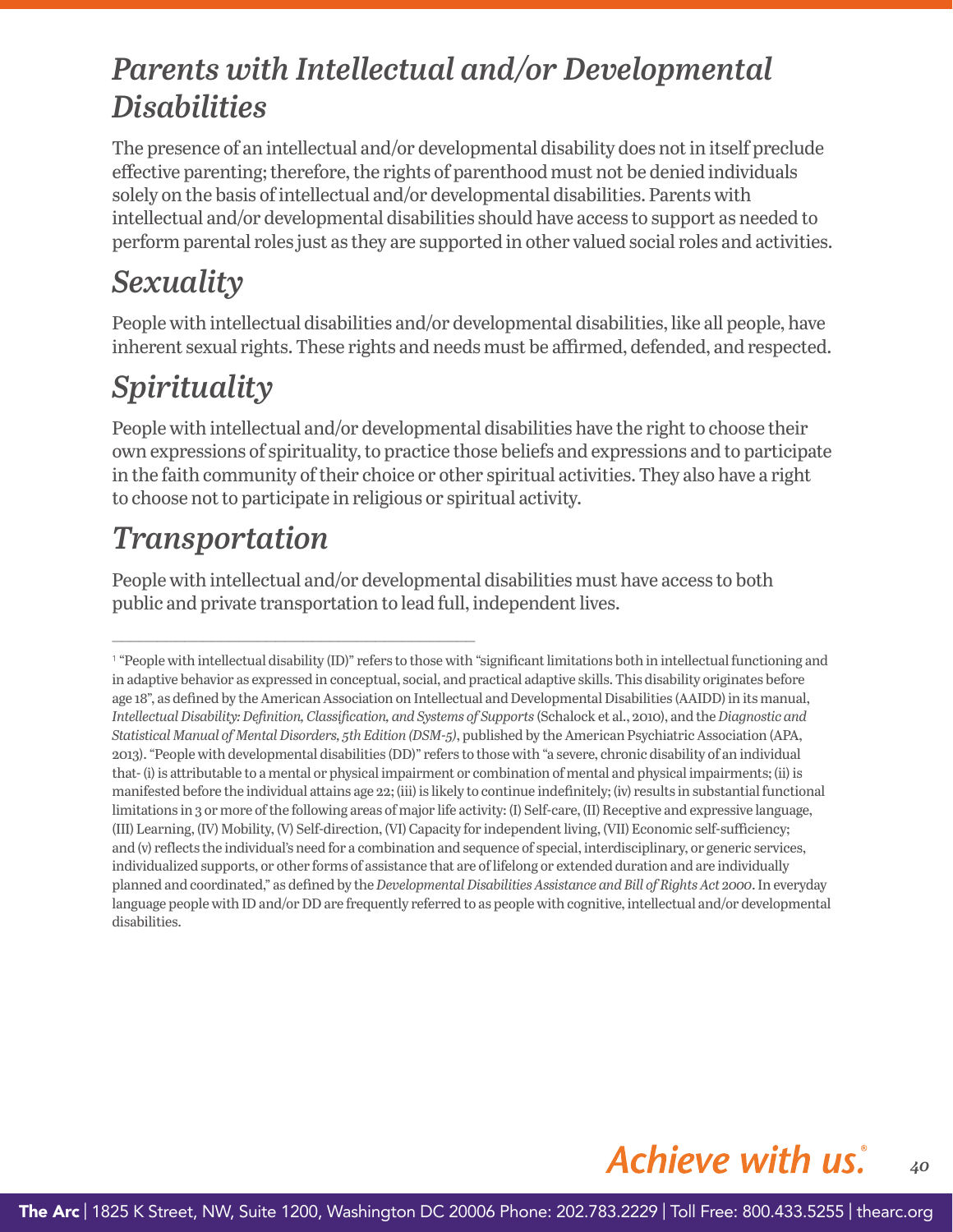

# *Aging*

**People with intellectual and/or developmental disabilities**1 **who are 55 years of age or older have a right to the same opportunities to enjoy full lives as other older people. They are entitled to full access to community supports, including support from those agencies that serve all older people.**

### *Issue*

For the first time in history, Americans living in the 21st century will experience millions of people with intellectual and/or developmental disabilities living into their "senior" years. These Americans with disabilities want to enjoy their older years in the same manner as other people their age. Unfortunately, the discrimination that older people often experience in accessing community activities, housing, services, and supports and in enjoying all aspects of community life as they age, is experienced to a much greater degree by people with intellectual and/or developmental disabilities as they age.

Like other older Americans, people with intellectual and/or developmental disabilities may require greater levels of support to allow them to live full, active and healthy lives in their communities as independently and as long as possible. Unfortunately, many older people with intellectual and/or developmental disabilities lack basic housing supports, as well as the specialized services needed to enable them to live more independently. They also lack the access to the health care services they need as they grow older, particularly access to preventative services and to ongoing habilitation and rehabilitation services.

Additionally, family members of people with intellectual and/or developmental disabilities often lack information about and access to resources to enable them to support the person who is growing older. Many people with disabilities see no future for themselves as they grow older, other than one inside the walls of a nursing home or other institutional setting.

These problems are compounded by the fact that many community-based services for senior citizens are not prepared to meet the special needs of older adults with intellectual and/or developmental disabilities. Likewise, many disability-based organizations have historically not planned for the challenges faced by older people with intellectual and/or developmental disabilities and are not prepared to address these unique needs, including providing education and training on mitigating the risk of elder abuse and neglect for a potentially more vulnerable population of older people. In addition, a disconcerting trend is occurring. More and more aging individuals with disabilities are becoming caregivers for their even older parents.

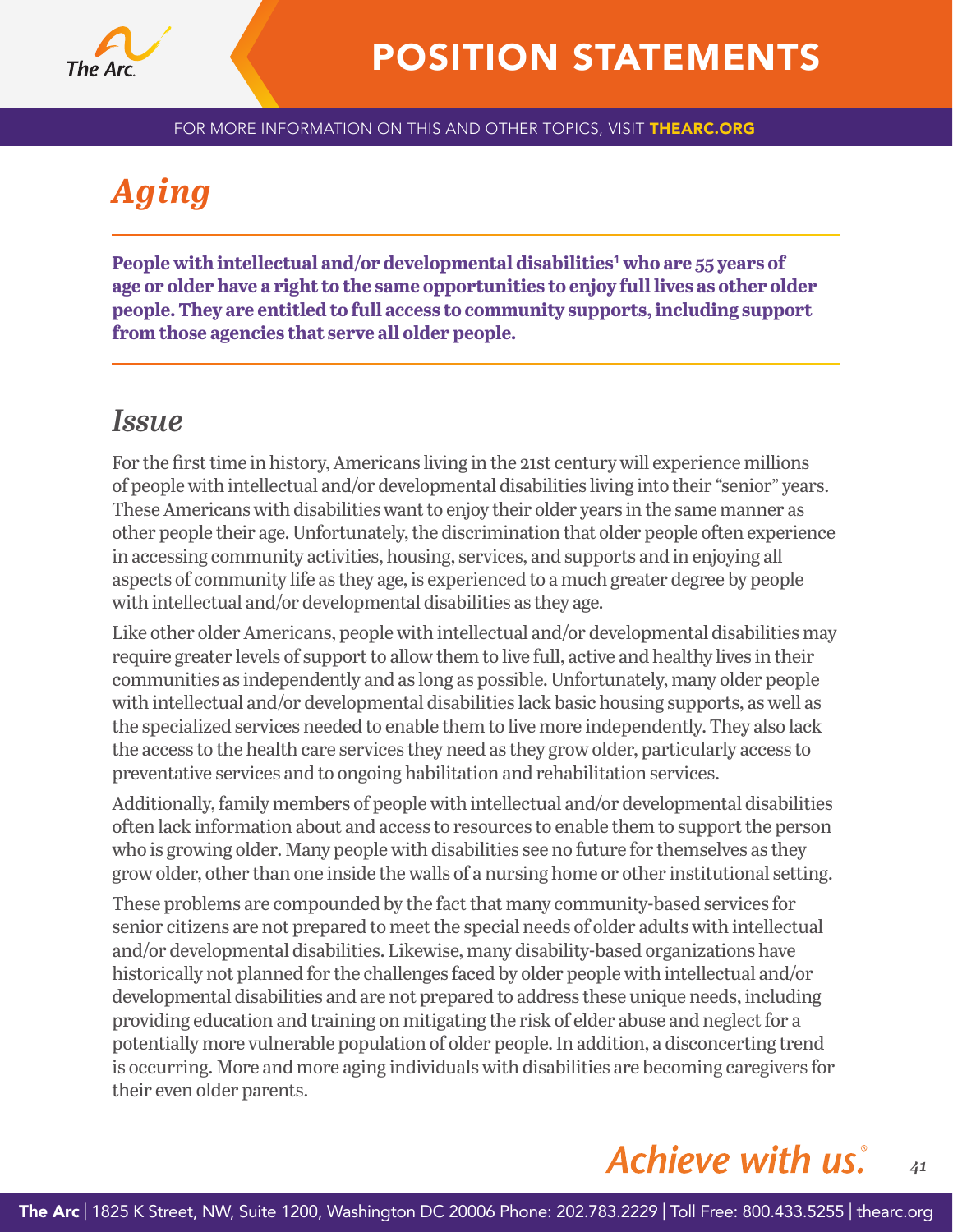### *Position*

As they age, people with intellectual and/or developmental disabilities must have every opportunity to be recognized as respected members of the community. Community services and supports that are geared to older community members must accommodate the supports needed by those who have also experienced lifelong disabilities.

People with intellectual and/or developmental disabilities who are aging should:

- Be afforded the same rights, dignity, respect, and opportunities as other older people in their communities;
- Be empowered, together with their families if asked, to advocate for themselves;
- Be free from discrimination on the basis of disability and/or aging;
- Have access to appropriate community-based social services, transportation, legal services, and other services;
- Have access to a full array of affordable housing services appropriate to their age and physical and mental condition;
- Have access to a full array of health care services appropriate to their age and physical and mental condition, including preventive health care, ongoing habilitation and rehabilitation services for as long as they are needed, including appropriate end-of-life care;
- Receive the supports they need to live, work, play, and retire when, where, and how they prefer, including supports for family members who can assist them in the pursuit of a quality and self-determined aging experience;
- Be free from the fear of inappropriate institutionalization;

 $\overline{\phantom{a}}$  , and the set of the set of the set of the set of the set of the set of the set of the set of the set of the set of the set of the set of the set of the set of the set of the set of the set of the set of the s

- Be free from the fear of elder abuse and neglect by family members, providers or community members; and
- Have access to financial supports that will provide them with retirement opportunities like those that are available to other older people who no longer work.



Rev'd 2013

Joint Statement with the American Association on Intellectual and Developmental Disabilities (AAIDD).

<sup>1</sup> "People with intellectual disability and/or developmental disabilities" refers to those defined by AAIDD classification and *DSM IV*. In everyday language they are frequently referred to as people with cognitive, intellectual and/or developmental disabilities although the professional and legal definitions of those terms both include others and exclude some defined by *DSM IV*.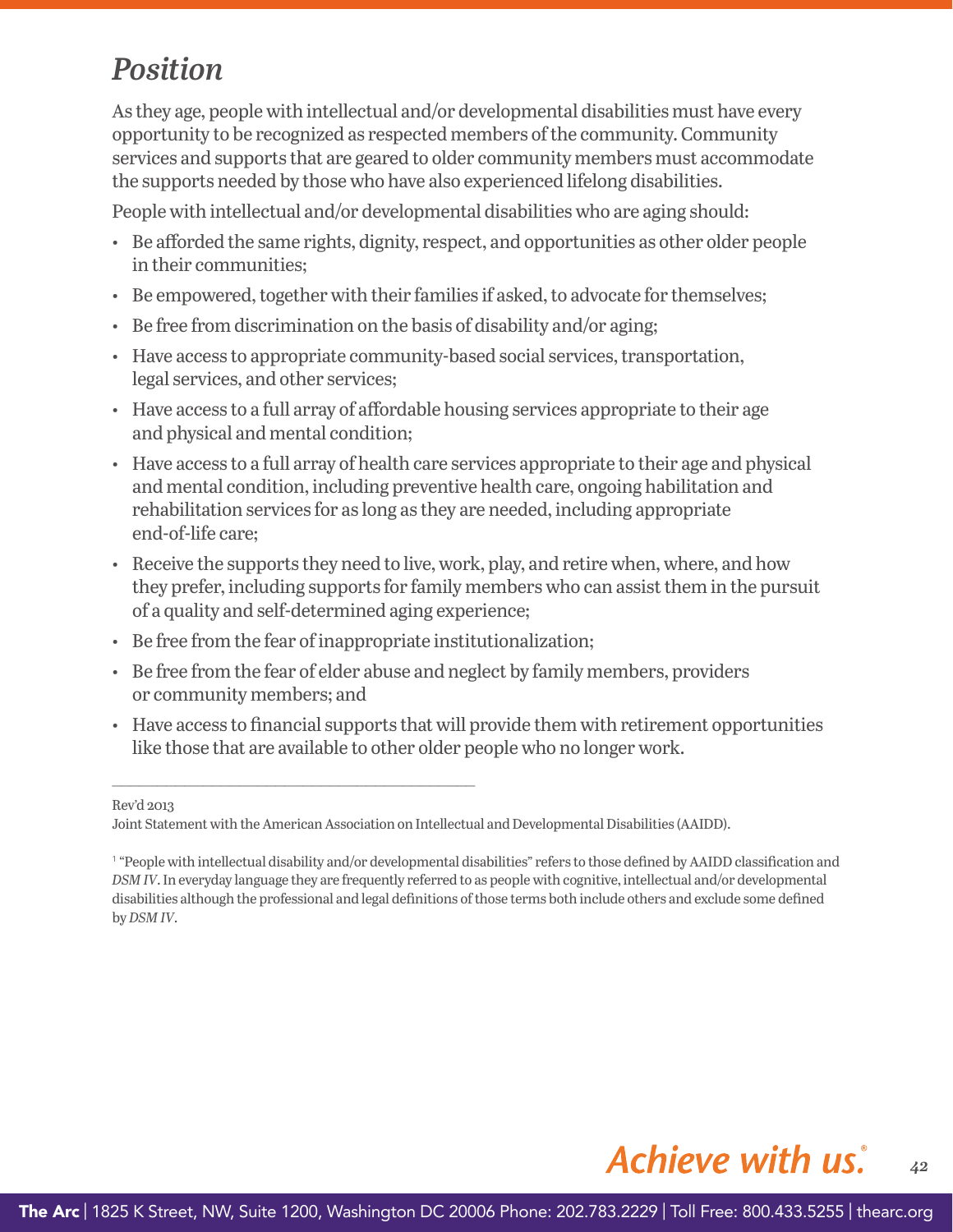

## *Behavioral Supports*

**A full and active life supported by caring relationships can reduce the occurrence of challenging behaviors in people with intellectual and/or developmental disabilities1 . However, if such behaviors occur, people with intellectual and/or developmental disabilities and those who support them must have access to positive behavioral supports that focus on improved quality of life as well as reductions in the behaviors.**

### *Issue*

People with intellectual and/or developmental disabilities need supportive and caring relationships in order to develop full and active lives. Historically, people with intellectual and/or developmental disabilities across the age span have frequently been subjected to aversive procedures (i.e., electric shock, cold water sprays and deprivations like withholding food or visitation with friends and family) that may cause physical pain, discomfort and/or psychological harm. Children and adults with intellectual and/or developmental disabilities are frequently subjected to physical restraint, including the use of life-threatening prone restraint and seclusion for long periods of time.

Research indicates that aversive procedures such as deprivation, physical restraint and seclusion do not reduce challenging behaviors, and in fact can inhibit the development of appropriate skills and behaviors. These practices are dangerous, dehumanizing, result in a loss of dignity, and are unacceptable in a civilized society.

### *Position*

Research-based positive behavioral supports should be readily available in natural settings including the family home. Families, caregivers, educators, direct support personnel, and other professionals and paraprofessionals should be provided with training and support in implementing effective positive behavioral interventions and supports in all environments. Behavioral supports should be individually designed and positive, emphasize learning, offer choice and social integration, be culturally appropriate, and include modifying environments as needed.

The Arc and AAIDD are opposed to all aversive procedures, such as electric shock, deprivation, seclusion and isolation. Interventions must not withhold essential food and drink, cause physical and/or psychological pain or result in humiliation or discomfort. Physical restraints should only be used as a last resort to eliminate the danger of physical injury to self or others.

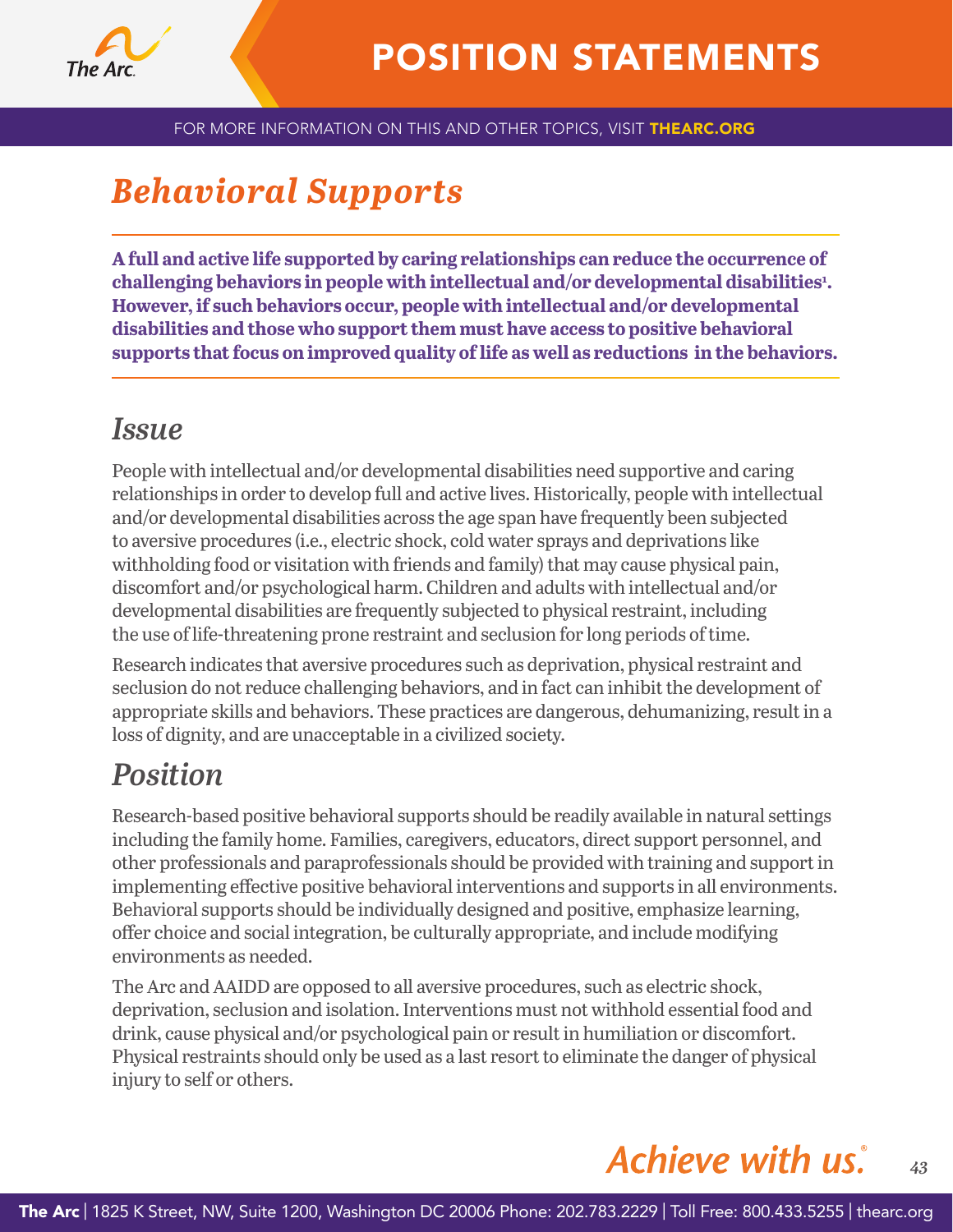The following factors should be considered in developing a positive behavioral intervention plan:

- The circumstances and environment in which the behavior occurred;
- The perspectives of the individual, his or her family and their social/cultural background and values;
- The contributing factors, such as physical or medical conditions, social and environmental influences;
- The completeness and accuracy of any data which has been collected about the behavior;
- The nature, extent, and frequency of the perceived challenging behavior; and
- The function of the behavior, especially what the person may be trying to communicate.

Further, any positive behavioral inventions must also include consideration of:

- The potential secondary effects and risks associated with the intervention;
- The legal, social and ethical implications;
- The ease and practicality of implementation; and
- The consistency with values of the individual's culture.

Positive behavioral supports should be:

- Designed in a person-centered process involving the individual;
- Developed within the broader context of providing quality medical, psychological, educational, and facilitative services;
- Based on a functional analysis of the behavior and the circumstances under which it occurred, a thorough assessment of each individual's unique abilities and contributions, and an understanding of how previous interventions worked;
- Provided through a least restrictive strategy and described in a written plan;
- Grounded in evidence-based procedures that will:
	- prevent challenging behaviors;
	- teach new skills that may replace challenging behaviors;
	- prevent the on-going reward of a challenging behavior;
	- reinforce positive behavior;
	- ensure safety (when necessary); and
	- provide systemic information on the effectiveness of the support.
- Used in a humane and caring manner respecting individual dignity;
- Implemented in positive, socially supportive and culturally appropriate environments, including the home;
- Carried out by individuals (i.e., staff, family members and others) who have been trained and are qualified to effectively apply positive, non-aversive approaches;
- Include adaptations to the environment and reinforcers that people with intellectual and/or developmental disabilities and their families identify as positive; and

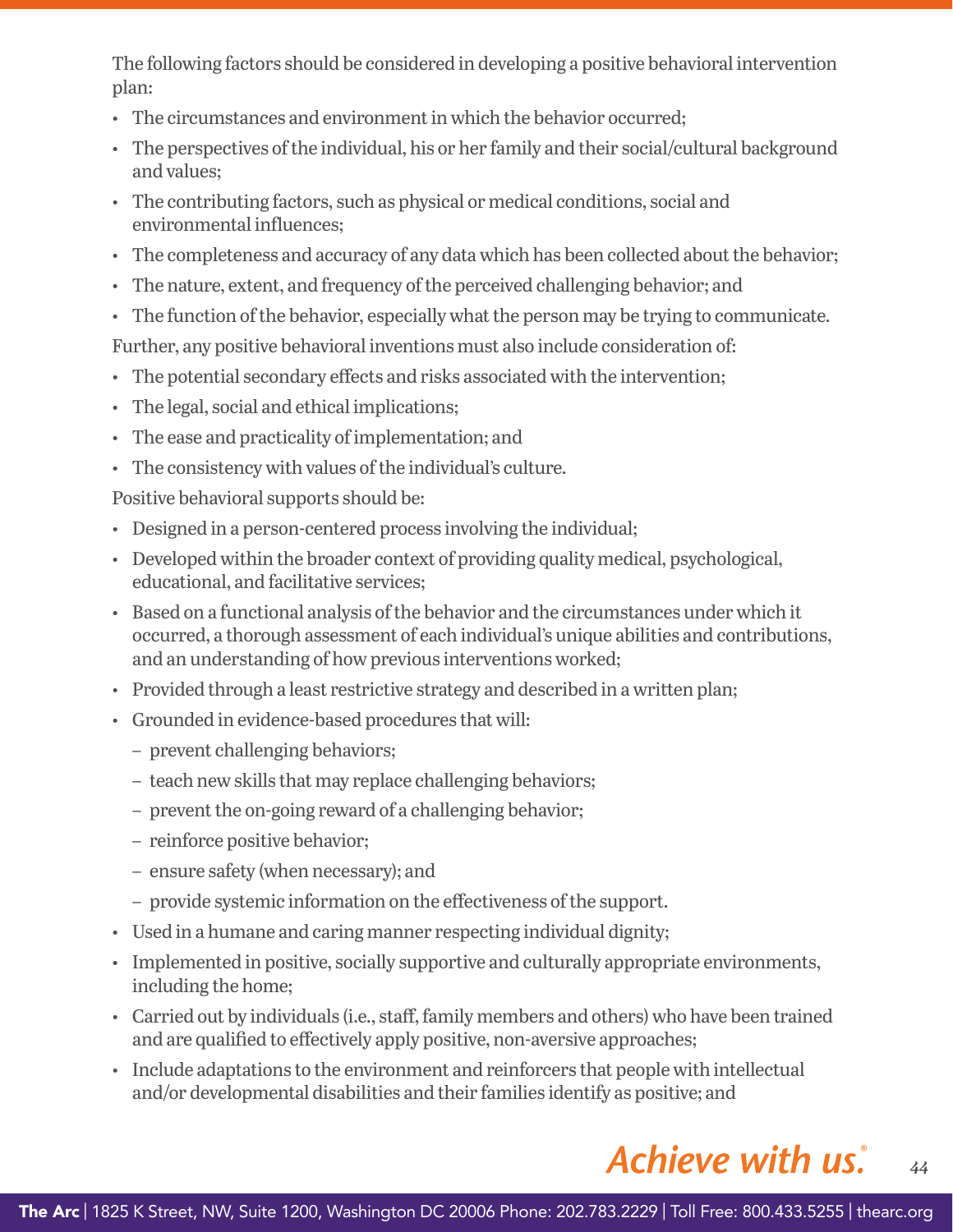• Monitored continuously and systematically to ensure appropriate implementation and that the support is consistent with individual needs, positive in its methods, successful in achieving established goals, and changed in a timely fashion if success is not evident or occurring at an appropriate rate.

#### Rev'd 2015

Joint Statement with the American Association on Intellectual and Developmental Disabilities (AAIDD).

 $\overline{\phantom{a}}$  , and the set of the set of the set of the set of the set of the set of the set of the set of the set of the set of the set of the set of the set of the set of the set of the set of the set of the set of the s

1 "People with intellectual and/or developmental disabilities" refers to those defined by AAIDD classification and *DSM IV*. In everyday language they are frequently referred to as people with cognitive, intellectual and/or developmental disabilities although the professional and legal definitions of those terms both include others and exclude some defined by *DSM IV*.

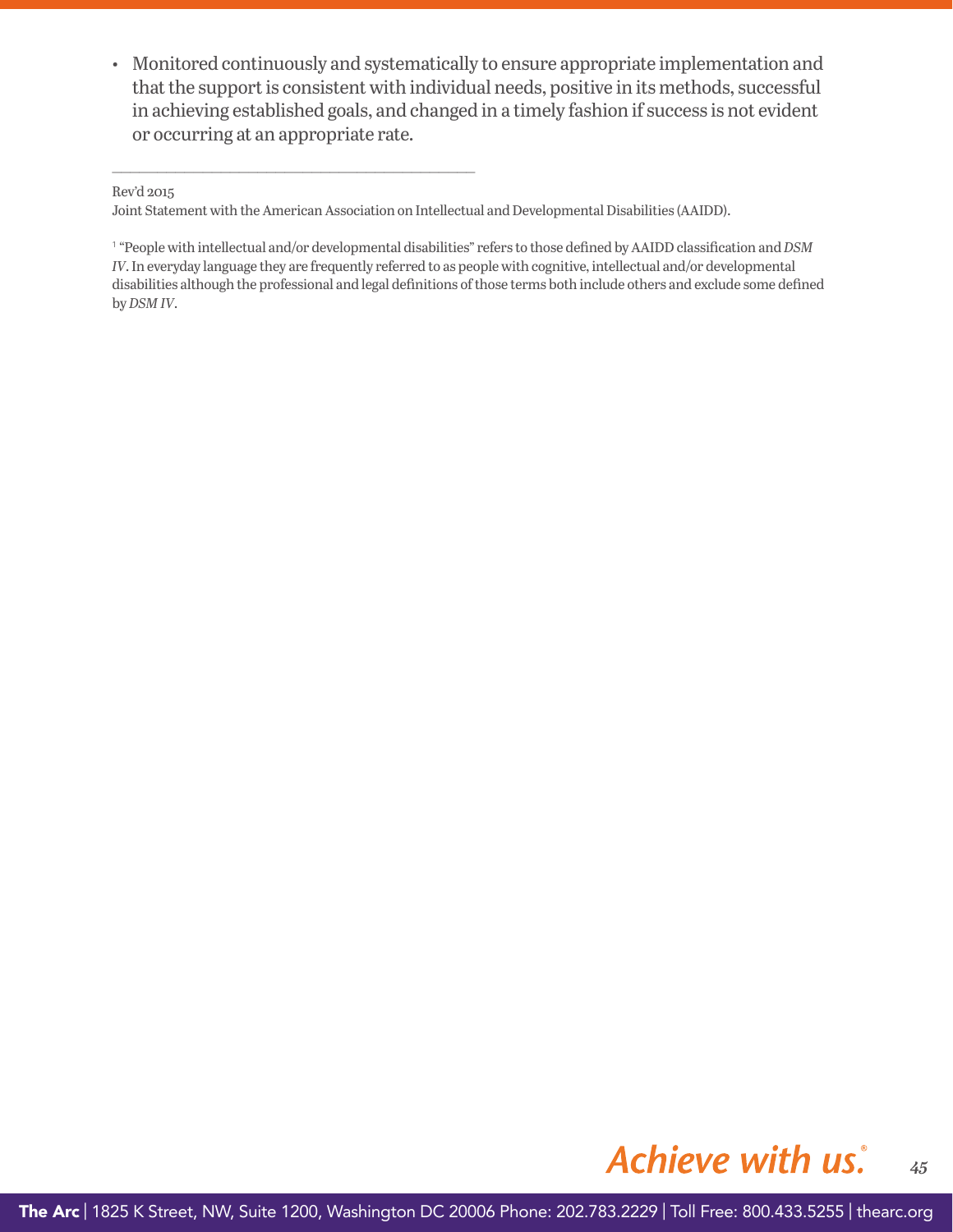

# *Early Childhood Services*

**All young children who are at-risk for or who have been identified with intellectual and/or developmental disabilities**1 **should have access to high-quality, affordable developmental services in natural environments. These services should build on the strengths of the child and family, address their needs, be responsive to their culture and personal priorities, and be delivered through research-based practices.**

### *Issue*

Access to and quality of intensive intervention for children with developmental delays and disabilities remains inadequate, despite a validated knowledge-base that establishes its critical importance. Early intervention services are inconsistent at the state and local level. Often such services are neither appropriate, nor well-timed, nor sufficient in intensity and quality to promote positive development or to prevent secondary conditions. Many children at risk for developmental disabilities due to environmental and/or biological factors are not identified in a timely fashion. Major barriers include inadequate funding and service systems which do not accommodate the needs of families.

### *Position*

Early childhood services must be strengthened at the national, state, and local level. Screening and early identification must be readily available in the community and widely publicized through awareness campaigns and local child-find initiatives. Early childhood services should enhance the overall well-being and development of children who have or are "at risk" for developmental disabilities. Early childhood services should also provide family support that:

- Responds to families' strengths and needs;
- Is delivered in a family-centered way;
- Improves family quality of life; and
- Assists family members in carrying out appropriate therapeutic practices in the home.

Children with, or at risk for, developmental disabilities must be identified and served as early as possible. Clear evidence has established that:

- Earlier is typically better when providing early childhood services and supports; and
- Providing services to children who are at-risk for developmental delay is a sound developmental and fiscal investment.

Measurable, cost-effective, and sound intervention will advance the development of children and support their health, well-being, and community participation. Substantial research and

#### **Achieve with us.** *46*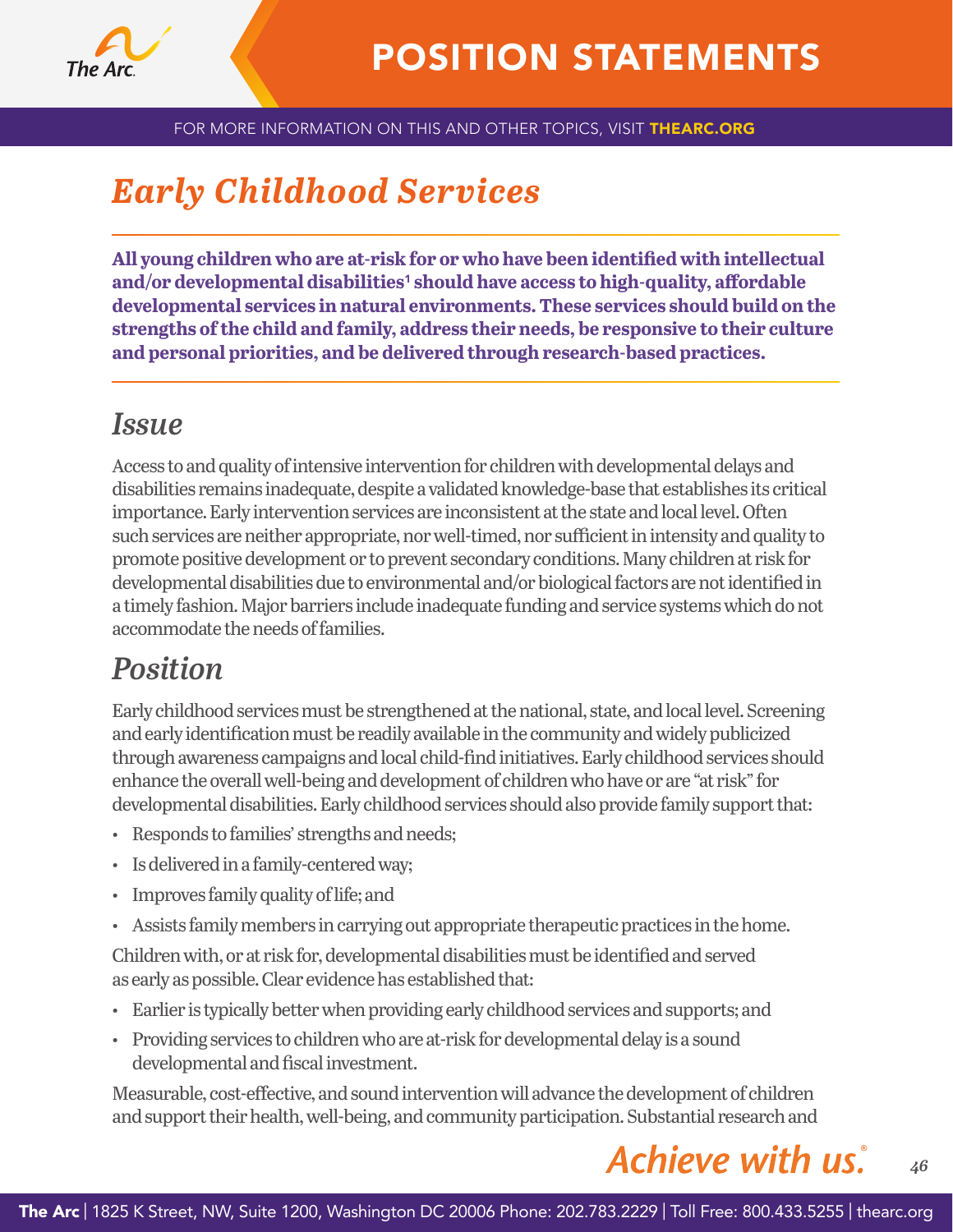successful experience have established that early childhood services should:

- Be delivered in natural settings and, to the maximum extent possible, with same-aged peers who do not have disabilities; and
- Maximize opportunities for children to experience family, school, and community participation.

Families are the constant in children's lives, and the primary source of lifelong support and early learning. Families should be supported in making informed decisions and in partnering effectively with professionals to achieve positive outcomes. Research and practical experience have established that:

- Families must have full access to the best available research, family wisdom and professional expertise to enable them to make informed decisions;
- Family partnerships with professionals which are based on mutual respect and trust are effective and contribute to family quality of life outcomes; and
- Children who are either in foster care or adoptive homes must be particularly targeted for screening for at-risk issues.

Children and families must have access to a system of evidence-based services which is:

- Community-based and coordinated;
- Responsive to individual and cultural differences;
- Provided by supportive and skilled personnel;

 $\overline{\phantom{a}}$  , and the set of the set of the set of the set of the set of the set of the set of the set of the set of the set of the set of the set of the set of the set of the set of the set of the set of the set of the s

- Directed towards:
	- seamless transitions between early intervention and public education;
	- community inclusion; and
	- measurable benefits for children and their families.

Research and successful practical experience have established that:

- When early childhood services are provided in natural environments, both children and families will experience increased community inclusion during early childhood and across the life span;
- State-of-the-art service coordination will enhance the access of children and families to support and services from multiple agencies and community resources; and
- Ongoing monitoring and evaluation of services will ensure measurable outcomes, equity and effectiveness.

The Arc of the United States and the American Association on Intellectual and Developmental Disabilities support universal access to high quality, research-based, family-centered early childhood services for all children, between birth and five years at risk for developmental delay.

<sup>1 &</sup>quot;People with intellectual disability and/or developmental disabilities" refers to those defined by AAIDD classification and *DSM IV*. In everyday language they are frequently referred to as people with cognitive, intellectual and/or developmental disabilities although the professional and legal definitions of those terms both include others and exclude some defined by *DSM IV*.



Rev'd 2013

Joint Statement with the American Association on Intellectual and Developmental Disabilities (AAIDD).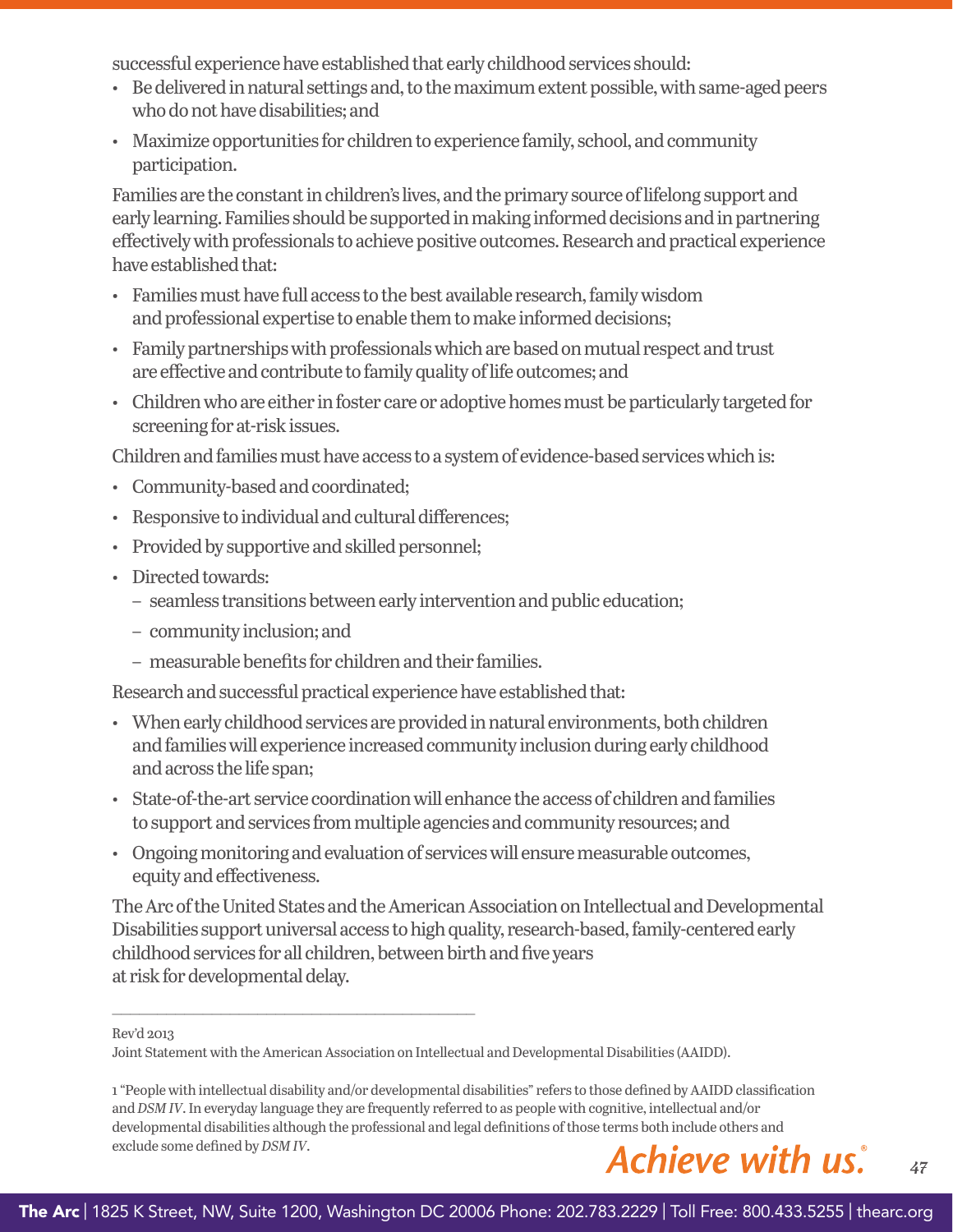

### *Education*

All children and youth with intellectual and/or developmental disabilities<sup>1</sup> (I/DD) **must receive a free appropriate public education that includes fair evaluation, ambitious goals, challenging objectives, the right to progress, individualized supports and services, high quality instruction, and access to the general education curriculum in age-appropriate inclusive settings. These are essential for achieving the nation's four policy goals of equality of opportunity, full participation, independent living, and economic self-sufficiency (the four policy goals). Parents and families must be supported as essential partners in the education and transition to adult life of their sons and daughters.**

### *Issue*

People with I/DD continue to face numerous barriers in their education. Lifelong education is essential for all individuals with I/DD to achieve the four policy goals of the Individuals with Disabilities Education Act (IDEA) and to pursue opportunities for rich lives and contribute to the public good. "Disability is a natural part of the human experience and in no way diminishes the right of individuals to participate in or contribute to society. Improving educational results for children with disabilities is an essential element of our national policy of ensuring equality of opportunity, full participation, independent living, and economic self-sufficiency for individuals with disabilities." (IDEA, Individuals with Disabilities Education Act).

Many students with I/DD remain segregated in self-contained classrooms or separate schools, with few or no opportunities for academic achievement or social engagement in inclusive settings. Students with I/DD frequently do not have appropriately ambitious $^2$ and personalized goals, challenging objectives, high quality instruction, individualized transition planning, and related services and supports necessary to engage as full members of their school learning communities. Consequently, many students with I/DD leave school unprepared for further education, employment, and independent living in the community.

Many schools have policies and practices that push youth with I/DD out of school and into the juvenile justice system (known as the "school to prison pipeline"). Further, many of those in detention facilities with qualifying disabilities are not provided special education and related services.

Many parents, families, and students themselves are excluded from systemic participation as essential partners in the evaluation of the student's strengths and limitations, as well as the development and implementation of their Individualized Education Programs (IEPs).

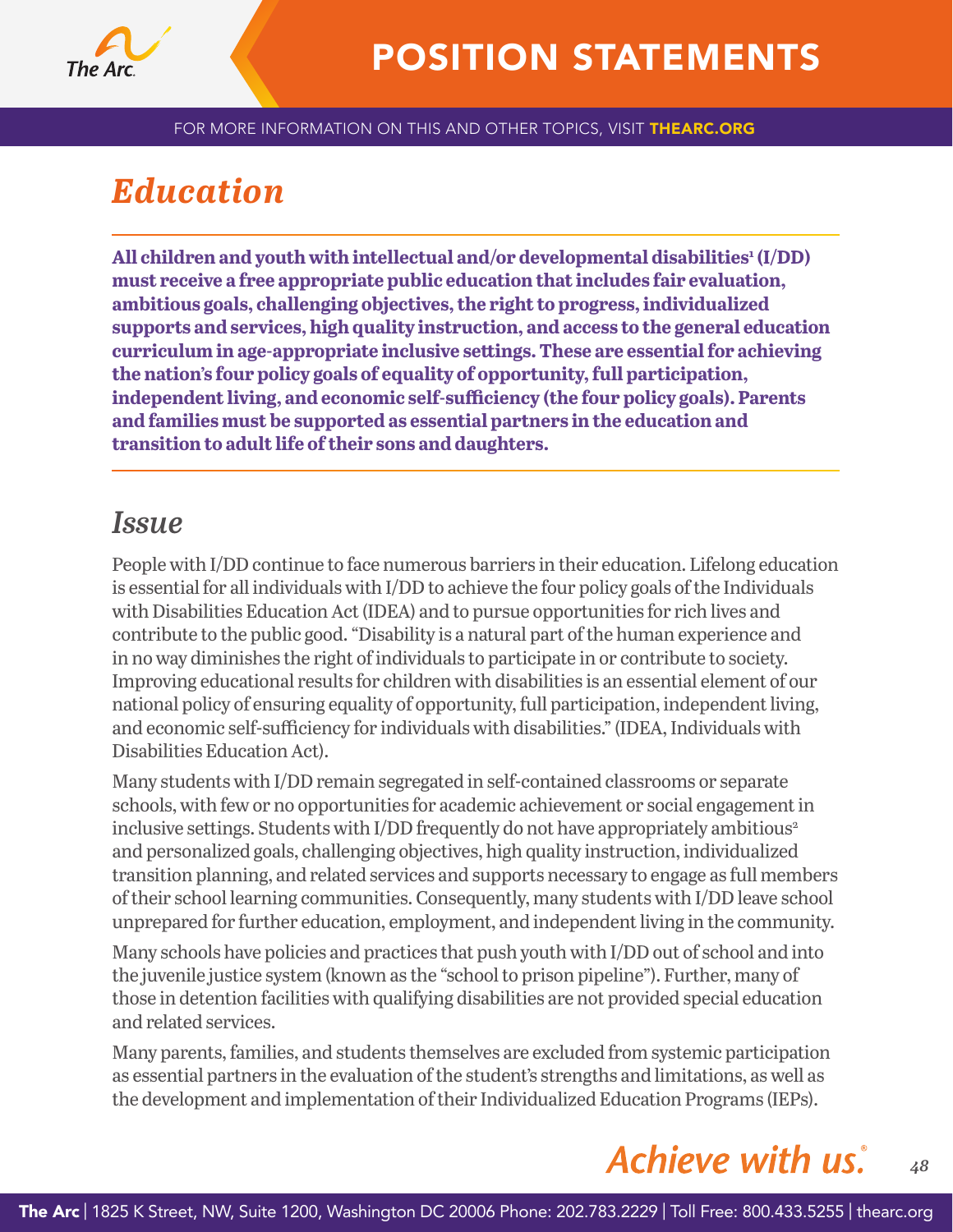Administrators, educators, and support staff too often lack sufficient training and knowledge about the legal rights, learning needs, and abilities of these students. School districts struggle to identify, recruit, and retain qualified special education personnel. Paraprofessionals providing support in inclusive classrooms are often poorly paid and do not always receive or seek professional development relevant to students' learning needs.

Outdated, inaccurate beliefs about students with I/DD persist, leading to low expectations, segregated classrooms, inappropriate disciplinary practices, and diminished accountability for these students. In some communities, an unexamined sole focus on student performance has led to an erroneous conclusion that students with I/DD are "bringing down" test scores and are to blame when schools and school systems do not achieve adequate progress.

### *Position*

To ensure students with I/DD receive the education to which they are legally entitled, all those involved in the education of these students must work to fully implement our nation's civil rights and education laws and accomplish the following actions.

### *All Means All: Zero Reject*

- Assure timely evaluation, identification, and provision of education and related services to all students with I/DD, incorporating all aspects of the students' diversity, including age, gender, ethnicity, culture, language, socio-economic circumstances, sexual orientation, and family environment.
- Disciplinary actions (suspension, expulsion, segregation) and alternate placements should not exclude the student from access to appropriate education and related services.

#### *Non-Discriminatory and Comprehensive Eligibility Evaluations and Appropriate Assessments*

- Assure that the needs of the individual are considered fairly and comprehensively, including cognitive, emotional, functional, and developmental needs, as well as all areas of suspected disability and mental health needs.
- Assure that multiple assessments, including those that identify a student's strengths and abilities, are used and that IQ is not the sole measure of human functioning, nor does IQ alone determine placement or access to the general curriculum.
- Exercise clinical judgment that is built upon respect for the person and emerges from specialized training and experience in I/DD, specific knowledge of the person and his/ her environments, extensive data, and use of critical thinking skills.
- Assure that any predictions about a student's potential learning are evidence-based and founded in high expectations for further education, employment, and independent living.
- Assure that all educators implement appropriately ambitious goals and challenging objectives and use measurements of progress that are aligned to the unique ways that students with I/DD learn. Develop adaptations for assessment and grading, when necessary, that accurately capture the strengths and limitations of students with I/DD.

# **Achieve with us.**

*49*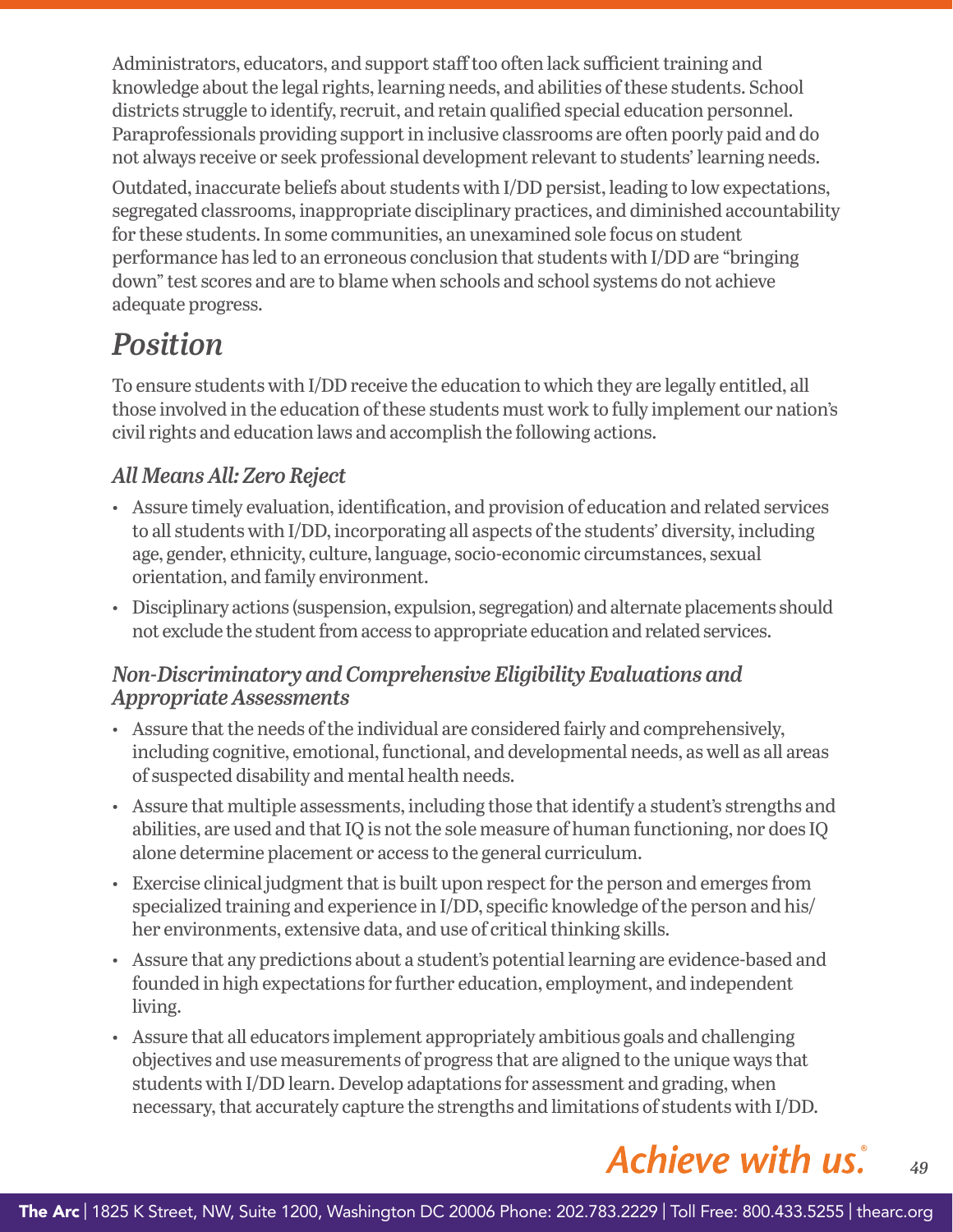#### *High Expectations and Free Appropriate Public Education (FAPE)*

- Develop and implement IEPs with high expectations that include appropriately ambitious personalized goals and challenging objectives and that build on a student's strengths; meet the student's learning, employment, and independent living needs; and offer related services and supplementary services necessary and likely, based on evidence, to ensure the student will make progress toward achieving the nation's four policy goals.
- Ensure that all students have access to the general education curriculum. General education includes the academic curriculum, extracurricular activities, and other school activities.
- Incorporate evidence-based, peer-reviewed instructional strategies and interventions, provided by professionally qualified teachers, related services personnel, and other staff, all of whom receive the training, preparation, and supports they need to be effective professionals.
- Ensure that a range of appropriate technology options are made available in a timely and culturally and linguistically appropriate manner to all students who could benefit from them, and that the necessary training for use of the technology is provided immediately and consistently.

#### *Autonomy, Self-Determination, and Decision-Making Supports*

- Incorporate and support the development of autonomy, self-determination, selfadvocacy, and leadership skills throughout students' educational experiences, including meaningful participation in the student's IEP.
- Assure that school policy and semi-annual in-service training emphasizes autonomy, self-determination, and decision-making supports, and that teachers and other nonlawyers do not give families legal advice related to guardianship.

#### *Inclusion and the Least Restrictive Environment (LRE)*

- To the maximum extent appropriate, every student has a right to be educated in their inclusive neighborhood school and in the general education curriculum in that school. Any exception should be rare and considered only when education in the general education classroom cannot be satisfactorily achieved. Each student has a right to the related services, supplementary aids and services, accommodations, and modifications needed to learn alongside students without disabilities.
- Assure that the student is integrated in academic and social aspects of the general curriculum.
- Include an explicit written plan to achieve more integration in both academic and social aspects of the general curriculum when the student is currently in a restricted setting.
- Foster the development of peer relationships and membership in the school community to create a receptive, welcoming atmosphere, including extracurricular activities and school trips.
- Avoid the long-term costs of segregating students with I/DD, including the reduced

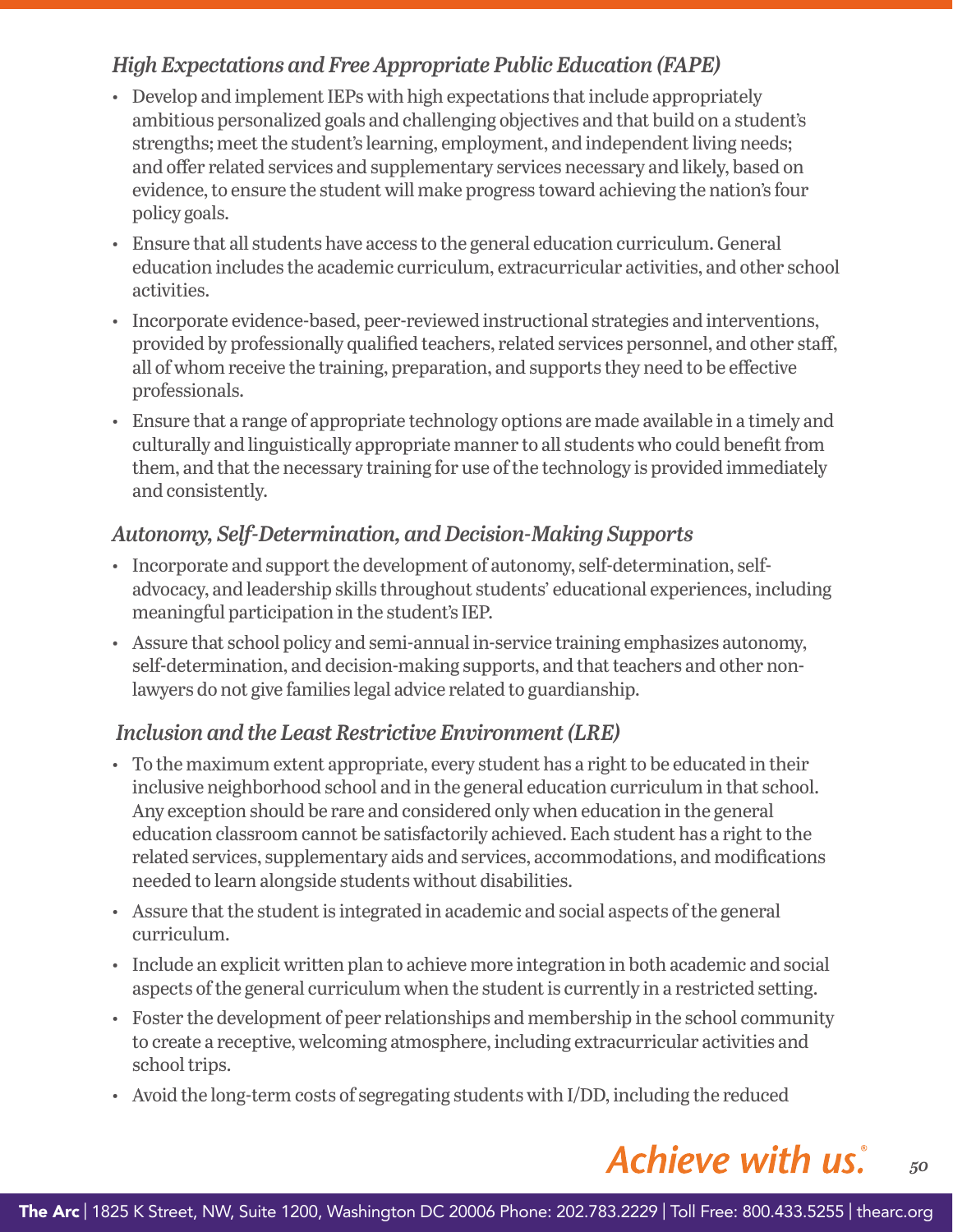opportunities for learning, employment, independent living, and social engagement.

• Ensure that all teachers and related services personnel are trained, prepared, and supported to teach and support students effectively in the general education curriculum and in inclusive settings.

#### *Safe and Supportive Education Environments*

- Ensure safe school environments that provide mental health supports and protection against bullying.
- Ensure that all students with I/DD have effective culturally and linguistically appropriate communication systems and technology that reduces the need to use behavior to communicate and maximize educational engagement.
- Assure development and ongoing use of school-wide and system-wide intervention models, including school-wide positive behavioral supports and using the principles of universal design for learning (UDL) in designing curricula, materials, instruction, and assessments to create maximum access to learning environments for students with diverse abilities and learning styles.
- Avoid harsh policies and procedures, such as "zero tolerance", that lead to exclusion, injury, loss of education, or involvement with the criminal justice system by implementing school-wide positive behavior support that includes students with disabilities to prevent or eliminate such situations. Assure appropriate evaluations and IEPs, and avoid the criminalization of behaviors that are the manifestation of the student's disabilities.
- Prohibit the use of mechanical or chemical restraint, isolation, or aversives. Emergency, time-limited, monitored restraint may be used only by trained personnel and only when the student's behavior presents an imminent danger of serious physical harm to the student or others and less restrictive interventions are insufficient to mitigate the imminent danger of serious physical harm. Physical restraint which restricts airflow, including prone restraint, and mechanical restraint must be prohibited.
- Ensure that supports and strategies are planned and implemented to successfully reintegrate a student who has been restrained or secluded back into the school or classroom environment.
- Assure that students are not disciplined for the manifestation of their disabilities.
- Assure safe school transportation for all students with disabilities, provided by trained and monitored drivers with background checks, in order to avoid abuse and maltreatment of students. Schools must assure the sufficient allocation of transportation resources such that transportation is not used to justify early departures, late arrivals, or excessive travel times.

#### *School Choice*

• Charter schools and private schools that accept public funds through a voucher or voucher-like system must comply with IDEA, the Americans with Disabilities Act (ADA), and Section 504 of the Rehabilitation Act (Section 504). Specifically, they must provide zero reject and free appropriate public education in the least restrictive environment,

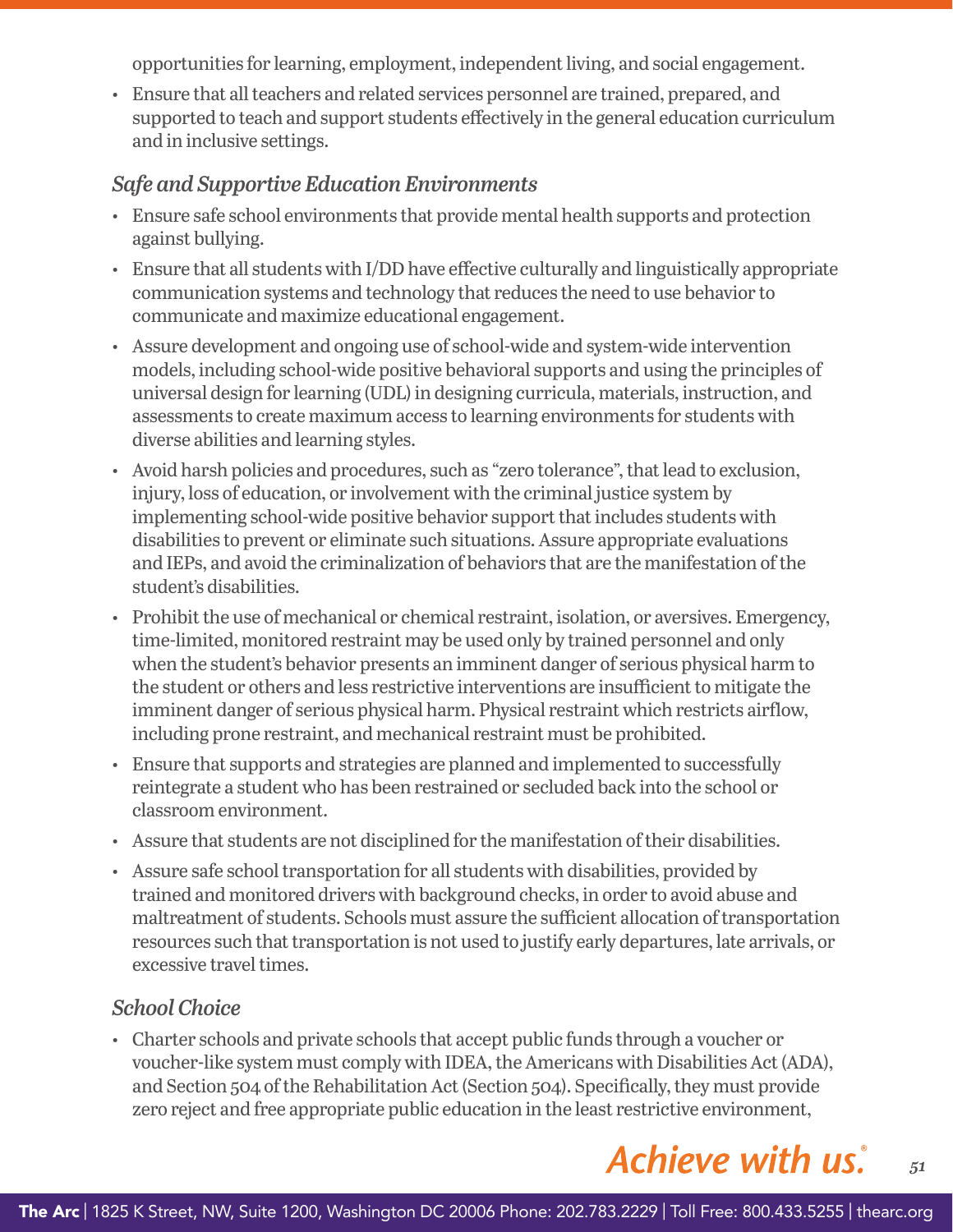including nondiscriminatory evaluation, individualized appropriate education plan, access to the general curriculum (academic, extracurricular, and other school activities), procedural safeguards, and parent participation.

• Ensure that school choice efforts do not diminish the resources and effectiveness of public school systems in which they operate.

#### *Family and Student Participation*

- Ensure the meaningful participation of students, families, and their chosen advisors in the evaluation of students and the design and monitoring of the students' IEPs.
- Assure that parents with special needs, including those with disabilities or language or cultural differences, receive the information, supports, services, and full ADA/504 rights to effectively exercise their rights to partner in the education of their children.
- Expeditiously connect students and families with information, resources, and training that help them understand and exercise their rights under the IDEA, Section 504, the ADA, Family Educational Rights and Privacy Act (FERPA), and the Every Student Succeeds Act (ESSA).
- Assure that school personnel provide timely explanations that are understandable and use functional descriptive language for special education and related services being proposed for the student.

#### *Lifelong Education, Transition, and Post-Secondary Education*

- Provide early intervention and preschool services to infants, toddlers, and preschool-age children with disabilities alongside their typical peers and provide transition planning for children to ensure access to the general education curriculum and full integration in neighborhood schools as they move to kindergarten or first grade.
- Develop and implement transition plans based on student strengths, preferences, and interests to facilitate each student's successful movement from school to adult life, including postsecondary and vocational education, competitive integrated employment, independent living, and community participation.
- Develop an individualized postsecondary and/or pre-employment program, including choices and creative career exploration through apprenticeships and internships, in coordination with IDEA and the Workforce Innovation and Opportunity Act (WIOA).
- Ensure that all students receive meaningful evidence of their school achievements including diplomas.

#### *System Capacity Development, Funding, Oversight, and Accountability*

- Assure that the training, preparation, compensation, supports, and accountability systems needed to build a cadre of effective professional teachers, other education personnel such as school principals, related services personnel, paraprofessionals, and other staff are evidence-based and effective to meet the child's specific needs.
- Assure a cadre of effective lay and legal advocates to assist families and individuals to exercise their rights.

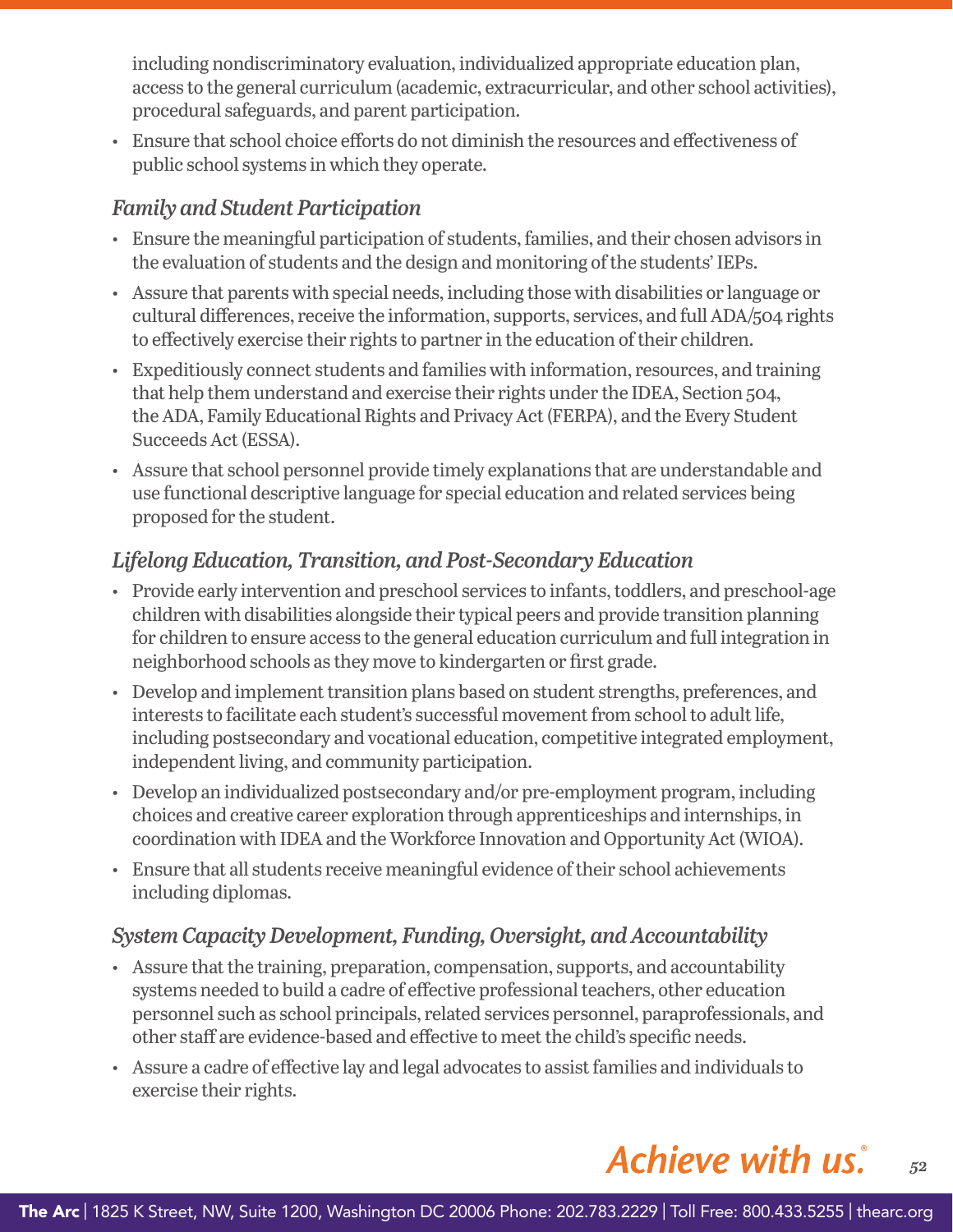- Increase active monitoring and enforcement through local, state, and federal agencies to ensure that the IDEA, ADA, Section 504, and state special education laws and mandates are met.
- Fulfill the federal commitment to fully fund the IDEA.

 $\overline{\phantom{a}}$  , and the set of the set of the set of the set of the set of the set of the set of the set of the set of the set of the set of the set of the set of the set of the set of the set of the set of the set of the s

• Ensure that all students with disabilities, including those with the most significant cognitive disabilities, continue to be included in public school, district, and state level accountability systems. Ensure that states are not allowed to exempt more than 1% of students (that is, exempt only those students that the state determines have the most significant cognitive disabilities up to 1%) from their general accountability data.

Rev'd 2018

Joint Statement with the American Association on Intellectual and Developmental Disabilities (AAIDD).

1 "People with intellectual disability (ID)" refers to those with "significant limitations both in intellectual functioning and in adaptive behavior as expressed in conceptual, social, and practical adaptive skills. This disability originates before age 18", as defined by the American Association on Intellectual and Developmental Disabilities (AAIDD) in its manual, Intellectual Disability: Definition, Classification, and Systems of Supports (Schalock et al., 2010), and the Diagnostic and Statistical Manual of Mental Disorders, 5th Edition (DSM-5), published by the American Psychiatric Association (APA, 2013). "People with developmental disabilities (DD)" refers to those with "a severe, chronic disability of an individual that- (i) is attributable to a mental or physical impairment or combination of mental and physical impairments; (ii) is manifested before the individual attains age 22; (iii) is likely to continue indefinitely; (iv) results in substantial functional limitations in 3 or more of the following areas of major life activity: (I) Self-care, (II) Receptive and expressive language, (III) Learning, (IV) Mobility, (V) Self-direction, (VI) Capacity for independent living, (VII) Economic self-sufficiency; and (v) reflects the individual's need for a combination and sequence of special, interdisciplinary, or generic services, individualized supports, or other forms of assistance that are of lifelong or extended duration and are individually planned and coordinated," as defined by the Developmental Disabilities Assistance and Bill of Rights Act 2000. In everyday language people with ID and/or DD are frequently referred to as people with cognitive, intellectual and/or developmental disabilities.

2 In March 2017, the U.S. Supreme Court issued a unanimous decision in Endrew F. v. Douglas County School District RE-1 clarifying the test for determining whether school districts have met their obligation to provide a free appropriate public education (FAPE) to students with disabilities guaranteed by the Individuals with Disabilities Education Act. The Court ruled that a child's educational program must be "appropriately ambitious in light of his circumstances," a more demanding standard than the "merely more than de minimis" test applied by the Tenth Circuit.

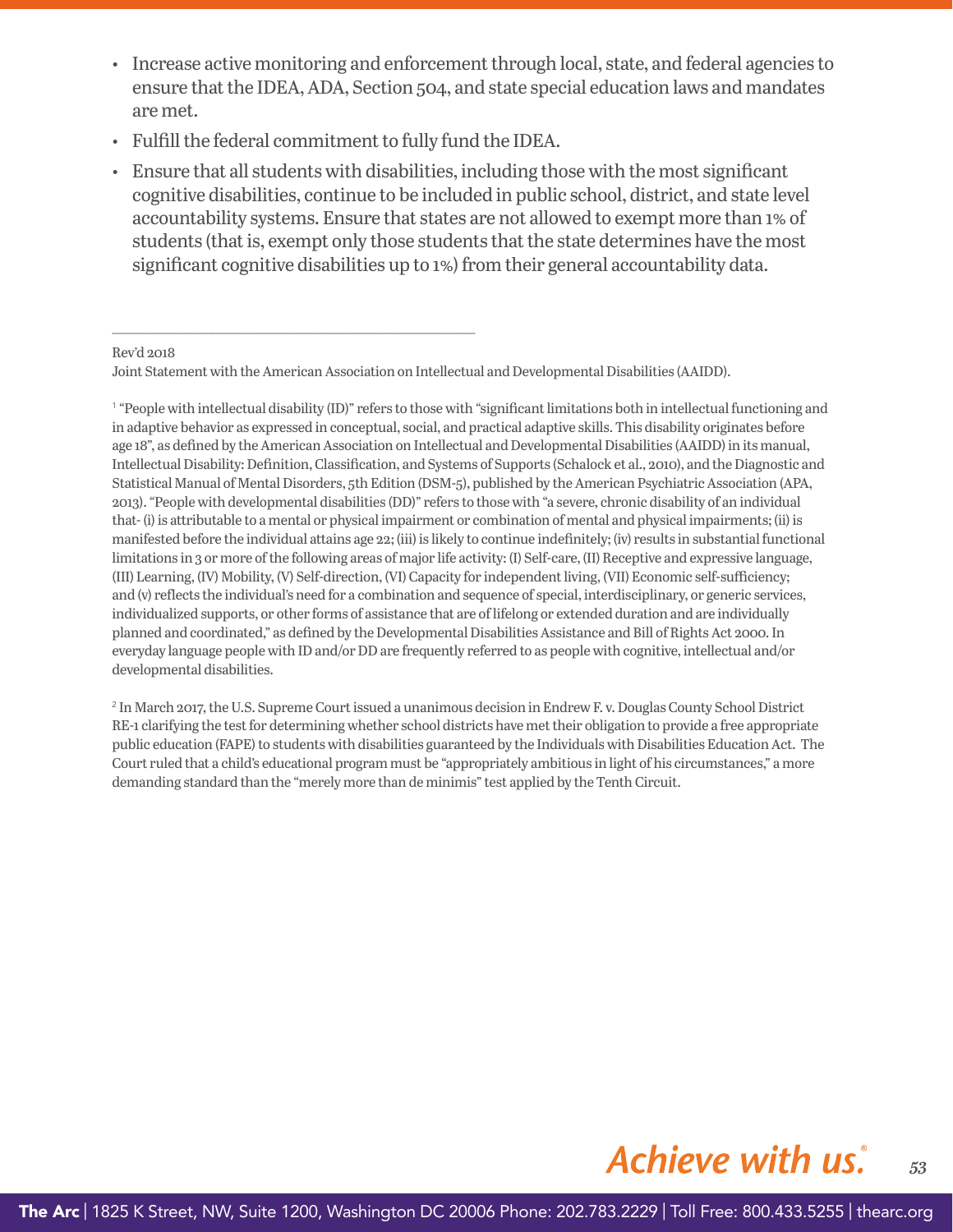

### *Employment*

**People with intellectual and/or developmental disabilities**1 **(I/DD) can be employed in the community alongside people without disabilities and earn competitive wages. They should be supported to make informed choices about their work and careers and have the resources to seek, obtain, and be successful in community employment.**

### *Issue*

Historically, the majority of people with I/DD have been either unemployed or underemployed despite their ability, desire, and willingness to work in the community. Many have been placed in "prevocational" programs and "disability-only" workshops where they are paid below minimum wage and have little expectation of moving into jobs where they work alongside people without disabilities.

People often leave school with little community-based vocational experience or planning for transition from school to work or post-secondary education. Adult service agencies have struggled to move people into the workforce using personnel who often do not have proper training in best practices for either finding or supporting people in jobs. When employed, few people have opportunities to advance, explore new possibilities, or, in their later years, retire.

Barriers to employment include, first and foremost, low societal expectations that foster job discrimination. In addition, unrealistically low limits on assets and earnings make people fear losing vital public benefits if they work too many hours or earn too much. Systemically, public resources fund service hours rather than outcomes and are often neither sufficient nor flexible enough to allow collaboration and blending of employment funding streams. Lack of other services like transportation or of accommodations like assistive technology can also hinder success.

### *Position*

People with I/DD should have the supports necessary from individuals and systems to enable them to find and keep community jobs based on their preferences, interests, and strengths, work alongside people without disabilities, receive comparable wages, and be free from workplace discrimination. Requirements related to employment include:

- Opportunities for post-secondary education, including college and vocational training, to gain knowledge and skills to allow people to get better jobs.
- Ongoing planning to promote job advancement and career development.
- Fair and reasonable wages and benefits.

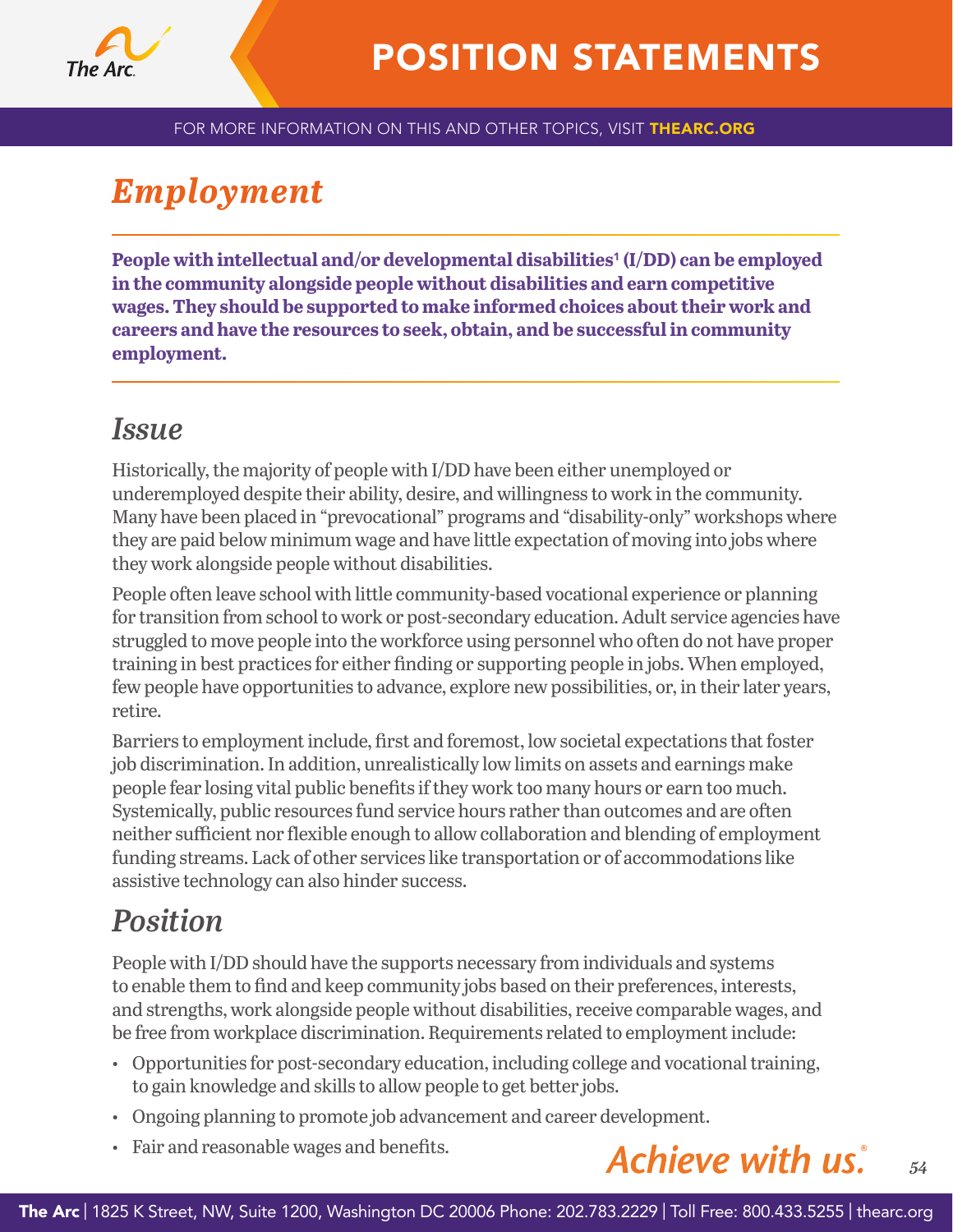- Opportunities for self-employment and business ownership.
- Opportunities to work with and, in the case of people with I/DD who own small businesses, employ people without disabilities.
- The ability to explore new directions over time and, at the appropriate time, retire.
- Opportunities to work and increase earnings and assets without losing eligibility for needed public benefits.

#### *Best Practices*

- Employment supports and services should use best practices, including assessing skills and interests, working with employers, matching jobs to skill sets and employer needs, providing individualized and ongoing job supports, designing reasonable job accommodations, integrating people into the workforce, building social skills necessary in the workplace, and securing necessary ancillary services such as transportation.
- People with I/DD must have training and information on how to access supports needed to find and keep jobs.

#### *School-to-Work Transition*

- Transition planning should start early.
- Transition activities should foster individualized exploration of and experiences with community-based employment options that enable youth to make informed choices.
- Transition activities should include career assessments to identify students' interests and preferences, exposure to post-secondary education and career opportunities, training to develop job-seeking and workplace skills, and participation in multiple on-the-job activities and experiences in paid and unpaid settings. Transition activities should not be limited to unpaid internships at pre-set community worksites.
- Students should leave high school with opportunities to pursue post-secondary education and/or with an appropriate job or an action plan for finding one.

#### *Training of Staff and People with I/DD*

- Staff of employment and school-to-work transition programs must receive training in best practices to help people find and keep jobs.
- Along with ensuring appropriate on-the-job training, people with I/DD should receive guidance, if needed, in acquiring the social skills necessary in the workplace.
- People with I/DD must have training, including, if desired, driver's education, to allow them to travel in the community so they can get to jobs and enhance their independence.

#### *Systems*

For all people with I/DD, publicly funded employment programs should first explore employment alongside people without disabilities at comparable wages, with comparable benefits, before considering other options in the community. Ancillary services like transportation and accommodations like assistive technology must be available to individuals and support agencies. Public policy should encourage employers to hire people with I/DD.

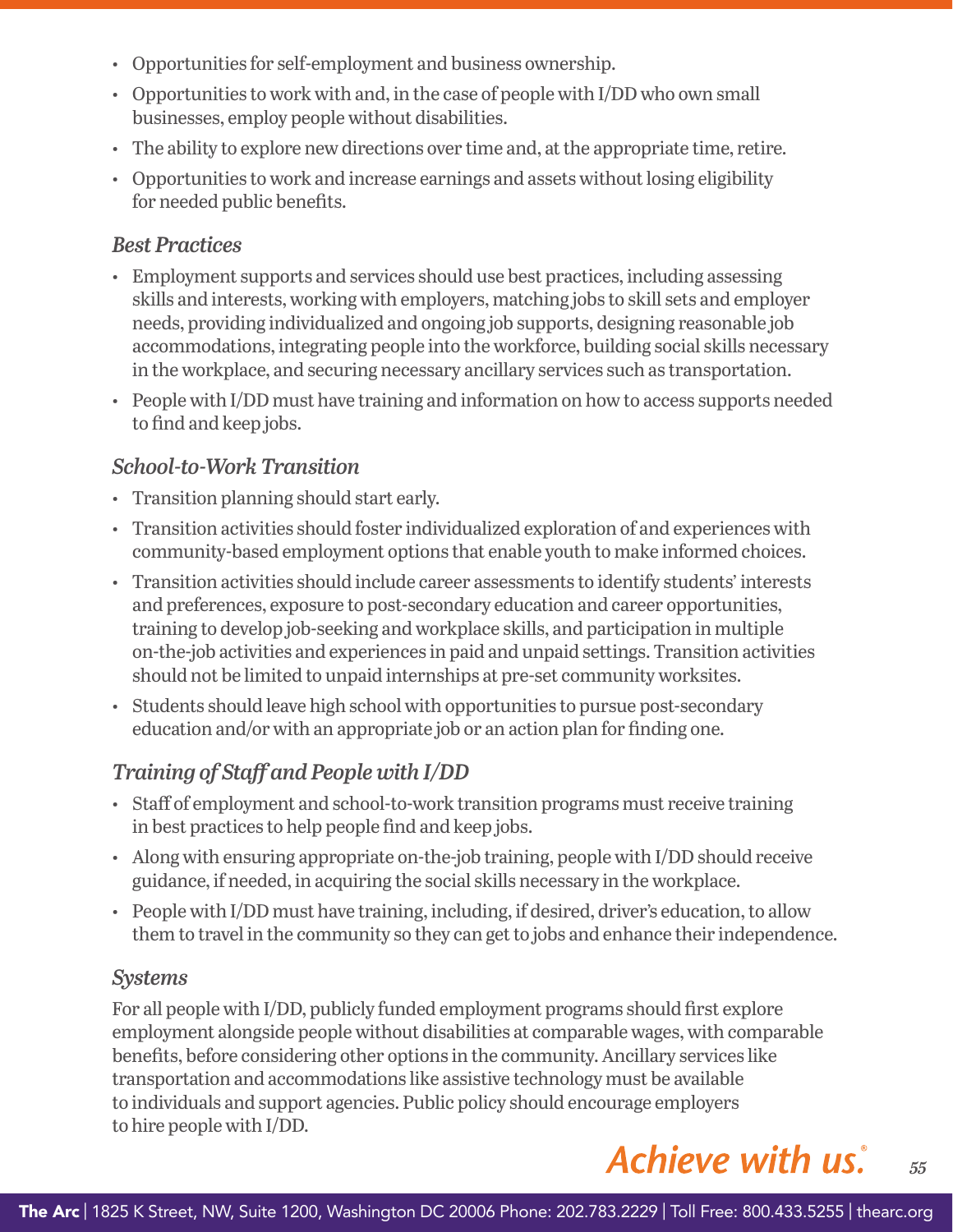Publicly funded employment programs should also:

- Be available to all people with I/DD who wish to explore opportunities to work, regardless of the nature and extent of their disabilities.
- Enable people to make informed choices by providing individualized exploration of and experiences with community-based employment and by presenting all information needed to make informed choices in an understandable way.
- Provide sufficient resources to support people to work in the community and be flexible enough to foster collaboration and braiding of employment-related funds.
- Build infrastructure and supports needed to phase out the issuance of subminimum wage certificates, increase opportunities for competitive integrated employment, and put in place safeguards to protect the interests of any people affected by this shift.
- Measure and publicly report on outcomes on an ongoing basis.

 $\overline{\phantom{a}}$  , and the set of the set of the set of the set of the set of the set of the set of the set of the set of the set of the set of the set of the set of the set of the set of the set of the set of the set of the s

Rev'd 2017

<sup>1</sup>"People with intellectual disability (ID)" refers to those with "significant limitations both in intellectual functioning and in adaptive behavior as expressed in conceptual, social, and practical adaptive skills. This disability originates before age 18", as defined by the American Association on Intellectual and Developmental Disabilities (AAIDD) Manual, *Intellectual Disability: Definition, Classification, and Systems of Supports*, and the *Diagnostic and Statistical Manual of Mental Disorders, 4th Edition* (*DSM IV*), published by the American Psychiatric Association (APA). "People with developmental disabilities (DD)" refers to those with "a severe, chronic disability of an individual that- (i) is attributable to a mental or physical impairment or combination of mental and physical impairments; (ii) is manifested before the individual attains age 22; (iii) is likely to continue indefinitely; (iv) results in substantial functional limitations in 3 or more of the following areas of major life activity: (I) Self-care. (II) Receptive and expressive language. (III) Learning. (IV) Mobility. (V) Self-direction. (VI) Capacity for independent living. (VII) Economic self-sufficiency; and (v) reflects the individual's need for a combination and sequence of special, interdisciplinary, or generic services, individualized supports, or other forms of assistance that are of lifelong or extended duration and are individually planned and coordinated", as defined by the *Developmental Disabilities Assistance and Bill of Rights Act 2000*. In everyday language people with ID and/or DD are frequently referred to as people with cognitive, intellectual and/or developmental disabilities.



Joint Statement with the American Association on Intellectual and Developmental Disabilities (AAIDD).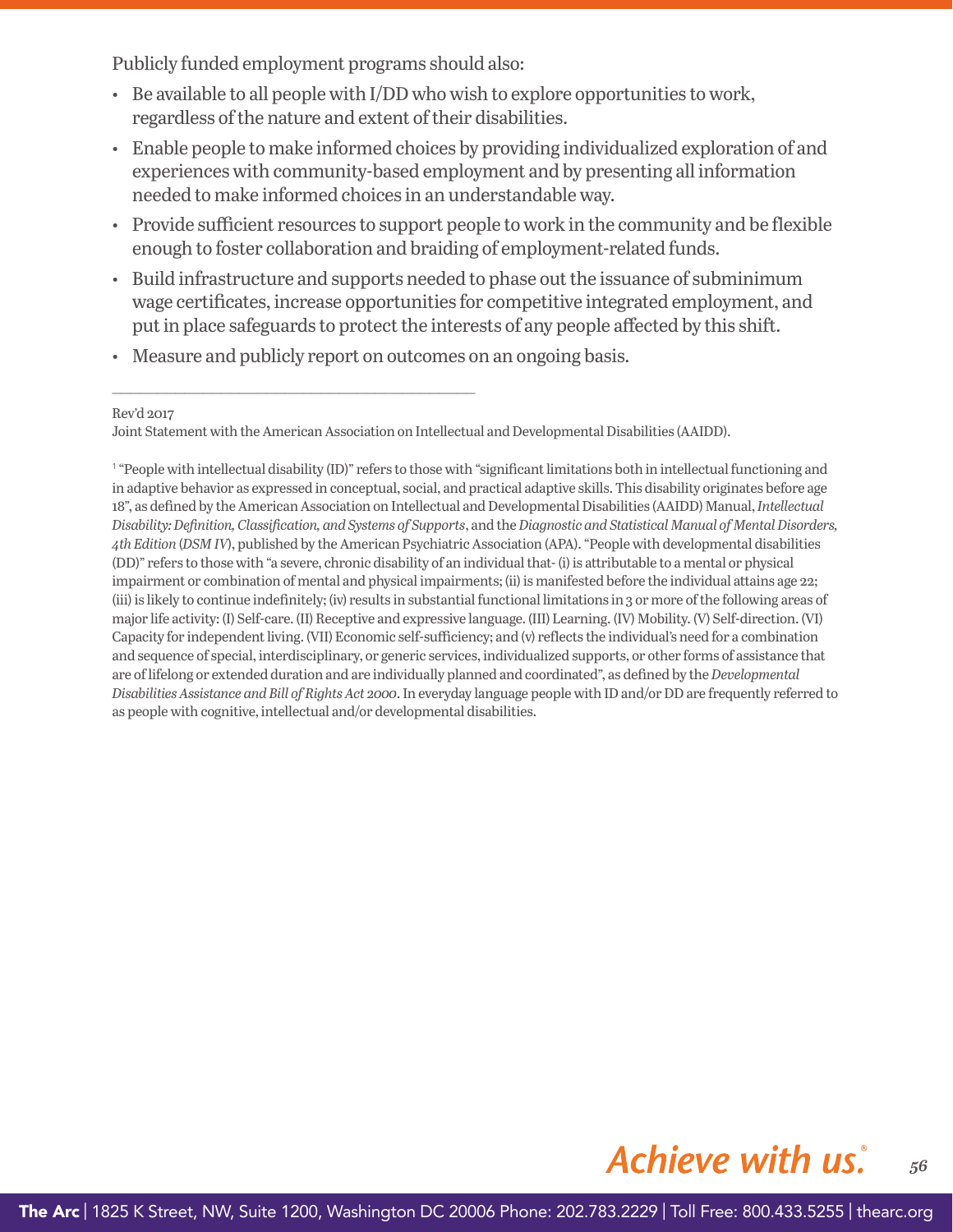

## *Family Support*

**Family support services**1 **and other means of supporting families should be available to all families to strengthen families' capacities to support family members**  with intellectual and/or developmental disabilities<sup>2</sup> (I/DD) in achieving equal **opportunity, independent living, full participation, and economic self-sufficiency.**

### *Issue*

Individuals with I/DD frequently require support to perform basic daily activities and to achieve the national goals of equal opportunity, full participation, independent living, and economic self-sufficiency. Families are overwhelmingly the primary and often the major source of support for their family member with I/DD. Nearly three quarters of people with I/DD live in the family home and, according to The Arc's Family and Individual Needs for Disability Supports (FINDS) survey, most of these family caregivers provide more than 40 hours of care per week (including 40% who provide more than 80 hours of care per week).

Changing demographics are placing even greater demands on this already limited service system. The aging of the baby boom generation is resulting in an increasing number of people with I/DD living with aging caregivers. These aging caregivers will have greater need for family support, such as assistance in developing desired in-home support plans or transition plans to community living for their family member with I/DD when they are no longer able to continue in their caregiving role.

Unfortunately, the increasing reliance on families is not being met with commensurate support. A generation ago, families were discouraged from keeping their family members with I/DD at home and encouraged to use costly publicly financed institutional placements. Today, they face the other extreme where they are expected to be willing and able to provide lifelong support to their family member with I/DD in place of appropriate community supports, even in cases when residing in the family home may not be a good option for adult offspring with I/DD or themselves.

Our service system is increasingly being built around the expectation that adults with I/DD will reside in the family home. This is not consistent with other national policies for vulnerable populations.

Relatively small proportions of federal and state funding for persons with I/DD are committed to family support, despite increasing numbers of people with I/DD living with family for longer periods. Consequently, though family support is critical for avoiding placement in costly and inappropriate institutions for the family member with I/DD, the needed supports are frequently insufficient or unavailable.

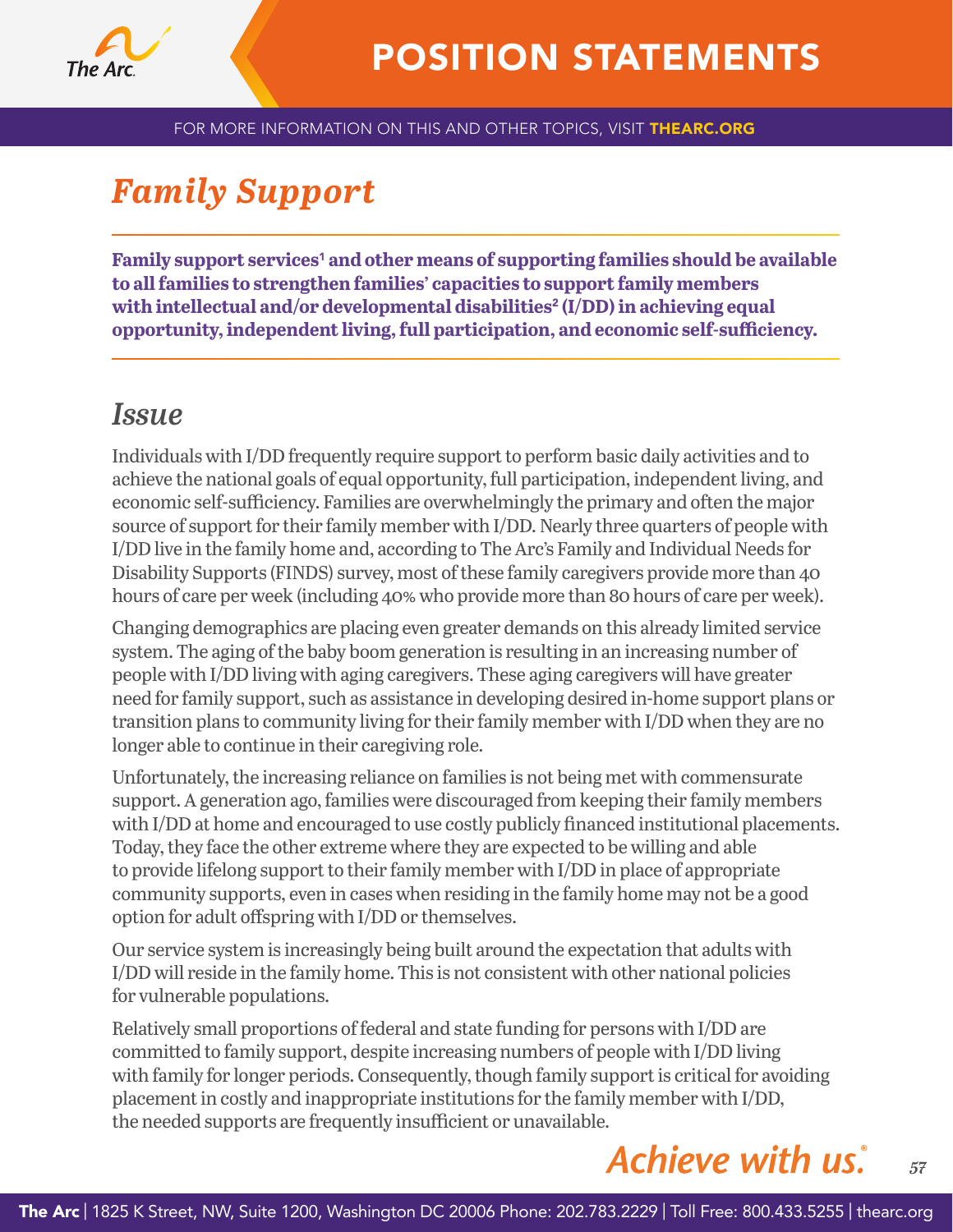There is no comprehensive family support system in the U.S. Instead, the vast majority of publicly provided family support services are funded through Medicaid home and community-based services (HCBS) waivers and some states provide limited family support using state general fund dollars. Consequently, beneficiaries of family support experience the same mobility and portability limitations as those receiving other Medicaid HCBS. This problem is most acutely felt by military families who move frequently and have to begin the application and waiting process anew with each move between states.

Although family support has been a policy of the federal and state governments since the 1980s, families and individuals with I/DD increasingly are using their social capital to achieve the four national goals and attain quality of life outcomes, and are also benefitting from and seeking more policies, practices, and procedures of generic governmental and private-sector entities that support families. Families' reliance on social capital and these other means for supporting families have become important as supplements to, not replacements of, governmental-sponsored family support programs.

## *Position*

Comprehensive, universally accessible family support must be provided in order to:

- Assist families as they guide their member with a disability toward being selfdetermined individuals and achieving the nation's goals for people with disabilities as set out in federal legislation, namely, equal opportunity, economic productivity, independent living, and full participation;
- Strengthen the caregiving efforts of families (with special emphasis on their emotional and physical health, financial and material needs, and parenting and family interaction), enhance the quality of life of all family members, and increase their access to supports and services for themselves and their members with I/DD;
- Recognize that relying on families to provide care cannot be a substitute for creating a national solution to provide appropriate long term supports and services;
- Enable families to make informed choices regarding the nature of supports for themselves and their members with disabilities, including the use of supported decision making for family members with I/DD; and
- Help families with minor members to stay intact, preventing any type of out-of-home placements for a minor child, particularly institutions.

Policies of family support and public and private systems for supporting families must:

- Be provided in a manner that builds on the family's strengths;
- Be provided in ways that are sensitive to the family's culture, religion, and socio-economic status;
- Assist the individual and family to maximize the self-determination of its member with I/DD;
- Be controlled, determined, and directed by the family itself, in partnership with those who provide the service;
- Be provided through best practices and state-of-the-art methods;

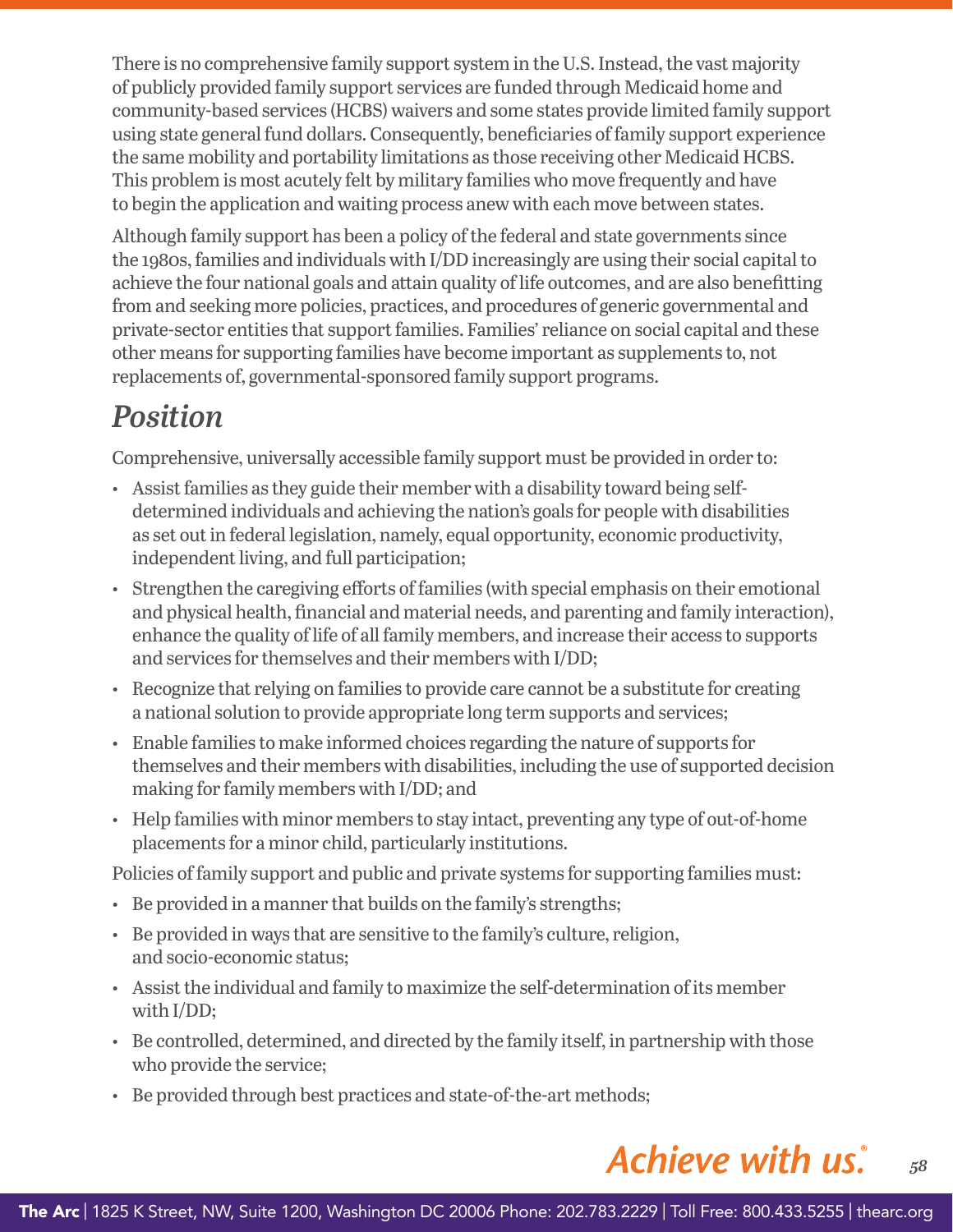- Be available to all family caregivers, including, but not limited to, parents (including those with I/DD themselves), adoptive parents, foster parents, siblings, uncles, aunts, cousins, grandparents, grandchildren, and individuals who are in spousal-equivalent relationships;
- Be available to all families regardless of whether the person with I/DD resides in the family home or is presently receiving publicly funded services;
- Provide options for family members to be compensated for their time providing essential supports, while ensuring that such arrangements are mutually desired by the family caregiver and member with I/DD and do not impose inappropriate barriers under the guise of regulating medical services provided by paid family caregivers (such as requiring a nursing license to provide g-tube feeding or insulin shots as part of respite care); and
- Be defined as a system of policies, practices, and procedures for supporting families rather than as a "family support program" sponsored by a government or private-sector entity. Increasingly, these individualized supports should be available from generic (nondisability-specific) governmental and nongovernmental entities.

Rev'd 2014

 $\overline{\phantom{a}}$  , and the set of the set of the set of the set of the set of the set of the set of the set of the set of the set of the set of the set of the set of the set of the set of the set of the set of the set of the s

2 "People with intellectual disability (ID)" refers to those with "significant limitations both in intellectual functioning and in adaptive behavior as expressed in conceptual, social, and practical adaptive skills. This disability originates before age 18", as defined by the American Association on Intellectual and Developmental Disabilities (AAIDD) in its manual, *Intellectual Disability: Definition, Classification, and Systems of Supports* (Schalock et al., 2010), and the *Diagnostic and Statistical Manual of Mental Disorders, 5th Edition (DSM-5)*, published by the American Psychiatric Association (APA, 2013). "People with developmental disabilities (DD)" refers to those with "a severe, chronic disability of an individual that- (i) is attributable to a mental or physical impairment or combination of mental and physical impairments; (ii) is manifested before the individual attains age 22; (iii) is likely to continue indefinitely; (iv) results in substantial functional limitations in 3 or more of the following areas of major life activity: (I) Self-care, (II) Receptive and expressive language, (III) Learning, (IV) Mobility, (V) Self-direction, (VI) Capacity for independent living, (VII) Economic self-sufficiency; and (v) reflects the individual's need for a combination and sequence of special, interdisciplinary, or generic services, individualized supports, or other forms of assistance that are of lifelong or extended duration and are individually planned and coordinated," as defined by the *Developmental Disabilities Assistance and Bill of Rights Act 2000*. In everyday language people with ID and/or DD are frequently referred to as people with cognitive, intellectual and/or developmental disabilities.



Joint Statement with the American Association on Intellectual and Developmental Disabilities (AAIDD).

<sup>1</sup> Traditionally, government-sponsored family support has consisted of the following types of support: 1) Cash assistance from federal, state, and local governmental sources that is provided: a) Over and above, to supplement but not to supplant, any other federal cash transfer or medical, educational, or welfare benefit programs (including without limitation those under any title of the *Social Security Act, Individuals with Disabilities Education Act*, and *Developmental Disabilities Assistance and Bill of Rights Act*); b) Because of the disability of a member of a family; and c) To the family as the primary beneficiary of the family support program, not to the member of the family who has a disability as the primary beneficiary; 2) Information and emotional and instrumental support provided by: a) Professionals, including those in disability-specializing professions and entities and those in generic, non-disability specializing professions and entities; b) Members of the family of the person with a disability or friends of the family or person; and c) Entities that support families or parents, including parent-to-parent and community-based family resource centers, or 3) Any combination of the above. Specific examples of family support services are respite, counseling, cash assistance, training, support groups, minor home modifications, and information and referral.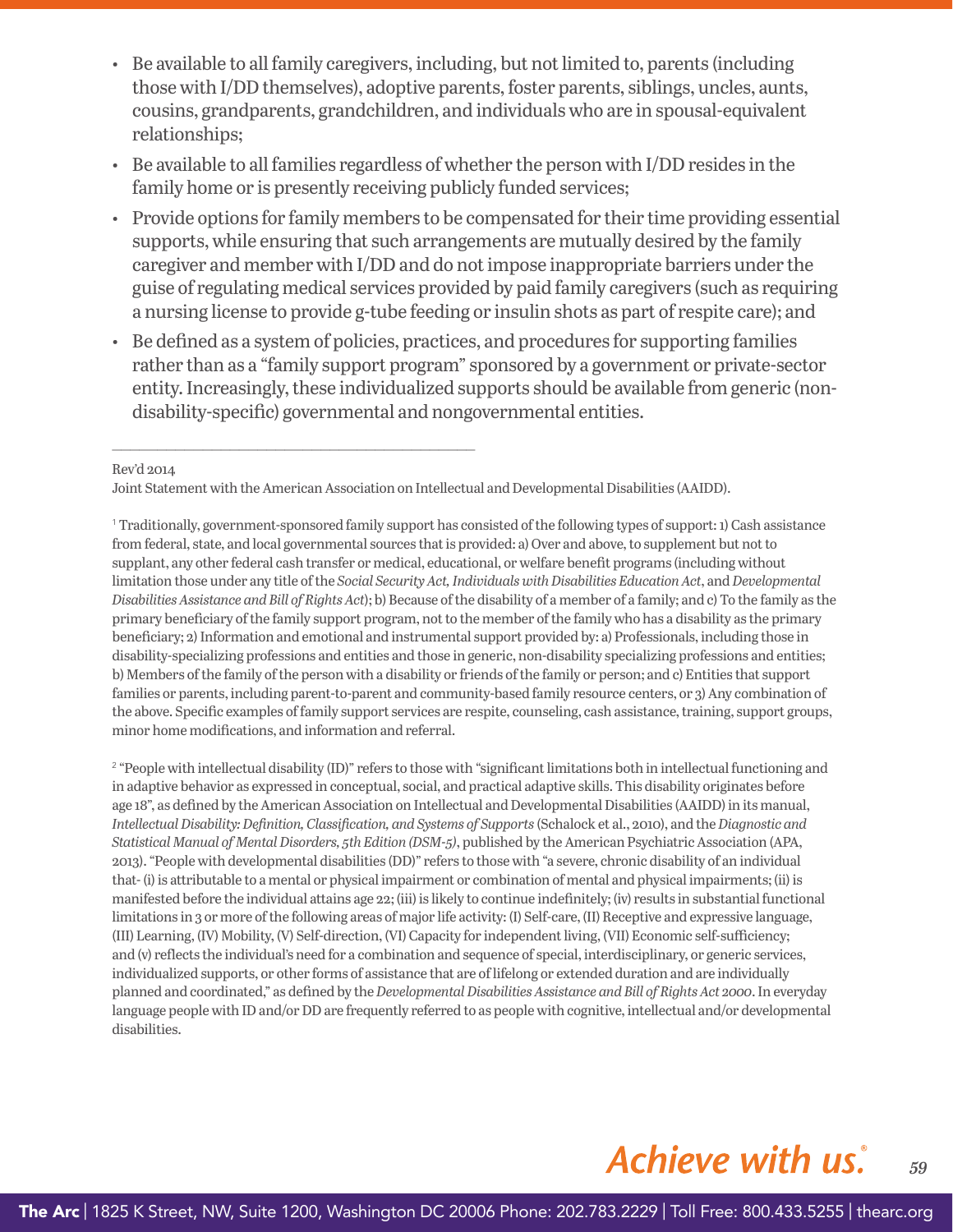

## *Health*

**All people, including people with intellectual and/or developmental disabilities**<sup>1</sup> **(I/DD), should have timely access to high quality, comprehensive, accessible, affordable, appropriate health care that meets their individual needs, maximizes health, well-being and function, and increases independence and community participation.**

**The health care system must be aligned to principles of nondiscrimination, comprehensiveness, continuity, appropriateness, and equity. Both comprehensive public and private health insurance must provide for necessary health care without regard to the nature or severity of disability, pre-existing conditions, or other health status.**

### *Issue*

Health can be understood broadly as a state of complete physical, mental, and social wellbeing, not merely the absence of disease or disability. The term "health care" encompasses physical, mental, behavioral, vision, hearing, oral and dental health care, substance abuse and addiction services, and services and supports that assist in attaining, maintaining, and improving skills, function, and community participation.

The current health care system is fragmented and does not provide uniform access to a comprehensive array of health services and supports.

While many people encounter difficulty in finding affordable, high quality health care, people with I/DD face additional barriers, sometimes life-threatening, when attempting to access timely, appropriate health services in their communities. These barriers include:

- *Access*. Underinvestment in public health and wellness targeted to people with I/DD results in preventable health care disparities and poorer health outcomes. Inadequate training, lack of coordinated care, and inadequate levels of reimbursement are some of the factors that create programmatic barriers while inaccessible clinical settings and diagnostic and medical equipment, along with translation and interpretation challenges, create physical barriers.
- *Discrimination*. Health care providers sometimes provide inadequate or inappropriate interventions and treatments or deny appropriate care for people with I/DD because of professional ignorance as well as personal and/or societal bias. State statutory liability damage limits discriminate against people with severe and/or life-long disabilities because they fail to provide sufficient compensation.

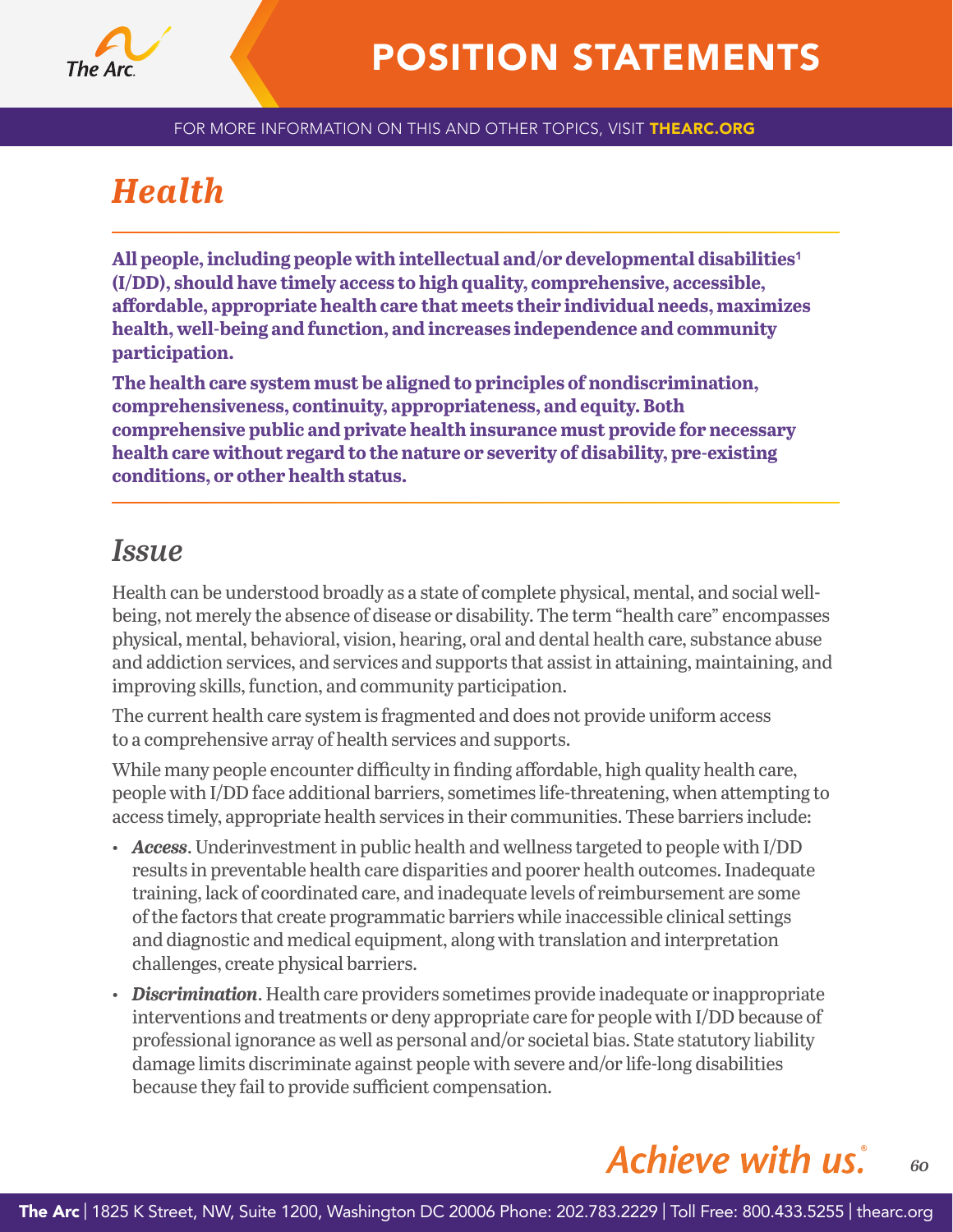- *Affordability.* People with I/DD are more likely to live in poverty and cannot afford cost-sharing. For cost containment purposes, many public and private health care plans limit access to specialists and critical services. Even when services are available in a community, many people with I/DD lack adequate public or private insurance to pay for them.
- *Communication and personal decision making*. People with I/DD may have difficulties communicating their needs and making health care decisions without support. Their decisions may not be respected and implemented by health care providers and, where applicable, surrogate decision makers<sup>2</sup>. People have not been ensured access to all necessary supports and information required to understand a health care decision and communicate their choices.

### *Position*

Important elements of this Health Position Statement include timely access, nondiscrimination, affordability, and communication and personal decision-making, including surrogate decision-making. These elements are described more fully below:

#### **Access**

- Wellness, prevention, health promotion, and a robust public health infrastructure are essential components of health care.
- Health care providers for persons with I/DD must meet the highest standards of quality, including a comprehensive approach to treatment, disease prevention, and health maintenance.
- People with I/DD deserve access to health care providers who have received specialized training to understand and respond to their needs. This access should be provided in the community.
- People with I/DD need access to effective strategies to manage their care including care coordination, referral processes, transition assistance, and health promotion efforts.
- Data collection and the assessment of health outcomes must include disability status. Public health initiatives must support the goal of reducing health care disparities for people with disabilities and improving health and function.
- The health care system must be fully accessible with respect to facilities and equipment, as well as communication needs and related accommodations such as sufficient time, explanations, translators, and interpreters when necessary.

#### **Nondiscrimination**

- People with I/DD must not experience disability-related discrimination in decisions to provide, delay, deny, or limit health care interventions or treatments. Protections must be in place to assure that an individual's health and well-being are the only justifiable basis for making medical decisions.
- A person with a disability should have an equal opportunity to receive life sustaining treatments including cancer therapy and transplantation. Physician assisted suicide is never acceptable.
- Health plans must cover treatment for mental illness on the same terms and conditions as all other medical diagnoses.

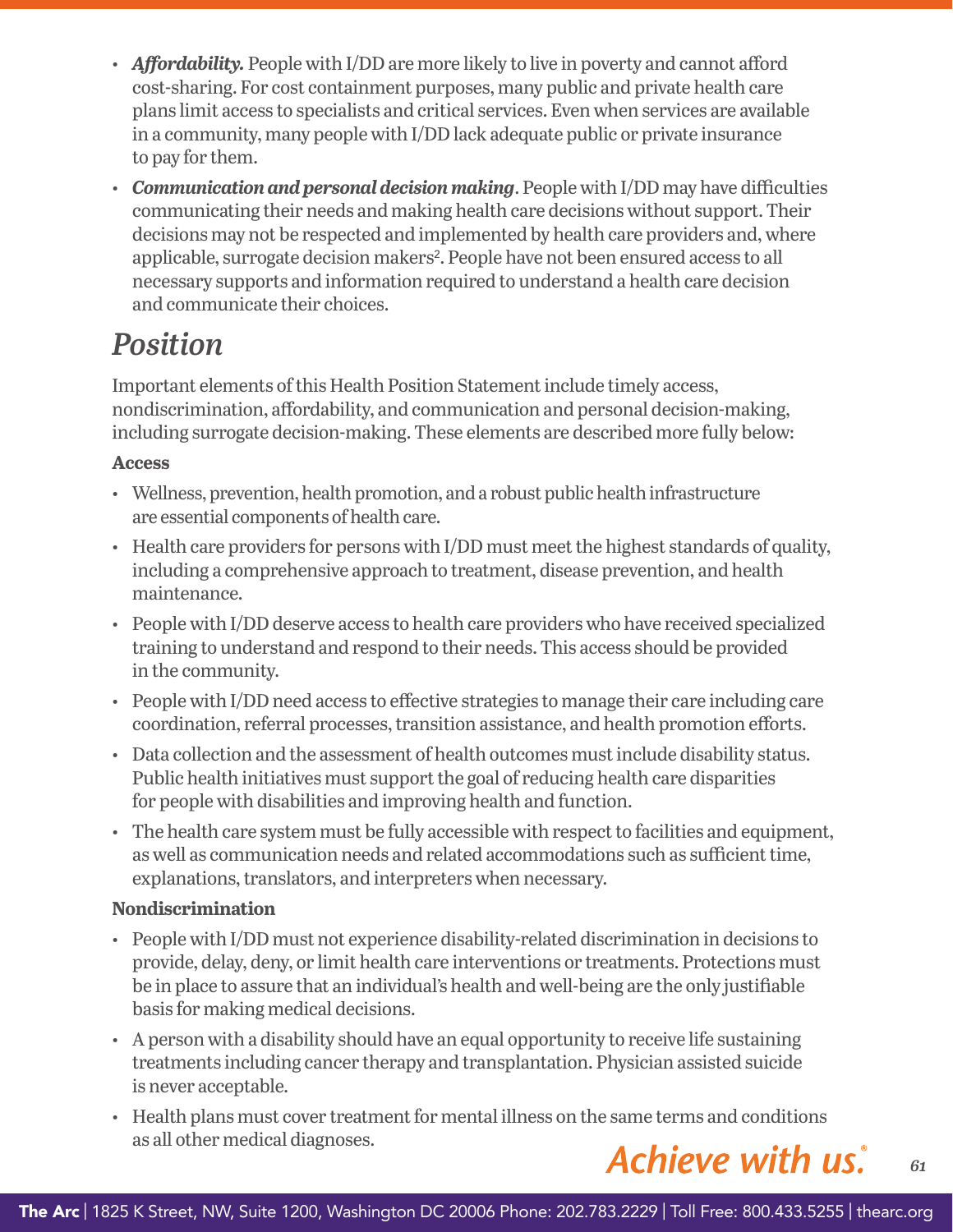- Providers of health care services for persons with I/DD must follow practices regarding health information and records consistent with the guarantees of confidentiality contained in the Health Insurance Portability and Accountability Act (HIPAA).
- Treatments for persons with I/DD that are proposed primarily for the convenience of the caregiver (such as medical procedures that interfere with typical growth and development) must be denied.

#### **Affordability**

- People with I/DD should have universal access to comprehensive, affordable, quality health care.
- Efforts to contain health care costs should not create obstacles to care for people with I/DD by making needed services or treatments unaffordable or otherwise unavailable. The medical need for care must be determined on an individualized basis.
- Payment methodologies for health services provided to people with I/DD should compensate for the true cost of providing those services. This includes the costs of treating more complex health needs, and the greater amounts of time often required to understand and respond to those needs. Payment methodologies should not create disincentives to the provision of timely and appropriate services to persons with I/DD.

#### **Communication and Personal Decision-Making**

In all matters of health, individuals with I/DD have basic rights that must be protected, including the right to information and appropriate accommodations to assure informed consent<sup>3</sup> that allows an individual, or under appropriate legal conditions, a guardian, a health care power of attorney, or a surrogate decision-maker of the individual's choice to accept or refuse health-related services based on:

- Sufficient information to understand the risks, demands, potential for significant pain, and benefits of any procedure for which consent is sought provided in ways that accommodate reading, language, learning, and other limitations that are common among persons with I/DD;
- Opportunities to ask questions and receive answers about the proposed treatment in understandable and understood language;
- Full disclosure that declining treatment may affect access to other treatments or services that the person is receiving or might otherwise receive;
- Protection from coercion or deceit to accept or decline a particular treatment;
- Reasonable efforts when a guardian, health care power of attorney, or surrogate decision-maker is involved to monitor, honor, and accommodate indications of "implied assent" to treatment; and
- Having specific expressed desires regarding the use of life-sustaining treatments communicated in written or oral form and recorded in an advance directive<sup>4</sup> by individuals with I/DD, as appropriate to their understanding of the nature, implications, and reversibility of their decision. Advance directives of people with I/DD should be honored.

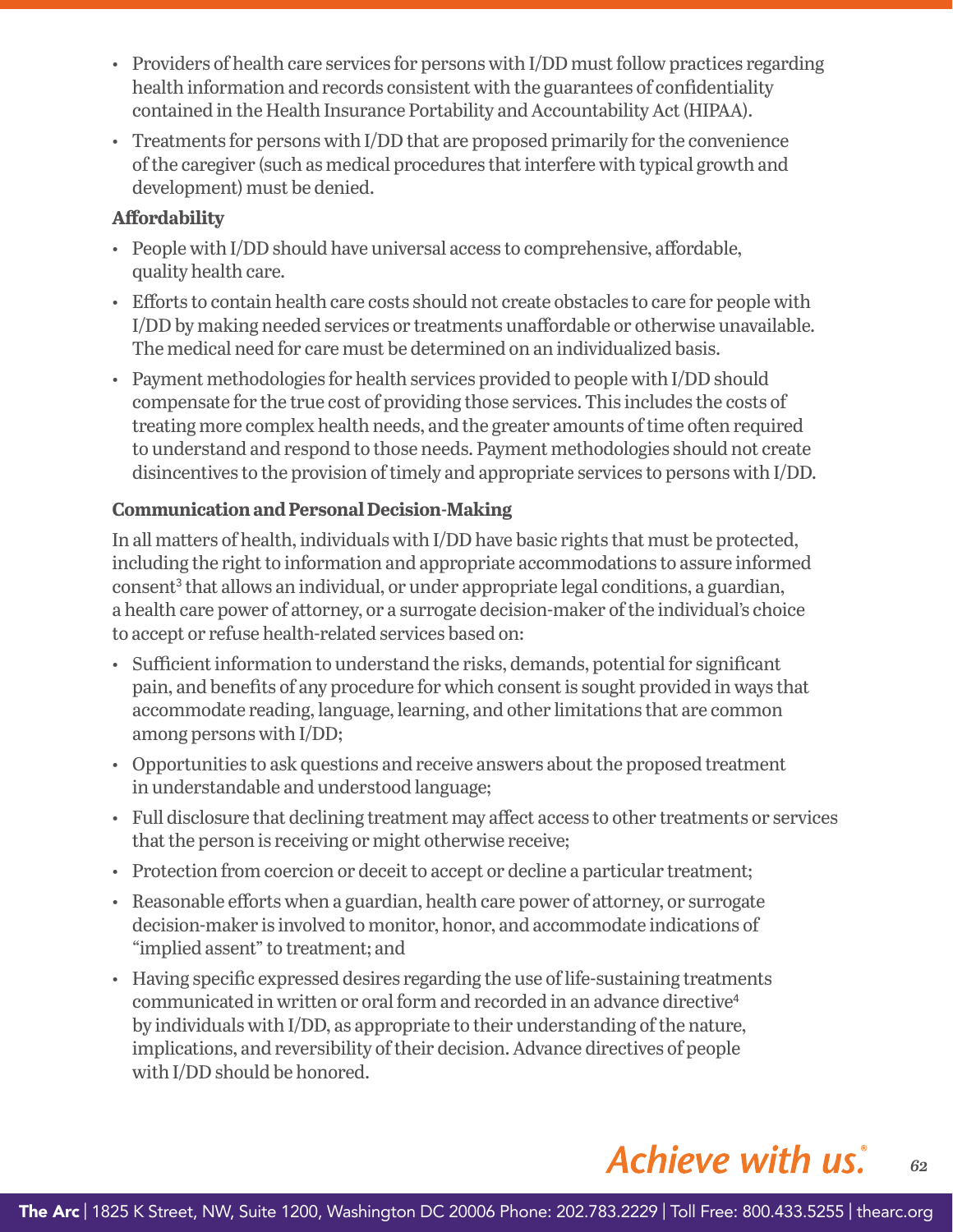#### **Surrogate Decision-Making**

Individuals may temporarily or permanently lack the capacity to make some or all health care decisions. This lack of capacity may not be global and the individual should always be assisted in making those decisions which they can and in participating in all other decisions as much as they are able. When an individual has been determined to lack capacity to make health care decisions and does not have an advance directive such as a "Living Will," or a health care power of attorney, a surrogate decision-maker should be identified to make these decisions, whenever possible before a crisis arises. People who have such authority under state laws include the parent of a minor child, the guardian/ conservator of an incapacitated adult, or surrogate decision-makers designated under a health care consent law.

All decision-making by a surrogate decision-maker should be consistent with the principles expressed in the sections above regarding health care and informed consent. Surrogate decision-makers must follow the expressed wishes of the individual. When the individual's wishes are not knowable, the surrogate must follow the person's probable wishes, taking into account the person's known values, and, as a fall back, act in the person's best interests. In decisions involving the refusal of medical treatments, or nutrition and hydration, when such refusal will result in the death of the individual, the legal authority of the surrogate decision-maker should be limited to those situations in which all three of the following conditions exist: (1) the person's condition is terminal, (2) death is imminent, and (3) any continuation or provision of treatment, nutrition and/or hydration would only serve to prolong dying. However, in such situations, people with I/DD must be provided appropriate palliative care, including medical treatment to relieve pain, sustenance as medically indicated, and care designed to relieve isolation, fear, and physical discomfort.

Rev'd 2017

 $\overline{\phantom{a}}$  , and the set of the set of the set of the set of the set of the set of the set of the set of the set of the set of the set of the set of the set of the set of the set of the set of the set of the set of the s

2 Surrogate decision-maker: a person who makes health care decisions for a person who is unable to make decisions about personal health care. A surrogate decision maker may be an appointed agent under a durable power of attorney for health care or a court-appointed guardian with authority to make health care decisions. If there is no appointed surrogate, normal custom and practice, as well as the law in most states, permits health care practitioners to turn to next of kin as default surrogate decision makers. A growing number of states also authorize a close friend to act as default surrogate. All surrogates have an obligation to follow the expressed wishes of the adult person. If the individual's wishes are not known, the surrogate must follow the person's probable wishes, taking into account the person's known values, and as a fall back



*63*

Joint Statement with the American Association on Intellectual and Developmental Disabilities (AAIDD).

<sup>1</sup>"People with intellectual disability (ID)" refers to those with "significant limitations both in intellectual functioning and in adaptive behavior as expressed in conceptual, social, and practical adaptive skills. This disability originates before age 18", as defined by the American Association on Intellectual and Developmental Disabilities (AAIDD) Manual, *Intellectual Disability: Definition, Classification, and Systems of Supports*, and the *Diagnostic and Statistical Manual of Mental Disorders, 4th Edition* (*DSM IV*), published by the American Psychiatric Association (APA). "People with developmental disabilities (DD)" refers to those with "a severe, chronic disability of an individual that- (i) is attributable to a mental or physical impairment or combination of mental and physical impairments; (ii) is manifested before the individual attains age 22; (iii) is likely to continue indefinitely; (iv) results in substantial functional limitations in 3 or more of the following areas of major life activity: (I) Self-care. (II) Receptive and expressive language. (III) Learning. (IV) Mobility. (V) Self-direction. (VI) Capacity for independent living. (VII) Economic self-sufficiency; and (v) reflects the individual's need for a combination and sequence of special, interdisciplinary, or generic services, individualized supports, or other forms of assistance that are of lifelong or extended duration and are individually planned and coordinated", as defined by the *Developmental Disabilities Assistance and Bill of Rights Act 2000*. In everyday language people with ID and/or DD are frequently referred to as people with cognitive, intellectual and/or developmental disabilities.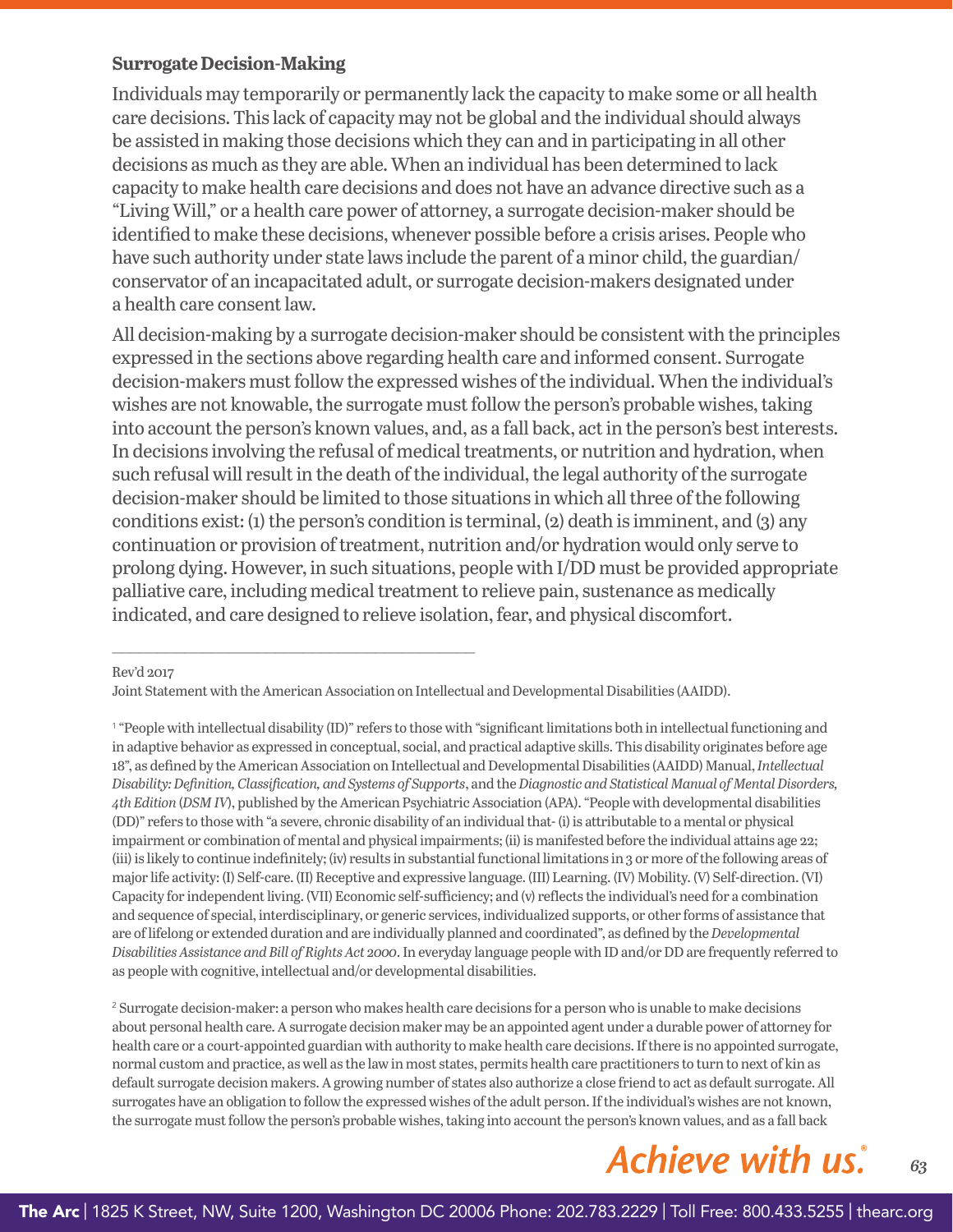to act in the person's best interests. (Charlie Sabatino and Erica Wood, Commission on Law and Aging, American Bar Association. Presentation at the National Aging and Law Conference, December 2010, http://new.abanet.org/aging/Pages/CLE.aspx)

3 Informed consent has three elements: capacity of the consent-giver, information supplied to the consent-giver, and voluntary action by the consent-giver.

4 Advance directive: Written advance directives include living wills and the durable power of attorney for health care. Living wills enable individuals to describe the treatment they would like to receive in the event that decision-making capacity is lost. The latter enables a patient to appoint a surrogate to make decisions if the patient becomes unable to do so (Ethics Manual, American College of Physicians, 2012.)

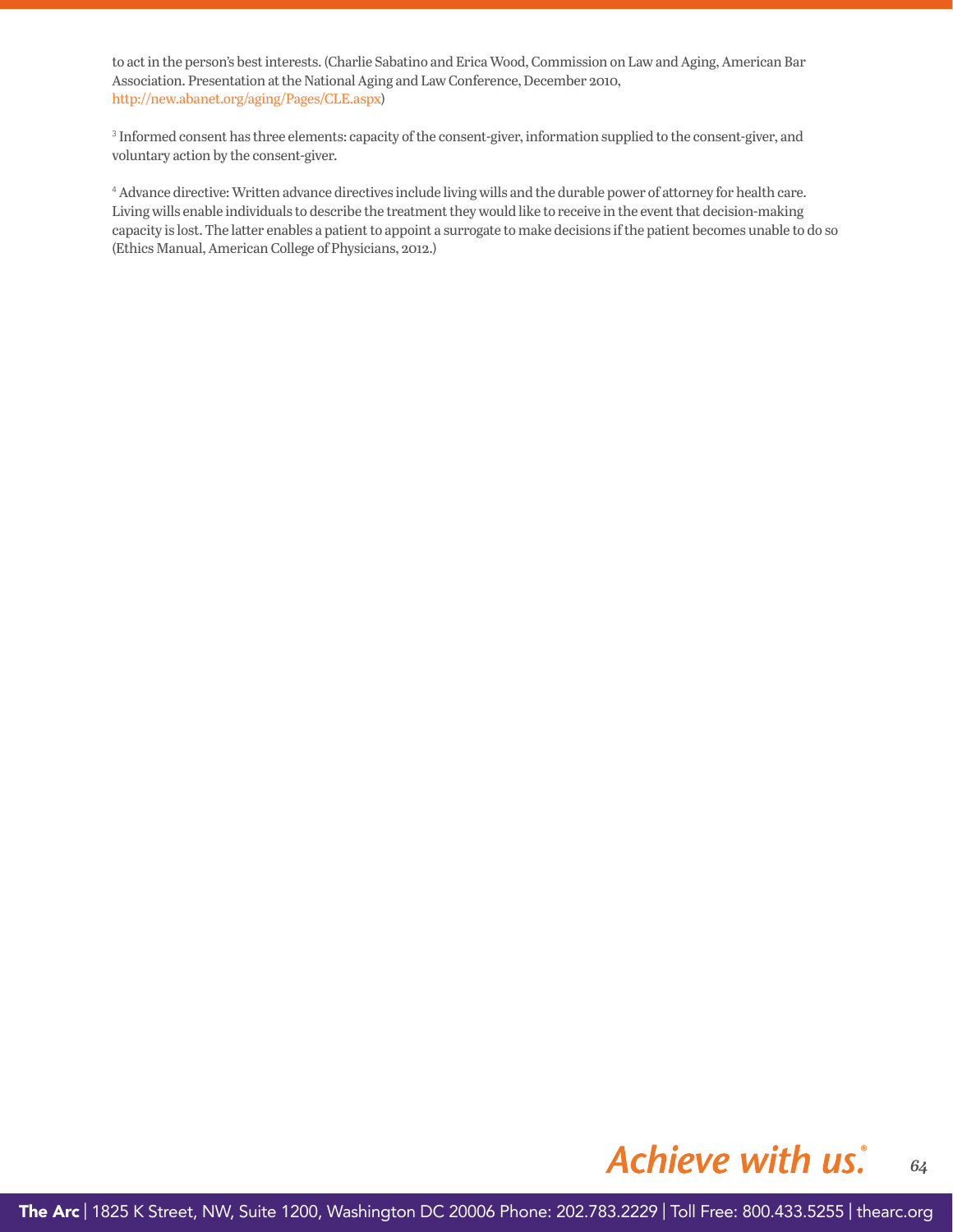

### *Housing*

**People with intellectual and/or developmental disabilities**1 **(I/DD), like all Americans, have a right to live in their own homes, in the community. Children and youth belong with families. Adults should control where and with whom they live, including having opportunities to rent or buy their own homes, and must have the freedom to choose their daily routines and activities.**

### *Issue*

People with I/DD face a housing crisis with many contributing factors, such as a serious lack of safe, affordable, accessible and integrated housing, and significant housing-related discrimination. Outmoded public policy and programs which unnecessarily segregate people with I/DD, as well as lack of coordination among funding systems, also pose major barriers.

Historically, families with a child with a disability had to either place their child in an institution, or manage without any supports or services at home. Institutions create an isolated, unnatural way of life that is inappropriate and unnecessary, while consuming a disproportionate share of limited public resources. As people with I/DD have left institutions or their family homes, they frequently have been placed in group homes, often larger than family-sized, typically owned or leased by provider agencies. People in those settings may have little control over where and with whom they live, the services they receive, or the routines of daily life.

The recognition that people with I/DD belong in the community has led to a growing demand for community-based housing. This demand is fueled by persons choosing to leave institutional settings, by young adults educated in inclusive schools, and by adults with I/DD who live with elderly parents.

However, people with I/DD are among the nation's poorest citizens. For many, Social Security and Supplemental Security Income benefits, which are often far lower than typical rents, are their primary or sole source of income; beneficiaries are generally priced out of rental markets across the country.

Affordable housing programs are drastically underfunded, with long waiting lists. In addition, Medicaid, the principal source of funding for services and supports for people with I/DD, typically does not allow funds to be used for rent or other community-based housing-related costs.

These factors pose major barriers to community living, making it difficult for people to move from segregated facilities into the community, and putting many people with I/DD at risk of unnecessary institutionalization or homelessness.



*65*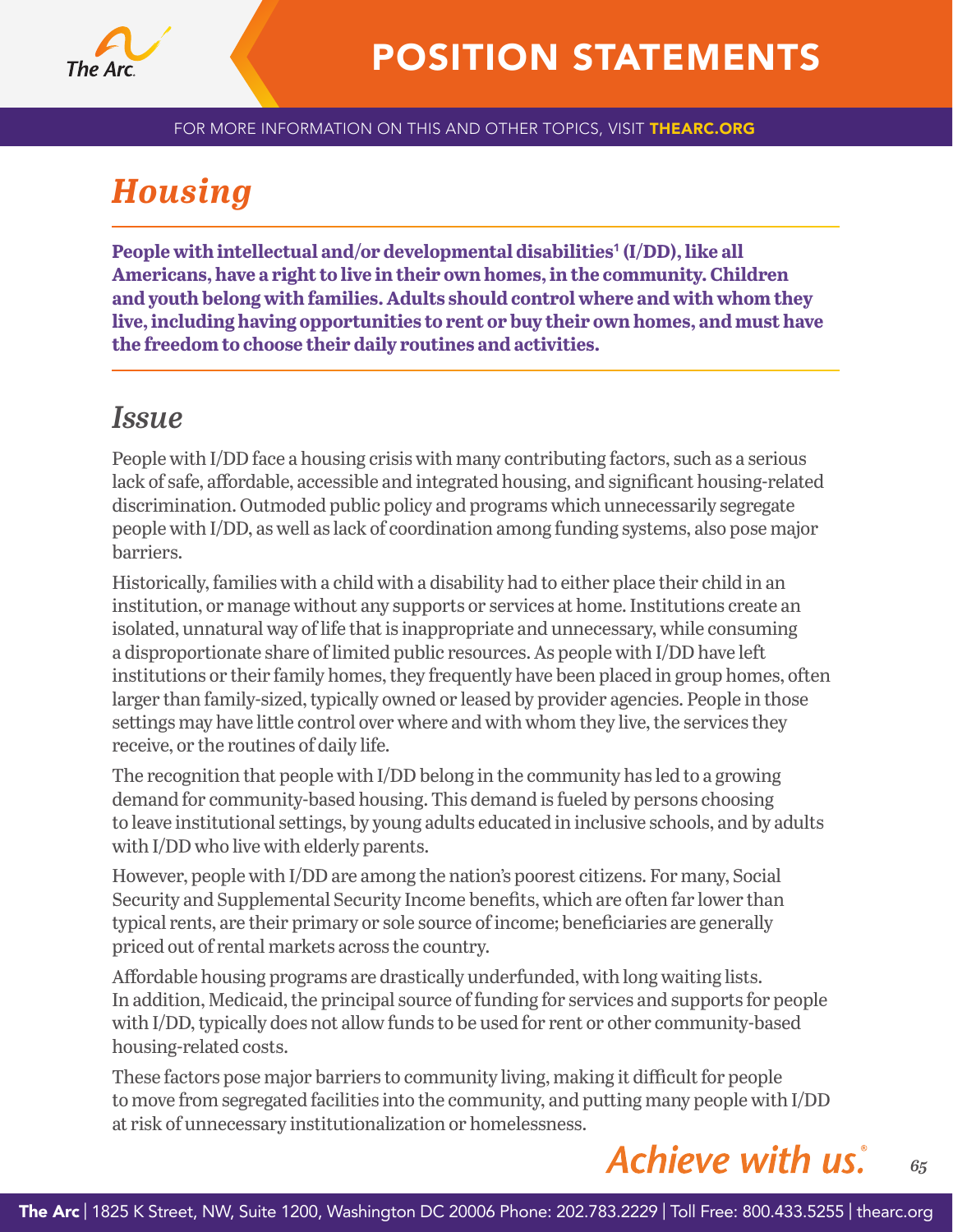### *Position*

People with I/DD have the right to live in safe, accessible, affordable housing in the community.

- People must have freedom, authority, and support to exercise control over their housing, including choice of where and with whom they live, privacy within their homes, access to flexible supports and services when and where they choose, choice in their daily routines and activities, freedom to come and go as they please, and housing that reflects their personal preferences and styles. Providers should honor individual choices and preferences.
- Housing should afford people with I/DD the opportunity to interact with people without disabilities to the fullest extent possible.
- The health and safety of people with I/DD must be safeguarded wherever they live, but should always be balanced with the right to take risks and exercise choice and control.
- To ensure that people with I/DD can make informed decisions about where and with whom they live, they and their families must be given understandable information about the benefits of living in the community, have the chance to visit or have other experiences in community settings, have opportunities to meet other people with disabilities who are living in the community, and have any questions or concerns addressed.
- All children and youth need a home with a family that provides an atmosphere of love, security, and safety.
- Adults with I/DD should receive the supports they need to transition out of the family home when they wish to do so.
- Housing for people with I/DD must be coordinated with home and community-based support systems, including transportation services, and should ensure access to other typical public resources.
- There must be adequate funding of services to support people to live in the community. Funding must be stable and not subject to arbitrary limits or cuts. People with I/DD must not be subjected to unnecessary institutionalization or removal from their homes and communities due to state budget cuts.
- Public policy should promote small, typical living situations for people with I/DD. Information about innovative housing models that promote independence should be widely disseminated.
- Housing for people with disabilities should be scattered within typical neighborhoods and communities, and should reflect the natural proportion of people with disabilities in the general population.
- Public funds must be shifted from restrictive institutional settings to community supports. Institutional settings and large congregate living arrangements are unnecessary and inappropriate for people with I/DD, regardless of type or severity of disability.
- Affordable housing options must be available to people with I/DD, including those with very low incomes. Affordable housing programs must be expanded and funded to eliminate long waiting lists. Public policies must ensure that people with I/DD receive their fair share of all local, state, and national housing resources.



*66*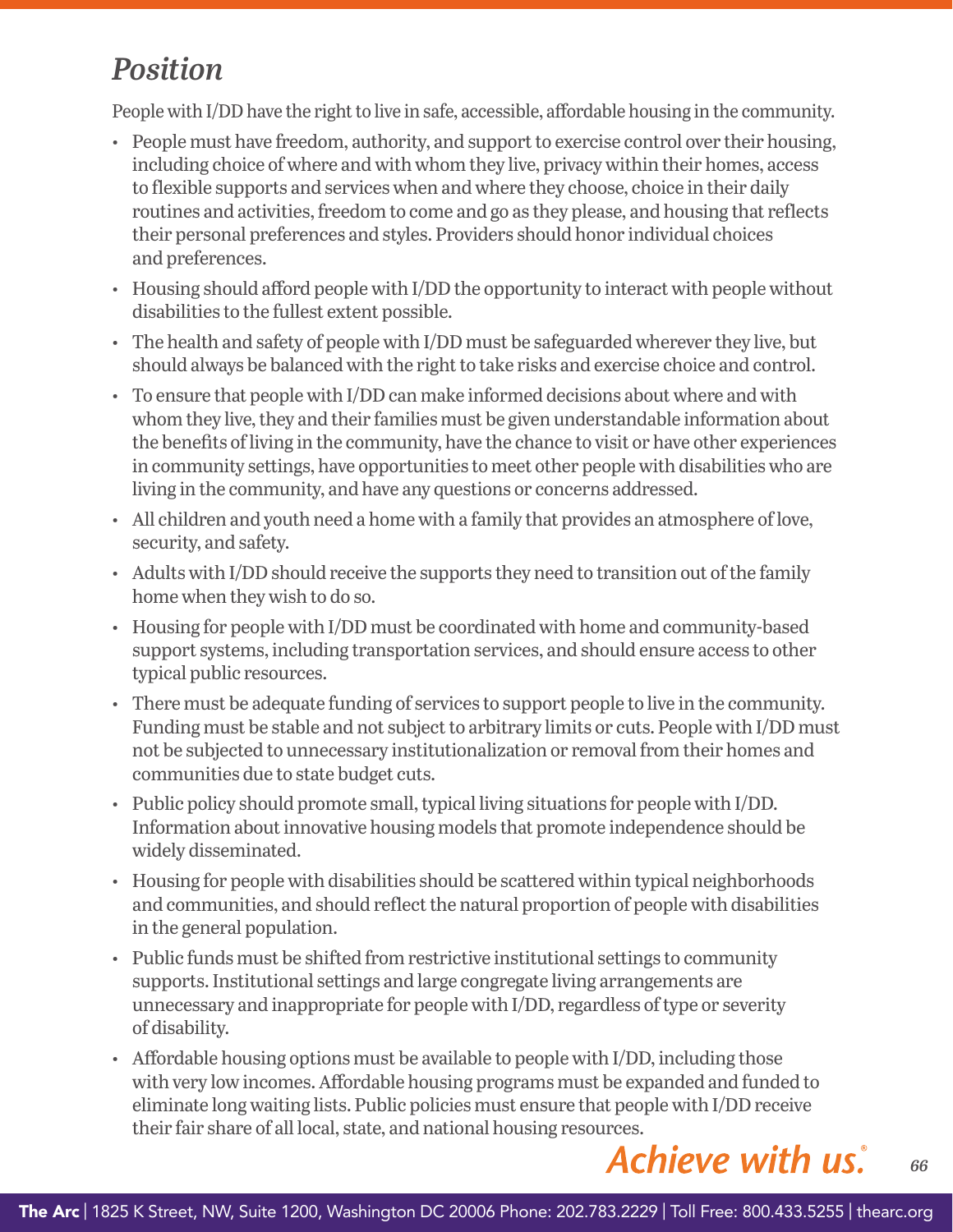- $\cdot$  Universal design and visitability<sup>2</sup> standards should be adopted for all new housing. New and significantly renovated multifamily housing should include fully accessible units in numbers that reflect the natural proportion of people with disabilities in the general population.
- People with I/DD have the right to be free from housing discrimination, and there must be robust education, outreach, and enforcement of that right. People with I/DD must have opportunities comparable to those of people without disabilities to rent or buy their own homes.

Rev'd 2017

Joint Statement with the American Association on Intellectual and Developmental Disabilities (AAIDD).

 $\overline{\phantom{a}}$  , and the set of the set of the set of the set of the set of the set of the set of the set of the set of the set of the set of the set of the set of the set of the set of the set of the set of the set of the s

1 "People with intellectual disability (ID)" refers to those with "significant limitations both in intellectual functioning and in adaptive behavior as expressed in conceptual, social, and practical adaptive skills. This disability originates before age 18", as defined by the American Association on Intellectual and Developmental Disabilities (AAIDD) Manual, *Intellectual Disability: Definition, Classification, and Systems of Supports*, and the *Diagnostic and Statistical Manual of Mental Disorders, 4th Edition* (*DSM IV*), published by the American Psychiatric Association (APA). "People with developmental disabilities (DD)" refers to those with "a severe, chronic disability of an individual that- (i) is attributable to a mental or physical impairment or combination of mental and physical impairments; (ii) is manifested before the individual attains age 22; (iii) is likely to continue indefinitely; (iv) results in substantial functional limitations in 3 or more of the following areas of major life activity: (I) Self-care. (II) Receptive and expressive language. (III) Learning. (IV) Mobility. (V) Self-direction. (VI) Capacity for independent living. (VII) Economic self-sufficiency; and (v) reflects the individual's need for a combination and sequence of special, interdisciplinary, or generic services, individualized supports, or other forms of assistance that are of lifelong or extended duration and are individually planned and coordinated," as defined by the *Developmental Disabilities Assistance and Bill of Rights Act 2000*. In everyday language people with ID and/or DD are frequently referred to as people with cognitive, intellectual and/or developmental disabilities.

<sup>2</sup> **Universal design** means buildings, products and environments that are inherently accessible to both people with and without disabilities. **Visitability** is a set of construction standards through which housing offers a few specific accessibility features making it possible for people with disabilities to visit friends, family and neighbors.

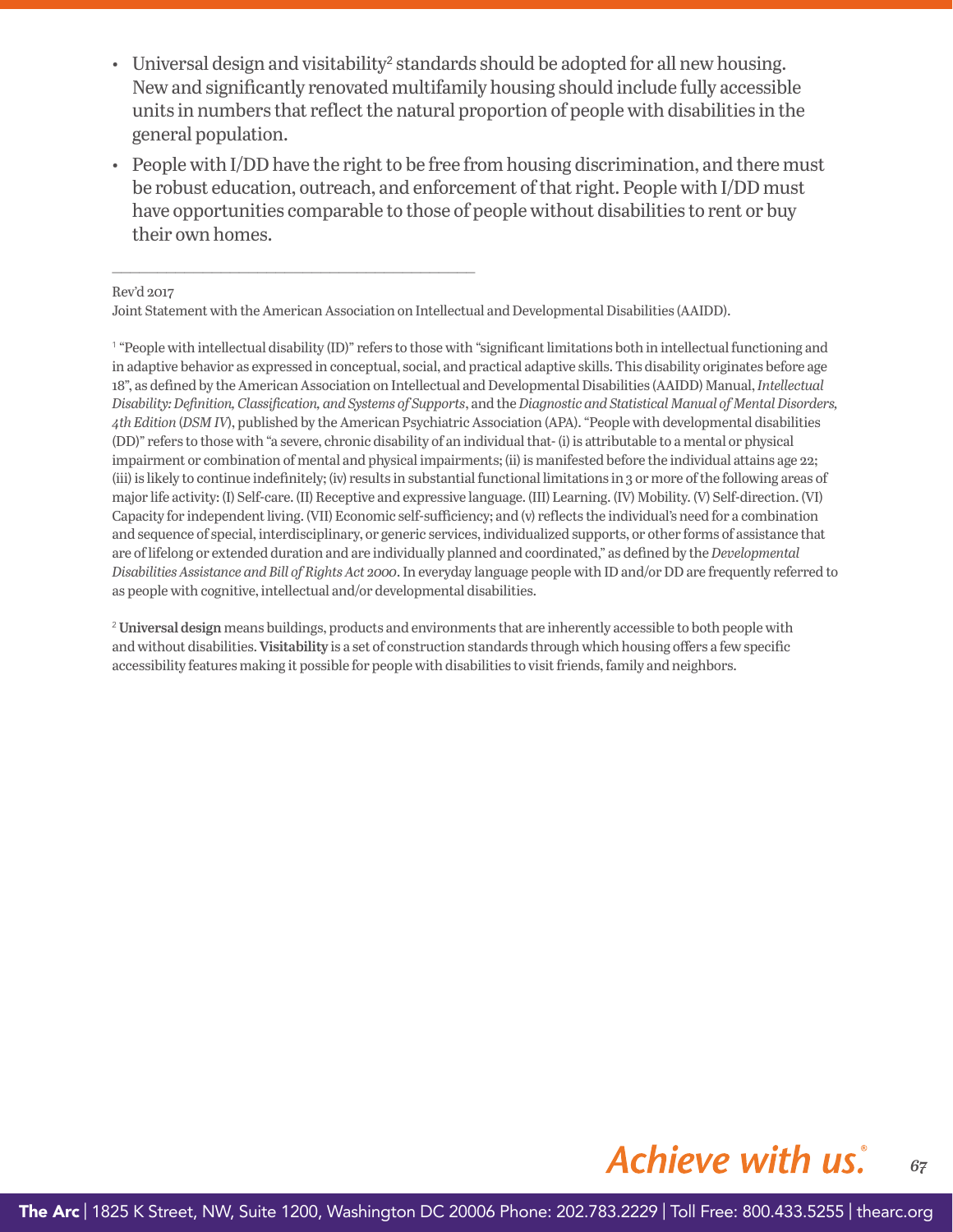

# *Individual Supports*

People with intellectual and/or developmental disabilities<sup>1</sup> (I/DD) must have **access to individual supports, such as assistive technology and personal assistance, to support their participation in daily life.**

### *Issue*

People with intellectual and/or developmental disabilities are often able to better perform basic tasks of everyday life such as communicating, interacting with others, completing daily living routines, and moving in and around their homes and communities when individual supports are provided when needed. All too often, individual supports are denied because of restrictive criteria such as age, disability label, severity of the disability, problem behavior, motor or sensory limitations, or test scores. For many people, the opportunity to create individual supports is limited by the availability of funding due in some cases to waiting lists and the institutional bias in Medicaid.

### *Position*

People with intellectual and/or developmental disabilities must have access to the supports necessary to lead a meaningful life in the community. These supports should be provided based upon functional needs and choice. Supports should lead to opportunities for community involvement and development of individual interests.

Individual supports may include:

- *Personal assistance.* Adults with intellectual and/or developmental disabilities (and parents of minor children with I/DD) should be able to hire and fire personal assistants to help them perform everyday activities, make decisions, and exercise control over their lives.
- *Communication.* People learn to communicate in many ways, such as personalized gestures and sounds, picture symbols, manual signs, and spoken language. Support must be available to help improve an individual's communication and social interactions as well as reduce challenging behaviors.
- *Assistive technology.* People must have access to devices, services, and training that enhance independence, mobility, communication, environmental control, and selfdetermination. The ways assistive technology can be used must be assessed throughout a person's life cycle and as needs change. Designers, manufacturers, service providers, educators, and people with I/DD and their families should be educated about the benefits of technology.



*68*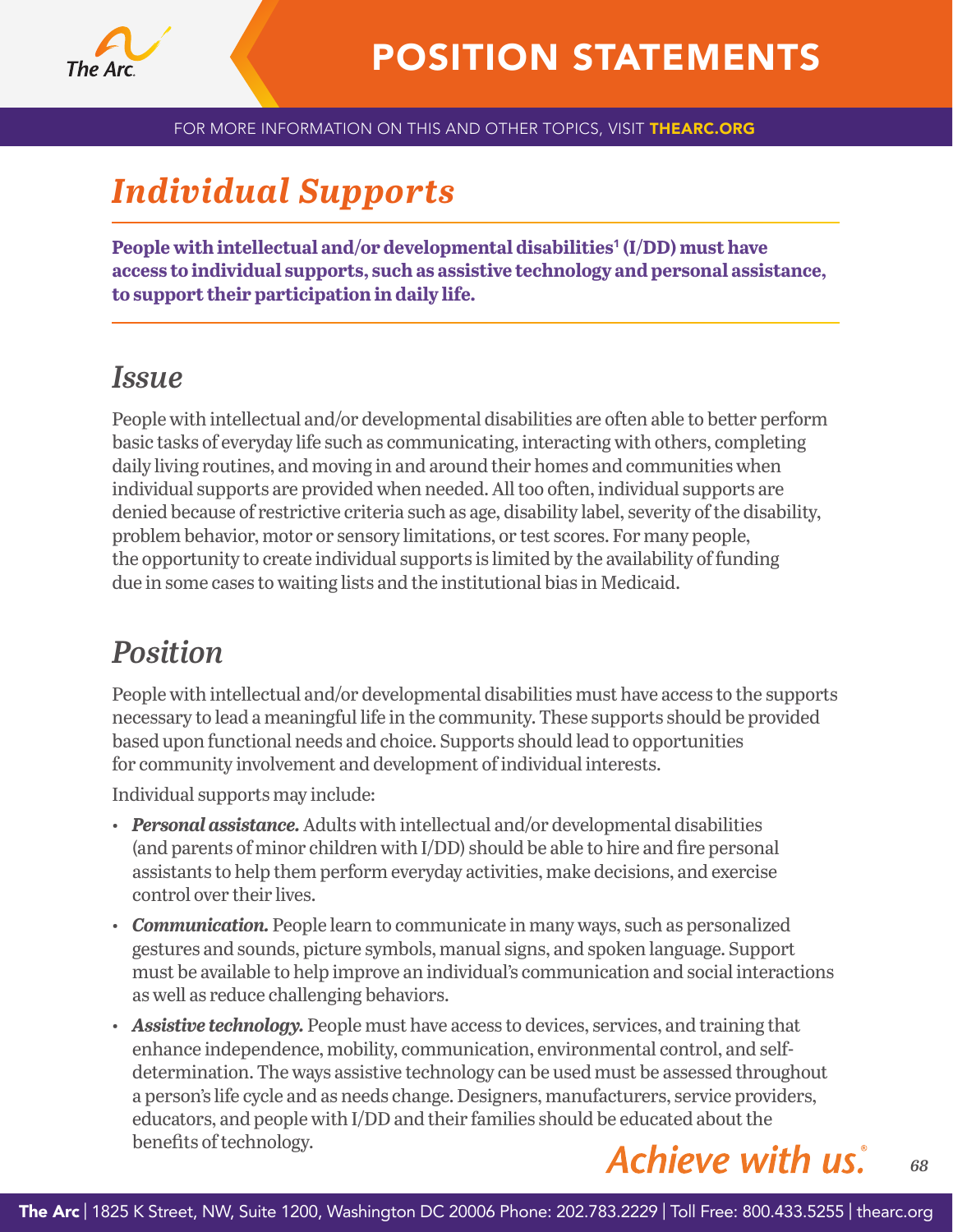Supports must be individually planned and applied according to the principles of personcentered planning, self-determination and individual outcomes, flexible funding, and team collaboration. The individual supports must be independently and regularly monitored for quality, safety, and effectiveness.

#### Rev'd 2017

 $\overline{\phantom{a}}$  , and the set of the set of the set of the set of the set of the set of the set of the set of the set of the set of the set of the set of the set of the set of the set of the set of the set of the set of the s

1 "People with intellectual and/or developmental disabilities" refers to those defined by the American Association on Intellectual and Developmental Disabilities (AAIDD) classification and the *Diagnostic and Statistical Manual of Mental Disorders, 4th Edition* (*DSM IV*), published by the American Psychiatric Association (APA). In everyday language they are frequently referred to as people with cognitive, intellectual and/or developmental disabilities although the professional and legal definitions of those terms both include others and exclude some defined by *DSM IV*.



Joint Statement with the American Association on Intellectual and Developmental Disabilities (AAIDD).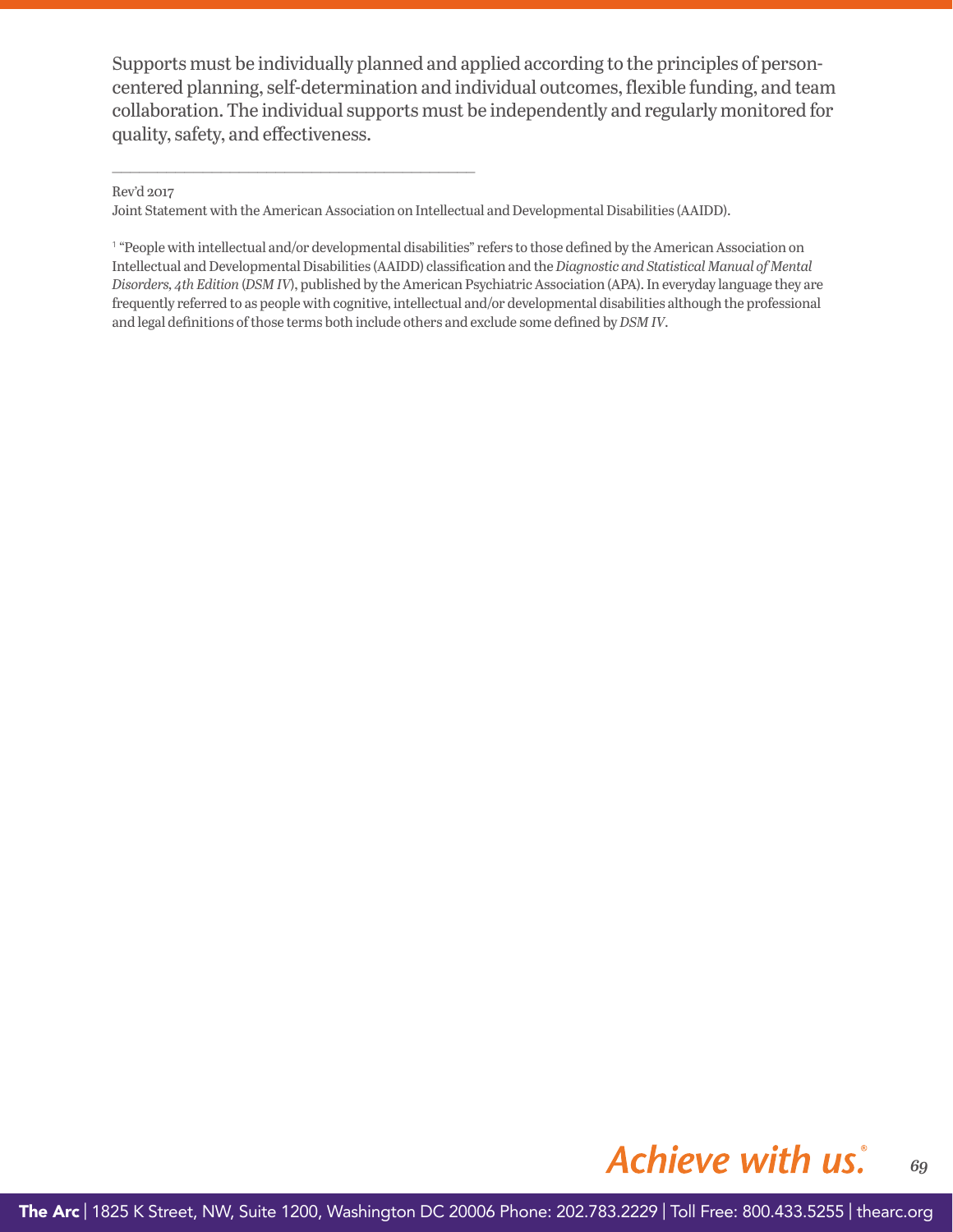

# *Opportunities for Financial Asset Building*

**People with intellectual and/or developmental disabilities**1 **(I/DD) must have the same opportunities to advance their economic and personal freedom by earning and saving money to enhance their physical, social, emotional, and financial well-being and the right to exercise choice in investment and spending decisions as their peers who do not have disabilities.**

### *Issue*

Often, people with I/DD face greater economic inequalities than their peers without disabilities. People with I/DD also typically have not had adequate supports for full participation in financial life and decision-making, including earnings, saving, budgeting, spending, investments, and estate planning.

When people use government benefits, certain income-based and/or asset-limit eligibility policies put some people at risk of being denied for and/or losing critical supports such as Medicaid, Supplemental Security Income, and Social Security benefits if they earn or save very modest sums of money. While some savings are allowed through certain self-settled trusts and the ABLE Act which accommodate SSI and Medicaid means-testing rules, these plans do not address the needs of everyone. Thus many people with disabilities cannot plan and save for future needs like others, contributing to ongoing economic inequalities often resulting in lifelong poverty. Public policy should encourage rather than inhibit planning for financial independence, productivity, and self-determination.

In addition, families are the largest group of providers of physical, material, and emotional supports for people with I/DD across the life course. Families incur increasing amounts of out-of-pocket expenses due, in part, to the decreasing federal funds contributing to family support services<sup>2</sup> in the states. Many families are restricted to a single income or underemployment due to the necessity to provide medical care or supports to their family member with I/DD. This greater reliance on family support requires families to explore and invest in a variety of financial security strategies to ensure opportunities for self-directed options and family quality of life.<sup>3</sup>

### *Position*

Individuals with I/DD and their families should have equal access to economic self-security, including opportunities to save money and build financial assets to maintain or improve their basic economic and social status, strengthen their financial security, and save for



*70*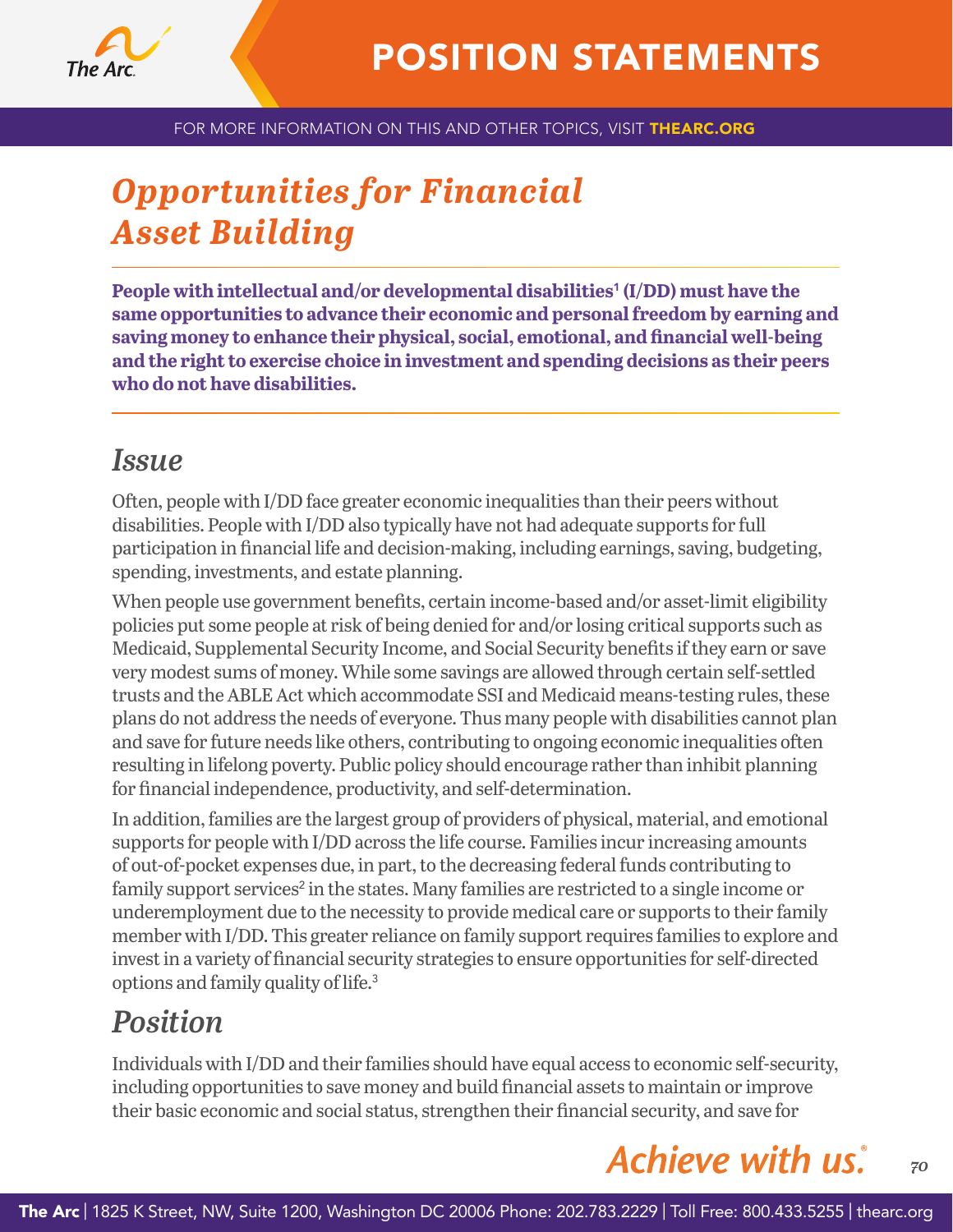retirement through education, financial literacy, employment, home ownership, and asset development.

These opportunities should include the following:

- Access to Individual Development Accounts (matched savings accounts similar to a 401(k)) that enable a person to save for education, home ownership, or one's own business and/or employment;
- Ensuring that government assistance programs allow people to retain reasonable portions of their income for daily living expenses, and permit savings. Access to low-cost, user-friendly approaches such as ABLE accounts (savings accounts that enable eligible individuals to save for disability related expenses), for people with disabilities of all ages, for acquiring, maintaining, and expending assets while remaining eligible for publicly financed services and benefits;
- Equity with other savings programs, such as catch-up provisions and reasonable increases and limits on contributions and maximum contributions;
- Ensuring incentives in the tax code for charitable gifts and special needs trusts (a legal vehicle that manages funds for the benefit of a person who needs some assistance in daily living); and
- Ensuring that tax rates for wealth accumulation by people with disabilities (such as special needs trusts) are not excessive.

Policy reforms must allow people with I/DD to have opportunities to earn money and invest in their futures without risking the health care, benefits, and supports and services necessary to live a full life in their community.

On a personal level, people with I/DD and their families should have opportunities to learn how to manage their money and spend it wisely through such means as:

- Supports for full participation in financial planning and decision-making, including earnings, saving, budgeting, spending, investments, including tax-deferred investments like IRAs and 401(k)s, and estate planning;
- Financial literacy education throughout the school years and, particularly, contemporary practices in financial literacy curricula in high schools and other educational settings;
- Inclusive adult and higher education and consultation/coaching in communities;
- Access to free information in user-friendly print and electronic formats (similar to materials produced by the Consumer Financial Protection Bureau); and
- Training for human services support and professional staff, advocates, bank/credit union and investment personnel, government officials (from service coordinators to Internal Revenue Service (IRS) staff) in how best to help people enhance their assets.

Rev'd 2016

Joint Statement with the American Association on Intellectual and Developmental Disabilities (AAIDD).

 $\overline{\phantom{a}}$  , and the set of the set of the set of the set of the set of the set of the set of the set of the set of the set of the set of the set of the set of the set of the set of the set of the set of the set of the s

<sup>1</sup> "People with intellectual disability (ID)" refers to those with "significant limitations both in intellectual functioning and in adaptive behavior as expressed in conceptual, social, and practical adaptive skills. This disability originates before age 18", as defined by the American Association on Intellectual and Developmental Disabilities (AAIDD) in its manual,

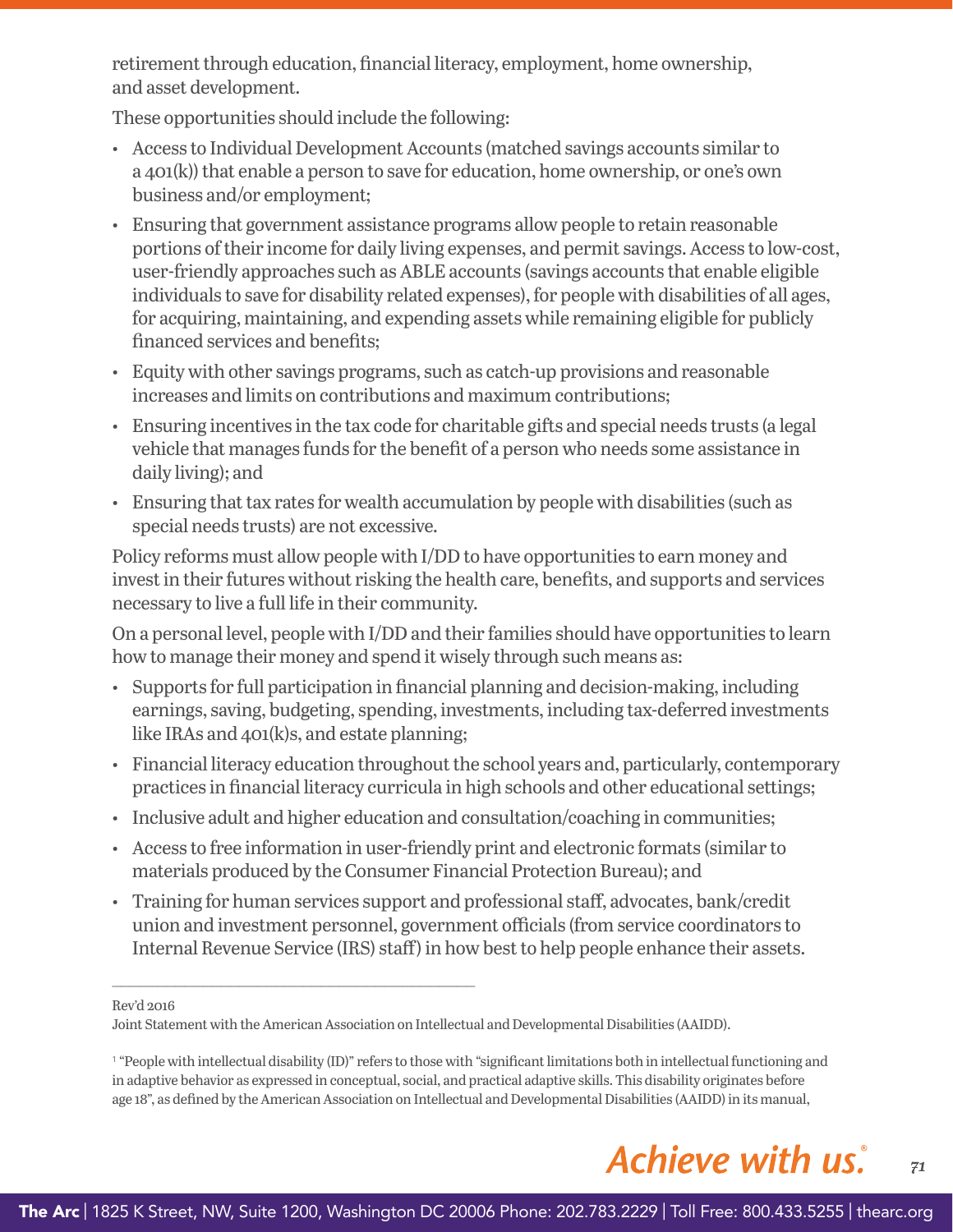*Intellectual Disability: Definition, Classification, and Systems of Supports* (Schalock et al., 2010), and the *Diagnostic and Statistical Manual of Mental Disorders, 5th Edition (DSM-5)*, published by the American Psychiatric Association (APA, 2013). "People with developmental disabilities (DD)" refers to those with "a severe, chronic disability of an individual that- (i) is attributable to a mental or physical impairment or combination of mental and physical impairments; (ii) is manifested before the individual attains age 22; (iii) is likely to continue indefinitely; (iv) results in substantial functional limitations in 3 or more of the following areas of major life activity: (I) Self-care, (II) Receptive and expressive language, (III) Learning, (IV) Mobility, (V) Self-direction, (VI) Capacity for independent living, (VII) Economic self-sufficiency; and (v) reflects the individual's need for a combination and sequence of special, interdisciplinary, or generic services, individualized supports, or other forms of assistance that are of lifelong or extended duration and are individually planned and coordinated," as defined by the *Developmental Disabilities Assistance and Bill of Rights Act 2000*. In everyday language people with ID and/or DD are frequently referred to as people with cognitive, intellectual and/or developmental disabilities.

2 From The Arc and AAIDD position statement on Family Support: http://www.thearc.org/who-we-are/positionstatements/life-in-the-community/family-support

3 Braddock, D., Hemp, R., Rizzolo, M.C., Tanis, E.S., Haffer, L., & Wu, J. (2015). *The State of the States in Intellectual and Developmental Disabilities: Emerging from the Great Recession.* Washington, DC: American Association on Intellectual and Developmental Disabilities (AAIDD).

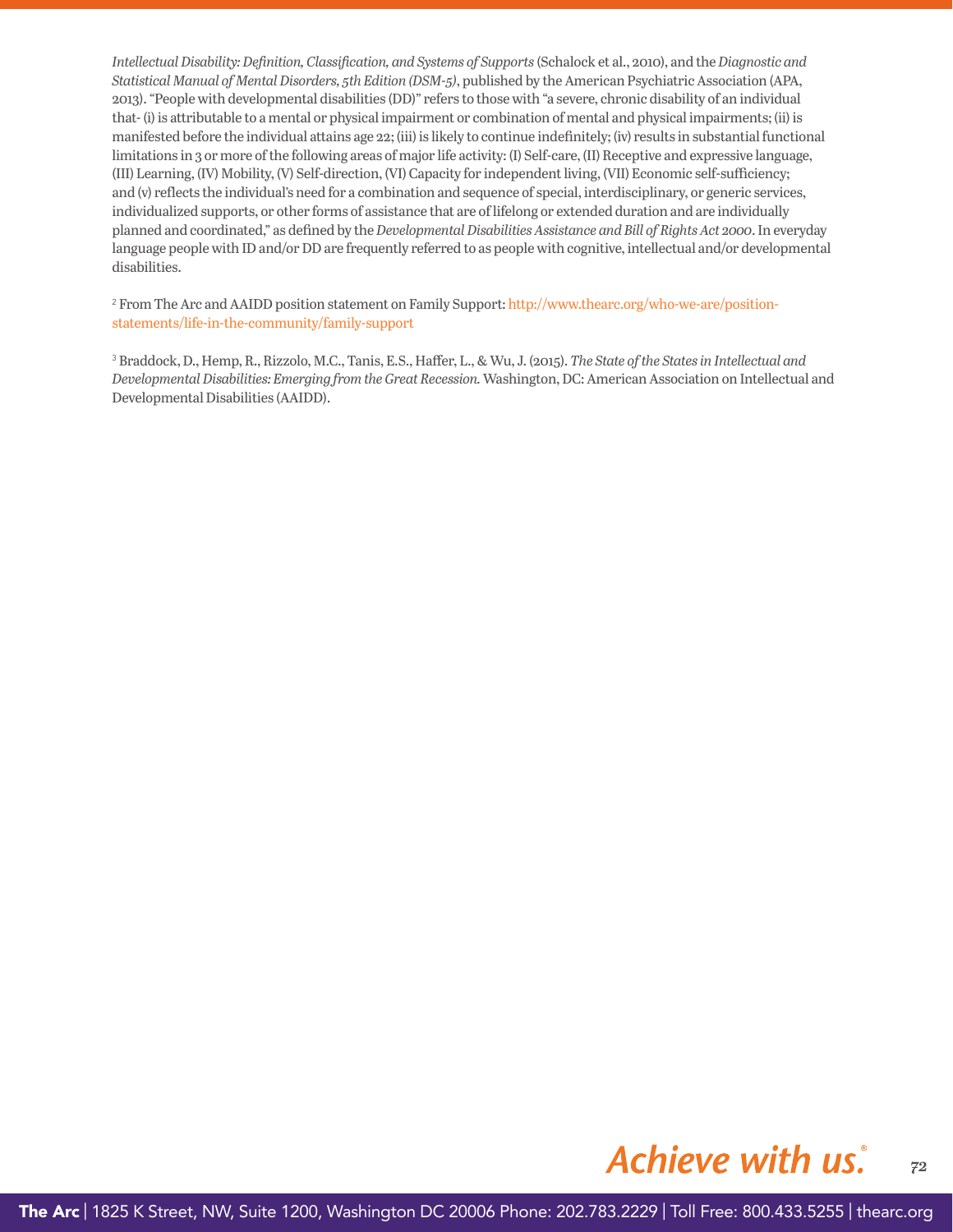

# *Parents with Intellectual and/ or Developmental Disabilities*

**The presence of an intellectual and/or developmental disability**1 **does not in itself preclude effective parenting; therefore, the rights of parenthood must not be denied individuals solely on the basis of intellectual and/or developmental disabilities. Parents with intellectual and/or developmental disabilities should have access to support as needed to perform parental roles just as they are supported in other valued social roles and activities.**

### *Issue*

The history of discrimination toward individuals with intellectual and/or developmental disabilities includes the denial of rights and opportunities to have and to raise their own children. This history has included segregation and involuntary sterilization of adolescents and adults. After birth, infants have been removed immediately from parental care, and through legal provisions, parents have been denied the opportunity to raise their children in their home.

Examples of social and social service biases and discriminatory practices include:

- Presumption of incompetence, that is, a general belief that people with intellectual and/ or developmental disabilities are unfit to be parents;
- Limited supports to parents with intellectual and/or developmental disabilities;
- Professional emphasis on limitations of parents with intellectual and/or developmental disabilities to the point of weakening parents' sense of competence and potential for success;
- Public resources primarily focused on crisis-driven support;
- Lack of trust of service providers or government officials by parents with intellectual and/or developmental disabilities based upon fears of losing their children and their vulnerability to arbitrary authority; and
- Disproportionate representation of parents with intellectual and/or developmental disabilities in child custody proceedings, where, their competence as parents is held to higher, less flexible and more frequently applied standards than those applied to other parents.

Despite research which documents the ability of many parents with intellectual and/or developmental disabilities to raise a child successfully with appropriate and effective supports, access to these supports continues to be limited, fragmented and

# **Achieve with us.**

*73*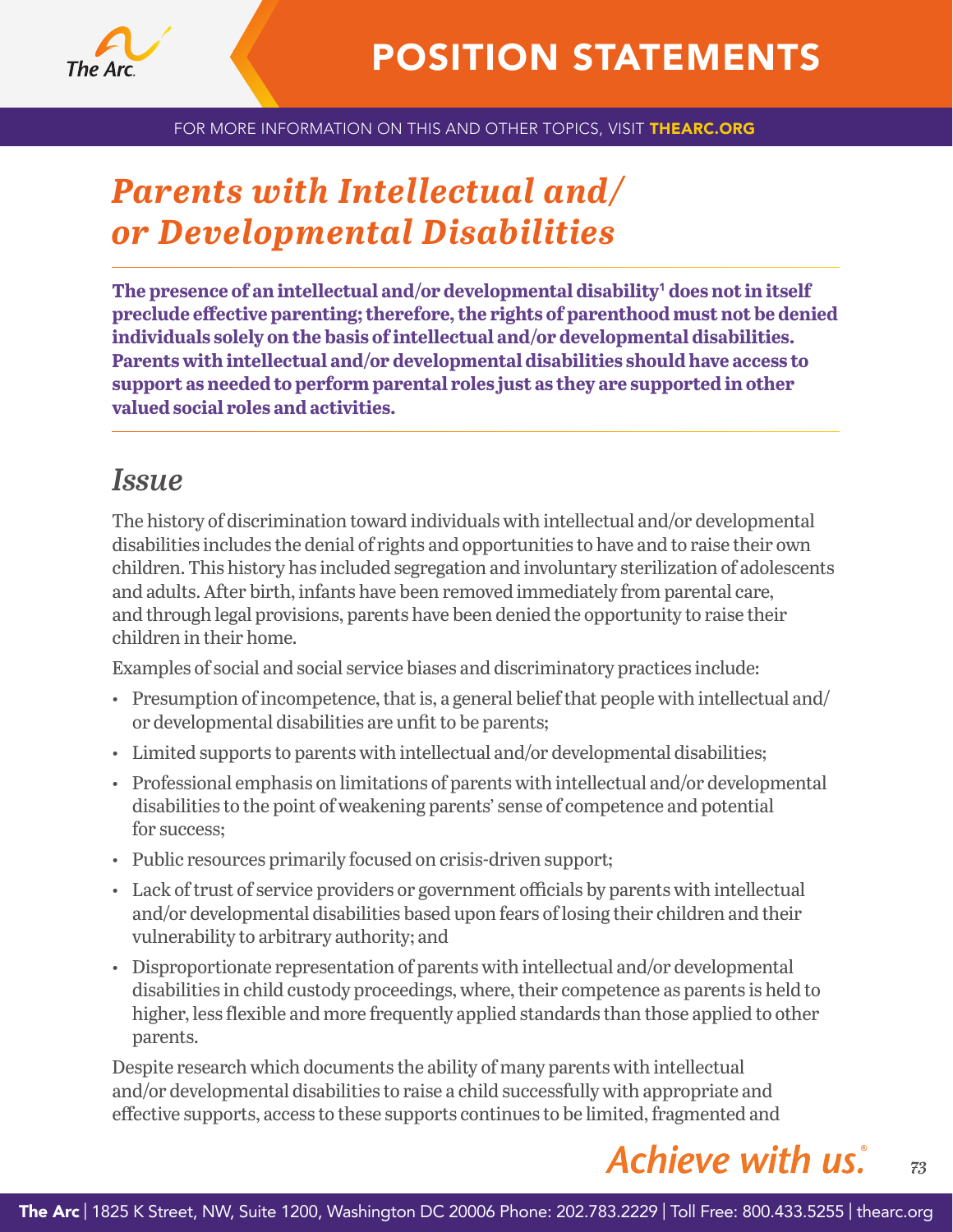uncertain. Few specialized programs exist. Many family support and early intervention programs are not equipped to provide the intensive and ongoing supports that parents with intellectual and/or developmental disabilities and their children are likely to require.

## *Position*

All adults, when provided access to appropriate and effective supports as needed to fulfill the basic responsibilities of child rearing, are more likely to be effective in their roles as parents.

Parents with intellectual and/or developmental disabilities and their children deserve social and health supports that:

- Recognize the need of parents to be viewed as unique individuals able to learn and improve in their skills and to respond to the needs of their children;
- Distinguish the effects of the family's living conditions and economic status independently from assessing ability to perform a parenting role;
- Build a trusting relationship between the parents, child, and those who provide formal and informal supports to them;
- Recognize, include, and engage the informal supports of family members, neighbors, and their community members to assist parents and the family as a whole;
- Recognize that as the needs of children change, parenting skills must evolve and may require new forms of support for parents and children;
- Respond to the unique learning needs of parents with intellectual and/or developmental disabilities;
- Assist parents in becoming actively engaged in their children's school and community;
- Reflect the full range and multiple components of effective support programs including, as needed:
	- in-home visits to teach parenting skills;
	- assistance with daily living skills;
	- access to nutritional resources such as "ready to feed" formula;
	- child care, early intervention services, and counseling;
	- basic academic education for parents;
	- assistance in accessing public benefits as appropriate;
	- crisis intervention services, availability of intensive supports as needed, and volunteer mentoring programs; and
- Assure that access to parent supports and to the environments and programs in which parental participation is beneficial to the child and family are provided with proper consideration of Section 504 of the Rehabilitation Act, the Americans with Disabilities Act, and related accommodations.

The Arc of the United States and the American Association on Intellectual and Developmental Disabilities support adoption of the United Nation's Convention on the Rights of Persons with Disabilities. Article 23, "Respect for Home and the Family,"

#### **Achieve with us.** *74*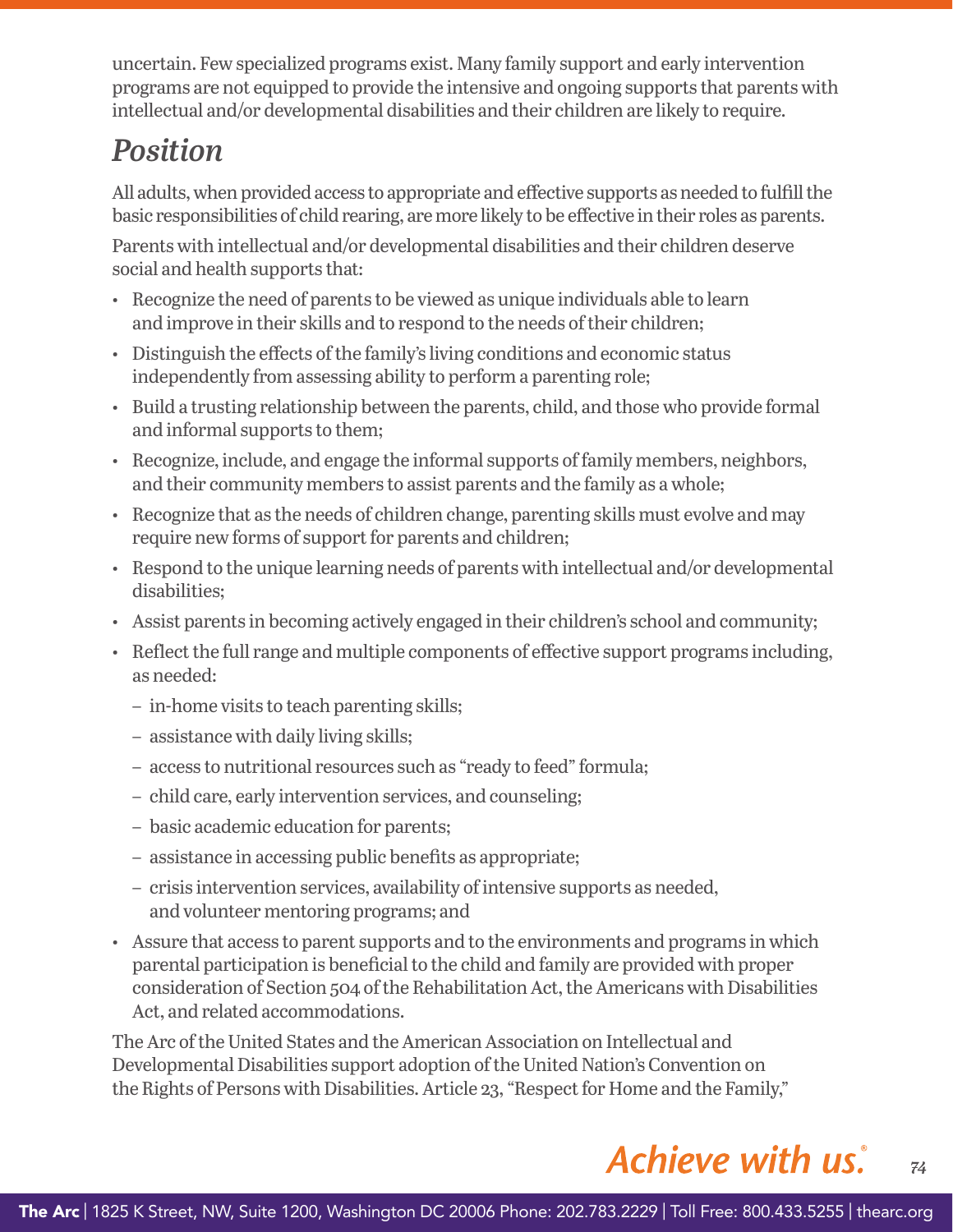Obligation 4 states that "Parties shall ensure that a child shall not be separated from his or her parent against their will, except when competent authorities subject to judicial review determine, in accordance with applicable laws and procedures, that such separation is necessary for the best interests of the child. In no case shall a child be separated from parents on the basis of a disability of either the child or one or both of the parents."

#### Rev'd 2013

 $\overline{\phantom{a}}$  , and the set of the set of the set of the set of the set of the set of the set of the set of the set of the set of the set of the set of the set of the set of the set of the set of the set of the set of the s

1 "People with intellectual disability and/or developmental disabilities" refers to those defined by AAIDD classification and *DSM IV*. In everyday language they are frequently referred to as people with cognitive, intellectual and/or developmental disabilities although the professional and legal definitions of those terms both include others and exclude some defined by *DSM IV*.



Joint Statement with the American Association on Intellectual and Developmental Disabilities (AAIDD).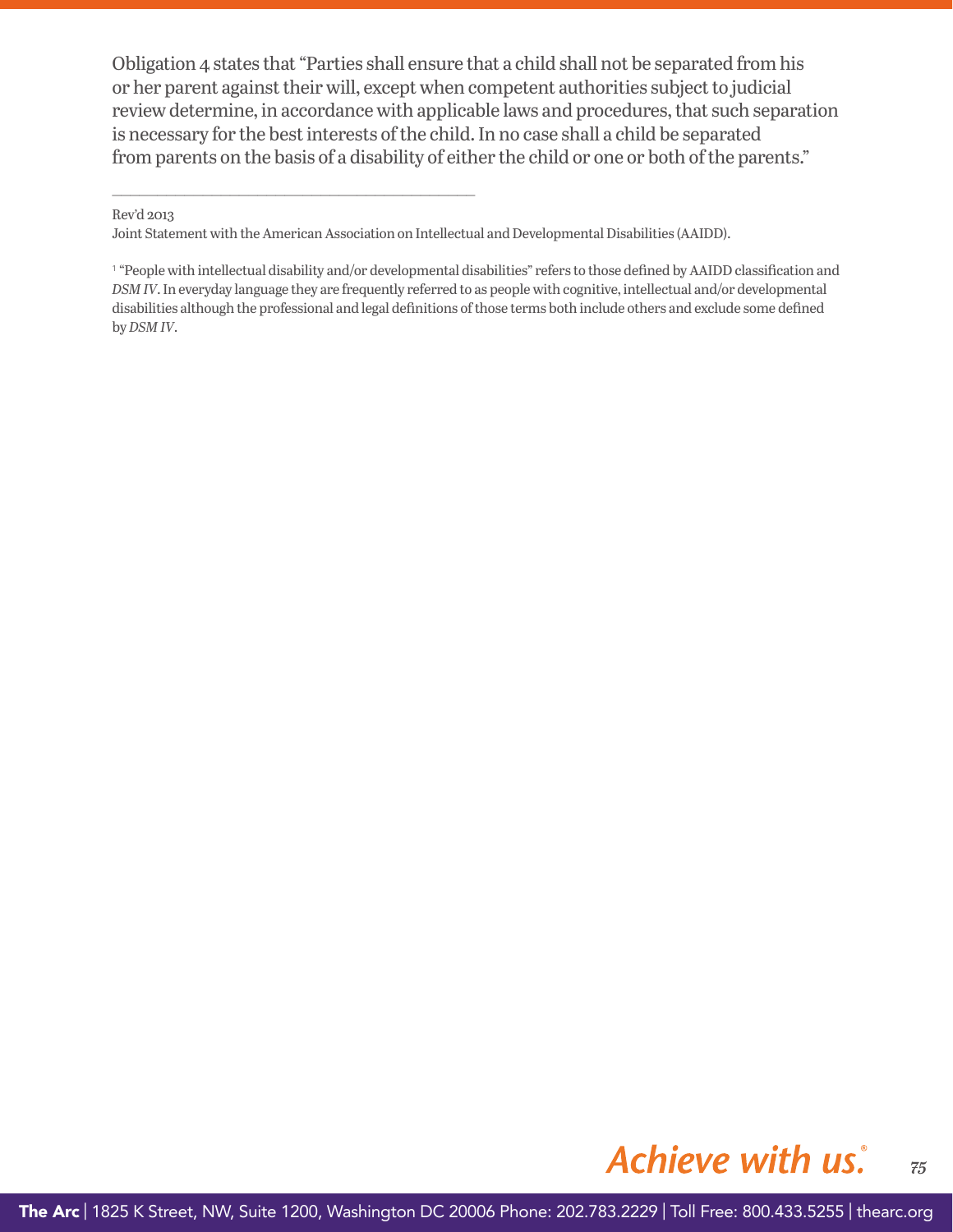

## *Sexuality*

**People with intellectual disability and/or developmental disabilities**1**, like all people, have inherent sexual rights. These rights and needs must be affirmed, defended, and respected.**

### *Issue*

For decades, people with intellectual disability and/or developmental disabilities have been thought to be asexual, having no need for loving and fulfilling relationships with others. Individual rights to sexuality, which is essential to human health and well-being, have been denied. This loss has negatively affected people with intellectual disability in gender identity, friendships, self-esteem, body image and awareness, emotional growth, and social behavior. People with intellectual or developmental disabilities frequently lack access to appropriate sex education in schools and other settings. At the same time, some individuals may engage in sexual activity as a result of poor options, manipulation, loneliness or physical force rather than as an expression of their sexuality.

### *Position*

Every person has the right to exercise choices regarding sexual expression and social relationships. The presence of an intellectual or developmental disability, regardless of severity, does not, in itself, justify loss of rights related to sexuality.

All people have the right within interpersonal relationships to:

- Develop friendships and emotional and sexual relationships where they can love and be loved, and begin and end a relationship as they choose;
- Dignity and respect; and
- Privacy, confidentiality, and freedom of association.

With respect to sexuality, individuals have a right to:

- Sexual expression and education, reflective of their own cultural, religious and moral values and of social responsibility;
- Individualized education and information to encourage informed decision-making, including education about such issues as reproduction, marriage and family life, abstinence, safe sexual practices, sexual orientation, sexual abuse, and sexually transmitted diseases; and
- Protection from sexual harassment and from physical, sexual, and emotional abuse.

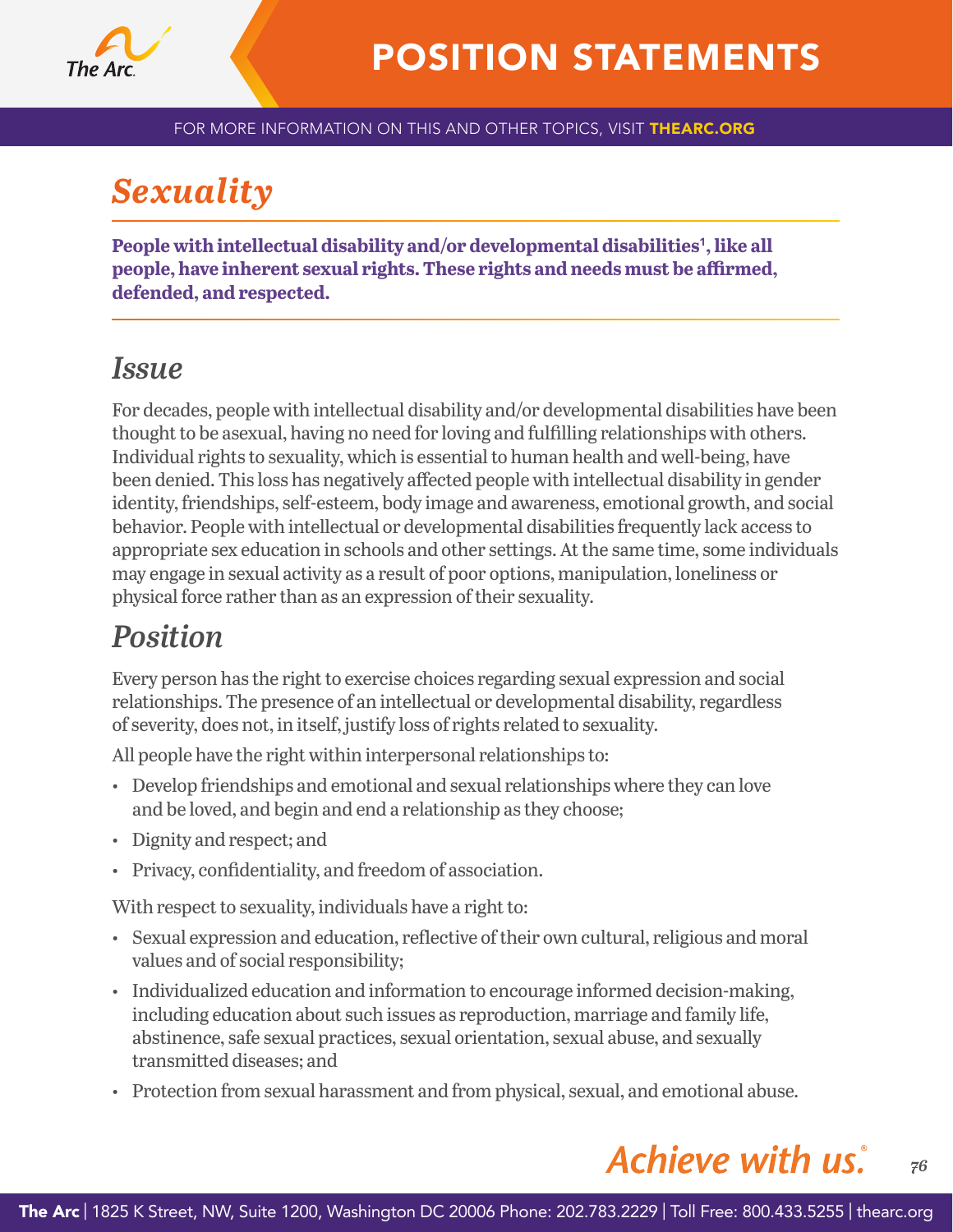With respect to sexuality, individuals have a responsibility to consider the values, rights, and feelings of others.

With respect to the potential for having and raising children, individuals with intellectual or developmental disabilities have the right to:

- Education and information about having and raising children that is individualized to reflect each person's unique ability to understand;
- Make their own decisions related to having and raising children with supports as necessary;
- Make their own decisions related to using birth control methods within the context of their personal or religious beliefs;
- Have control over their own bodies; and

 $\overline{\phantom{a}}$  , and the set of the set of the set of the set of the set of the set of the set of the set of the set of the set of the set of the set of the set of the set of the set of the set of the set of the set of the s

• Be protected from sterilization solely because of their disability.

Rev'd 2013



Joint Statement with the American Association on Intellectual and Developmental Disabilities (AAIDD).

<sup>1</sup> "People with intellectual disability and/or developmental disabilities" refers to those defined by AAIDD classification and *DSM IV*. In everyday language they are frequently referred to as people with cognitive, intellectual and/or developmental disabilities although the professional and legal definitions of those terms both include others and exclude some defined by *DSM IV*.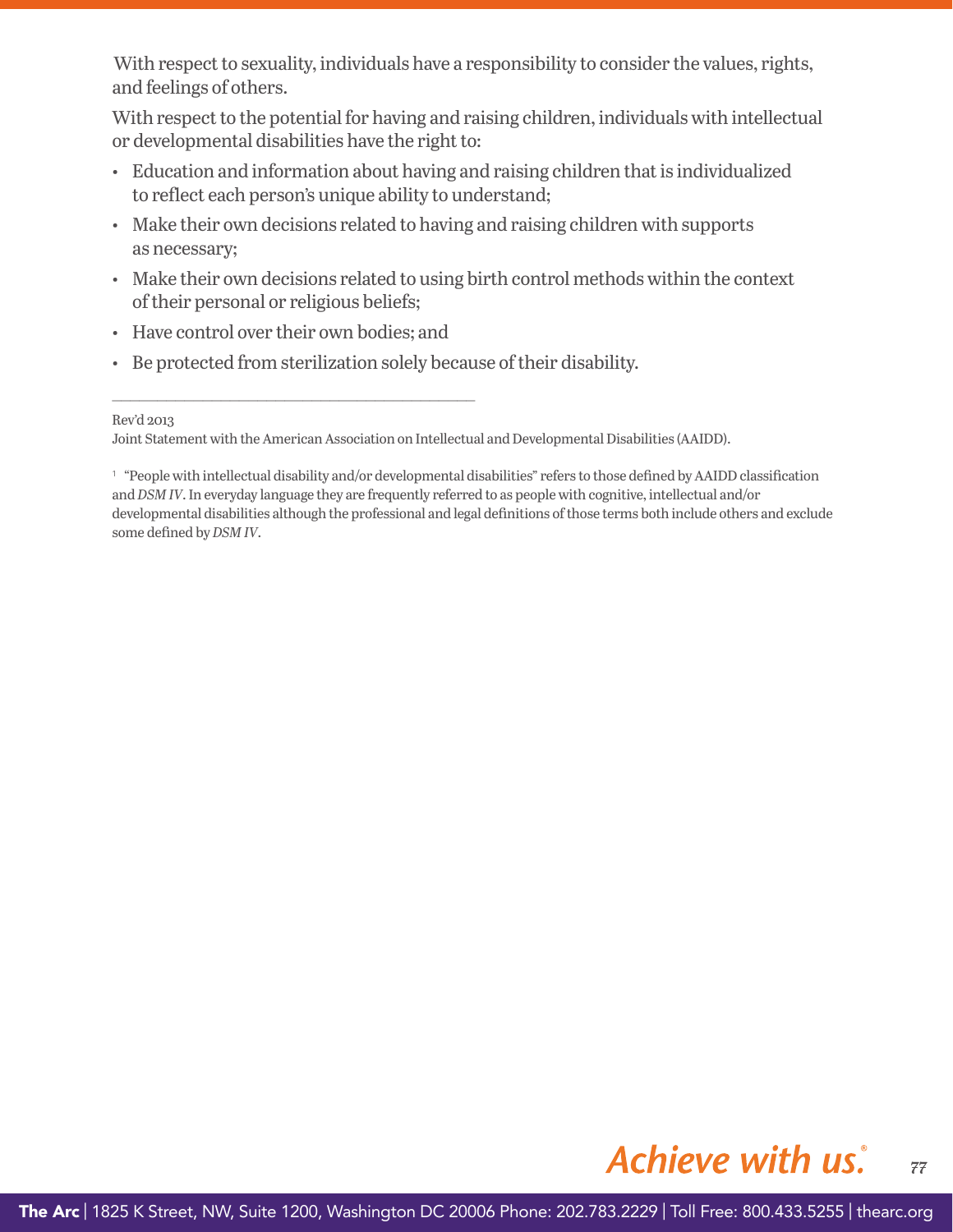

# *Spirituality*

**People with intellectual and/or developmental disabilities**1 **have the right to choose their own expressions of spirituality, to practice those beliefs and expressions and to participate in the faith community of their choice or other spiritual activities. They also have a right to choose not to participate in religious or spiritual activity.**

### *Issue*

Spiritual or religious activities are seldom recognized as an important aspect of life or included in individual planning for people with intellectual and/or developmental disabilities. Some individuals may need assistance to participate in their chosen spiritual activities or faith communities.

Individuals with intellectual and/or developmental disabilities and their families also face a mixed response from faith-based communities, even though many faith communities have established model programs and strategies for including people with disabilities. Spiritual resources and faith communities are an underused resource in the community for people to exercise choice, develop relationships and social networks, demonstrate respect for cultural and family backgrounds, and serve others.

## *Position*

Spirituality, spiritual growth and religious expression that respect a person's history, tradition and current preferences are rights that must be honored by service systems and faith-based communities, as should the choice not to participate.

- Spirituality is an important part of human experience that may be expressed both through religious practice and through other spiritual activities which carry personal meaning and reflect the person's values;
- Supports and accommodations, such as transportation and easy-to-read materials, must be provided as needed to facilitate the individual's full participation in spiritual or religious activities of her/his choice;
- Supports and programs should be age-appropriate and inclusive;
- Faith communities should be encouraged to build their capacity to support and welcome individuals with intellectual and/or developmental disabilities and their families, and should be assisted in such efforts;

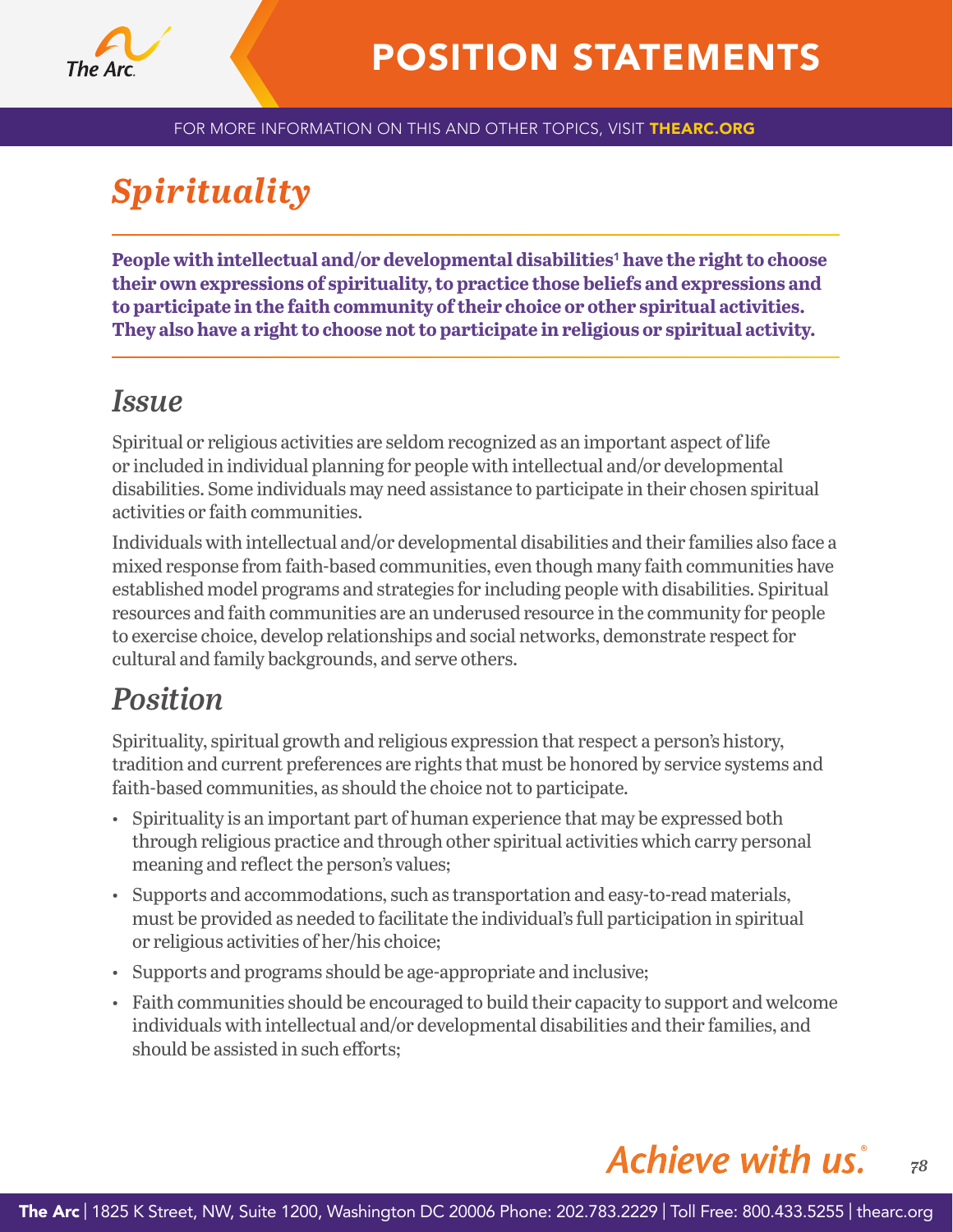- Self-advocates, families, advocacy organizations, service providers, and faith communities should work together to develop training and other resources on the inclusion and support of people with intellectual and/or developmental disabilities and their families; and
- People with intellectual and/or developmental disabilities bring their own unique spiritual gifts and benefits to spiritual and religious communities, just as people without disabilities do.

Rev'd 2015

Joint Statement with the American Association on Intellectual and Developmental Disabilities (AAIDD).

 $\overline{\phantom{a}}$  , and the set of the set of the set of the set of the set of the set of the set of the set of the set of the set of the set of the set of the set of the set of the set of the set of the set of the set of the s

1 "People with intellectual disability and/or developmental disabilities" refers to those defined by AAIDD classification and *DSM IV*. In everyday language they are frequently referred to as people with cognitive, intellectual and/or developmental disabilities although the professional and legal definitions of those terms both include others and exclude some defined by *DSM IV*.

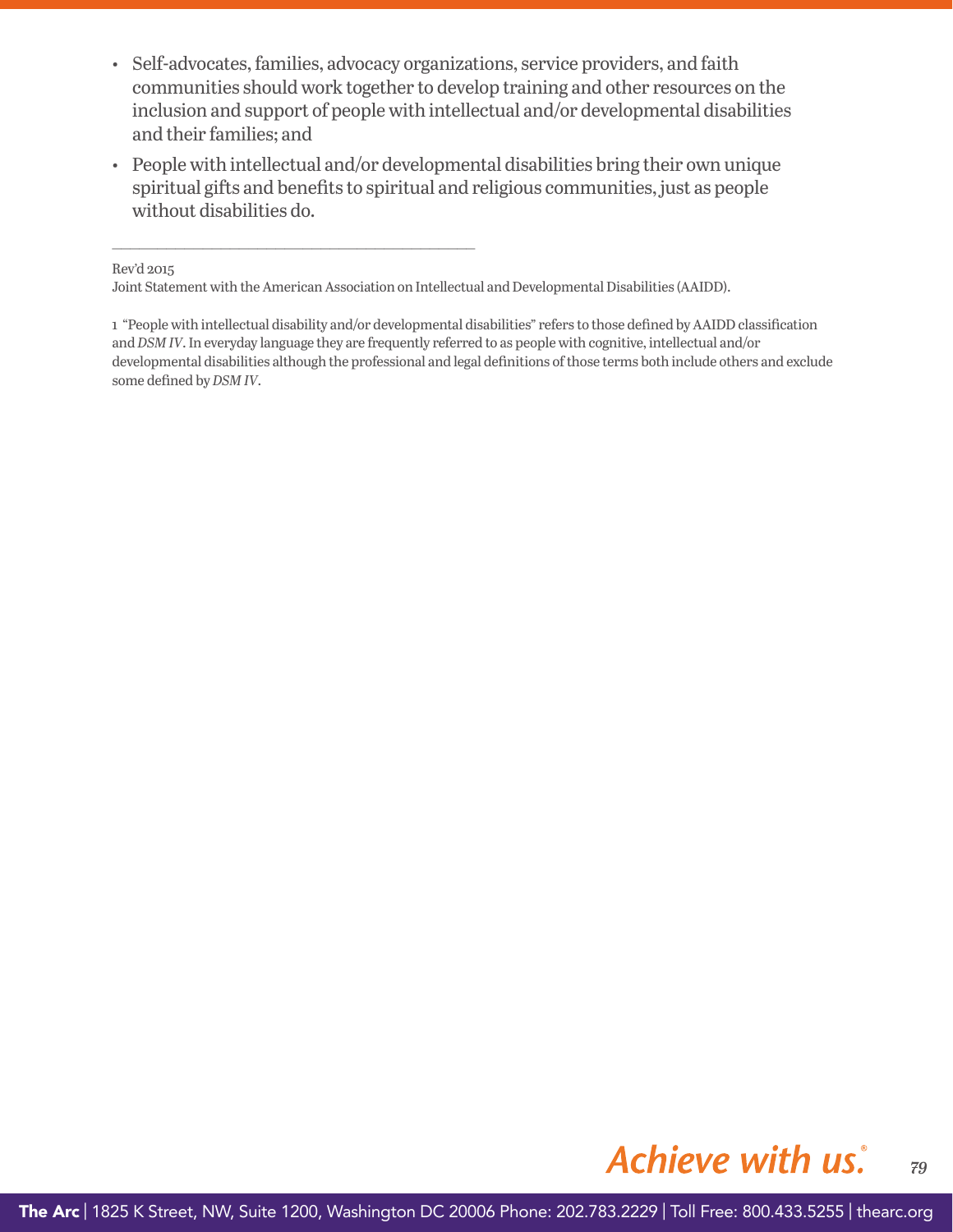

## *Transportation*

**People with intellectual and/or developmental disabilities**1 **must have access to both public and private transportation to lead full, independent lives.**

### *Issue*

Our constituents lack sufficient access to mass transit, paratransit, trains, ferries, airplanes, their own vehicles, and other modes of transportation to perform everyday activities. Even where accessible public transportation exists, adults with disabilities consider transportation inadequate. In the U.S., 24 million individuals with disabilities use public transit to maintain their independence and participate fully in society. For many, it is their only transit option.

Although federal and state legislation encourages more people with all types of disabilities to go to work, getting to work requires transportation. Inadequate transportation inhibits community involvement. Those living in rural areas often face the greatest challenge of all due to total lack of public transportation and long distances between destinations.

### *Position*

Transportation agencies, service providers, and advocacy organizations must ensure that:

- There is increasing flexibility and growth in available transportation options throughout the U.S. for our constituents, including those in rural areas.
- Public transportation is adequately funded and available.

 $\overline{\phantom{a}}$  , and the set of the set of the set of the set of the set of the set of the set of the set of the set of the set of the set of the set of the set of the set of the set of the set of the set of the set of the s

- Existing public transportation is accessible, available in a timely manner, and equipped to suit the physical, sensory, and/or cognitive needs of all people.
- Paratransit systems for those who need them must be available at comparable cost and funded as an alternative to mass transportation.
- Our constituents have the option of owning and operating their vehicles.

Rev'd 2013

<sup>1</sup> "People with intellectual disability and/or developmental disabilities" refers to those defined by AAIDD classification and *DSM IV*. In everyday language they are frequently referred to as people with cognitive, intellectual and/or developmental disabilities although the professional and legal definitions of those terms both include others and exclude some defined by *DSM IV*.



*80*

Joint Statement with the American Association on Intellectual and Developmental Disabilities (AAIDD).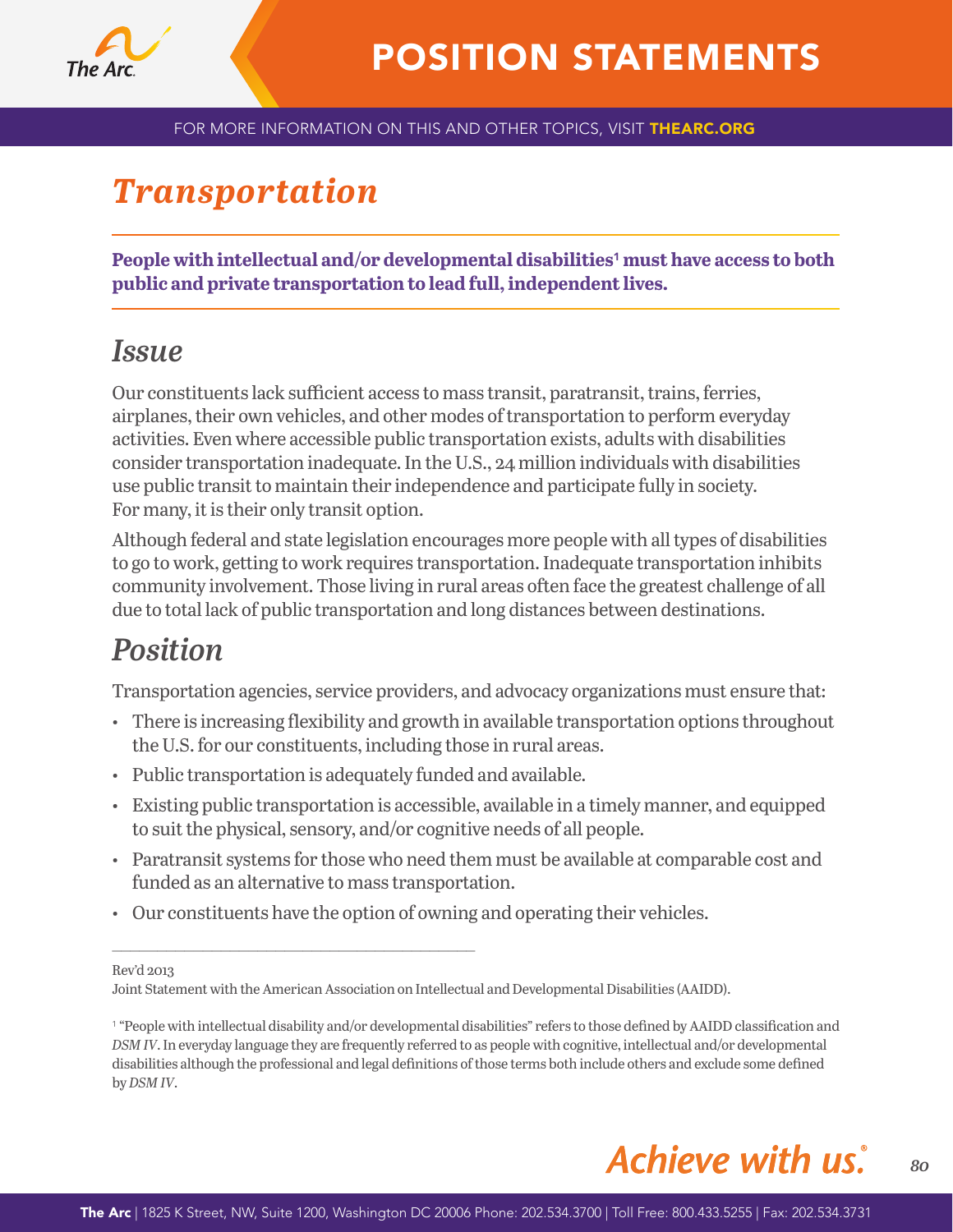#### POSITION STATEMENTS: THE ARC OF THE UNITED STATES

# *Policies Related to Systems*



*thearc.org*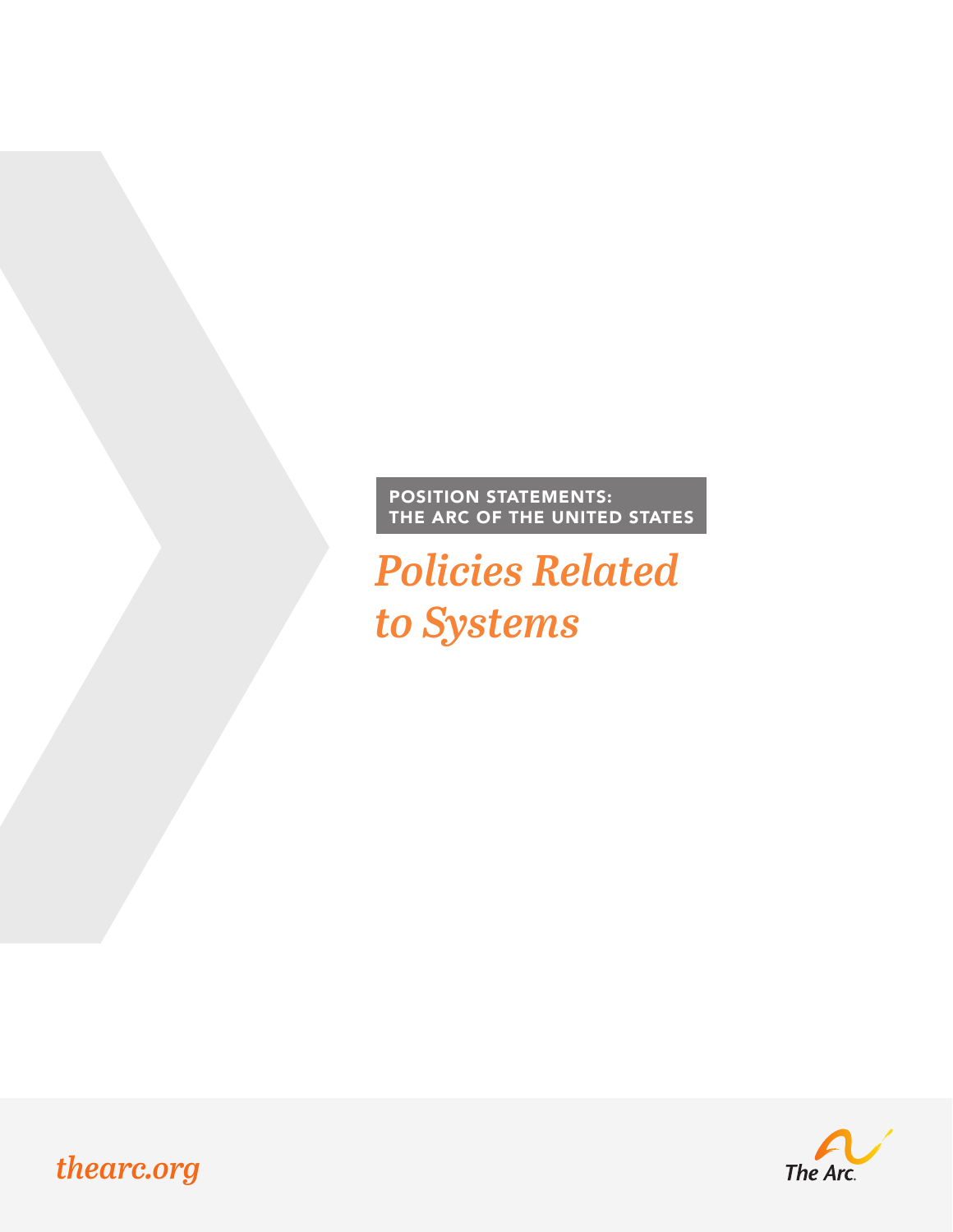

## *Systems Summary*

**Systems are necessary to support people with intellectual and/or developmental disabilities**1 **and their families to enable them to live their lives like other people. These support systems must be of high quality and focused on the people and their families, not the staff.**

## *Addressing the Causes and Effects of Intellectual and Developmental Disabilities*

According to the Developmental Disabilities Assistance and Bill of Rights Act (DD Act) and other federal legislation, "disability is a natural part of the human experience...". Prevention activities do not diminish the value of individuals with intellectual and/or other developmental disabilities (I/DD), but rather strive to maximize the independence and enhance quality of life for people with I/DD. The Nation must continue to investigate the causes, avoid those that are preventable, and limit negative effects of conditions that cause I/DD through basic, applied, and clinical research, public awareness, education, advocacy, early intervention, and appropriate supports.

## *Long Term Supports and Services*

Individuals with intellectual and/or developmental disabilities (I/DD) deserve the opportunity for a full life in their community where they can live, learn, work, and socialize. To achieve this goal, they need a comprehensive, person-centered and directed, national system of appropriate high quality long-term supports and services (LTSS), with a reliable and immediately accessible funding source, including Medicaid, and a well-trained, fairly compensated workforce of providers and direct support professionals. Waiting must be eliminated.

### *Research*

Basic and applied research on the causes, challenges and treatment of intellectual and developmental disabilities, as well as research on interventions and services which could improve the lives of people with intellectual and/or developmental disabilities, must be adequately financed, well designed, focused on relevant topics, conducted with the highest ethical standards, presented in formats accessible to multiple audiences, and have a positive impact on people's lives.

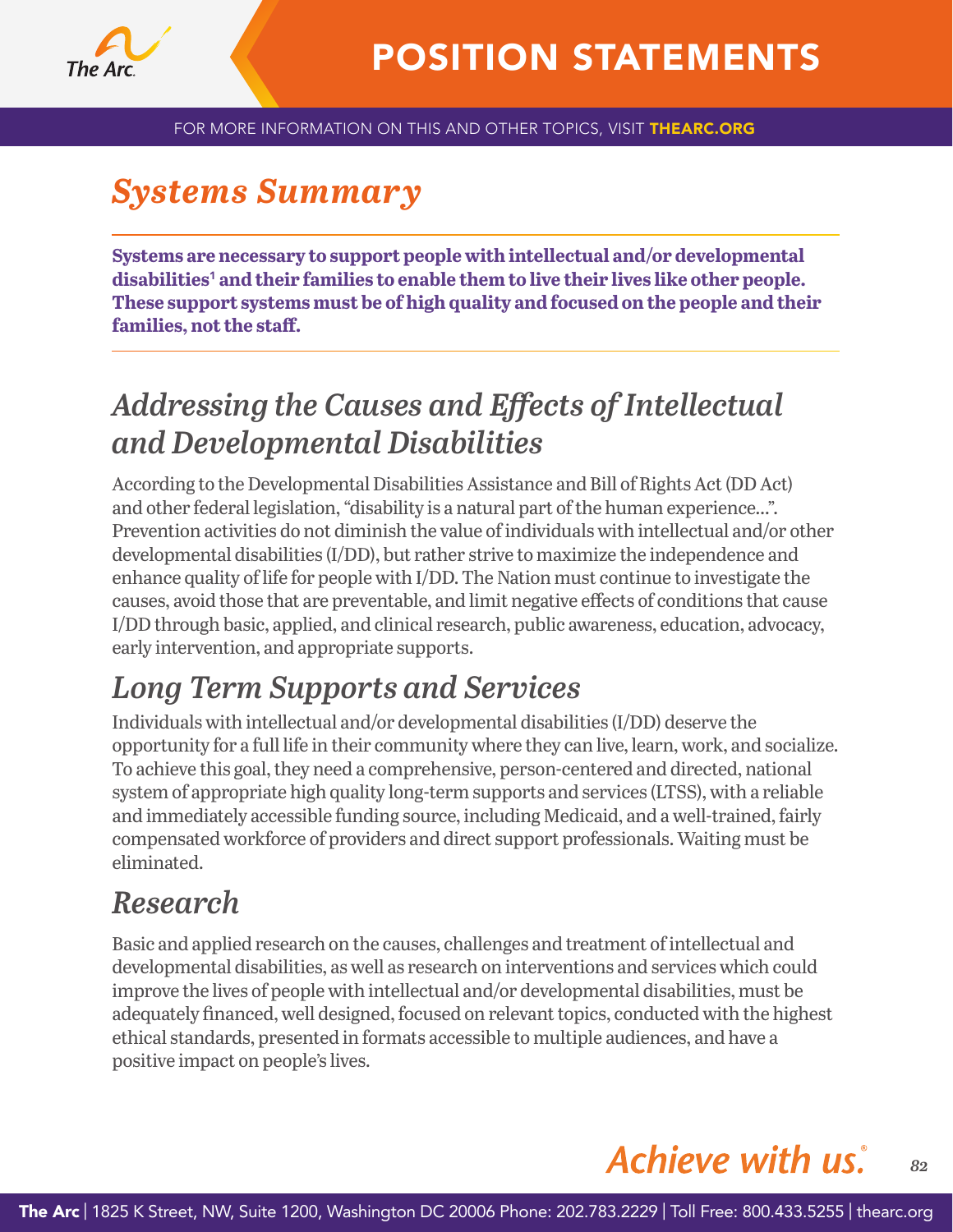## *Support Coordination*

 $\overline{\phantom{a}}$  , and the set of the set of the set of the set of the set of the set of the set of the set of the set of the set of the set of the set of the set of the set of the set of the set of the set of the set of the s

Support coordination is critical for finding and coordinating the necessary services, supports and resources within the community that are required by children and adults with intellectual and/or developmental disabilities and their families.

<sup>1</sup>"People with intellectual disability (ID)" refers to those with "significant limitations both in intellectual functioning and in adaptive behavior as expressed in conceptual, social, and practical adaptive skills. This disability originates before age 18", as defined by the American Association on Intellectual and Developmental Disabilities (AAIDD) in its manual, *Intellectual Disability: Definition, Classification, and Systems of Supports* (Schalock et al., 2010), and the *Diagnostic and Statistical Manual of Mental Disorders, 5th Edition (DSM-5)*, published by the American Psychiatric Association (APA, 2013). "People with developmental disabilities (DD)" refers to those with "a severe, chronic disability of an individual that- (i) is attributable to a mental or physical impairment or combination of mental and physical impairments; (ii) is manifested before the individual attains age 22; (iii) is likely to continue indefinitely; (iv) results in substantial functional limitations in 3 or more of the following areas of major life activity: (I) Self-care, (II) Receptive and expressive language, (III) Learning, (IV) Mobility, (V) Self-direction, (VI) Capacity for independent living, (VII) Economic self-sufficiency; and (v) reflects the individual's need for a combination and sequence of special, interdisciplinary, or generic services, individualized supports, or other forms of assistance that are of lifelong or extended duration and are individually planned and coordinated," as defined by the *Developmental Disabilities Assistance and Bill of Rights Act 2000*. In everyday language people with ID and/or DD are frequently referred to as people with cognitive, intellectual and/or developmental disabilities.

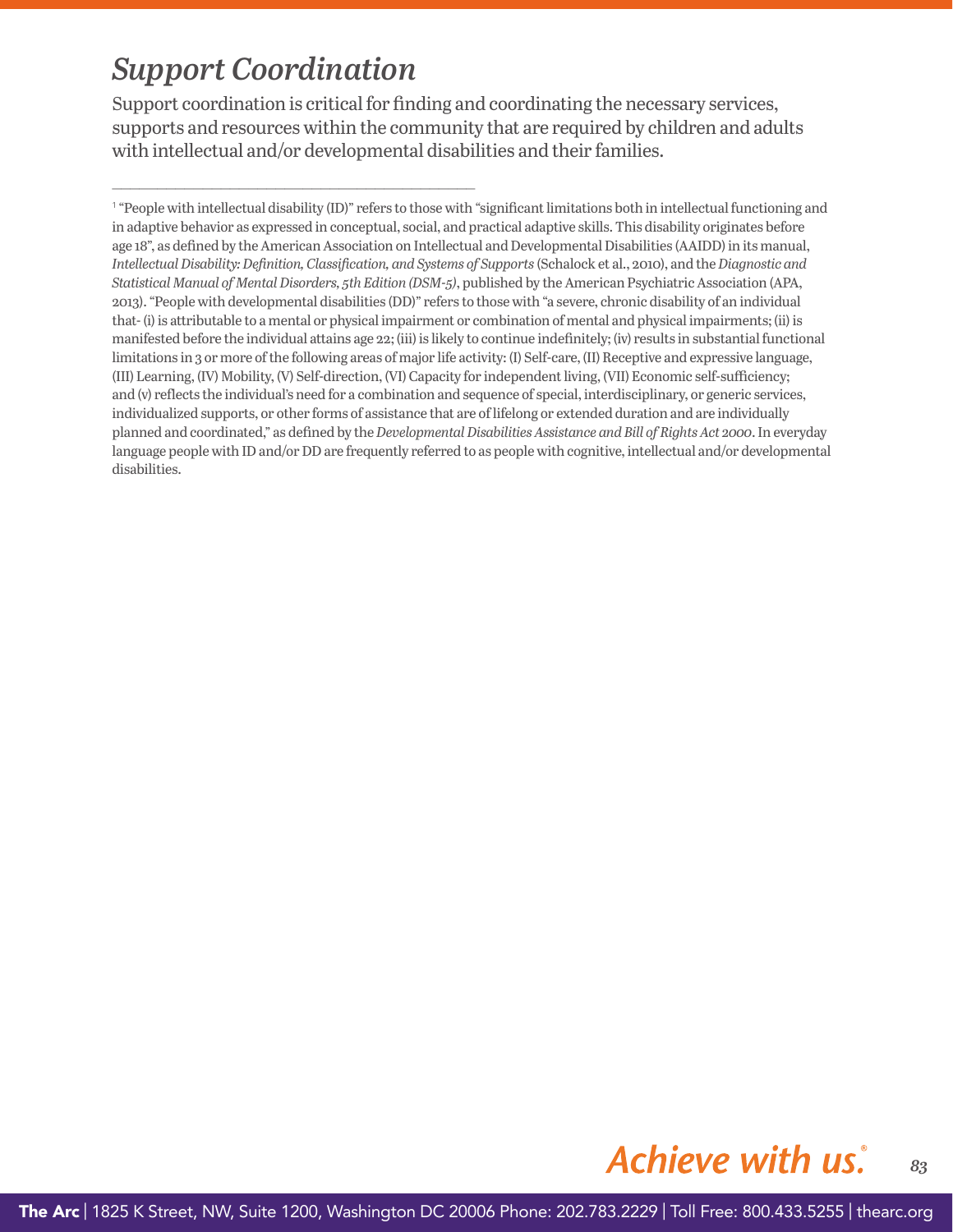

## *Addressing the Causes and Effects of Intellectual and Developmental Disabilities*

**According to the Developmental Disabilities Assistance and Bill of Rights Act (DD Act) and other federal legislation, "disability is a natural part of the human experience...". Prevention activities do not diminish the value of individuals with intellectual and/or other developmental disabilities**1 **(I/DD), but rather strive to maximize the independence and enhance quality of life for people with I/DD. The Nation must continue to investigate the causes, avoid those that are preventable, and limit negative effects of conditions that cause I/DD through basic, applied, and clinical research, public awareness, education, advocacy, early intervention, and appropriate supports.**

### *Issue*

Knowledge about biomedical causes of disability, preventive health care options, and the consequence of exposure to environmental hazards is increasing rapidly, yet practical application of this information is lacking. Supporting the prevention of I/DD and valuing the lives, diversity, and contributions of persons with I/DD are compatible positions.

Despite dramatic advances in our Nation's view of disability and supports and services for individuals with disabilities, quality of life remains elusive for far too many persons with I/DD. When individuals with I/DD do not receive adequate, comprehensive health care, including access to mental health, habilitative and dental health services across the lifespan, therapies, education, and access to assistive technology, preventable secondary conditions can occur.

### *Position*

The Nation must investigate the causes, avoid those that are preventable, and limit the negative effects of conditions that cause I/DD through prevention programs, policies, and practices which must include:

#### *Research*

• Research on the conditions that cause I/DD, including, but not limited to, biomedical causes of disability, preventive health care options, and the consequence of exposure to environmental hazards.

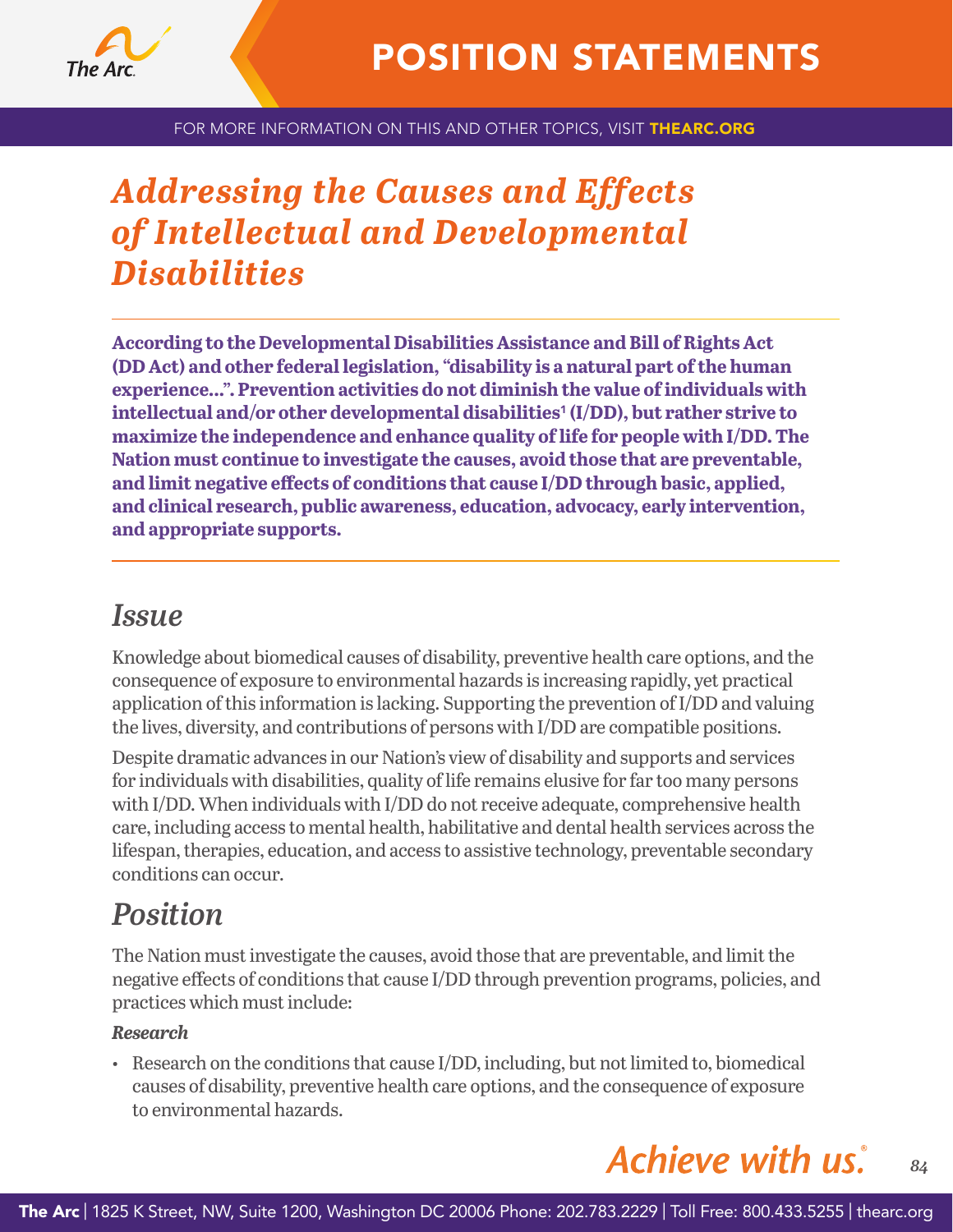#### *Public Health Programs*

- Promotion of folic acid supplementation among women of child-bearing age, with emphasis in communities where the incidence of neural tube defects is higher;
- Efforts to prevent accidental childhood injuries, such as programs to promote the use of car seats, seatbelts, and bicycle and other sports helmets;
- Compliance with state laws on immunizations of children for preventable contagious diseases associated with I/DD to achieve public health objectives and optimal health outcomes;
- Encouragement of immunizations for women of child-bearing age for preventable contagious diseases that are associated with I/DD;
- Programs to ensure that prospective parents and pregnant women have coverage for and access to comprehensive prenatal care to support the best possible birth outcomes. In the case of mothers with I/DD, such care must meet the mother's disability and communication needs;
- Disability sensitive information and supports for post-natal care for mothers with I/DD;
- Programs to ensure that pregnant women (including those with I/DD), infants, and children receive adequate nutrition and healthcare;
- Information and care before, during, and following birth, including frequent physical/ developmental checks, and referral to community resources, if appropriate;
- Programs to ensure that children who live in poverty have access to adequate health and development support;
- Education of professionals and the public on the risks of prenatal and childhood exposure to agents that may harm brain development, such as alcohol, drugs, tobacco, polychlorinated biphenyls (PCBs) and environmental hazards such as lead and mercury. In addition, professionals, families, and self-advocates should be made aware that individuals with I/DD who experience compromised health or limited access to healthcare may be uniquely vulnerable to environmental hazards;
- Reduced exposure to and protection against infectious agents and environmental hazards known to cause or contribute to I/DD, such as insect-borne diseases like the Zika virus, and lead, mercury, and polychlorinated biphenyls (PCBs), as well as improved workplace safety initiatives;
- Programs and education to reduce the incidence of disabilities resulting from child abuse, particularly Shaken Baby Syndrome;
- Expansion of newborn screening and early childhood developmental screening programs to identify conditions that require specialized medical treatment at birth or soon after, and to provide for timely referral to early intervention services. Such programs should be modeled on the highly successful efforts to prevent I/DD resulting from PKU and hypothyroidism; and
- Enforcement of existing public policies designed to prevent I/DD.

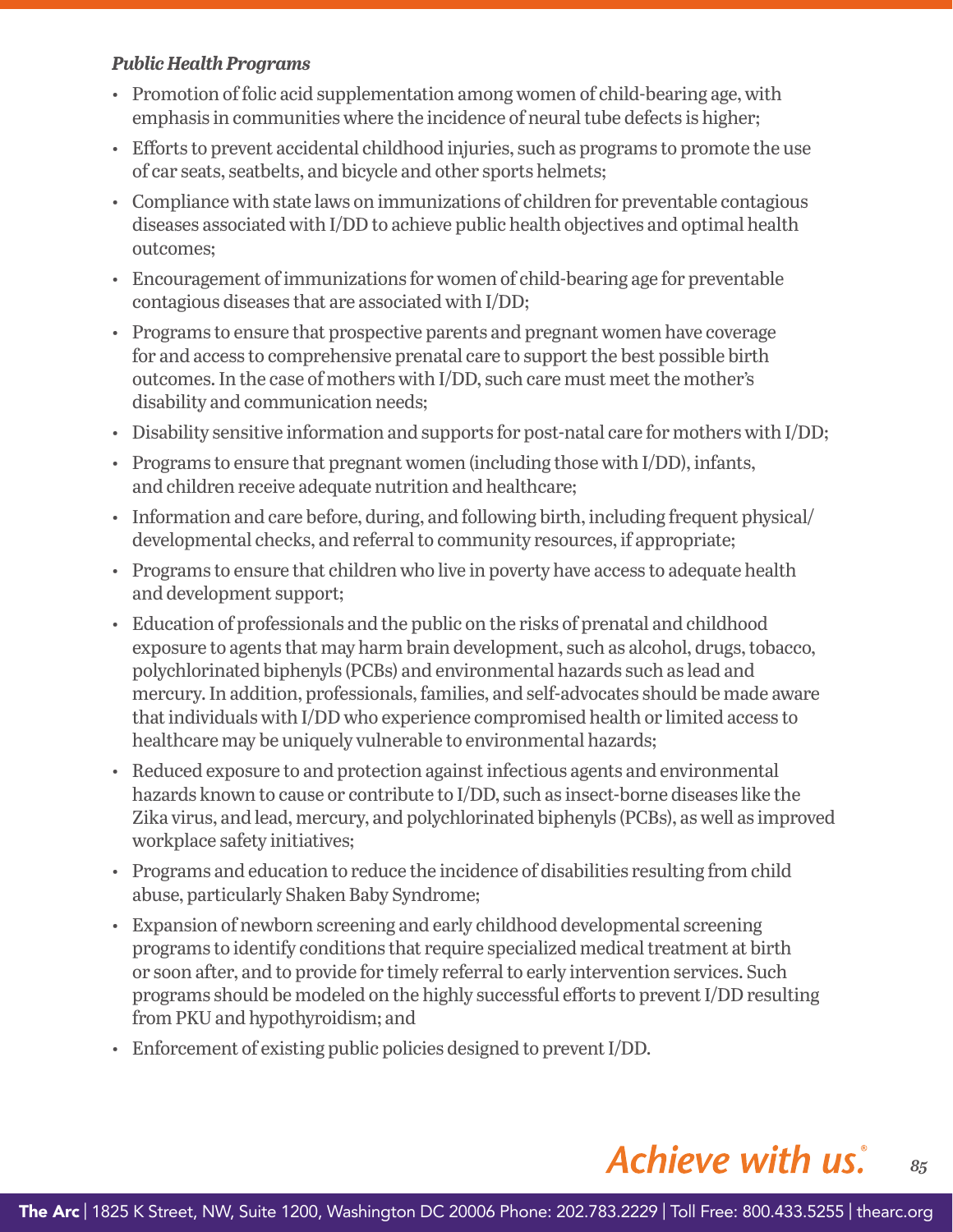#### *Quality of Life*

Investigating the causes, avoiding those that are preventable, and limiting negative effects of conditions that cause I/DD will contribute to individual and family quality of life. It is also imperative that individuals with I/DD engage in person-centered and self-directed services and supports that are appropriate and affordable in order to improve quality of life, as well as to address secondary conditions through the following:

- Appropriate funding for interventions, preventive health care, habilitation services, educational services, community-based supports, and assistive technology to maximize independence and lessen the development of preventable secondary conditions in people with I/DD who often are at greater risk for health problems that can be prevented;
- Proactive efforts in policy development and program design to identify and prevent health disparities and the development of secondary conditions in persons with I/DD;
- Continued research into and application of promising interventions, best practices, and community-based supports that maximize independence and enhance quality of life for individuals with intellectual and/or developmental disabilities; and
- Dissemination of knowledge about research-based best practices.

 $\overline{\phantom{a}}$  , and the set of the set of the set of the set of the set of the set of the set of the set of the set of the set of the set of the set of the set of the set of the set of the set of the set of the set of the s

Rev'd 2016

Joint Statement with the American Association on Intellectual and Developmental Disabilities (AAIDD).

<sup>1</sup>"People with intellectual disability (ID)" refers to those with "significant limitations both in intellectual functioning and in adaptive behavior as expressed in conceptual, social, and practical adaptive skills. This disability originates before age 18", as defined by the American Association on Intellectual and Developmental Disabilities (AAIDD) in its manual, *Intellectual Disability: Definition, Classification, and Systems of Supports* (Schalock et al., 2010), and the *Diagnostic and Statistical Manual of Mental Disorders, 5th Edition (DSM-5)*, published by the American Psychiatric Association (APA, 2013). "People with developmental disabilities (DD)" refers to those with "a severe, chronic disability of an individual that- (i) is attributable to a mental or physical impairment or combination of mental and physical impairments; (ii) is manifested before the individual attains age 22; (iii) is likely to continue indefinitely; (iv) results in substantial functional limitations in 3 or more of the following areas of major life activity: (I) Self-care, (II) Receptive and expressive language, (III) Learning, (IV) Mobility, (V) Self-direction, (VI) Capacity for independent living, (VII) Economic self-sufficiency; and (v) reflects the individual's need for a combination and sequence of special, interdisciplinary, or generic services, individualized supports, or other forms of assistance that are of lifelong or extended duration and are individually planned and coordinated," as defined by the *Developmental Disabilities Assistance and Bill of Rights Act 2000*. In everyday language people with ID and/or DD are frequently referred to as people with cognitive, intellectual and/or developmental disabilities.

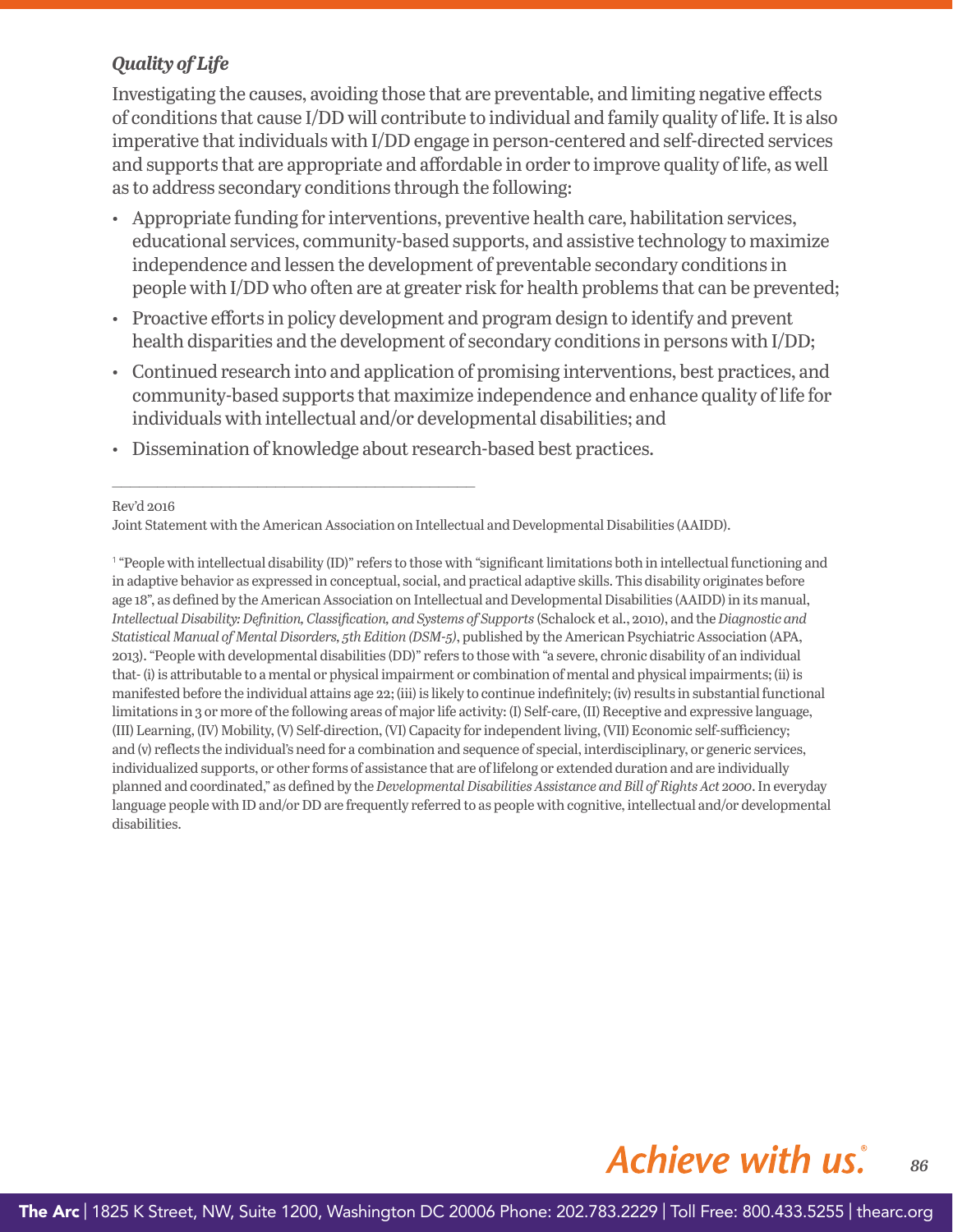

## *Long Term Supports and Services*

**Individuals with intellectual and/or developmental disabilities**1 **(I/DD) deserve the opportunity for a full life in their community where they can live, learn, work, and socialize. To achieve this goal, they need a comprehensive, person-centered and directed, national system of appropriate high quality long-term supports and services (LTSS), with a reliable and immediately accessible funding source, including Medicaid, and a well-trained, fairly compensated workforce of providers and direct support professionals. Waiting must be eliminated.**

### *Issue*

Many barriers remain to ensuring that people with I/DD receive the long term supports and services they require to live a full life in the community.

#### *National Crisis of Unmet Needs*

The lack of a comprehensive community long term supports and services system is a national crisis requiring immediate national solutions. The patchwork of limited private LTSS options and the current public program are not designed to address or capable of meeting the demand for community-based LTSS for people of all ages. Individuals and families are forced to navigate a complex, frequently uncoordinated system of care including state-specific publicly funded services, limited supports funded by private pay and charitable giving, and often no clear path to assistance. Many individuals and families experience extraordinary stress due to lack of supports and services. Family caregivers play a critical role in providing services and supports. Almost a million Americans with I/DD are living at home with a caregiver of retirement age. Relying on families to provide care cannot be a substitute for creating a national solution to ensure that everyone who needs LTSS receives them.

#### *Quality Supports and Services*

Many individuals with I/DD have not had the opportunity or the support to make choices and decisions about important aspects of their lives. Ensuring that our system of LTSS is based on principles of self-determination, person-centered planning, and individualized supports is critical to having a system that supports people with I/DD. Too often decisions about supports and services are based on availability and cost, not on a person-centered approach made independently of the self-interests of the funder and/or the provider of services. Many people either accept services and supports that are available, but inappropriate and/or inadequate, or receive no supports at all.

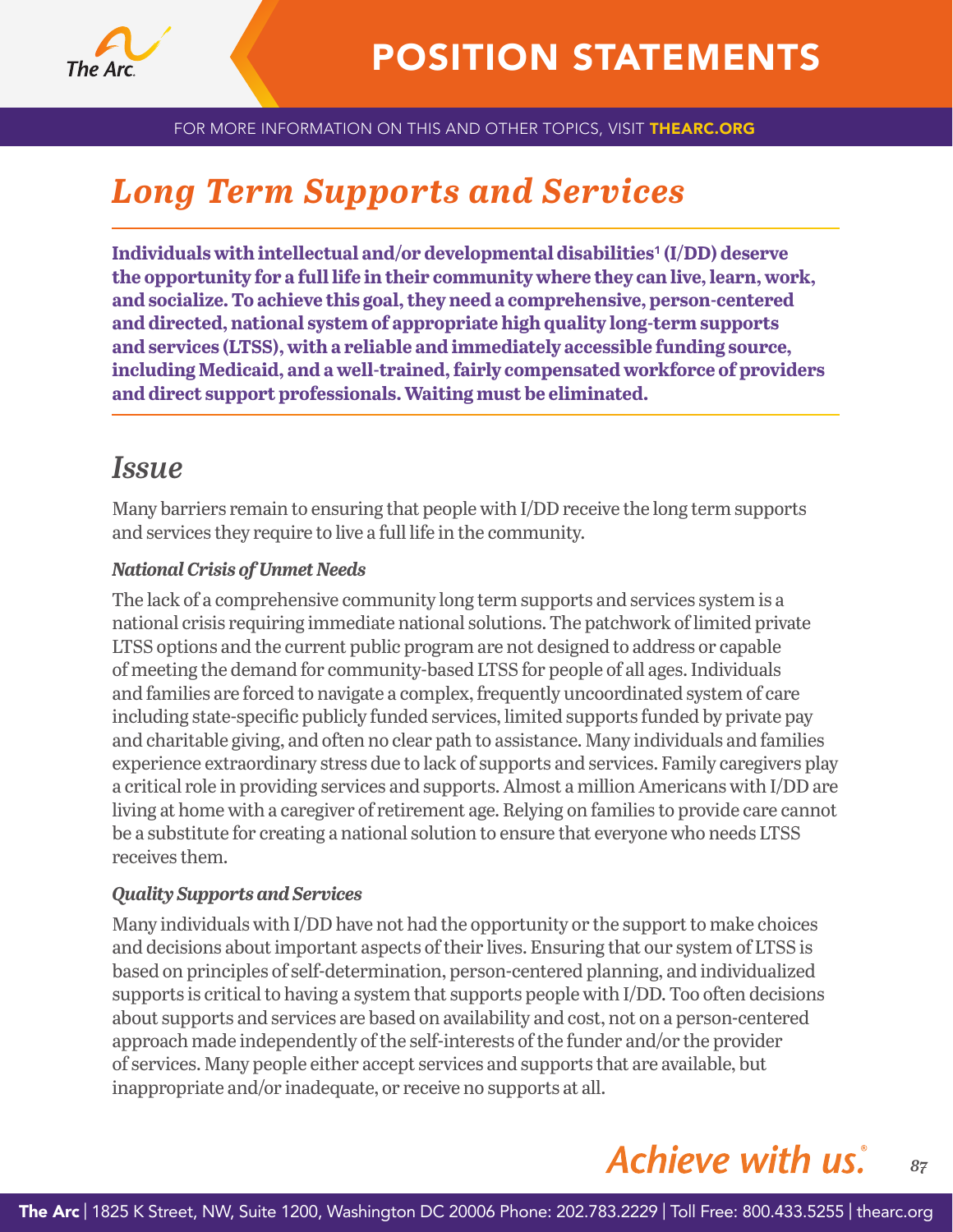#### *Medicaid*

While Medicaid is the lifeline for individuals with I/DD, it falls short of meeting their needs. Medicaid has been the major funding source for all LTSS for people with I/DD. Today most LTSS for people with I/DD are community supports and services; however, the institutional bias remains in the Medicaid program. To become or remain eligible for vital Medicaid LTSS, most people seeking services are forced to impoverish themselves and remain poor for a lifetime. To make matters worse, both federal and state policy makers have attempted to scale down the growth of Medicaid through regulatory and eligibility changes, budget cuts, and program changes designed to reduce costs rather than improve or expand services and supports. Increasingly states are shifting the management of LTSS to managed care organizations — a process that may result in more barriers to needed services.

#### *Waiting Lists and Unmet Needs*

The prevalence of people waiting for services and supports is an unacceptable national crisis. Often a state will not even have a process for developing and monitoring a waiting list for Medicaid supports and services. Individuals with disabilities often have to experience the death of a parent, a medical emergency, or other tragic event to obtain the services from Medicaid that they need. They are thus thrust into a new situation without planning at a time of family crisis. Individuals with I/DD remain on waiting lists for years — in some states it can take a decade or more — after requesting necessary supports and services. If ongoing supports and services are not available to young adults with I/DD transitioning out of the education system, educational gains will be lost.

#### *Direct Support Professionals*

The quality and effectiveness of LTSS for persons with I/DD depend upon qualified providers of supports and services with necessary skills and training. Inadequate compensation hampers both recruitment and retention. Inadequate funding for training of direct support professionals (DSPs) and their supervisors, as well as lack of sufficient supervision, threatens health and safety.

### *Position*

A comprehensive system of LTSS must include the following:

#### *National Solution*

- An LTSS system must enable anyone of any age and disability to obtain LTSS when needed;
- The system must include private and public financing mechanisms because the obligation to provide LTSS is not just a personal responsibility but a shared, societal responsibility;
- The system must be sustainable so that people can count on getting what they need when they need it; and
- Individuals or their families should not be required to impoverish themselves to receive the supports and services they need to live.

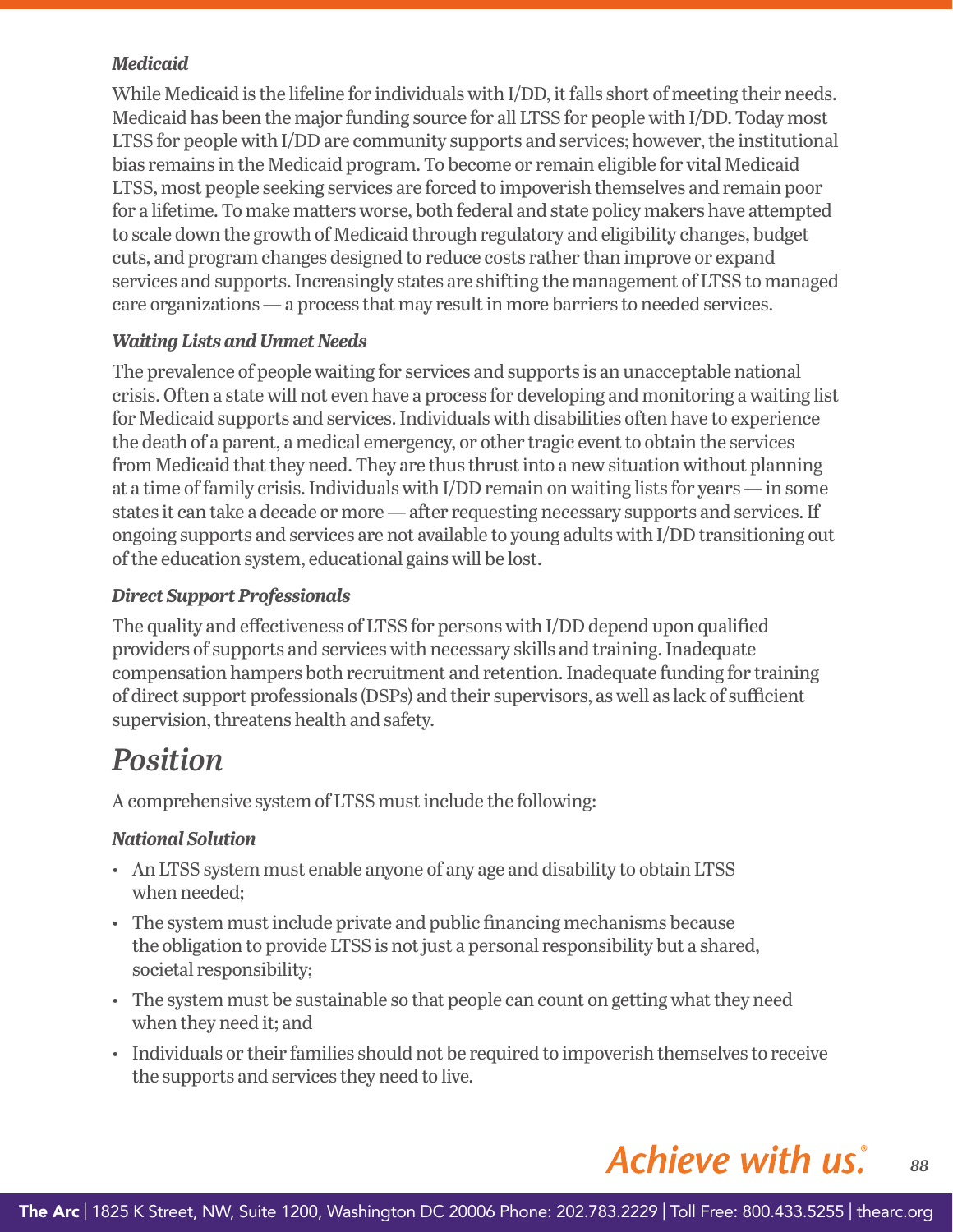#### *Quality Supports and Services*

- It is not only a choice but also a basic civil right that individuals have adequate and appropriate supports and services needed for them to live in the community;
- Individuals must have opportunities to design and direct their own services to the extent that they wish and with the assistance they need;
- Plans must be person-centered and based on the unique needs of the individual and accompanied by measured progress toward person-centered outcomes and flexible funding to meet changing circumstances;
- Services must be delivered promptly in the most integrated setting and with sufficient quality and quantity to meet individual needs; and
- Effective quality monitoring programs to measure the individual and systems outcomes of LTSS need to be in place in every state.

#### *Medicaid*

- Medicaid must remain a viable option for individuals who need LTSS and have no access to private insurance options;
- Medicaid programs must enable people to participate fully in their communities, experience a high quality of life and, as adults, achieve economic security and personal independence;
- Medicaid programs should fund person-centered community supports and services with continuing efforts to redirect Medicaid funding from institutional care to home and community-based supports;
- Medicaid funding must be portable across states and other political jurisdictions;
- Medicaid funding must provide for living wages and decent fringe benefits to direct support workers;
- Medicaid reform must preserve the individual entitlement and not simply shift costs to individual beneficiaries or states and must preserve consumer protections such as minimal cost-sharing, appeals and grievance procedures, and independent assessments;
- Medicaid reform must address waiting lists and unmet needs and the quality of service providers and staff; and
- Medicaid service delivery system redesign must be transparent and involve meaningful input of all stakeholders.

#### *Waiting Lists and Unmet Needs*

Individuals who need LTSS should not have to wait to receive them. Because there is an absence of a national system of LTSS, where waiting exists at the state level:

- Public systems must actively reach out to individuals and to families with unmet needs to make them aware of the process for obtaining LTSS and must maintain transparency until waiting is eliminated;
- People must receive crucial supports that assist them while they wait for the availability of or enrollment in comprehensive community supports and services; and

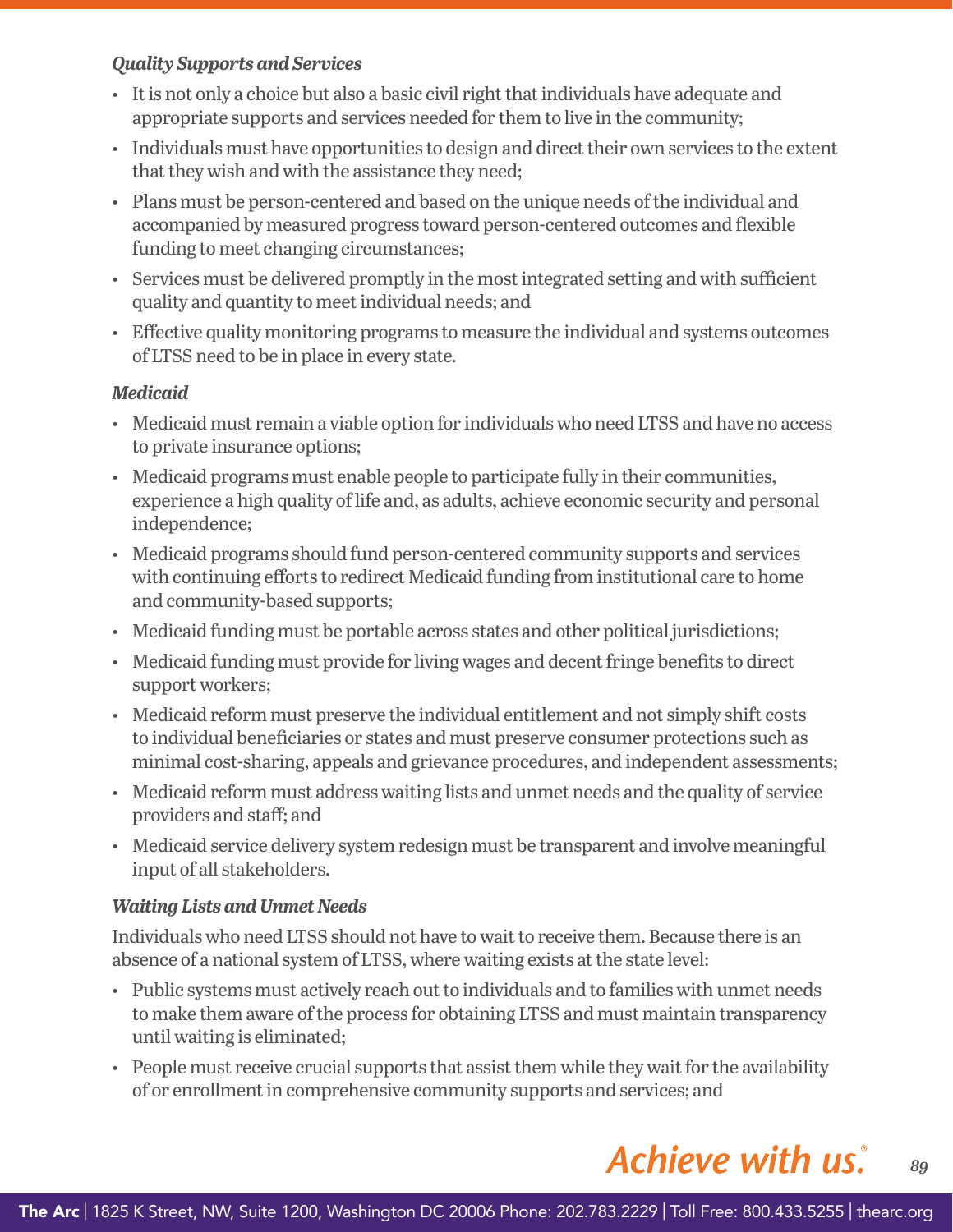• Until waiting is eliminated, states must develop systems to prioritize delivery of services to individuals who are waiting for services on the waiting list to ensure that those experiencing emergencies (loss of caregiver, imminent threat of institutionalization) receive supports and services immediately.

#### *Direct Support Professionals (DSPs)*

- Wages, benefits, and professional development opportunities must increase for DSPs so as to attract and retain the workforce needed to fully support people living in the community;
- Competency-based training must be available to DSPs that covers the essential knowledge, ethical principles and practices, and skills necessary to provide direct support to individuals. DSPs must receive training in the philosophy of self-determination and the value of full inclusion and community participation of individuals;
- National, state, and local private and public entities must engage in policy initiatives to recruit, train, and retain a high quality direct support workforce;
- Individuals who wish to employ DSPs must have access to high quality information, technical assistance, and training;
- Federal and state quality assurance programs must assess and monitor DSP vacancy rates, recruitment and retention, and competence as part of licensure, in order to recognize positive performance and to direct assistance to those programs with unacceptable performance;
- States must utilize a system for criminal background checks for all public and private DSPs working in the state; and
- States must also develop and make available a list of individuals for whom abuse and neglect charges have been substantiated.

Rev'd 2014

 $\overline{\phantom{a}}$  , and the set of the set of the set of the set of the set of the set of the set of the set of the set of the set of the set of the set of the set of the set of the set of the set of the set of the set of the s



Joint Statement with the American Association on Intellectual and Developmental Disabilities (AAIDD).

<sup>1</sup>"People with intellectual disability (ID)" refers to those with "significant limitations both in intellectual functioning and in adaptive behavior as expressed in conceptual, social, and practical adaptive skills. This disability originates before age 18", as defined by the American Association on Intellectual and Developmental Disabilities (AAIDD) in its manual, *Intellectual Disability: Definition, Classification, and Systems of Supports* (Schalock et al., 2010), and the *Diagnostic and Statistical Manual of Mental Disorders, 5th Edition (DSM-5)*, published by the American Psychiatric Association (APA, 2013). "People with developmental disabilities (DD)" refers to those with "a severe, chronic disability of an individual that- (i) is attributable to a mental or physical impairment or combination of mental and physical impairments; (ii) is manifested before the individual attains age 22; (iii) is likely to continue indefinitely; (iv) results in substantial functional limitations in 3 or more of the following areas of major life activity: (I) Self-care, (II) Receptive and expressive language, (III) Learning, (IV) Mobility, (V) Self-direction, (VI) Capacity for independent living, (VII) Economic self-sufficiency; and (v) reflects the individual's need for a combination and sequence of special, interdisciplinary, or generic services, individualized supports, or other forms of assistance that are of lifelong or extended duration and are individually planned and coordinated," as defined by the *Developmental Disabilities Assistance and Bill of Rights Act 2000*. In everyday language people with ID and/or DD are frequently referred to as people with cognitive, intellectual and/or developmental disabilities.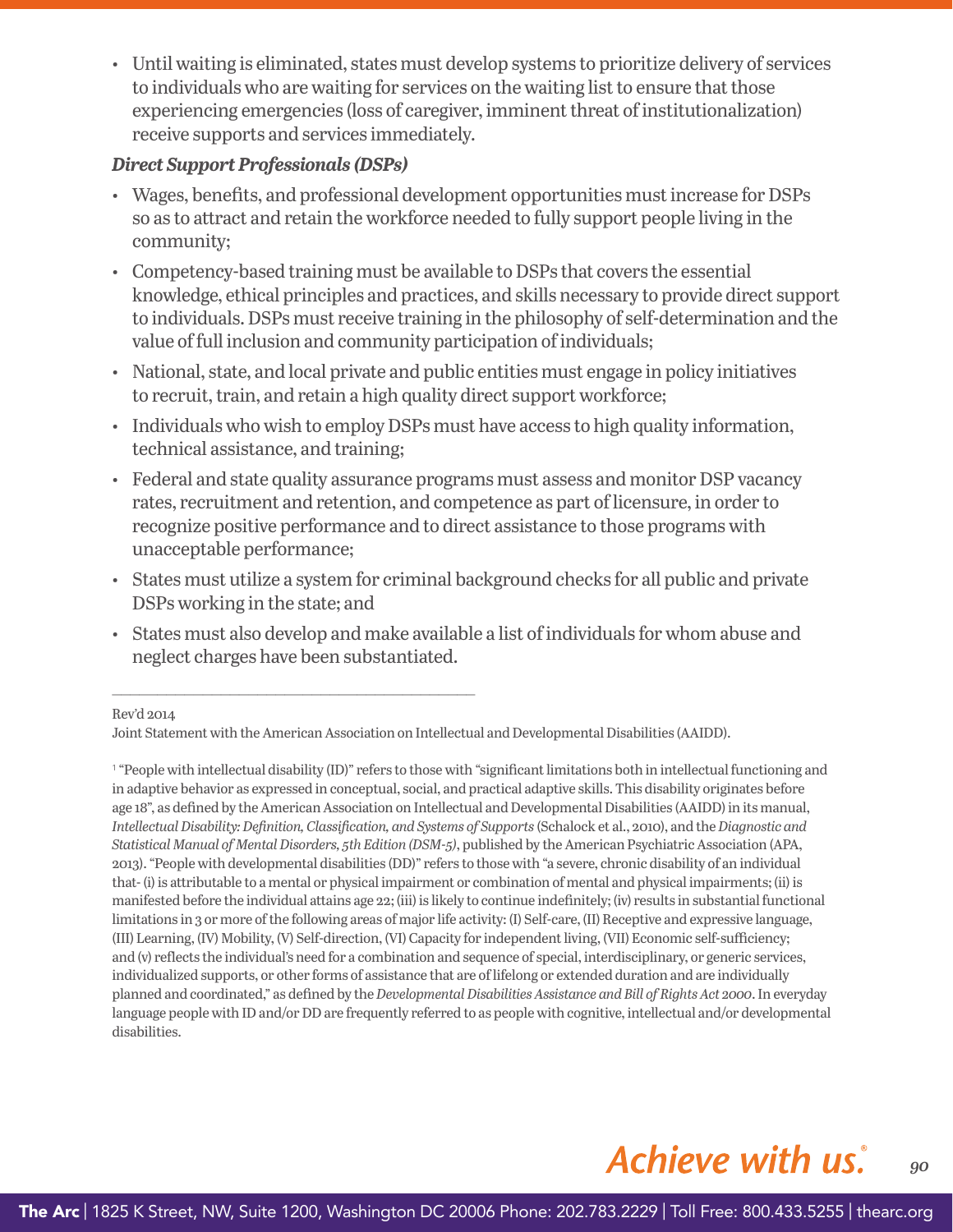

## *Research*

**Basic and applied research**1 **on the causes, challenges and treatment of intellectual and developmental disabilities**2**, as well as research on interventions and services which could improve the lives of people with intellectual and/or developmental disabilities, must be adequately financed, well designed, focused on relevant topics, conducted with the highest ethical standards, presented in formats accessible to multiple audiences, and have a positive impact on people's lives.**

### *Issue*

Government and private funding is insufficient to support the broad research agenda that includes issues most important to people with intellectual and/or developmental disabilities and their families. Through basic and applied research, scientists and researchers can learn about causes of intellectual and/or developmental disabilities, address its preventable causes, improve the quality of life of people with intellectual and/or developmental disabilities and their families, and address policy and servicedelivery enhancements. Researchers can identify the most promising educational, social and clinical interventions that help people live meaningful lives.

Historically, most people with intellectual and/or developmental disabilities and their families have not had input into the design, methodology, dissemination, use, and evaluation of research. Moreover, most research results have not been presented in ways which are accessible, understandable and useful for multiple audiences, including people with intellectual and/or developmental disabilities and their families.

Few groups are more vulnerable to potential exploitation in research than individuals with intellectual and/or developmental disabilities. Without comprehensive, clear policies, standards and safeguards in place to protect them, people with intellectual and/or developmental disabilities may be subject to exploitation and harm.

### *Position*

To make applied and basic research related to intellectual and/or developmental disabilities a national priority, the following must occur:

- Government and private entities must provide adequate funding to support research;
- Advocacy, service provider and professional organizations, government agencies, the research community, and people with intellectual and/or developmental disabilities and their families must work together in defining, evaluating, and promoting a research agenda;

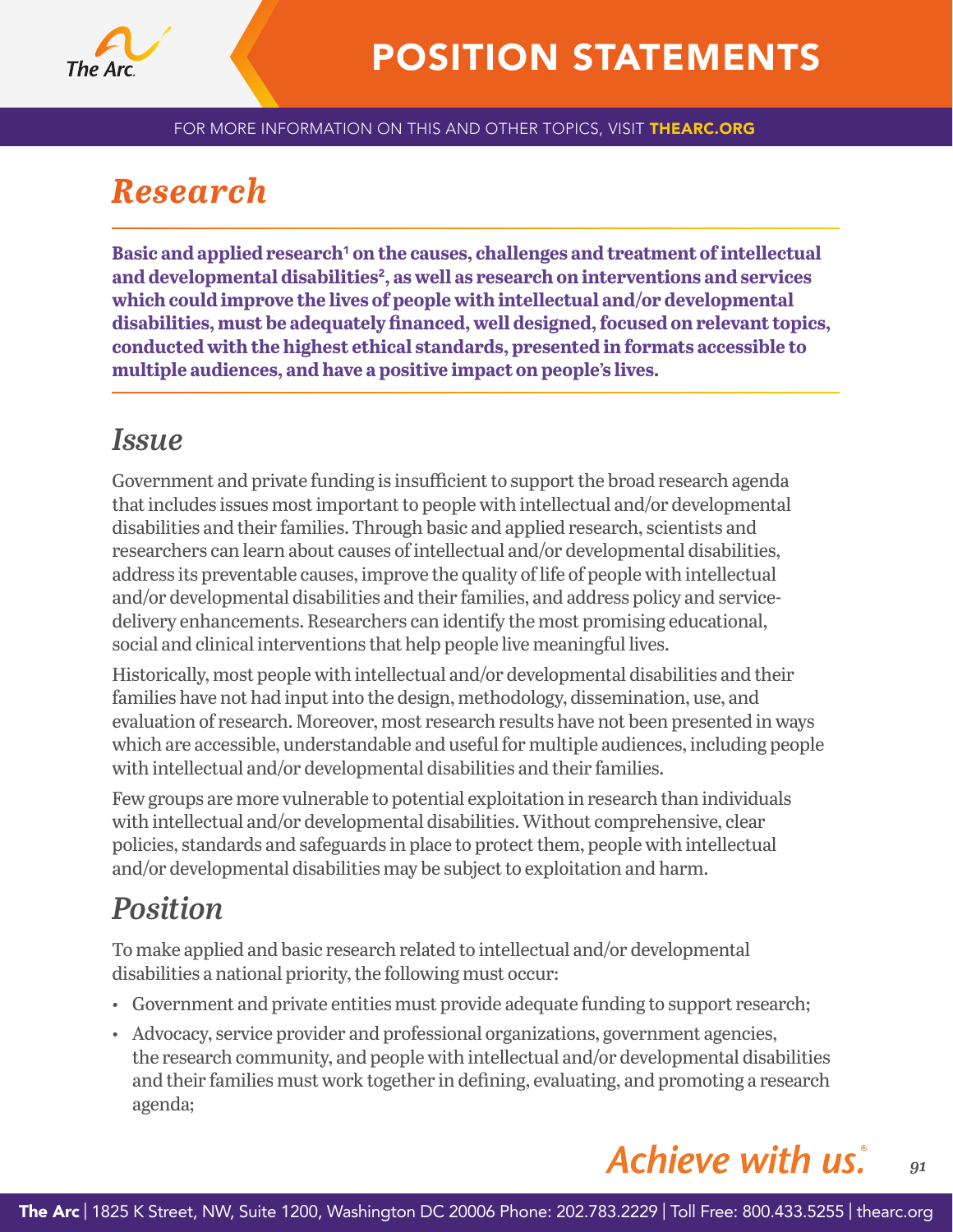- Results of research must be available in multiple formats, easily accessible and understandable for a wide audience, including people with intellectual and/or developmental disabilities and their families;
- Stringent scientific and ethical standards must be enforced to ensure efficient and effective use of limited research funds and to prevent exploitation or harm of people with intellectual and/or developmental disabilities and members of their families; and
- For all basic and applied research involving persons with intellectual and/or developmental disabilities:
	- Specific procedures must be implemented to ensure their full voluntary, informed, initial, and ongoing agreement to participate;
	- All research must be conducted by qualified researchers, in adequately monitored settings and reviewed for potential risk and benefit by qualified, competent scientific review boards;
	- No research may be conducted exclusively on persons with intellectual and/or developmental disabilities unless there is reasonable likelihood that the treatment would address unique intellectual and/or developmental disabilities medical issues or apply differentially to them; and
	- Persons with intellectual and/or developmental disabilities should not be excluded from research that might benefit them as members of the general population.

Entities involved in conducting and financing basic and applied research should ensure that policies and standards with specific guidelines and safeguards are in effect to protect persons with intellectual and/or developmental disabilities and their families.

The Arc and AAIDD are committed to identifying and promoting research-based best practices, setting high standards for direct services and measuring outcomes across all three levels of the organization (local, state and national).

Rev'd 2015

 $\overline{\phantom{a}}$  , and the set of the set of the set of the set of the set of the set of the set of the set of the set of the set of the set of the set of the set of the set of the set of the set of the set of the set of the s



Joint Statement with the American Association on Intellectual and Developmental Disabilities (AAIDD).

<sup>&</sup>lt;sup>1</sup> Basic research refers to the study and research of pure science that is meant to increase the scientific knowledge base. Applied research refers to scientific study and research that seeks to solve practical problems and develop innovative approaches.

<sup>&</sup>lt;sup>2</sup> "People with intellectual disability and/or developmental disabilities" refers to those defined by AAIDD classification and *DSM IV*. In everyday language they are frequently referred to as people with cognitive, intellectual and/or developmental disabilities although the professional and legal definitions of those terms both include others and exclude some defined by *DSM IV*.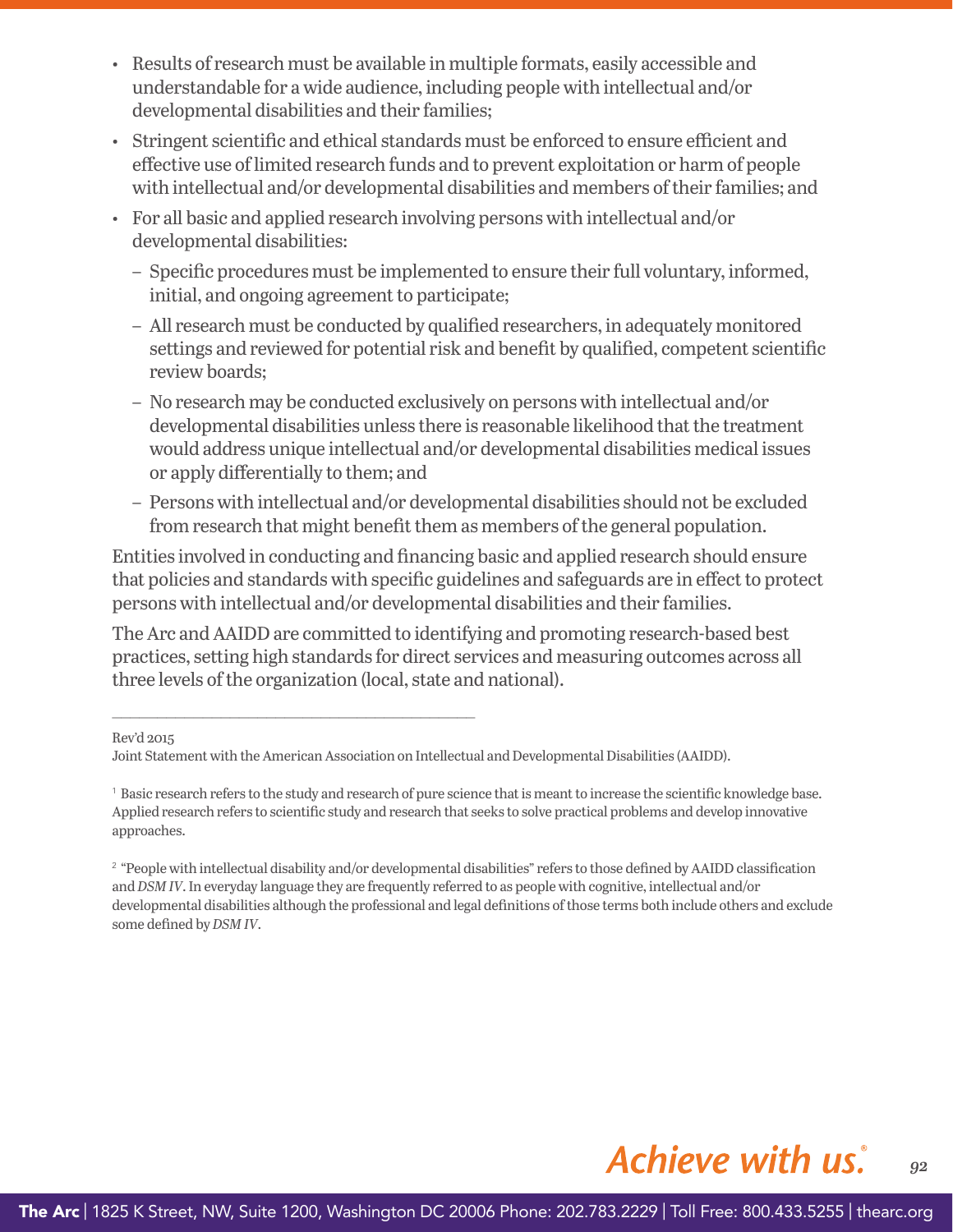

# *Support Coordination*

**Support coordination is critical for finding and coordinating the necessary services, supports and resources within the community that are required by children and adults with intellectual and/or developmental disabilities**1 **and their families.**

### *Issue*

People with intellectual and/or developmental disabilities and their families often have a hard time finding and coordinating the services, supports and resources they need to ensure a high quality of life and full inclusion in the community. Service systems can be complex, challenging to navigate and are often critically underfunded. Determining funding sources for necessary services can be extremely difficult.

In many areas of the country, resources for support coordination, also referred to as service coordination, are limited or have restrictive financial or diagnostic eligibility criteria. Some support coordinators have large "caseloads" with more people than they can fully serve. There may be high staff turnover. Support Coordinators may not be aware of universal and natural support systems that are available to all citizens.

## *Position*

People with intellectual and/or developmental disabilities and their families must have ongoing access to effective, responsive, affordable, reliable, and culturally appropriate individual service coordination as needed.

As support coordinators help design, coordinate, and monitor supports and services, they must:

- Follow the wishes and needs of each individual through a person-centered planning process;
- Enable people to explore a full range of options, to include provider options, then identify and access appropriate services and supports;
- Develop formal and informal supports (i.e., circles of support) around the individual rather than try to fit the person into existing services because of availability. Informal supports are natural supports such as family, friends, co-workers, and neighbors;
- Represent and advocate for the interests, preferences and dreams of the individual and, when appropriate, the family;
- Assist individuals and families in independently coordinating their own supports and services if they so desire, and in hiring someone of their choice;

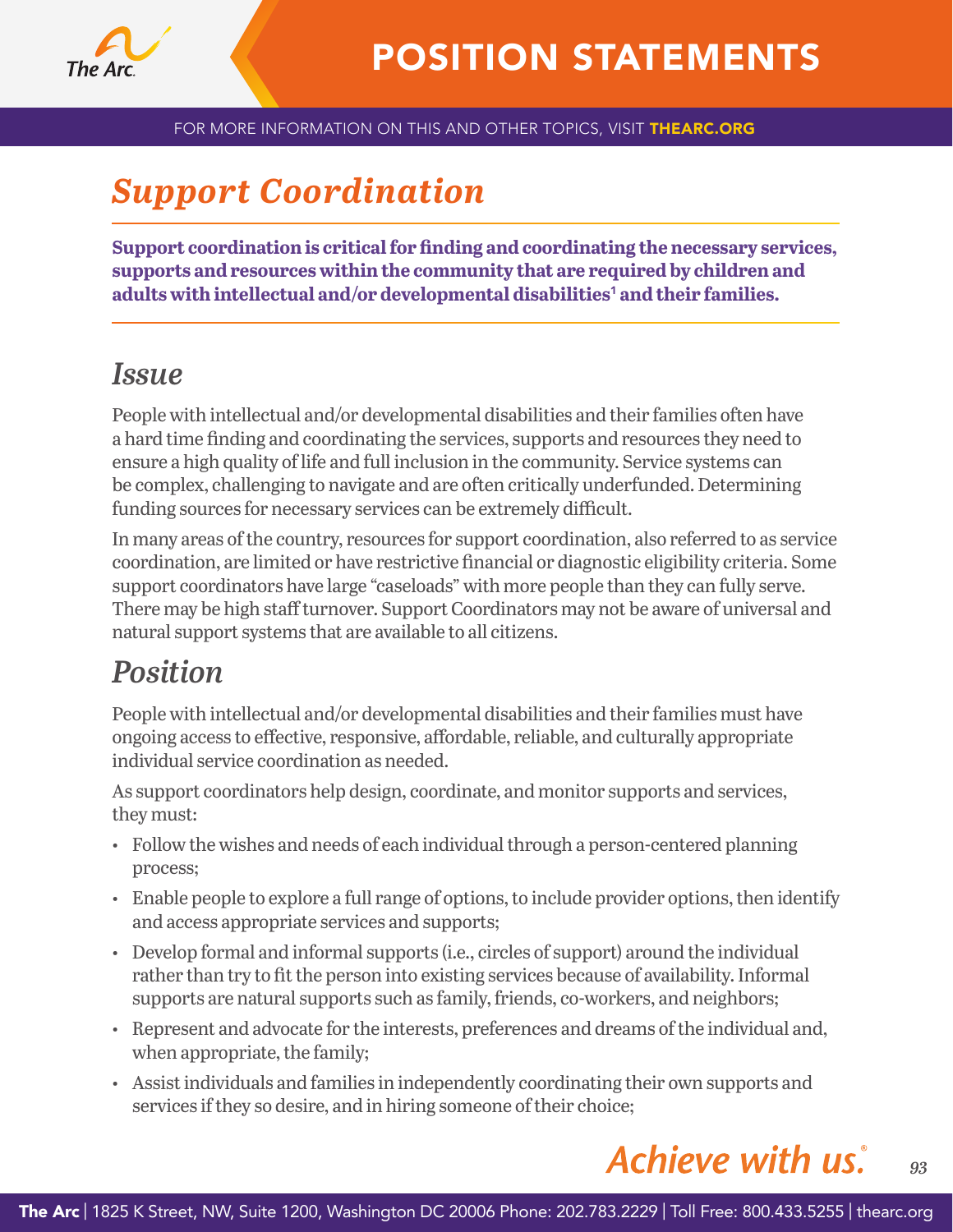• Be free from conflicts of interest;

 $\overline{\phantom{a}}$  , and the set of the set of the set of the set of the set of the set of the set of the set of the set of the set of the set of the set of the set of the set of the set of the set of the set of the set of the s

- Support the development and expression of self-determination and self-advocacy; and
- Share information about desired supports and services as well as system gaps with funders so that systems become more responsive to people's desires and needs.

Support coordination must be funded at a level that supports an appropriate caseload. Support coordinators must be provided with ongoing skills development; opportunities to build capacity through peer networks; and equipped with up to date, unbiased knowledge of community resources.

Rev'd 2015



Joint Statement with the American Association on Intellectual and Developmental Disabilities (AAIDD).

<sup>1</sup>"People with intellectual disability and/or developmental disabilities" refers to those defined by AAIDD classification and *DSM IV*. In everyday language they are frequently referred to as people with cognitive, intellectual and/or developmental disabilities although the professional and legal definitions of those terms both include others and exclude some defined by *DSM IV*.